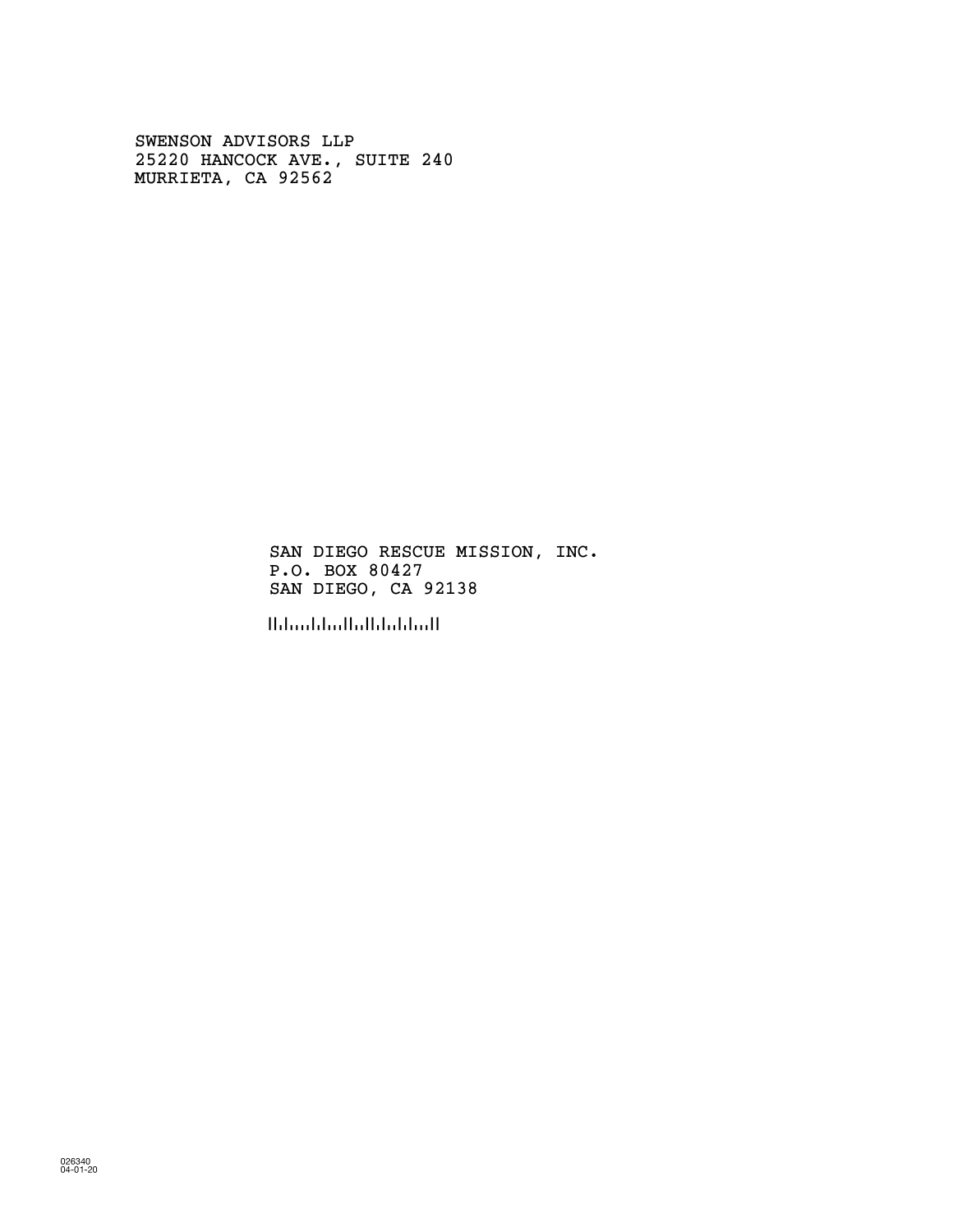Caution: Forms printed from within Adobe Acrobat products may not meet IRS or state taxing agency specifications. When using Acrobat, select the "Actual Size" in the Adobe "Print" dialog.

CLIENT'S COPY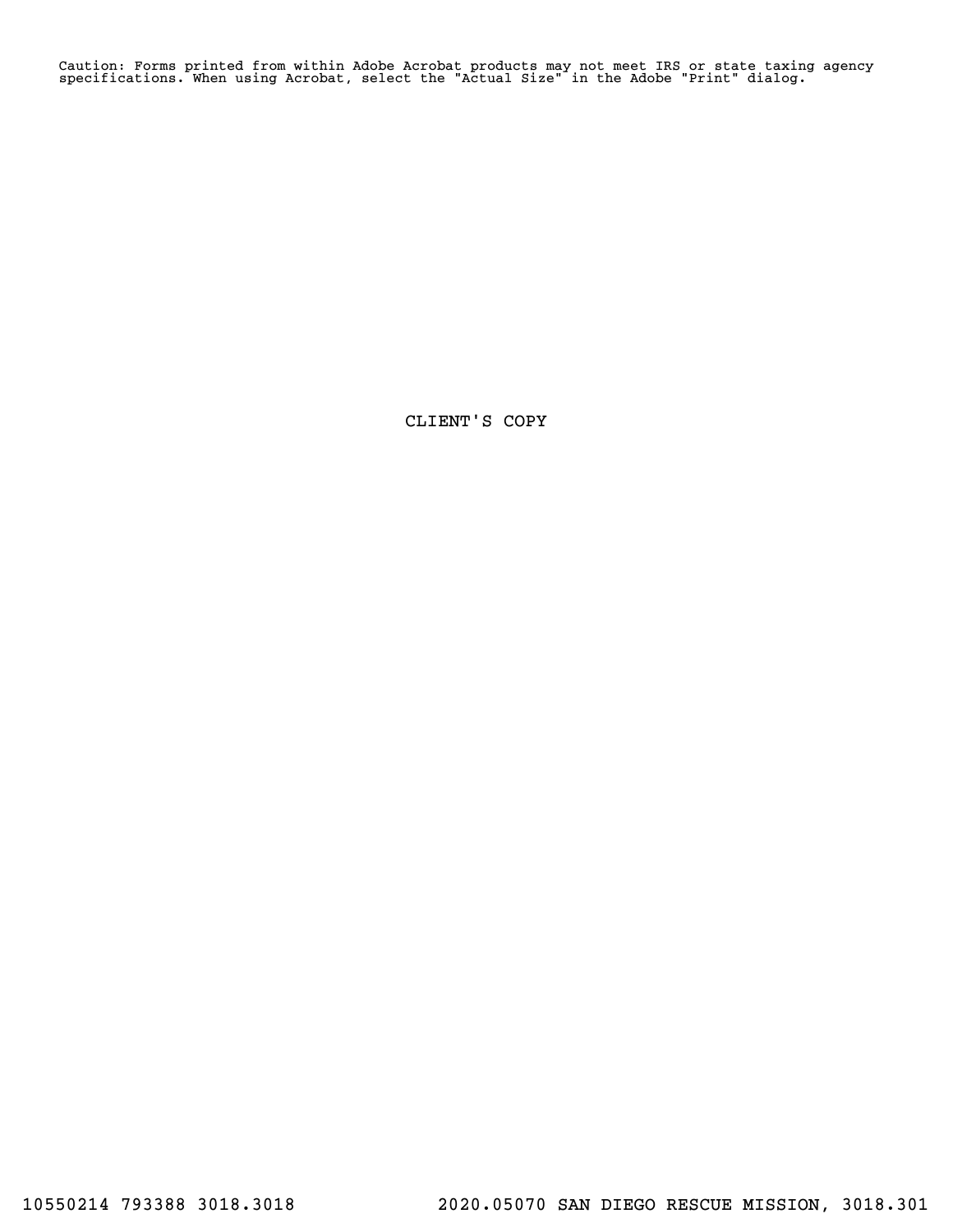February 14, 2022

San Diego Rescue Mission, Inc. P.O. Box 80427 San Diego, CA 92138 Attention: Donald Dee

Dear Donald:

Enclosed is the organization's 2020 Exempt Organization return.

Specific filing instructions are as follows.

FORM 990 RETURN:

This return has qualified for electronic filing. After you have reviewed the return for completeness and accuracy, please sign, date and return Form 8879-EO to our office. We will transmit the return electronically to the IRS and no further action is required. Return Form 8879-EO to us by February 15, 2022.

CALIFORNIA FORM 199 RETURN:

The California Form 199 return has qualified for electronic filing. After you have reviewed your return for completeness and accuracy, please sign, date and return Form 8453-EO to our office. We will then transmit your return to the FTB. Do not mail the paper copy of the return to the FTB.

No payment is required.

Copies of all the returns are enclosed for your files. We suggest that you retain these copies indefinitely.

Very truly yours,

Scott Maxwell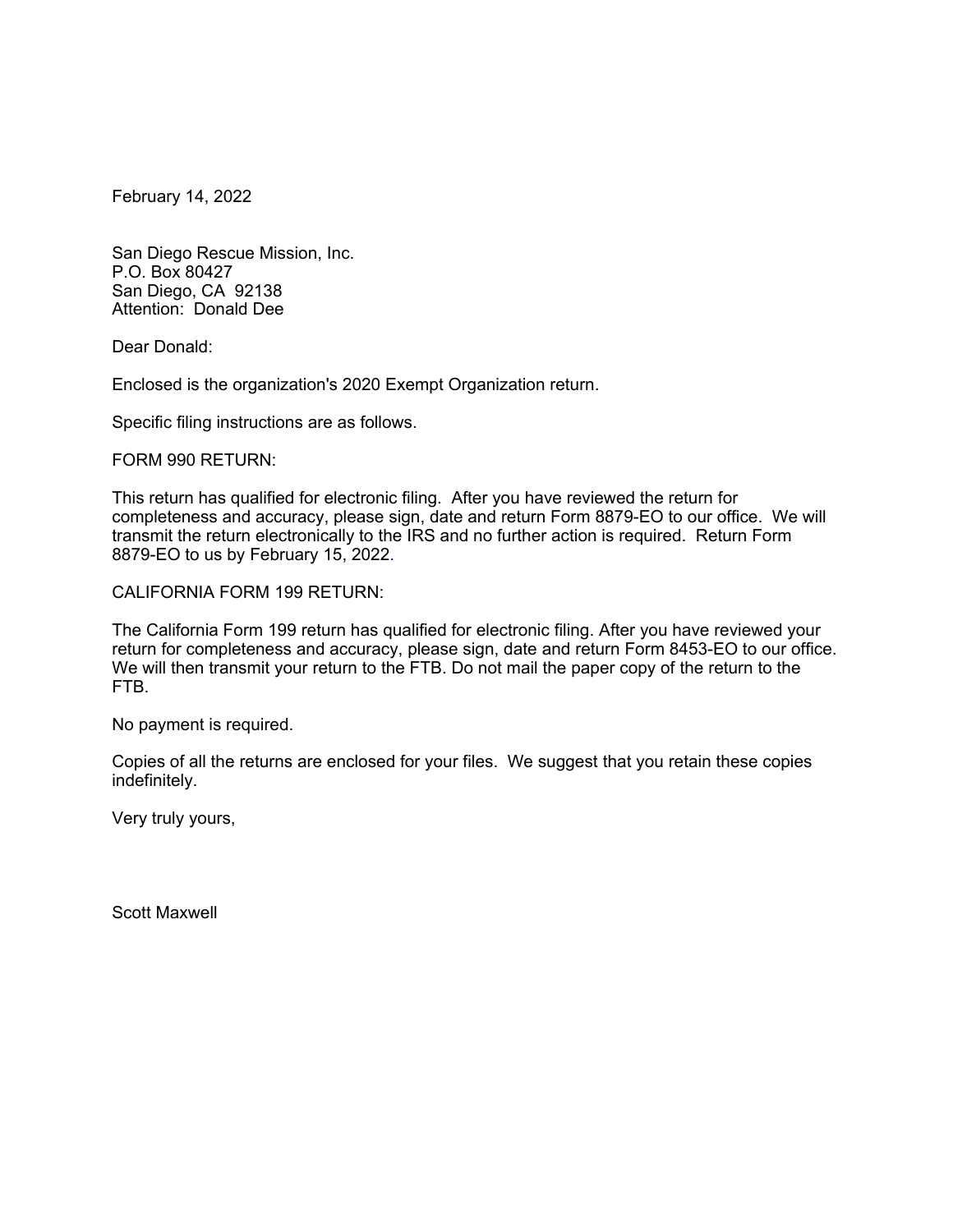# **TAX RETURN FILING INSTRUCTIONS**

FORM 990

# **FOR THE YEAR ENDING**

September 30, 2021

# **Prepared For:**

San Diego Rescue Mission, Inc. P.O. Box 80427 San Diego, CA 92138

## **Prepared By:**

Swenson Advisors LLP 25220 Hancock Ave., Suite 240 Murrieta, CA 92562

## **Amount Due or Refund:**

Not applicable

### **Make Check Payable To:**

Not applicable

# **Mail Tax Return and Check (if applicable) To:**

Not applicable

# **Return Must be Mailed On or Before:**

Not applicable

## **Special Instructions:**

This return has qualified for electronic filing. After you have reviewed the return for completeness and accuracy, please sign, date and return Form 8879-EO to our office. We will transmit the return electronically to the IRS and no further action is required. Return Form 8879-EO to us by February 15, 2022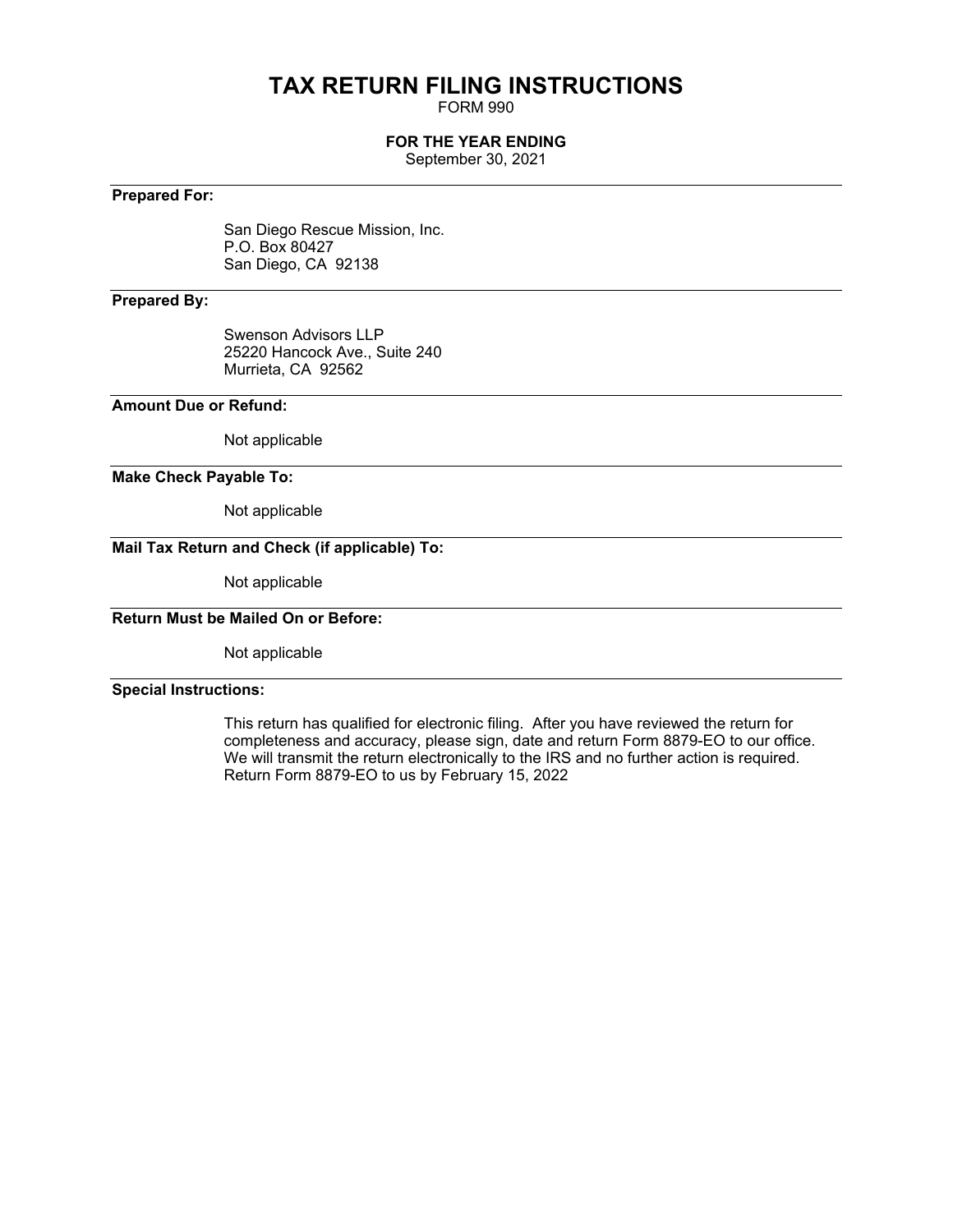|      | 8879-1<br>E |  |
|------|-------------|--|
| Form |             |  |

# **IRS e-file Signature Authorization for an Exempt Organization**

OMB No. 1545-0047

| Department of the Treasury |
|----------------------------|
| Internal Revenue Service   |

For calendar year 2020, or fiscal year beginning  $\hskip1em{\rm OCT}$   $\hskip1em{1}$  , 2020, and ending  $\hskip1em{\rm SEP}$   $\hskip1em{3}$   $\hskip1em{0.1}$  , 20 $\hskip1em{2}$ 

**| Do not send to the IRS. Keep for your records.**



**Taxpayer identification number | Go to www.irs.gov/Form8879EO for the latest information.**

Name of exempt organization or person subject to tax

| SAN DIEGO RESCUE MISSION,                          | INC. | 95-1874073 |
|----------------------------------------------------|------|------------|
| Name and title of officer or person subject to tax |      |            |
| <b>DONALD DEE</b>                                  |      |            |

# PRESIDENT & CEO

**Part I** | Type of Return and Return Information (Whole Dollars Only)

check the box on line **1a, 2a, 3a, 4a, 5a, 6a,** or **7a** below, and the amount on that line for the return being filed with this form was blank, then leave line **1b, 2b, 3b, 4b, 5b, 6b, or 7b,** whichever is applicable, blank (do not enter -0-). But, if you entered -0- on the return, then enter -0- on the applicable line below. **Do not** complete more than one line in Part I. Check the box for the return for which you are using this Form 8879-EO and enter the applicable amount, if any, from the return. If you

# **Part II Declaration and Signature Authorization of Officer or Person Subject to Tax**

|                        | Under penalties of perjury, I declare that $\boxed{\textbf{X}}$ I am an officer of the above organization or |       | I am a person subject to tax with respect to |
|------------------------|--------------------------------------------------------------------------------------------------------------|-------|----------------------------------------------|
| (name of organization) |                                                                                                              | (EIN) | and that I have examined a copy              |

to receive from the IRS **(a)** an acknowledgement of receipt or reason for rejection of the transmission, **(b)** the reason for any delay in processing the return or refund, and (**c)** the date of any refund. If applicable, I authorize the U.S. Treasury and its designated Financial of the 2020 electronic return and accompanying schedules and statements, and, to the best of my knowledge and belief, they are true, correct, and complete. I further declare that the amount in Part I above is the amount shown on the copy of the electronic return. I consent to allow my intermediate service provider, transmitter, or electronic return originator (ERO) to send the return to the IRS and Agent to initiate an electronic funds withdrawal (direct debit) entry to the financial institution account indicated in the tax preparation<br>software for payment of the federal taxes owed on this return, and the financial i a payment, I must contact the U.S. Treasury Financial Agent at 1-888-353-4537 no later than 2 business days prior to the payment (settlement) date. I also authorize the financial institutions involved in the processing of the electronic payment of taxes to receive<br>confidential information necessary to answer inquiries and resolve issues related to t identification number (PIN) as my signature for the electronic return and, if applicable, the consent to electronic funds withdrawal.

### **PIN: check one box only**

| $\overline{\mathtt{x}}$ ) | Ilauthorize SWENSON ADVISORS L. | LLP           | to enter my PIN | 92562                                             |
|---------------------------|---------------------------------|---------------|-----------------|---------------------------------------------------|
|                           |                                 | ERO firm name |                 | Enter five numbers, but<br>do not enter all zeros |

as my signature on the tax year 2020 electronically filed return. If I have indicated within this return that a copy of the return is being filed with a state agency(ies) regulating charities as part of the IRS Fed/State program, I also authorize the aforementioned ERO to enter my PIN on the return's disclosure consent screen.

As an officer or person subject to tax with respect to the organization, I will enter my PIN as my signature on the tax year 2020 electronically filed return. If I have indicated within this return that a copy of the return is being filed with a state agency(ies) regulating charities as part of the IRS Fed/State program, I will enter my PIN on the return's disclosure consent screen.  $\mathcal{L}^{\text{max}}$ 

| Signature of officer or person subject to tax                                                                                                                                                                                                                                                                                     | Date $\blacktriangleright$            |
|-----------------------------------------------------------------------------------------------------------------------------------------------------------------------------------------------------------------------------------------------------------------------------------------------------------------------------------|---------------------------------------|
| <b>Part III</b> Certification and Authentication                                                                                                                                                                                                                                                                                  |                                       |
| <b>ERO's EFIN/PIN.</b> Enter your six-digit electronic filing identification<br>number (EFIN) followed by your five-digit self-selected PIN.                                                                                                                                                                                      | 33160904935<br>Do not enter all zeros |
| I certify that the above numeric entry is my PIN, which is my signature on the 2020 electronically filed return indicated above. I confirm<br>that I am submitting this return in accordance with the requirements of Pub. 4163, Modernized e-File (MeF) Information for Authorized<br>IRS e-file Providers for Business Returns. |                                       |
| ERO's signature                                                                                                                                                                                                                                                                                                                   | Date $\triangleright$ 02/14/22        |
| <b>FRO Must Retain This Form - See Instructions</b>                                                                                                                                                                                                                                                                               |                                       |

## **ERO Must Retain This Form - See Instructions Do Not Submit This Form to the IRS Unless Requested To Do So**

**For Paperwork Reduction Act Notice, see instructions.** LHA

023051 11-03-20

Form (2020) **8879-EO**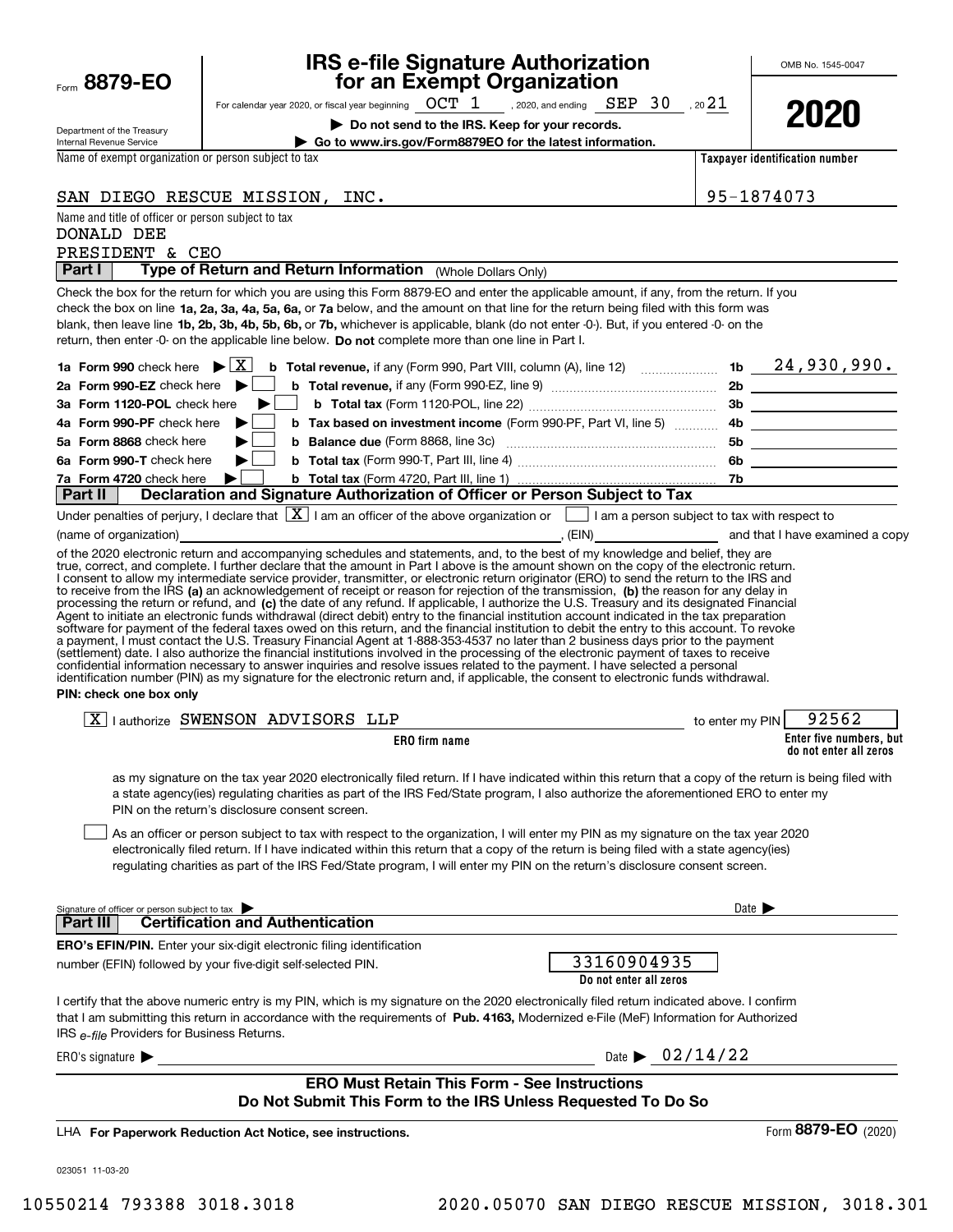| Form 990                                               |                                                                                                                                             | <b>Return of Organization Exempt From Income Tax</b>                                               |            |                                                             | OMB No. 1545-0047                                                                                                                                                                                        |
|--------------------------------------------------------|---------------------------------------------------------------------------------------------------------------------------------------------|----------------------------------------------------------------------------------------------------|------------|-------------------------------------------------------------|----------------------------------------------------------------------------------------------------------------------------------------------------------------------------------------------------------|
|                                                        |                                                                                                                                             | Under section 501(c), 527, or 4947(a)(1) of the Internal Revenue Code (except private foundations) |            |                                                             |                                                                                                                                                                                                          |
|                                                        |                                                                                                                                             | Do not enter social security numbers on this form as it may be made public.                        |            |                                                             | <b>Open to Public</b>                                                                                                                                                                                    |
| Department of the Treasury<br>Internal Revenue Service |                                                                                                                                             | Go to www.irs.gov/Form990 for instructions and the latest information.                             |            |                                                             | Inspection                                                                                                                                                                                               |
|                                                        | A For the 2020 calendar year, or tax year beginning                                                                                         | OCT 1, 2020                                                                                        | and ending | SEP 30, 2021                                                |                                                                                                                                                                                                          |
| <b>B</b> Check if<br>applicable:                       | <b>C</b> Name of organization                                                                                                               |                                                                                                    |            | D Employer identification number                            |                                                                                                                                                                                                          |
| Address<br>change                                      | SAN DIEGO RESCUE MISSION, INC.                                                                                                              |                                                                                                    |            |                                                             |                                                                                                                                                                                                          |
| Name<br>change                                         | Doing business as                                                                                                                           |                                                                                                    |            | 95-1874073                                                  |                                                                                                                                                                                                          |
| Initial<br>return<br>Final<br>return/                  | Number and street (or P.O. box if mail is not delivered to street address)<br>P.O. BOX 80427                                                |                                                                                                    | Room/suite | E Telephone number<br>$619 - 819 - 1889$                    |                                                                                                                                                                                                          |
| termin-<br>ated                                        | City or town, state or province, country, and ZIP or foreign postal code                                                                    |                                                                                                    |            | G Gross receipts \$                                         | 26,099,949.                                                                                                                                                                                              |
| Amended<br>return                                      | SAN DIEGO, CA 92138                                                                                                                         |                                                                                                    |            | H(a) Is this a group return                                 |                                                                                                                                                                                                          |
| Applica-<br>tion<br>pending                            | F Name and address of principal officer: DONALD DEE                                                                                         |                                                                                                    |            | for subordinates? $\frac{\Box}{\Box}$                       | $\sqrt{}$ Yes $\sqrt{}$ X $\sqrt{}$ No                                                                                                                                                                   |
|                                                        | SAME AS C ABOVE                                                                                                                             |                                                                                                    |            | H(b) Are all subordinates included?   Yes                   | ∣ No                                                                                                                                                                                                     |
|                                                        | <b>Tax-exempt status:</b> $\boxed{\mathbf{X}}$ 501(c)(3)<br>$501(c)$ (                                                                      | $\sqrt{\phantom{a}}$ (insert no.)<br>4947(a)(1) or                                                 | 527        |                                                             | If "No," attach a list. See instructions                                                                                                                                                                 |
|                                                        | J Website: WWW.SDRESCUE.ORG                                                                                                                 |                                                                                                    |            | $H(c)$ Group exemption number $\blacktriangleright$         |                                                                                                                                                                                                          |
| Part I                                                 | K Form of organization: X Corporation<br>Trust<br><b>Summary</b>                                                                            | Association<br>Other $\blacktriangleright$                                                         |            | L Year of formation: $1955$ M State of legal domicile: $CA$ |                                                                                                                                                                                                          |
|                                                        |                                                                                                                                             |                                                                                                    |            |                                                             |                                                                                                                                                                                                          |
| 1.                                                     | Briefly describe the organization's mission or most significant activities: TO LOVINGLY ADDRESS THE NEEDS OF                                |                                                                                                    |            |                                                             |                                                                                                                                                                                                          |
| Governance                                             | MEN, WOMEN, AND CHILDREN EXPERIENCING HOMELESSNESS, BY SHARING THE                                                                          |                                                                                                    |            |                                                             |                                                                                                                                                                                                          |
| 2                                                      | Check this box $\blacktriangleright$ $\Box$ if the organization discontinued its operations or disposed of more than 25% of its net assets. |                                                                                                    |            |                                                             |                                                                                                                                                                                                          |
| з                                                      | Number of voting members of the governing body (Part VI, line 1a)                                                                           |                                                                                                    |            | 3                                                           | 14                                                                                                                                                                                                       |
| 4                                                      |                                                                                                                                             |                                                                                                    |            | $\overline{\mathbf{4}}$                                     | $\overline{14}$                                                                                                                                                                                          |
| 5                                                      |                                                                                                                                             |                                                                                                    |            | 5                                                           | $\overline{138}$                                                                                                                                                                                         |
| 6                                                      |                                                                                                                                             |                                                                                                    |            |                                                             |                                                                                                                                                                                                          |
|                                                        |                                                                                                                                             |                                                                                                    |            | $\bf{6}$                                                    |                                                                                                                                                                                                          |
|                                                        |                                                                                                                                             |                                                                                                    |            | 7a                                                          |                                                                                                                                                                                                          |
|                                                        |                                                                                                                                             |                                                                                                    |            | 7b                                                          |                                                                                                                                                                                                          |
|                                                        |                                                                                                                                             |                                                                                                    |            | <b>Prior Year</b>                                           | <b>Current Year</b>                                                                                                                                                                                      |
| 8                                                      | Contributions and grants (Part VIII, line 1h)                                                                                               |                                                                                                    |            | 16, 591, 433.                                               |                                                                                                                                                                                                          |
| 9                                                      | Program service revenue (Part VIII, line 2g)                                                                                                |                                                                                                    |            | 609, 354.                                                   |                                                                                                                                                                                                          |
| 10                                                     |                                                                                                                                             |                                                                                                    |            | 6,086,822.                                                  |                                                                                                                                                                                                          |
| 11                                                     | Other revenue (Part VIII, column (A), lines 5, 6d, 8c, 9c, 10c, and 11e)                                                                    |                                                                                                    |            | 228,236.                                                    |                                                                                                                                                                                                          |
| 12                                                     | Total revenue - add lines 8 through 11 (must equal Part VIII, column (A), line 12)                                                          |                                                                                                    |            | $\overline{23}$ , 515, 845.                                 |                                                                                                                                                                                                          |
| 13                                                     | Grants and similar amounts paid (Part IX, column (A), lines 1-3)                                                                            |                                                                                                    |            | 0.                                                          |                                                                                                                                                                                                          |
| 14                                                     | Benefits paid to or for members (Part IX, column (A), line 4)                                                                               |                                                                                                    |            | $\overline{0}$ .                                            |                                                                                                                                                                                                          |
|                                                        |                                                                                                                                             |                                                                                                    |            | 4,437,110.                                                  |                                                                                                                                                                                                          |
|                                                        | 15 Salaries, other compensation, employee benefits (Part IX, column (A), lines 5-10)                                                        |                                                                                                    |            |                                                             |                                                                                                                                                                                                          |
|                                                        |                                                                                                                                             |                                                                                                    |            | 1,425,353.                                                  |                                                                                                                                                                                                          |
| 17                                                     | <b>b</b> Total fundraising expenses (Part IX, column (D), line 25)                                                                          | $\blacktriangleright$ 2,603,266.                                                                   |            | 11,813,908.                                                 |                                                                                                                                                                                                          |
|                                                        |                                                                                                                                             |                                                                                                    |            |                                                             |                                                                                                                                                                                                          |
| 18                                                     | Total expenses. Add lines 13-17 (must equal Part IX, column (A), line 25)                                                                   |                                                                                                    |            | 17,676,371.                                                 |                                                                                                                                                                                                          |
| 19                                                     | Revenue less expenses. Subtract line 18 from line 12                                                                                        |                                                                                                    |            | 5,839,474.                                                  |                                                                                                                                                                                                          |
|                                                        |                                                                                                                                             |                                                                                                    |            | <b>Beginning of Current Year</b>                            | <b>End of Year</b>                                                                                                                                                                                       |
| <b>Activities &amp;</b><br>Revenue<br>Expenses<br>20   | Total assets (Part X, line 16)                                                                                                              |                                                                                                    |            | 26, 217, 582.                                               | 903<br>0.<br>0.<br>$\overline{22}$ , 121, 413.<br>713,641.<br>1,876,495.<br>219,441.<br>24,930,990.<br>Ο.<br>0.<br>4,662,386.<br>1,589,765.<br>14,861,132.<br>21, 113, 283.<br>3,817,707.<br>30,044,091. |
| t Assets or<br>d.Balances<br>21<br>혏<br>22             | Total liabilities (Part X, line 26)<br>Net assets or fund balances. Subtract line 21 from line 20                                           |                                                                                                    |            | 9,973,669.<br>16, 243, 913.                                 | 9,431,754.<br>$\overline{20}$ , 612, 337.                                                                                                                                                                |

Under penalties of perjury, I declare that I have examined this return, including accompanying schedules and statements, and to the best of my knowledge and belief, it is true, correct, and complete. Declaration of preparer (other than officer) is based on all information of which preparer has any knowledge.

| Sign     | Signature of officer                                                                                         |                      | Date                                         |  |  |  |  |  |
|----------|--------------------------------------------------------------------------------------------------------------|----------------------|----------------------------------------------|--|--|--|--|--|
| Here     | DONALD DEE, PRESIDENT & CEO                                                                                  |                      |                                              |  |  |  |  |  |
|          | Type or print name and title                                                                                 |                      |                                              |  |  |  |  |  |
|          | Print/Type preparer's name                                                                                   | Preparer's signature | Date<br><b>PTIN</b><br>Check                 |  |  |  |  |  |
| Paid     | SCOTT MAXWELL                                                                                                |                      | P00749825<br>$02/14/22$ self-employed        |  |  |  |  |  |
| Preparer | Firm's name SWENSON ADVISORS LLP                                                                             |                      | $\frac{1}{2}$ Firm's EIN $\geq 33 - 0801710$ |  |  |  |  |  |
| Use Only | Firm's address 25220 HANCOCK AVE., SUITE 240                                                                 |                      |                                              |  |  |  |  |  |
|          | MURRIETA, CA 92562                                                                                           |                      | Phone no. $(951)$ $445 - 4700$               |  |  |  |  |  |
|          | $X \mid Y$ es<br>No<br>May the IRS discuss this return with the preparer shown above? See instructions       |                      |                                              |  |  |  |  |  |
|          | Form 990 (2020)<br>LHA For Paperwork Reduction Act Notice, see the separate instructions.<br>032001 12-23-20 |                      |                                              |  |  |  |  |  |

SEE SCHEDULE O FOR ORGANIZATION MISSION STATEMENT CONTINUATION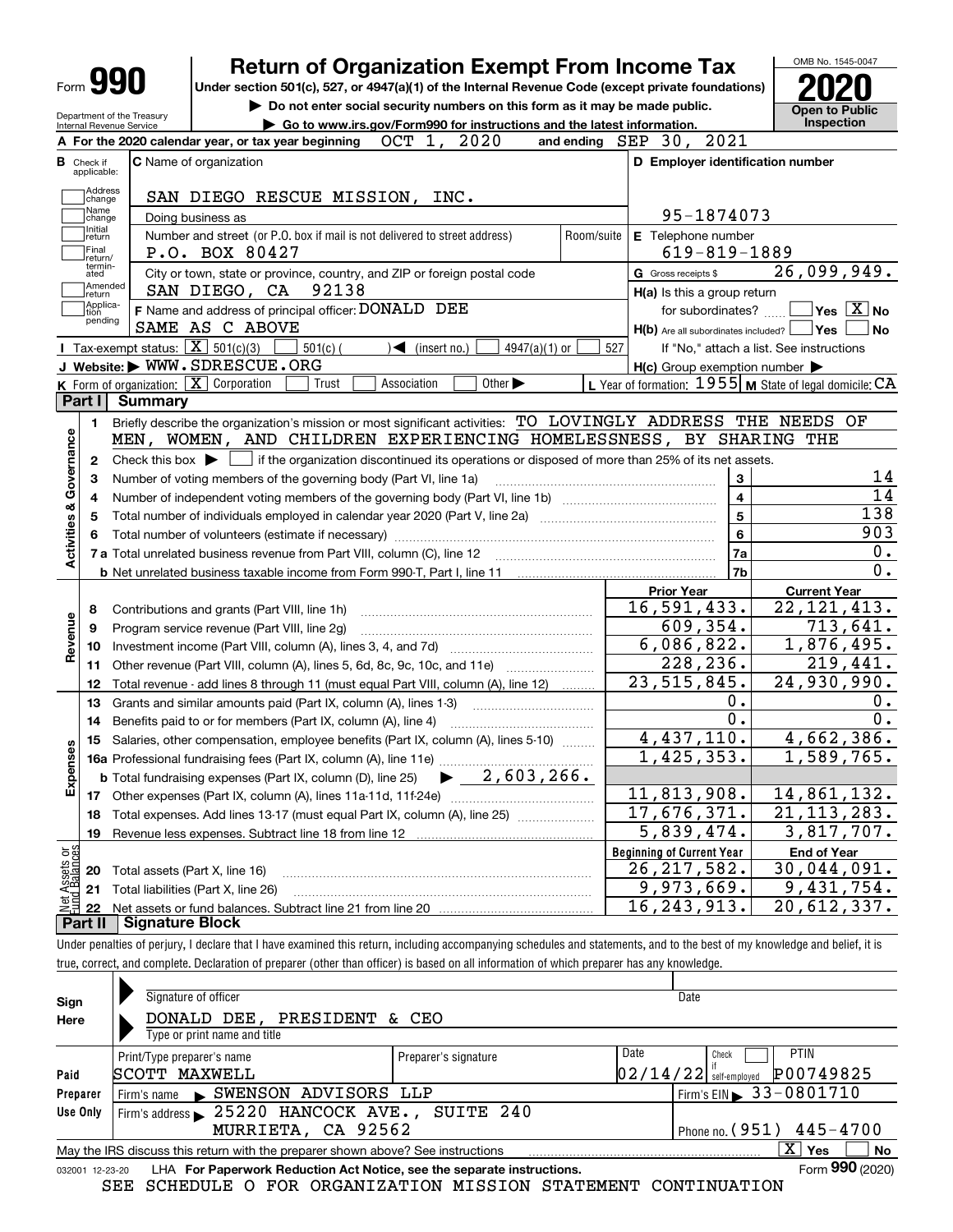|              | 95-1874073<br>SAN DIEGO RESCUE MISSION, INC.<br>Page $2$<br>Form 990 (2020)                                                                               |
|--------------|-----------------------------------------------------------------------------------------------------------------------------------------------------------|
|              | <b>Part III   Statement of Program Service Accomplishments</b><br>$\overline{\mathbf{x}}$                                                                 |
|              |                                                                                                                                                           |
| 1            | Briefly describe the organization's mission:<br>THE SAN DIEGO RESCUE MISSION, INC.'S (THE "ORGANIZATION")<br>MISSION IS                                   |
|              | TO LOVINGLY ADDRESS THE NEEDS OF MEN, WOMEN, AND CHILDREN EXPERIENCING                                                                                    |
|              | HOMELESSNESS, BY SHARING THE GOOD NEWS OF SALVATION AND PROVIDING A                                                                                       |
|              | HOLISTIC APPROACH TO REHABILITATION AND RECOVERY. THE ORGANIZATION                                                                                        |
|              |                                                                                                                                                           |
| $\mathbf{2}$ | Did the organization undertake any significant program services during the year which were not listed on the<br>$\overline{\ }$ Yes $\overline{\ \ X}$ No |
|              | prior Form 990 or 990-EZ?<br>If "Yes," describe these new services on Schedule O.                                                                         |
|              | $\overline{\ }$ Yes $\overline{\ \ X}$ No                                                                                                                 |
| 3            | If "Yes," describe these changes on Schedule O.                                                                                                           |
| 4            | Describe the organization's program service accomplishments for each of its three largest program services, as measured by expenses.                      |
|              | Section 501(c)(3) and 501(c)(4) organizations are required to report the amount of grants and allocations to others, the total expenses, and              |
|              | revenue, if any, for each program service reported.                                                                                                       |
|              |                                                                                                                                                           |
| 4a           | ) (Expenses \$<br>(Code:<br>BREAD OF LIFE:                                                                                                                |
|              | FOR 20 YEARS, BREAD OF LIFE HAS SERVED OCEANSIDE, CALIFORNIA BY MEETING                                                                                   |
|              | TANGIBLE, SHORT-TERM NEEDS AND PROVIDING A WELCOMING, LOVING COMMUNITY                                                                                    |
|              | FOR THOSE IN NEED OF HOPE AND COMPASSION. BREAD OF LIFE STARTED WITH A                                                                                    |
|              | FEW VOLUNTEERS DISTRIBUTING BAGGED MEALS AND CLOTHING IN PARKS AND ON                                                                                     |
|              | THE STREETS, AND HAS BECOME A MULTIFACETED RESOURCE FOR THOSE FACING                                                                                      |
|              | THE PROGRAM OPERATES WITH OVER 60 VOLUNTEERS WEEKLY TO<br>HARDSHIP. NOW,                                                                                  |
|              | GET PEOPLE OFF THE STREETS PERMANENTLY. EACH UNIQUE SERVICE PROVIDED IS                                                                                   |
|              | AN OPPORTUNITY FOR GUESTS TO ENCOUNTER THE LOVE OF GOD AND GET THE HELP                                                                                   |
|              | THEY NEED. BREAD OF LIFE SERVES THE HURTING, HUNGRY, AND POOR WITH THE                                                                                    |
|              |                                                                                                                                                           |
|              | LOVE AND GRACE OF JESUS CHRIST, AND TO GET PEOPLE OFF THE STREETS                                                                                         |
|              | PERMANENTLY.                                                                                                                                              |
| 4b.          | (Code:<br>(Expenses \$                                                                                                                                    |
|              | PARTNERS FOR HUNGER RELIEF:                                                                                                                               |
|              | PARTNERS FOR HUNGER RELIEF IS A PROGRAM OF SDRM WHICH WAS FORMED TO                                                                                       |
|              | BOLSTER FOOD RECOVERY EFFORTS IN SAN DIEGO AND SERVE A BROAD BASE OF                                                                                      |
|              | AGENCIES AND PEOPLE. SDRM HAS DEVELOPED A SUCCESSFUL SYSTEM OF                                                                                            |
|              | LOCATING, RECOVERING, AND DISTRIBUTING DONATED FOOD. THIS FOOD IS NOT                                                                                     |
|              | ONLY USED BY SDRM PROGRAM MEMBERS, BUT A LARGE PERCENTAGE OF THIS FOOD<br>IS SHARED AT NO COST WITH A NETWORK OF NONPROFIT FEEDING PROGRAMS AND           |
|              | FOOD PANTRIES THROUGHOUT SAN DIEGO COUNTY.                                                                                                                |
|              |                                                                                                                                                           |
|              |                                                                                                                                                           |
|              |                                                                                                                                                           |
|              |                                                                                                                                                           |
|              |                                                                                                                                                           |
| 4c           | (Expenses \$<br>(Code:<br>MEN, WOMEN AND CHILDREN'S SEVICES:                                                                                              |
|              |                                                                                                                                                           |
|              | FOUR PROGRAMS WITHIN THE MEN, WOMEN AND CHILDREN SERVICES:                                                                                                |
|              |                                                                                                                                                           |
|              | <b>MISSION ACADEMY:</b>                                                                                                                                   |
|              | THE RESIDENTIAL PROGRAM IS A HOLISTIC YEAR LONG PROGRAM. IT SERVES                                                                                        |
|              | SINGLE MEN, WOMEN AND SINGLE PARENTS. THOSE IN THE PROGRAM ARE REFERRED                                                                                   |
|              | TO AS STUDENTS. IT IS STRUCTURED AROUND THREE SEMESTERS AND FIVE GOALS.                                                                                   |
|              | SEMESTER ONE IS FOCUSED ON WELLNESS. SEMESTER TWO IS FOCUSED ON JOB                                                                                       |
|              | TRAINING AND PLACEMENT AND SEMESTER THREE IS DESIGNED FOR THE STUDENT                                                                                     |
|              | TO FIND HOUSING AND PREPARE TO TRANSITION TO A LIFE OF STABILITY. THE                                                                                     |
|              | FIVE GOALS ARE TO ENCOUNTER GOD, EXPERIENCE RECOVERY, ENGAGE IN JOB                                                                                       |
|              | TRAINING, ESTABLISH HOUSING AND ENLIST A SUPPORT NETWORK. UPON                                                                                            |
| 4d -         | Other program services (Describe on Schedule O.)                                                                                                          |
|              | 2,657,650.<br>1,564,585. including grants of \$<br>(Expenses \$<br>) (Revenue \$                                                                          |
|              | 17, 464, 856.<br>4e Total program service expenses $\blacktriangleright$                                                                                  |
|              | Form 990 (2020)                                                                                                                                           |
|              | SEE SCHEDULE O FOR CONTINUATION(S)<br>032002 12-23-20                                                                                                     |
|              | 2                                                                                                                                                         |
|              | 10550214 793388 3018.3018<br>2020.05070 SAN DIEGO RESCUE MISSION, 3018.301                                                                                |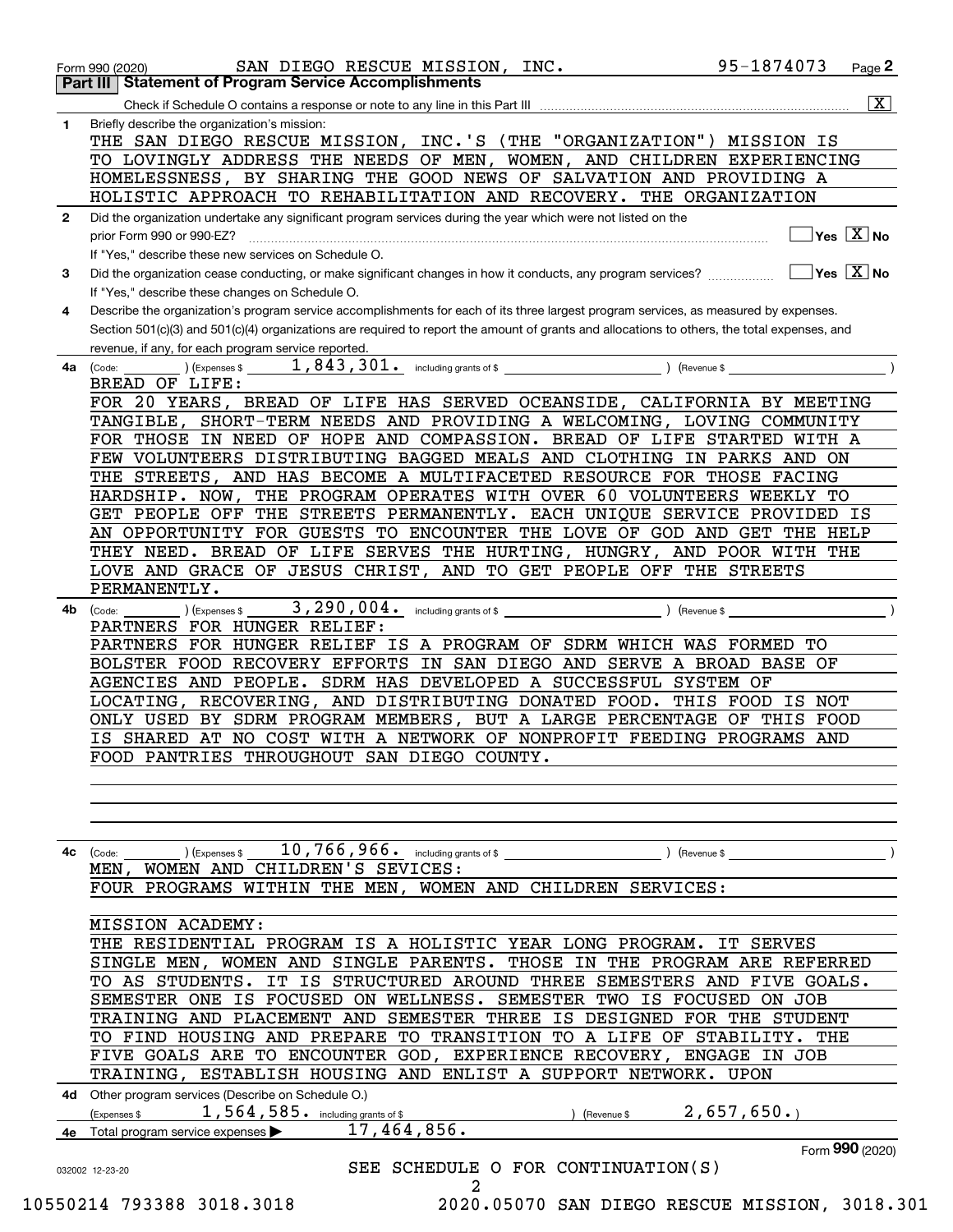|  | Form 990 (2020) |  |
|--|-----------------|--|

Form 990 (2020) SAN DIEGO RESCUE MISSION, INC**.** 95-1874073 <sub>Page</sub> 3<br><mark>Part IV | Checklist of Required Schedules</mark>

|     |                                                                                                                                       |                 | Yes         | No              |
|-----|---------------------------------------------------------------------------------------------------------------------------------------|-----------------|-------------|-----------------|
| 1.  | Is the organization described in section $501(c)(3)$ or $4947(a)(1)$ (other than a private foundation)?                               |                 |             |                 |
|     |                                                                                                                                       | 1.              | X           |                 |
| 2   |                                                                                                                                       | $\overline{2}$  |             | X               |
| 3   | Did the organization engage in direct or indirect political campaign activities on behalf of or in opposition to candidates for       |                 |             |                 |
|     |                                                                                                                                       | 3               |             | x               |
| 4   | Section 501(c)(3) organizations. Did the organization engage in lobbying activities, or have a section 501(h) election in effect      |                 |             |                 |
|     |                                                                                                                                       | 4               |             | x               |
| 5   | Is the organization a section 501(c)(4), 501(c)(5), or 501(c)(6) organization that receives membership dues, assessments, or          |                 |             |                 |
|     |                                                                                                                                       | 5               |             | x               |
| 6   | Did the organization maintain any donor advised funds or any similar funds or accounts for which donors have the right to             |                 |             | x               |
|     | provide advice on the distribution or investment of amounts in such funds or accounts? If "Yes," complete Schedule D, Part I          | 6               |             |                 |
| 7   | Did the organization receive or hold a conservation easement, including easements to preserve open space,                             |                 |             | X               |
|     |                                                                                                                                       | $\overline{7}$  |             |                 |
| 8   | Did the organization maintain collections of works of art, historical treasures, or other similar assets? If "Yes," complete          | 8               |             | x               |
|     | Did the organization report an amount in Part X, line 21, for escrow or custodial account liability, serve as a custodian for         |                 |             |                 |
| 9   |                                                                                                                                       |                 |             |                 |
|     | amounts not listed in Part X; or provide credit counseling, debt management, credit repair, or debt negotiation services?             | 9               |             | x               |
| 10  | Did the organization, directly or through a related organization, hold assets in donor-restricted endowments                          |                 |             |                 |
|     |                                                                                                                                       | 10              |             | х               |
| 11  | If the organization's answer to any of the following questions is "Yes," then complete Schedule D, Parts VI, VIII, VIII, IX, or X     |                 |             |                 |
|     | as applicable.                                                                                                                        |                 |             |                 |
|     | a Did the organization report an amount for land, buildings, and equipment in Part X, line 10? If "Yes," complete Schedule D,         |                 |             |                 |
|     |                                                                                                                                       | 11a             | X           |                 |
|     | <b>b</b> Did the organization report an amount for investments - other securities in Part X, line 12, that is 5% or more of its total |                 |             |                 |
|     |                                                                                                                                       | 11 <sub>b</sub> | X           |                 |
|     | c Did the organization report an amount for investments - program related in Part X, line 13, that is 5% or more of its total         |                 |             |                 |
|     |                                                                                                                                       | 11c             |             | х               |
|     | d Did the organization report an amount for other assets in Part X, line 15, that is 5% or more of its total assets reported in       |                 |             |                 |
|     |                                                                                                                                       | 11d             |             | х               |
|     | e Did the organization report an amount for other liabilities in Part X, line 25? If "Yes," complete Schedule D, Part X               | 11e             | $\mathbf X$ |                 |
| f   | Did the organization's separate or consolidated financial statements for the tax year include a footnote that addresses               |                 |             |                 |
|     | the organization's liability for uncertain tax positions under FIN 48 (ASC 740)? If "Yes," complete Schedule D, Part X                | 11f             | X           |                 |
|     | 12a Did the organization obtain separate, independent audited financial statements for the tax year? If "Yes," complete               |                 |             |                 |
|     |                                                                                                                                       | 12a             | X           |                 |
|     | <b>b</b> Was the organization included in consolidated, independent audited financial statements for the tax year?                    |                 |             |                 |
|     | If "Yes," and if the organization answered "No" to line 12a, then completing Schedule D, Parts XI and XII is optional                 | 12D             |             | ᅀ               |
| 13  |                                                                                                                                       | 13              |             | $\mathbf X$     |
| 14a | Did the organization maintain an office, employees, or agents outside of the United States?                                           | 14a             |             | $\mathbf X$     |
|     | <b>b</b> Did the organization have aggregate revenues or expenses of more than \$10,000 from grantmaking, fundraising, business,      |                 |             |                 |
|     | investment, and program service activities outside the United States, or aggregate foreign investments valued at \$100,000            |                 |             |                 |
|     |                                                                                                                                       | 14b             |             | x               |
| 15  | Did the organization report on Part IX, column (A), line 3, more than \$5,000 of grants or other assistance to or for any             |                 |             |                 |
|     |                                                                                                                                       | 15              |             | x               |
| 16  | Did the organization report on Part IX, column (A), line 3, more than \$5,000 of aggregate grants or other assistance to              |                 |             |                 |
|     |                                                                                                                                       | 16              |             | x               |
| 17  | Did the organization report a total of more than \$15,000 of expenses for professional fundraising services on Part IX,               |                 | х           |                 |
|     |                                                                                                                                       | 17              |             |                 |
| 18  | Did the organization report more than \$15,000 total of fundraising event gross income and contributions on Part VIII, lines          | 18              | х           |                 |
|     | Did the organization report more than \$15,000 of gross income from gaming activities on Part VIII, line 9a? If "Yes."                |                 |             |                 |
| 19  |                                                                                                                                       | 19              |             | X               |
|     |                                                                                                                                       | 20a             |             | $\mathbf X$     |
|     | b If "Yes" to line 20a, did the organization attach a copy of its audited financial statements to this return?                        | 20 <sub>b</sub> |             |                 |
| 21  | Did the organization report more than \$5,000 of grants or other assistance to any domestic organization or                           |                 |             |                 |
|     |                                                                                                                                       | 21              |             | х               |
|     | 032003 12-23-20                                                                                                                       |                 |             | Form 990 (2020) |

032003 12-23-20

3 10550214 793388 3018.3018 2020.05070 SAN DIEGO RESCUE MISSION, 3018.301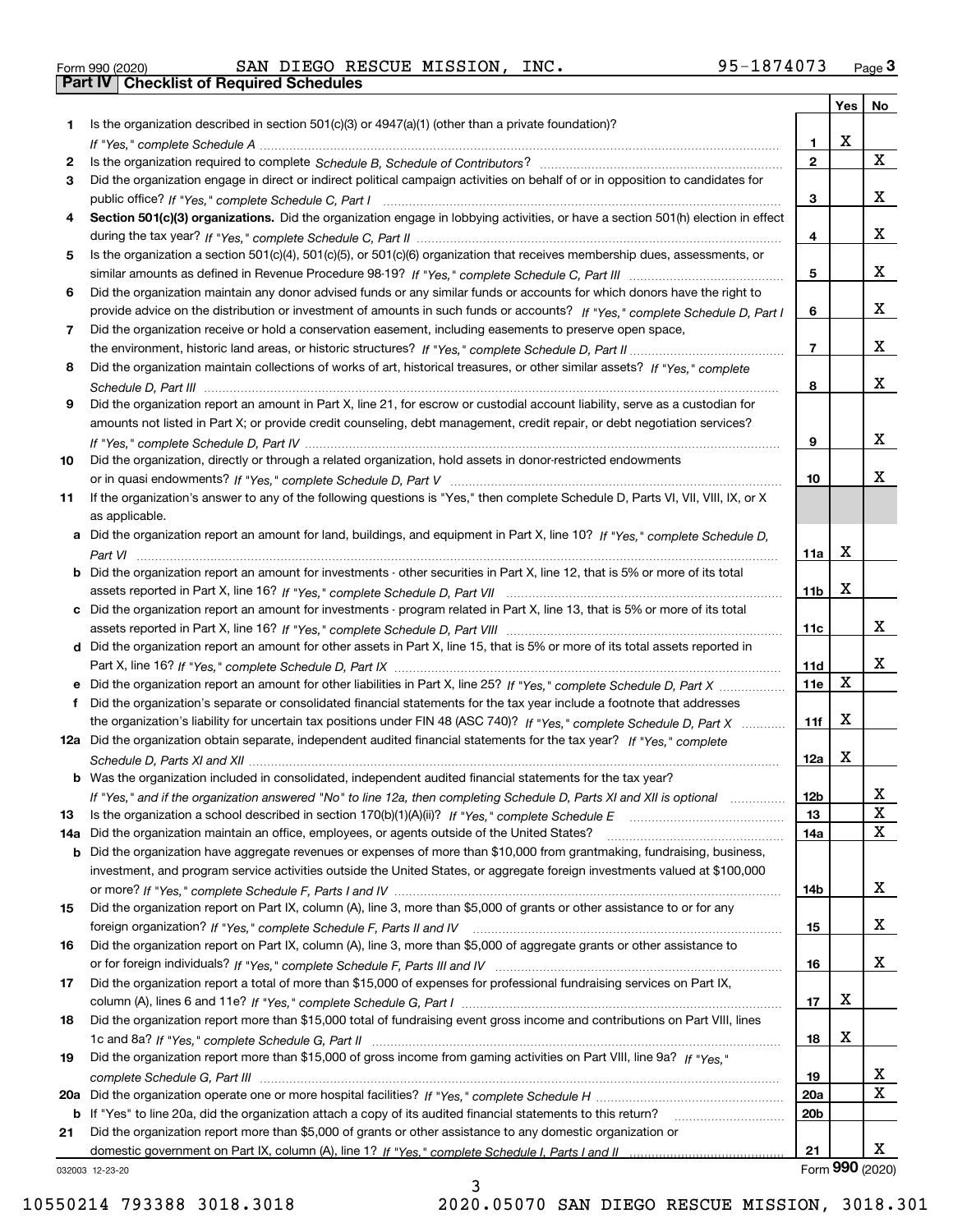|  | Form 990 (2020) |
|--|-----------------|

Form 990 (2020) SAN DIEGO RESCUE MISSION, INC**.** 95-1874073 <sub>Page</sub> 4<br>**Part IV | Checklist of Required Schedules** <sub>(continued)</sub>

*(continued)*

|               |                                                                                                                                    |            | Yes | No              |
|---------------|------------------------------------------------------------------------------------------------------------------------------------|------------|-----|-----------------|
| 22            | Did the organization report more than \$5,000 of grants or other assistance to or for domestic individuals on                      |            |     |                 |
|               |                                                                                                                                    | 22         |     | x               |
| 23            | Did the organization answer "Yes" to Part VII, Section A, line 3, 4, or 5 about compensation of the organization's current         |            |     |                 |
|               | and former officers, directors, trustees, key employees, and highest compensated employees? If "Yes," complete                     |            |     |                 |
|               |                                                                                                                                    | 23         | x   |                 |
|               | 24a Did the organization have a tax-exempt bond issue with an outstanding principal amount of more than \$100,000 as of the        |            |     |                 |
|               | last day of the year, that was issued after December 31, 2002? If "Yes," answer lines 24b through 24d and complete                 |            |     |                 |
|               |                                                                                                                                    | 24a        |     | x               |
|               | <b>b</b> Did the organization invest any proceeds of tax-exempt bonds beyond a temporary period exception?                         | 24b        |     |                 |
|               | c Did the organization maintain an escrow account other than a refunding escrow at any time during the year to defease             |            |     |                 |
|               |                                                                                                                                    | 24c        |     |                 |
|               |                                                                                                                                    | 24d        |     |                 |
|               |                                                                                                                                    |            |     |                 |
|               | 25a Section 501(c)(3), 501(c)(4), and 501(c)(29) organizations. Did the organization engage in an excess benefit                   |            |     |                 |
|               |                                                                                                                                    | 25a        |     | x               |
|               | b Is the organization aware that it engaged in an excess benefit transaction with a disqualified person in a prior year, and       |            |     |                 |
|               | that the transaction has not been reported on any of the organization's prior Forms 990 or 990-EZ? If "Yes," complete              |            |     |                 |
|               | Schedule L, Part I                                                                                                                 | 25b        |     | x               |
| 26            | Did the organization report any amount on Part X, line 5 or 22, for receivables from or payables to any current                    |            |     |                 |
|               | or former officer, director, trustee, key employee, creator or founder, substantial contributor, or 35%                            |            |     |                 |
|               |                                                                                                                                    | 26         |     | x               |
| 27            | Did the organization provide a grant or other assistance to any current or former officer, director, trustee, key employee,        |            |     |                 |
|               | creator or founder, substantial contributor or employee thereof, a grant selection committee member, or to a 35% controlled        |            |     |                 |
|               | entity (including an employee thereof) or family member of any of these persons? If "Yes," complete Schedule L, Part III           | 27         |     | x               |
| 28            | Was the organization a party to a business transaction with one of the following parties (see Schedule L, Part IV                  |            |     |                 |
|               | instructions, for applicable filing thresholds, conditions, and exceptions):                                                       |            |     |                 |
|               | a A current or former officer, director, trustee, key employee, creator or founder, or substantial contributor? If                 |            |     |                 |
|               |                                                                                                                                    | 28a        |     | х               |
|               |                                                                                                                                    | 28b        |     | $\mathbf X$     |
|               | c A 35% controlled entity of one or more individuals and/or organizations described in lines 28a or 28b? If                        |            |     |                 |
|               |                                                                                                                                    | 28c        |     | x               |
| 29            |                                                                                                                                    | 29         | X   |                 |
| 30            | Did the organization receive contributions of art, historical treasures, or other similar assets, or qualified conservation        |            |     |                 |
|               |                                                                                                                                    | 30         |     | х               |
|               |                                                                                                                                    |            |     | X               |
| 31            | Did the organization liquidate, terminate, or dissolve and cease operations? If "Yes," complete Schedule N, Part I                 | 31         |     |                 |
| 32            | Did the organization sell, exchange, dispose of, or transfer more than 25% of its net assets? If "Yes," complete                   |            |     |                 |
|               |                                                                                                                                    | 32         |     | х               |
|               | Did the organization own 100% of an entity disregarded as separate from the organization under Regulations                         |            |     |                 |
|               |                                                                                                                                    | 33         | х   |                 |
| 34            | Was the organization related to any tax-exempt or taxable entity? If "Yes," complete Schedule R, Part II, III, or IV, and          |            |     |                 |
|               |                                                                                                                                    | 34         |     | x               |
|               | 35a Did the organization have a controlled entity within the meaning of section 512(b)(13)?                                        | <b>35a</b> |     | X               |
|               | <b>b</b> If "Yes" to line 35a, did the organization receive any payment from or engage in any transaction with a controlled entity |            |     |                 |
|               |                                                                                                                                    | 35b        |     |                 |
| 36            | Section 501(c)(3) organizations. Did the organization make any transfers to an exempt non-charitable related organization?         |            |     |                 |
|               |                                                                                                                                    | 36         |     | x               |
| 37            | Did the organization conduct more than 5% of its activities through an entity that is not a related organization                   |            |     |                 |
|               |                                                                                                                                    | 37         |     | x               |
| 38            | Did the organization complete Schedule O and provide explanations in Schedule O for Part VI, lines 11b and 19?                     |            |     |                 |
|               | Note: All Form 990 filers are required to complete Schedule O                                                                      | 38         | х   |                 |
| <b>Part V</b> | <b>Statements Regarding Other IRS Filings and Tax Compliance</b>                                                                   |            |     |                 |
|               | Check if Schedule O contains a response or note to any line in this Part V                                                         |            |     |                 |
|               |                                                                                                                                    |            | Yes | No              |
|               | 14<br>1a                                                                                                                           |            |     |                 |
|               | 0<br>1b                                                                                                                            |            |     |                 |
|               | c Did the organization comply with backup withholding rules for reportable payments to vendors and reportable gaming               |            |     |                 |
|               | (gambling) winnings to prize winners?                                                                                              | 1c         | х   |                 |
|               | 032004 12-23-20                                                                                                                    |            |     | Form 990 (2020) |
|               | 4                                                                                                                                  |            |     |                 |

10550214 793388 3018.3018 2020.05070 SAN DIEGO RESCUE MISSION, 3018.301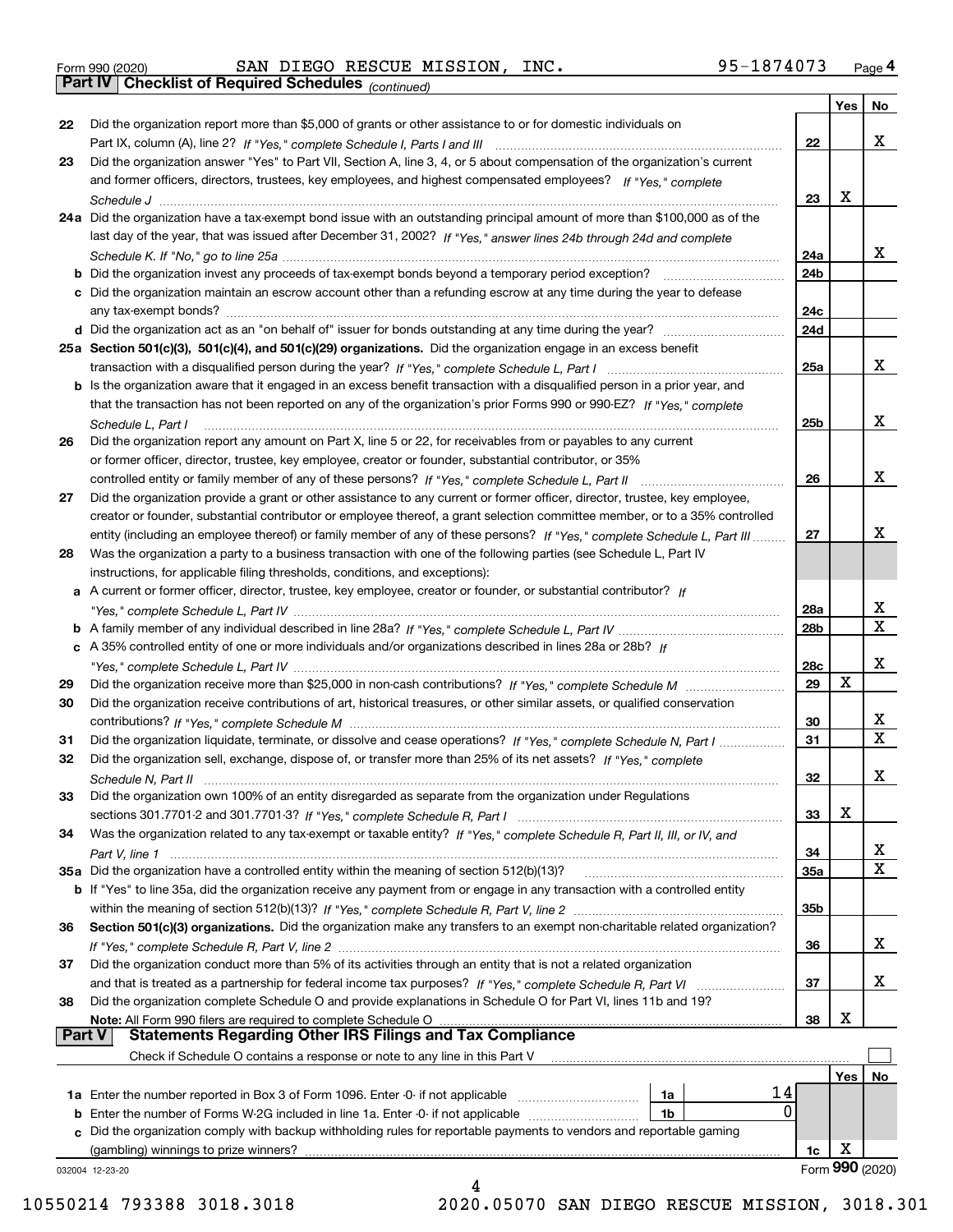|               | SAN DIEGO RESCUE MISSION, INC.<br>95-1874073<br>Form 990 (2020)                                                                                 |                |                   | $_{\text{Page}}$ 5 |  |  |  |  |  |
|---------------|-------------------------------------------------------------------------------------------------------------------------------------------------|----------------|-------------------|--------------------|--|--|--|--|--|
| <b>Part V</b> | Statements Regarding Other IRS Filings and Tax Compliance (continued)                                                                           |                |                   |                    |  |  |  |  |  |
|               |                                                                                                                                                 |                | Yes               | No                 |  |  |  |  |  |
|               | 2a Enter the number of employees reported on Form W-3, Transmittal of Wage and Tax Statements,                                                  |                |                   |                    |  |  |  |  |  |
|               | 138<br>filed for the calendar year ending with or within the year covered by this return<br>2a                                                  |                | х                 |                    |  |  |  |  |  |
| b             |                                                                                                                                                 |                |                   |                    |  |  |  |  |  |
|               |                                                                                                                                                 |                |                   |                    |  |  |  |  |  |
| За            | Did the organization have unrelated business gross income of \$1,000 or more during the year?                                                   | 3a             |                   | x                  |  |  |  |  |  |
| b             |                                                                                                                                                 | 3 <sub>b</sub> |                   |                    |  |  |  |  |  |
|               | 4a At any time during the calendar year, did the organization have an interest in, or a signature or other authority over, a                    |                |                   |                    |  |  |  |  |  |
|               |                                                                                                                                                 | 4a             |                   | x                  |  |  |  |  |  |
|               | <b>b</b> If "Yes," enter the name of the foreign country $\blacktriangleright$                                                                  |                |                   |                    |  |  |  |  |  |
|               | See instructions for filing requirements for FinCEN Form 114, Report of Foreign Bank and Financial Accounts (FBAR).                             |                |                   |                    |  |  |  |  |  |
| 5a            | Was the organization a party to a prohibited tax shelter transaction at any time during the tax year?                                           | 5a             |                   | х                  |  |  |  |  |  |
| b             |                                                                                                                                                 | 5 <sub>b</sub> |                   | X                  |  |  |  |  |  |
| с             |                                                                                                                                                 | 5c             |                   |                    |  |  |  |  |  |
|               | 6a Does the organization have annual gross receipts that are normally greater than \$100,000, and did the organization solicit                  |                |                   |                    |  |  |  |  |  |
|               | any contributions that were not tax deductible as charitable contributions?                                                                     | 6a             |                   | x                  |  |  |  |  |  |
| b             | If "Yes," did the organization include with every solicitation an express statement that such contributions or gifts                            |                |                   |                    |  |  |  |  |  |
|               | were not tax deductible?                                                                                                                        | 6b             |                   |                    |  |  |  |  |  |
| 7             | Organizations that may receive deductible contributions under section 170(c).                                                                   |                |                   |                    |  |  |  |  |  |
| а             | Did the organization receive a payment in excess of \$75 made partly as a contribution and partly for goods and services provided to the payor? | 7a             |                   | x                  |  |  |  |  |  |
| b             | If "Yes," did the organization notify the donor of the value of the goods or services provided?                                                 | 7b             |                   |                    |  |  |  |  |  |
| c             | Did the organization sell, exchange, or otherwise dispose of tangible personal property for which it was required                               |                |                   |                    |  |  |  |  |  |
|               |                                                                                                                                                 | 7c             |                   | х                  |  |  |  |  |  |
| d             | 7d                                                                                                                                              |                |                   |                    |  |  |  |  |  |
| е             | Did the organization receive any funds, directly or indirectly, to pay premiums on a personal benefit contract?                                 | 7e<br>7f       |                   | х<br>X             |  |  |  |  |  |
|               | Did the organization, during the year, pay premiums, directly or indirectly, on a personal benefit contract?<br>f                               |                |                   |                    |  |  |  |  |  |
|               | If the organization received a contribution of qualified intellectual property, did the organization file Form 8899 as required?<br>g           |                |                   |                    |  |  |  |  |  |
|               | If the organization received a contribution of cars, boats, airplanes, or other vehicles, did the organization file a Form 1098-C?<br>h         |                |                   |                    |  |  |  |  |  |
| 8             | Sponsoring organizations maintaining donor advised funds. Did a donor advised fund maintained by the                                            |                |                   |                    |  |  |  |  |  |
|               | sponsoring organization have excess business holdings at any time during the year?                                                              | 8              |                   |                    |  |  |  |  |  |
| 9             | Sponsoring organizations maintaining donor advised funds.<br>Did the sponsoring organization make any taxable distributions under section 4966? | 9а             |                   |                    |  |  |  |  |  |
| а<br>b        | Did the sponsoring organization make a distribution to a donor, donor advisor, or related person?                                               | 9b             |                   |                    |  |  |  |  |  |
| 10            | Section 501(c)(7) organizations. Enter:                                                                                                         |                |                   |                    |  |  |  |  |  |
| а             | 10a                                                                                                                                             |                |                   |                    |  |  |  |  |  |
|               | 10b <br>Gross receipts, included on Form 990, Part VIII, line 12, for public use of club facilities                                             |                |                   |                    |  |  |  |  |  |
| 11            | Section 501(c)(12) organizations. Enter:                                                                                                        |                |                   |                    |  |  |  |  |  |
| a             | Gross income from members or shareholders<br>11a                                                                                                |                |                   |                    |  |  |  |  |  |
| b             | Gross income from other sources (Do not net amounts due or paid to other sources against                                                        |                |                   |                    |  |  |  |  |  |
|               | 11 <sub>b</sub><br>amounts due or received from them.)                                                                                          |                |                   |                    |  |  |  |  |  |
|               | 12a Section 4947(a)(1) non-exempt charitable trusts. Is the organization filing Form 990 in lieu of Form 1041?                                  | <b>12a</b>     |                   |                    |  |  |  |  |  |
|               | b If "Yes," enter the amount of tax-exempt interest received or accrued during the year<br>12b                                                  |                |                   |                    |  |  |  |  |  |
| 13            | Section 501(c)(29) qualified nonprofit health insurance issuers.                                                                                |                |                   |                    |  |  |  |  |  |
| a             | Is the organization licensed to issue qualified health plans in more than one state?                                                            | <b>13a</b>     |                   |                    |  |  |  |  |  |
|               | Note: See the instructions for additional information the organization must report on Schedule O.                                               |                |                   |                    |  |  |  |  |  |
| b             | Enter the amount of reserves the organization is required to maintain by the states in which the                                                |                |                   |                    |  |  |  |  |  |
|               | 13 <sub>b</sub>                                                                                                                                 |                |                   |                    |  |  |  |  |  |
| c             | 13 <sub>c</sub>                                                                                                                                 |                |                   |                    |  |  |  |  |  |
| 14a           | Did the organization receive any payments for indoor tanning services during the tax year?                                                      | 14a            |                   | X                  |  |  |  |  |  |
|               | <b>b</b> If "Yes," has it filed a Form 720 to report these payments? If "No," provide an explanation on Schedule O                              | 14b            |                   |                    |  |  |  |  |  |
| 15            | Is the organization subject to the section 4960 tax on payment(s) of more than \$1,000,000 in remuneration or                                   |                |                   |                    |  |  |  |  |  |
|               |                                                                                                                                                 | 15             |                   | х                  |  |  |  |  |  |
|               | If "Yes," see instructions and file Form 4720, Schedule N.                                                                                      |                |                   |                    |  |  |  |  |  |
| 16            | Is the organization an educational institution subject to the section 4968 excise tax on net investment income?                                 | 16             |                   | х                  |  |  |  |  |  |
|               | If "Yes," complete Form 4720, Schedule O.                                                                                                       |                | $000 \; \text{m}$ |                    |  |  |  |  |  |

Form (2020) **990**

032005 12-23-20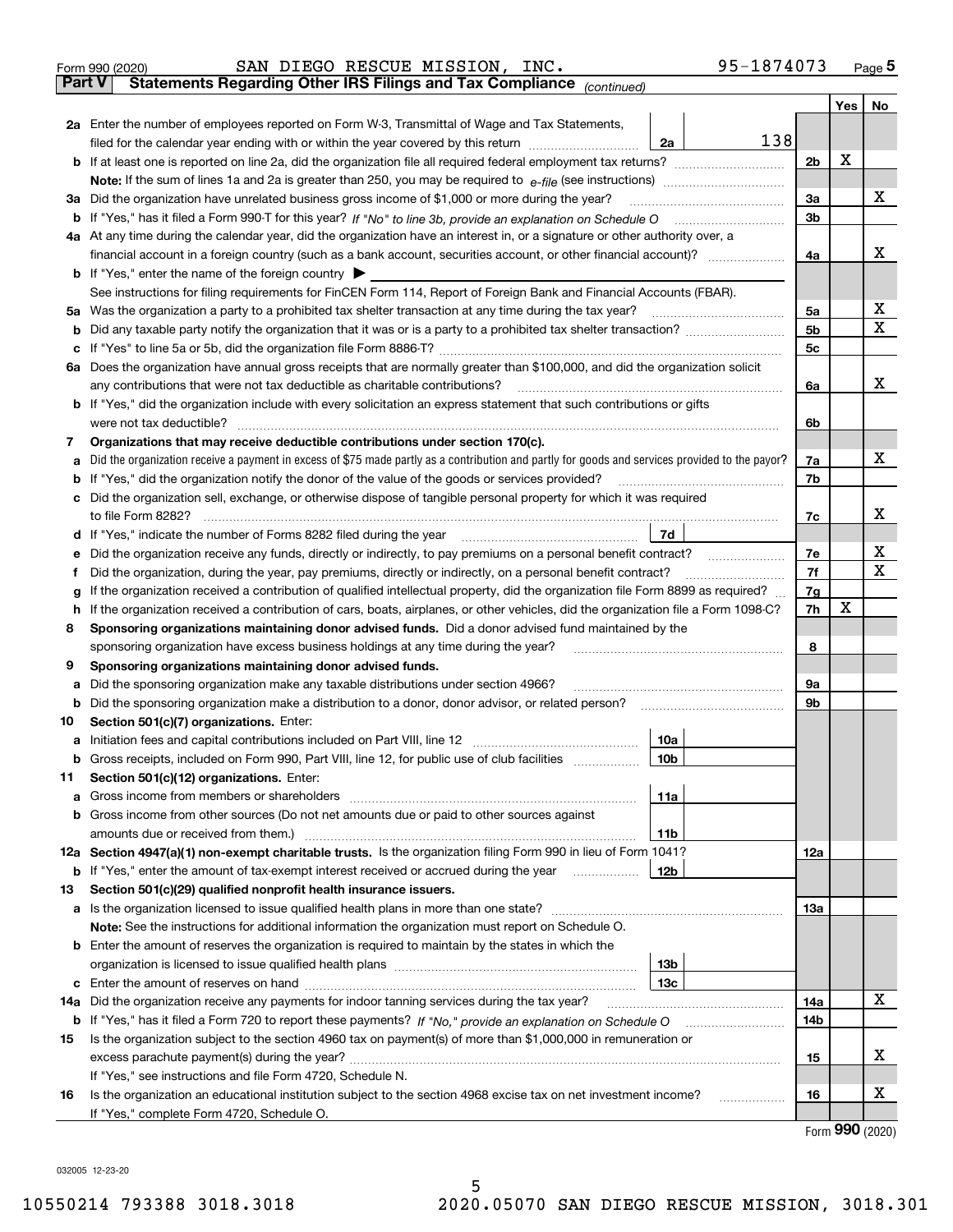|  | Form 990 (2020) |
|--|-----------------|
|  |                 |

SAN DIEGO RESCUE MISSION, INC. 95-1874073

Check if Schedule O contains a response or note to any line in this Part VI

 $\boxed{\text{X}}$ 

| Form 990 (2020) |  | SAN DIEGO RESCUE MISSION, INC. | 95-1874073                                                                                                                         | $P$ aqe $6$ |
|-----------------|--|--------------------------------|------------------------------------------------------------------------------------------------------------------------------------|-------------|
|                 |  |                                | <b>Part VI</b> Governance, Management, and Disclosure For each "Yes" response to lines 2 through 7b below, and for a "No" response |             |

*For each "Yes" response to lines 2 through 7b below, and for a "No" response to line 8a, 8b, or 10b below, describe the circumstances, processes, or changes on Schedule O. See instructions.*

|    |                                                                                                                                                                                                                                                         |    |    |                         | Yes             | No                        |
|----|---------------------------------------------------------------------------------------------------------------------------------------------------------------------------------------------------------------------------------------------------------|----|----|-------------------------|-----------------|---------------------------|
|    | 1a Enter the number of voting members of the governing body at the end of the tax year                                                                                                                                                                  | 1a | 14 |                         |                 |                           |
|    | If there are material differences in voting rights among members of the governing body, or if the governing                                                                                                                                             |    |    |                         |                 |                           |
|    | body delegated broad authority to an executive committee or similar committee, explain on Schedule O.                                                                                                                                                   |    |    |                         |                 |                           |
| b  | Enter the number of voting members included on line 1a, above, who are independent                                                                                                                                                                      | 1b | 14 |                         |                 |                           |
| 2  | Did any officer, director, trustee, or key employee have a family relationship or a business relationship with any other                                                                                                                                |    |    |                         |                 |                           |
|    | officer, director, trustee, or key employee?                                                                                                                                                                                                            |    |    | $\mathbf{2}$            |                 | х                         |
| 3  | Did the organization delegate control over management duties customarily performed by or under the direct supervision                                                                                                                                   |    |    |                         |                 |                           |
|    | of officers, directors, trustees, or key employees to a management company or other person?                                                                                                                                                             |    |    | 3                       |                 |                           |
| 4  | Did the organization make any significant changes to its governing documents since the prior Form 990 was filed?                                                                                                                                        |    |    | $\overline{\mathbf{4}}$ |                 | $rac{\text{X}}{\text{X}}$ |
| 5  |                                                                                                                                                                                                                                                         |    |    | 5                       |                 | $\overline{\mathbf{x}}$   |
| 6  | Did the organization have members or stockholders?                                                                                                                                                                                                      |    |    | 6                       |                 | $\overline{\mathbf{x}}$   |
| 7a | Did the organization have members, stockholders, or other persons who had the power to elect or appoint one or                                                                                                                                          |    |    |                         |                 |                           |
|    |                                                                                                                                                                                                                                                         |    |    | 7a                      |                 | X                         |
| b  | Are any governance decisions of the organization reserved to (or subject to approval by) members, stockholders, or                                                                                                                                      |    |    |                         |                 |                           |
|    | persons other than the governing body?                                                                                                                                                                                                                  |    |    | 7b                      |                 | X                         |
| 8  | Did the organization contemporaneously document the meetings held or written actions undertaken during the year by the following:                                                                                                                       |    |    |                         |                 |                           |
|    |                                                                                                                                                                                                                                                         |    |    |                         | х               |                           |
| а  |                                                                                                                                                                                                                                                         |    |    | 8а                      | X               |                           |
|    | Each committee with authority to act on behalf of the governing body? [11] manufacture manufacture with authority to act on behalf of the governing body?                                                                                               |    |    | 8b                      |                 |                           |
| 9  | Is there any officer, director, trustee, or key employee listed in Part VII, Section A, who cannot be reached at the                                                                                                                                    |    |    |                         |                 |                           |
|    |                                                                                                                                                                                                                                                         |    |    | 9                       |                 | X                         |
|    | Section B. Policies (This Section B requests information about policies not required by the Internal Revenue Code.)                                                                                                                                     |    |    |                         |                 |                           |
|    |                                                                                                                                                                                                                                                         |    |    |                         | Yes             | <u>No</u>                 |
|    |                                                                                                                                                                                                                                                         |    |    | 10a                     |                 | X                         |
|    | <b>b</b> If "Yes," did the organization have written policies and procedures governing the activities of such chapters, affiliates,                                                                                                                     |    |    |                         |                 |                           |
|    |                                                                                                                                                                                                                                                         |    |    | 10 <sub>b</sub>         |                 |                           |
|    | 11a Has the organization provided a complete copy of this Form 990 to all members of its governing body before filing the form?                                                                                                                         |    |    | 11a                     | X               |                           |
|    | <b>b</b> Describe in Schedule O the process, if any, used by the organization to review this Form 990.                                                                                                                                                  |    |    |                         |                 |                           |
|    |                                                                                                                                                                                                                                                         |    |    | 12a                     | X               |                           |
| b  | Were officers, directors, or trustees, and key employees required to disclose annually interests that could give rise to conflicts?                                                                                                                     |    |    | 12 <sub>b</sub>         | X               |                           |
|    | c Did the organization regularly and consistently monitor and enforce compliance with the policy? If "Yes," describe                                                                                                                                    |    |    |                         |                 |                           |
|    | in Schedule O how this was done measured and the control of the control of the state of the control of the control of the control of the control of the control of the control of the control of the control of the control of                          |    |    | 12c                     | X               |                           |
| 13 |                                                                                                                                                                                                                                                         |    |    | 13                      | $\mathbf x$     |                           |
| 14 | Did the organization have a written document retention and destruction policy?<br>The organization have a written document retention and destruction policy?                                                                                            |    |    | 14                      | X               |                           |
| 15 | Did the process for determining compensation of the following persons include a review and approval by independent                                                                                                                                      |    |    |                         |                 |                           |
|    | persons, comparability data, and contemporaneous substantiation of the deliberation and decision?                                                                                                                                                       |    |    |                         |                 |                           |
|    | The organization's CEO, Executive Director, or top management official [11] [11] The organization's CEO, Executive Director, or top management official [11] [11] [11] [11] The organization:                                                           |    |    | 15a                     | $\mathbf X$     |                           |
|    |                                                                                                                                                                                                                                                         |    |    | 15 <sub>b</sub>         | X               |                           |
|    | If "Yes" to line 15a or 15b, describe the process in Schedule O (see instructions).                                                                                                                                                                     |    |    |                         |                 |                           |
|    | 16a Did the organization invest in, contribute assets to, or participate in a joint venture or similar arrangement with a                                                                                                                               |    |    |                         |                 |                           |
|    | taxable entity during the year?                                                                                                                                                                                                                         |    |    | 16a                     |                 | х                         |
|    | <b>b</b> If "Yes," did the organization follow a written policy or procedure requiring the organization to evaluate its participation                                                                                                                   |    |    |                         |                 |                           |
|    | in joint venture arrangements under applicable federal tax law, and take steps to safeguard the organization's                                                                                                                                          |    |    |                         |                 |                           |
|    |                                                                                                                                                                                                                                                         |    |    | 16b                     |                 |                           |
|    | exempt status with respect to such arrangements?<br><b>Section C. Disclosure</b>                                                                                                                                                                        |    |    |                         |                 |                           |
|    |                                                                                                                                                                                                                                                         |    |    |                         |                 |                           |
| 17 | List the states with which a copy of this Form 990 is required to be filed $\blacktriangleright$ CA<br>Section 6104 requires an organization to make its Forms 1023 (1024 or 1024-A, if applicable), 990, and 990-T (Section 501(c)(3)s only) available |    |    |                         |                 |                           |
| 18 |                                                                                                                                                                                                                                                         |    |    |                         |                 |                           |
|    | for public inspection. Indicate how you made these available. Check all that apply.                                                                                                                                                                     |    |    |                         |                 |                           |
|    | $X$ Upon request<br>$\mid$ $\rm X \mid$ Own website<br>$ X $ Another's website<br>Other (explain on Schedule O)                                                                                                                                         |    |    |                         |                 |                           |
| 19 | Describe on Schedule O whether (and if so, how) the organization made its governing documents, conflict of interest policy, and financial                                                                                                               |    |    |                         |                 |                           |
|    | statements available to the public during the tax year.                                                                                                                                                                                                 |    |    |                         |                 |                           |
| 20 | State the name, address, and telephone number of the person who possesses the organization's books and records<br>REY LONTOK - 619-819-1880                                                                                                             |    |    |                         |                 |                           |
|    | 92138<br>P.O. BOX 80427, SAN DIEGO, CA                                                                                                                                                                                                                  |    |    |                         |                 |                           |
|    |                                                                                                                                                                                                                                                         |    |    |                         | Form 990 (2020) |                           |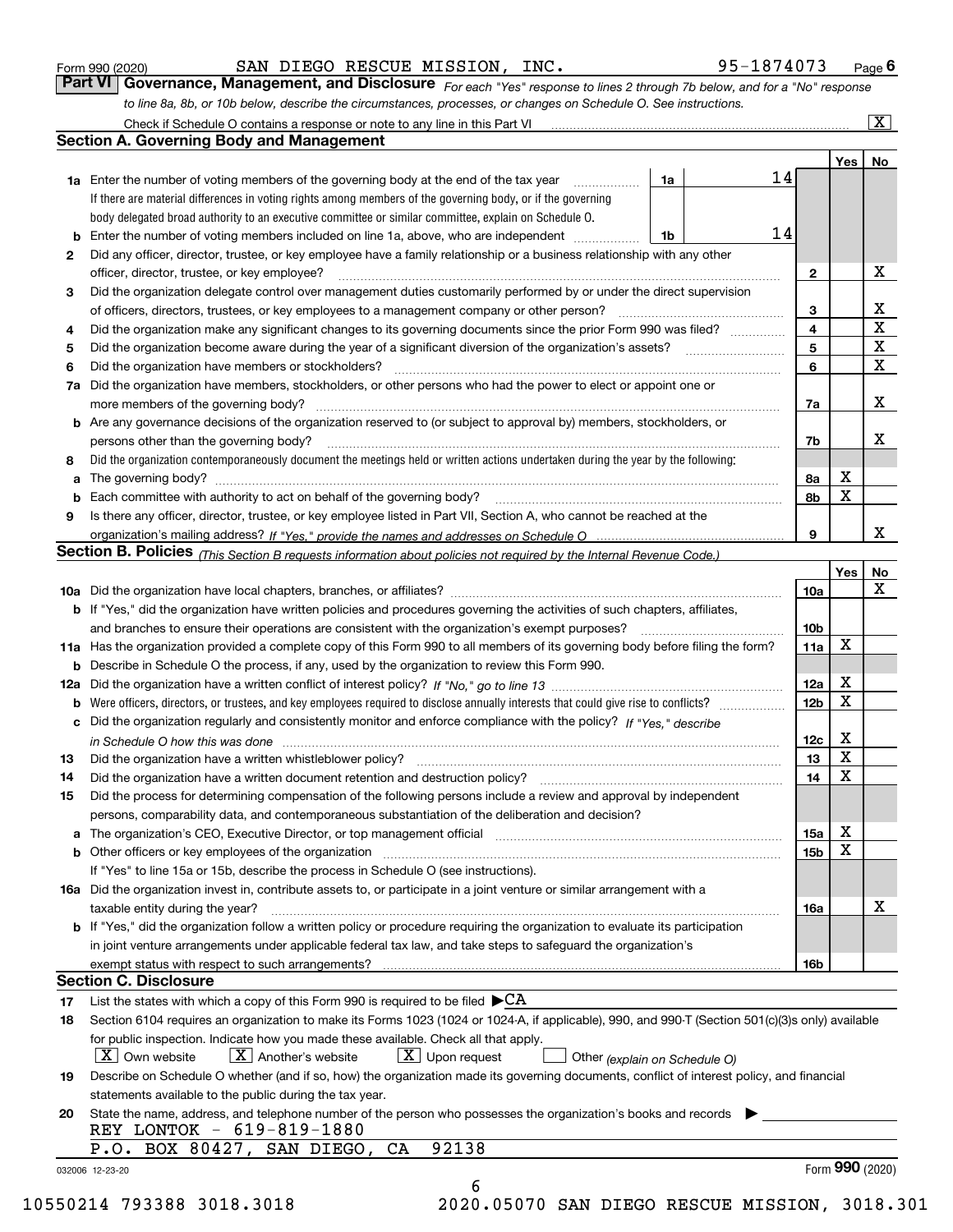$\mathcal{L}^{\text{max}}$ 

**7Part VII Compensation of Officers, Directors, Trustees, Key Employees, Highest Compensated Employees, and Independent Contractors**

Check if Schedule O contains a response or note to any line in this Part VII

**Section A. Officers, Directors, Trustees, Key Employees, and Highest Compensated Employees**

**1a**  Complete this table for all persons required to be listed. Report compensation for the calendar year ending with or within the organization's tax year. **•** List all of the organization's current officers, directors, trustees (whether individuals or organizations), regardless of amount of compensation.

Enter -0- in columns (D), (E), and (F) if no compensation was paid.

 $\bullet$  List all of the organization's  $\,$ current key employees, if any. See instructions for definition of "key employee."

**•** List the organization's five current highest compensated employees (other than an officer, director, trustee, or key employee) who received reportable compensation (Box 5 of Form W-2 and/or Box 7 of Form 1099-MISC) of more than \$100,000 from the organization and any related organizations.

**•** List all of the organization's former officers, key employees, and highest compensated employees who received more than \$100,000 of reportable compensation from the organization and any related organizations.

**former directors or trustees**  ¥ List all of the organization's that received, in the capacity as a former director or trustee of the organization, more than \$10,000 of reportable compensation from the organization and any related organizations.

See instructions for the order in which to list the persons above.

Check this box if neither the organization nor any related organization compensated any current officer, director, or trustee.  $\mathcal{L}^{\text{max}}$ 

| (A)                         | (B)                    |                               |                       |                         | (C)          |                                                                  |        | (D)                 | (E)                              | (F)                      |
|-----------------------------|------------------------|-------------------------------|-----------------------|-------------------------|--------------|------------------------------------------------------------------|--------|---------------------|----------------------------------|--------------------------|
| Name and title              | Average                |                               |                       | Position                |              | (do not check more than one                                      |        | Reportable          | Reportable                       | Estimated                |
|                             | hours per              |                               |                       |                         |              | box, unless person is both an<br>officer and a director/trustee) |        | compensation        | compensation                     | amount of                |
|                             | week                   |                               |                       |                         |              |                                                                  |        | from                | from related                     | other                    |
|                             | (list any<br>hours for |                               |                       |                         |              |                                                                  |        | the<br>organization | organizations<br>(W-2/1099-MISC) | compensation<br>from the |
|                             | related                |                               |                       |                         |              |                                                                  |        | (W-2/1099-MISC)     |                                  | organization             |
|                             | organizations          |                               |                       |                         |              |                                                                  |        |                     |                                  | and related              |
|                             | below                  | ndividual trustee or director | Institutional trustee |                         | Key employee |                                                                  |        |                     |                                  | organizations            |
|                             | line)                  |                               |                       | Officer                 |              | Highest compensated<br> employee                                 | Former |                     |                                  |                          |
| DONALD DEE<br>(1)           | 40.00                  |                               |                       |                         |              |                                                                  |        |                     |                                  |                          |
| PRESIDENT & CEO             |                        |                               |                       | $\overline{\mathbf{X}}$ |              |                                                                  |        | 103,212.            | 0.                               | 67,915.                  |
| LINDA RANKIN<br>(2)         | 2.00                   |                               |                       |                         |              |                                                                  |        |                     |                                  |                          |
| <b>BOARD PASTOR</b>         |                        | $\mathbf X$                   |                       |                         |              |                                                                  |        | 0.                  | 0.                               | $0_{.}$                  |
| (3)<br>CHARLES WALKER       | 2.00                   |                               |                       |                         |              |                                                                  |        |                     |                                  |                          |
| <b>DIRECTOR</b>             |                        | $\mathbf X$                   |                       |                         |              |                                                                  |        | 0.                  | $\mathbf 0$ .                    | $0_{.}$                  |
| STACEY PAPPAS<br>(4)        | 2.00                   |                               |                       |                         |              |                                                                  |        |                     |                                  |                          |
| <b>DIRECTOR</b>             |                        | $\mathbf X$                   |                       |                         |              |                                                                  |        | 0.                  | $\mathbf 0$ .                    | $0_{.}$                  |
| (5)<br><b>GUY MCROSKEY</b>  | 2.00                   |                               |                       |                         |              |                                                                  |        |                     |                                  |                          |
| <b>DIRECTOR</b>             |                        | $\mathbf x$                   |                       |                         |              |                                                                  |        | 0.                  | 0.                               | $0_{.}$                  |
| (6)<br><b>JOHN FULLMER</b>  | 2.00                   |                               |                       |                         |              |                                                                  |        |                     |                                  |                          |
| CHAIRMAN                    |                        | $\mathbf X$                   |                       | $\overline{\textbf{X}}$ |              |                                                                  |        | 0.                  | $\mathbf 0$ .                    | $\mathbf 0$ .            |
| <b>BILLY RENDLER</b><br>(7) | 2.00                   |                               |                       |                         |              |                                                                  |        |                     |                                  |                          |
| <b>DIRECTOR</b>             |                        | $\mathbf X$                   |                       |                         |              |                                                                  |        | 0.                  | $\mathbf 0$ .                    | $0_{.}$                  |
| CATHY HERRICK<br>(8)        | 2.00                   |                               |                       |                         |              |                                                                  |        |                     |                                  |                          |
| <b>DIRECTOR</b>             |                        | $\mathbf X$                   |                       |                         |              |                                                                  |        | 0.                  | $\mathbf 0$ .                    | $\mathbf 0$ .            |
| (9)<br>LORI CLARKE          | 2.00                   |                               |                       |                         |              |                                                                  |        |                     |                                  |                          |
| <b>DIRECTOR</b>             |                        | $\mathbf x$                   |                       |                         |              |                                                                  |        | 0.                  | 0.                               | $\mathbf 0$ .            |
| (10) BRAD DOTSON            | $\overline{2.00}$      |                               |                       |                         |              |                                                                  |        |                     |                                  |                          |
| <b>DIRECTOR</b>             |                        | X                             |                       |                         |              |                                                                  |        | 0.                  | $\mathbf 0$ .                    | $\mathbf 0$ .            |
| (11) MARY BENIRSCHKE        | $\overline{2.00}$      |                               |                       |                         |              |                                                                  |        |                     |                                  |                          |
| <b>DIRECTOR</b>             |                        | $\mathbf x$                   |                       |                         |              |                                                                  |        | 0.                  | $\mathbf 0$ .                    | 0.                       |
| (12) NICOLE BILLOCK         | 2.00                   |                               |                       |                         |              |                                                                  |        |                     |                                  |                          |
| VICE CHAIR                  |                        | $\mathbf X$                   |                       | $\overline{\textbf{X}}$ |              |                                                                  |        | 0.                  | $\mathbf 0$ .                    | $\mathbf 0$ .            |
| (13) DAVID SEIDER           | 2.00                   |                               |                       |                         |              |                                                                  |        |                     |                                  |                          |
| SECRETARY                   |                        | $\mathbf x$                   |                       | $\overline{\textbf{X}}$ |              |                                                                  |        | 0.                  | $\mathbf 0$ .                    | $\mathbf 0$ .            |
| (14) ROBERT BIXEL           | $\overline{2.00}$      |                               |                       |                         |              |                                                                  |        |                     |                                  |                          |
| <b>TREASURER</b>            |                        | Χ                             |                       | $\overline{\mathbf{X}}$ |              |                                                                  |        | 0.                  | 0.                               | $0$ .                    |
| (15) CRAIG DUHS             | 2.00                   |                               |                       |                         |              |                                                                  |        |                     |                                  |                          |
| <b>DIRECTOR</b>             |                        | $\mathbf X$                   |                       |                         |              |                                                                  |        | 0.                  | $\mathbf 0$ .                    | 0.                       |
|                             |                        |                               |                       |                         |              |                                                                  |        |                     |                                  |                          |
|                             |                        |                               |                       |                         |              |                                                                  |        |                     |                                  |                          |
|                             |                        |                               |                       |                         |              |                                                                  |        |                     |                                  |                          |
|                             |                        |                               |                       |                         |              |                                                                  |        |                     |                                  |                          |

7

032007 12-23-20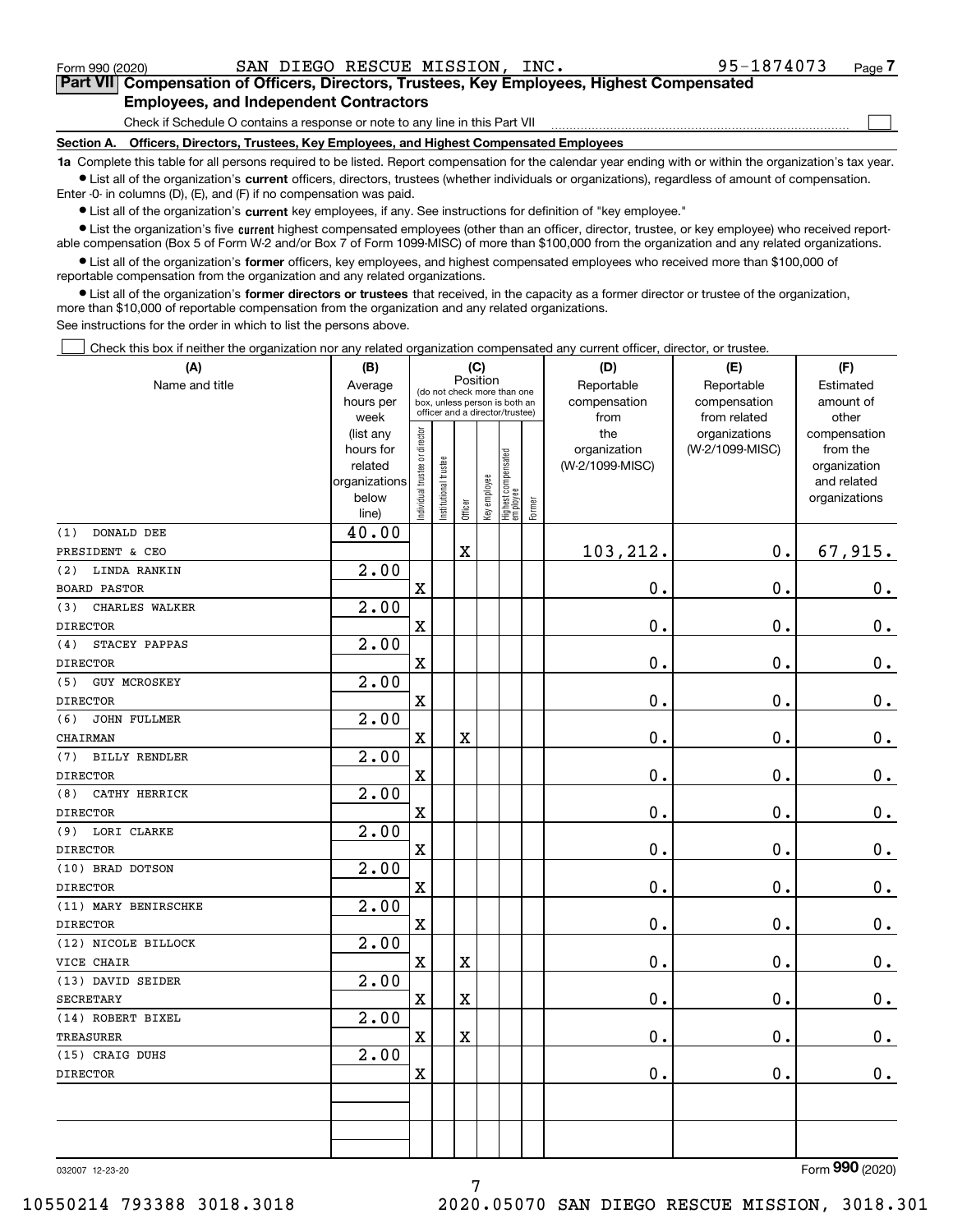| Part VII <br>Section A. Officers, Directors, Trustees, Key Employees, and Highest Compensated Employees (continued)<br>(B)<br>(C)<br>(A)<br>(D)<br>(F)<br>(E)<br>Position<br>Average<br>Reportable<br>Name and title<br>Reportable<br>Estimated<br>(do not check more than one<br>hours per<br>compensation<br>compensation<br>amount of<br>box, unless person is both an<br>officer and a director/trustee)<br>week<br>from related<br>from<br>other<br>Individual trustee or director<br>(list any<br>the<br>organizations<br>compensation<br>hours for<br>(W-2/1099-MISC)<br>organization<br>from the<br>  Highest compensated<br>  employee<br>In stitutional trustee<br>related<br>(W-2/1099-MISC)<br>organization<br>organizations<br>key employee<br>and related<br>below<br>organizations<br>Former<br>Officer<br>line) |         |
|---------------------------------------------------------------------------------------------------------------------------------------------------------------------------------------------------------------------------------------------------------------------------------------------------------------------------------------------------------------------------------------------------------------------------------------------------------------------------------------------------------------------------------------------------------------------------------------------------------------------------------------------------------------------------------------------------------------------------------------------------------------------------------------------------------------------------------|---------|
|                                                                                                                                                                                                                                                                                                                                                                                                                                                                                                                                                                                                                                                                                                                                                                                                                                 |         |
|                                                                                                                                                                                                                                                                                                                                                                                                                                                                                                                                                                                                                                                                                                                                                                                                                                 |         |
|                                                                                                                                                                                                                                                                                                                                                                                                                                                                                                                                                                                                                                                                                                                                                                                                                                 |         |
|                                                                                                                                                                                                                                                                                                                                                                                                                                                                                                                                                                                                                                                                                                                                                                                                                                 |         |
|                                                                                                                                                                                                                                                                                                                                                                                                                                                                                                                                                                                                                                                                                                                                                                                                                                 |         |
|                                                                                                                                                                                                                                                                                                                                                                                                                                                                                                                                                                                                                                                                                                                                                                                                                                 |         |
|                                                                                                                                                                                                                                                                                                                                                                                                                                                                                                                                                                                                                                                                                                                                                                                                                                 |         |
|                                                                                                                                                                                                                                                                                                                                                                                                                                                                                                                                                                                                                                                                                                                                                                                                                                 |         |
|                                                                                                                                                                                                                                                                                                                                                                                                                                                                                                                                                                                                                                                                                                                                                                                                                                 |         |
|                                                                                                                                                                                                                                                                                                                                                                                                                                                                                                                                                                                                                                                                                                                                                                                                                                 |         |
|                                                                                                                                                                                                                                                                                                                                                                                                                                                                                                                                                                                                                                                                                                                                                                                                                                 |         |
| 103, 212.<br>0.<br>1b Subtotal                                                                                                                                                                                                                                                                                                                                                                                                                                                                                                                                                                                                                                                                                                                                                                                                  | 67,915. |
| $\overline{0}$ .<br>0.<br>c Total from continuation sheets to Part VII, Section A<br>$\overline{\mathfrak{o}}$ .<br>67,915.<br>103,212.                                                                                                                                                                                                                                                                                                                                                                                                                                                                                                                                                                                                                                                                                         | 0.      |
| Total number of individuals (including but not limited to those listed above) who received more than \$100,000 of reportable<br>2<br>compensation from the organization $\blacktriangleright$                                                                                                                                                                                                                                                                                                                                                                                                                                                                                                                                                                                                                                   | 1       |
| Yes                                                                                                                                                                                                                                                                                                                                                                                                                                                                                                                                                                                                                                                                                                                                                                                                                             | No      |
| Did the organization list any former officer, director, trustee, key employee, or highest compensated employee on<br>з<br>3                                                                                                                                                                                                                                                                                                                                                                                                                                                                                                                                                                                                                                                                                                     | х       |
| line 1a? If "Yes," complete Schedule J for such individual manufactured contained and the 1a? If "Yes," complete Schedule J for such individual<br>For any individual listed on line 1a, is the sum of reportable compensation and other compensation from the organization<br>4                                                                                                                                                                                                                                                                                                                                                                                                                                                                                                                                                |         |
| X<br>4                                                                                                                                                                                                                                                                                                                                                                                                                                                                                                                                                                                                                                                                                                                                                                                                                          |         |
| Did any person listed on line 1a receive or accrue compensation from any unrelated organization or individual for services<br>5                                                                                                                                                                                                                                                                                                                                                                                                                                                                                                                                                                                                                                                                                                 |         |
| 5<br><b>Section B. Independent Contractors</b>                                                                                                                                                                                                                                                                                                                                                                                                                                                                                                                                                                                                                                                                                                                                                                                  | х       |
| Complete this table for your five highest compensated independent contractors that received more than \$100,000 of compensation from<br>1                                                                                                                                                                                                                                                                                                                                                                                                                                                                                                                                                                                                                                                                                       |         |
| the organization. Report compensation for the calendar year ending with or within the organization's tax year.                                                                                                                                                                                                                                                                                                                                                                                                                                                                                                                                                                                                                                                                                                                  |         |
| (A)<br>(C)<br>(B)<br>Name and business address<br>Description of services<br>Compensation<br><b>NONE</b>                                                                                                                                                                                                                                                                                                                                                                                                                                                                                                                                                                                                                                                                                                                        |         |
|                                                                                                                                                                                                                                                                                                                                                                                                                                                                                                                                                                                                                                                                                                                                                                                                                                 |         |
|                                                                                                                                                                                                                                                                                                                                                                                                                                                                                                                                                                                                                                                                                                                                                                                                                                 |         |
|                                                                                                                                                                                                                                                                                                                                                                                                                                                                                                                                                                                                                                                                                                                                                                                                                                 |         |
|                                                                                                                                                                                                                                                                                                                                                                                                                                                                                                                                                                                                                                                                                                                                                                                                                                 |         |
| Total number of independent contractors (including but not limited to those listed above) who received more than<br>2                                                                                                                                                                                                                                                                                                                                                                                                                                                                                                                                                                                                                                                                                                           |         |
| 0<br>\$100,000 of compensation from the organization<br>Form 990 (2020)                                                                                                                                                                                                                                                                                                                                                                                                                                                                                                                                                                                                                                                                                                                                                         |         |

032008 12-23-20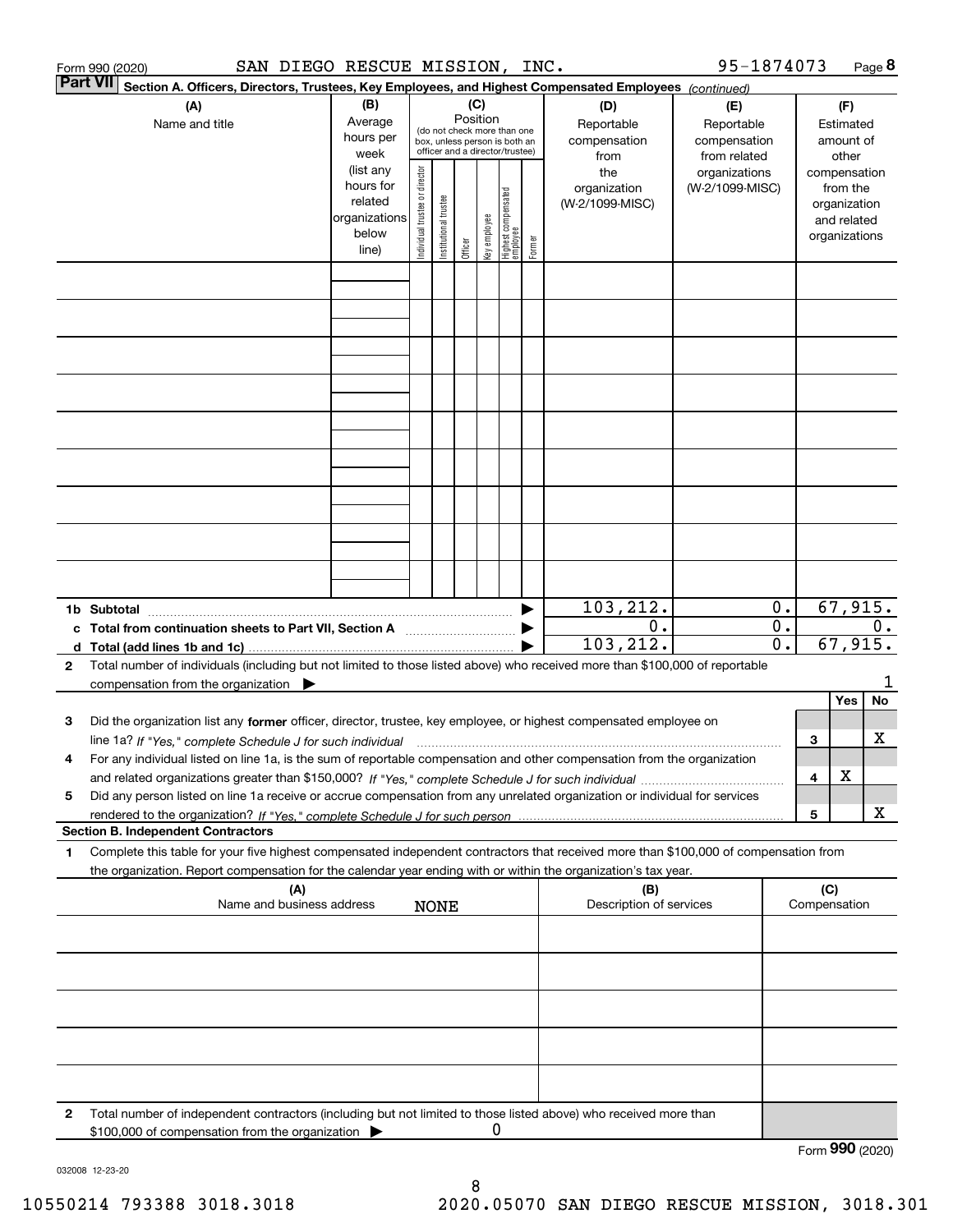|                                                           |                  |        | Form 990 (2020)                                                                |    |                    | SAN DIEGO RESCUE MISSION, | INC.                 |                                                                                              | 95-1874073                    | Page 9                                                          |
|-----------------------------------------------------------|------------------|--------|--------------------------------------------------------------------------------|----|--------------------|---------------------------|----------------------|----------------------------------------------------------------------------------------------|-------------------------------|-----------------------------------------------------------------|
|                                                           | <b>Part VIII</b> |        | <b>Statement of Revenue</b>                                                    |    |                    |                           |                      |                                                                                              |                               |                                                                 |
|                                                           |                  |        | Check if Schedule O contains a response or note to any line in this Part VIII  |    |                    |                           |                      |                                                                                              |                               |                                                                 |
|                                                           |                  |        |                                                                                |    |                    |                           | (A)<br>Total revenue | $\overline{(\mathsf{B})}$ $\overline{(\mathsf{C})}$<br>Related or exempt<br>function revenue | Unrelated<br>business revenue | (D)<br>Revenue excluded<br>from tax under<br>sections 512 - 514 |
|                                                           |                  |        | 1 a Federated campaigns                                                        |    | 1a                 |                           |                      |                                                                                              |                               |                                                                 |
| Contributions, Gifts, Grants<br>and Other Similar Amounts |                  |        | <b>b</b> Membership dues                                                       |    | 1 <sub>b</sub>     |                           |                      |                                                                                              |                               |                                                                 |
|                                                           |                  |        | c Fundraising events                                                           |    | 1 <sub>c</sub>     | 142,855.                  |                      |                                                                                              |                               |                                                                 |
|                                                           |                  |        | d Related organizations                                                        |    | 1 <sub>d</sub>     |                           |                      |                                                                                              |                               |                                                                 |
|                                                           |                  |        | e Government grants (contributions)                                            |    | 1e                 |                           |                      |                                                                                              |                               |                                                                 |
|                                                           |                  |        | f All other contributions, gifts, grants, and                                  |    |                    |                           |                      |                                                                                              |                               |                                                                 |
|                                                           |                  |        | similar amounts not included above                                             |    | 1f                 | 21,978,558.               |                      |                                                                                              |                               |                                                                 |
|                                                           |                  |        | Noncash contributions included in lines 1a-1f                                  |    | $1g$ $\frac{1}{3}$ | 10,039,786.               |                      |                                                                                              |                               |                                                                 |
|                                                           |                  | h.     |                                                                                |    |                    | ▶                         | 22, 121, 413.        |                                                                                              |                               |                                                                 |
|                                                           |                  |        |                                                                                |    |                    | <b>Business Code</b>      |                      |                                                                                              |                               |                                                                 |
|                                                           |                  | 2 a    | THRIFT STORE MINISTRY                                                          |    |                    | 453310                    | 704, 275.            | 704,275.                                                                                     |                               |                                                                 |
|                                                           |                  | b      | VEHICLE SALES                                                                  |    |                    | 441100                    | 5,600.               | 5,600.                                                                                       |                               |                                                                 |
|                                                           |                  | C.     | RECYCLING                                                                      |    |                    | 562000                    | 3,766.               | 3,766.                                                                                       |                               |                                                                 |
| Program Service<br>Revenue                                |                  | d      |                                                                                |    |                    |                           |                      |                                                                                              |                               |                                                                 |
|                                                           |                  | е      | All other program service revenue                                              |    |                    |                           |                      |                                                                                              |                               |                                                                 |
|                                                           |                  | f<br>a |                                                                                |    |                    | ▶                         | 713,641.             |                                                                                              |                               |                                                                 |
|                                                           | 3                |        | Investment income (including dividends, interest, and                          |    |                    |                           |                      |                                                                                              |                               |                                                                 |
|                                                           |                  |        |                                                                                |    |                    | ▶                         |                      |                                                                                              |                               |                                                                 |
|                                                           | 4                |        | Income from investment of tax-exempt bond proceeds                             |    |                    |                           |                      |                                                                                              |                               |                                                                 |
|                                                           | 5                |        |                                                                                |    |                    |                           |                      |                                                                                              |                               |                                                                 |
|                                                           |                  |        |                                                                                |    | (i) Real           | (ii) Personal             |                      |                                                                                              |                               |                                                                 |
|                                                           |                  |        | <b>6 a</b> Gross rents<br>.                                                    | 6a | 209,431.           |                           |                      |                                                                                              |                               |                                                                 |
|                                                           |                  | b      | Less: rental expenses                                                          | 6b | 0.                 |                           |                      |                                                                                              |                               |                                                                 |
|                                                           |                  | c      | Rental income or (loss)                                                        | 6c | 209,431.           |                           |                      |                                                                                              |                               |                                                                 |
|                                                           |                  |        | d Net rental income or (loss)                                                  |    |                    | ▶                         | 209,431.             |                                                                                              |                               | 209,431.                                                        |
|                                                           |                  |        | 7 a Gross amount from sales of                                                 |    | (i) Securities     | (ii) Other                |                      |                                                                                              |                               |                                                                 |
|                                                           |                  |        | assets other than inventory                                                    | 7a |                    | 2,987,950.                |                      |                                                                                              |                               |                                                                 |
|                                                           |                  |        | <b>b</b> Less: cost or other basis                                             |    |                    |                           |                      |                                                                                              |                               |                                                                 |
|                                                           |                  |        | and sales expenses                                                             | 7b |                    | 1, 111, 455.              |                      |                                                                                              |                               |                                                                 |
| evenue                                                    |                  |        | c Gain or (loss)                                                               | 7c |                    | 1,876,495.                |                      |                                                                                              |                               |                                                                 |
|                                                           |                  |        |                                                                                |    |                    |                           | 1,876,495.           | 1,876,495.                                                                                   |                               |                                                                 |
| Other R                                                   |                  |        | 8 a Gross income from fundraising events (not<br>$142,855.$ of<br>including \$ |    |                    |                           |                      |                                                                                              |                               |                                                                 |
|                                                           |                  |        | contributions reported on line 1c). See                                        |    | 8a                 | 0.                        |                      |                                                                                              |                               |                                                                 |
|                                                           |                  |        | <b>b</b> Less: direct expenses                                                 |    | 8b                 | 57,504.                   |                      |                                                                                              |                               |                                                                 |
|                                                           |                  |        | c Net income or (loss) from fundraising events                                 |    |                    | ▶                         | $-57,504.$           |                                                                                              |                               | $-57,504.$                                                      |
|                                                           |                  |        | 9 a Gross income from gaming activities. See                                   |    |                    |                           |                      |                                                                                              |                               |                                                                 |
|                                                           |                  |        |                                                                                |    | 9a                 |                           |                      |                                                                                              |                               |                                                                 |
|                                                           |                  |        | <b>b</b> Less: direct expenses <b>manually</b>                                 |    | 9 <sub>b</sub>     |                           |                      |                                                                                              |                               |                                                                 |
|                                                           |                  |        | c Net income or (loss) from gaming activities                                  |    |                    | .                         |                      |                                                                                              |                               |                                                                 |
|                                                           |                  |        | 10 a Gross sales of inventory, less returns                                    |    |                    |                           |                      |                                                                                              |                               |                                                                 |
|                                                           |                  |        |                                                                                |    | <b>10a</b>         |                           |                      |                                                                                              |                               |                                                                 |
|                                                           |                  |        | <b>b</b> Less: cost of goods sold                                              |    | 10bl               |                           |                      |                                                                                              |                               |                                                                 |
|                                                           |                  |        | c Net income or (loss) from sales of inventory                                 |    |                    |                           |                      |                                                                                              |                               |                                                                 |
|                                                           |                  |        |                                                                                |    |                    | <b>Business Code</b>      |                      |                                                                                              |                               |                                                                 |
|                                                           |                  |        | 11 a MISCELLANEOUS INCOME                                                      |    |                    | 900099                    | 67,514.              | 67,514.                                                                                      |                               |                                                                 |
| Miscellaneous<br>Revenue                                  |                  | b      |                                                                                |    |                    |                           |                      |                                                                                              |                               |                                                                 |
|                                                           |                  | c      |                                                                                |    |                    |                           |                      |                                                                                              |                               |                                                                 |
|                                                           |                  |        |                                                                                |    |                    |                           |                      |                                                                                              |                               |                                                                 |
|                                                           |                  |        |                                                                                |    |                    | ▶                         | 67,514.              |                                                                                              |                               |                                                                 |
|                                                           | 12               |        |                                                                                |    |                    |                           | 24,930,990.          | 2,657,650.                                                                                   | 0.                            | 151,927.                                                        |
| 032009 12-23-20                                           |                  |        |                                                                                |    |                    |                           |                      |                                                                                              |                               | Form 990 (2020)                                                 |

9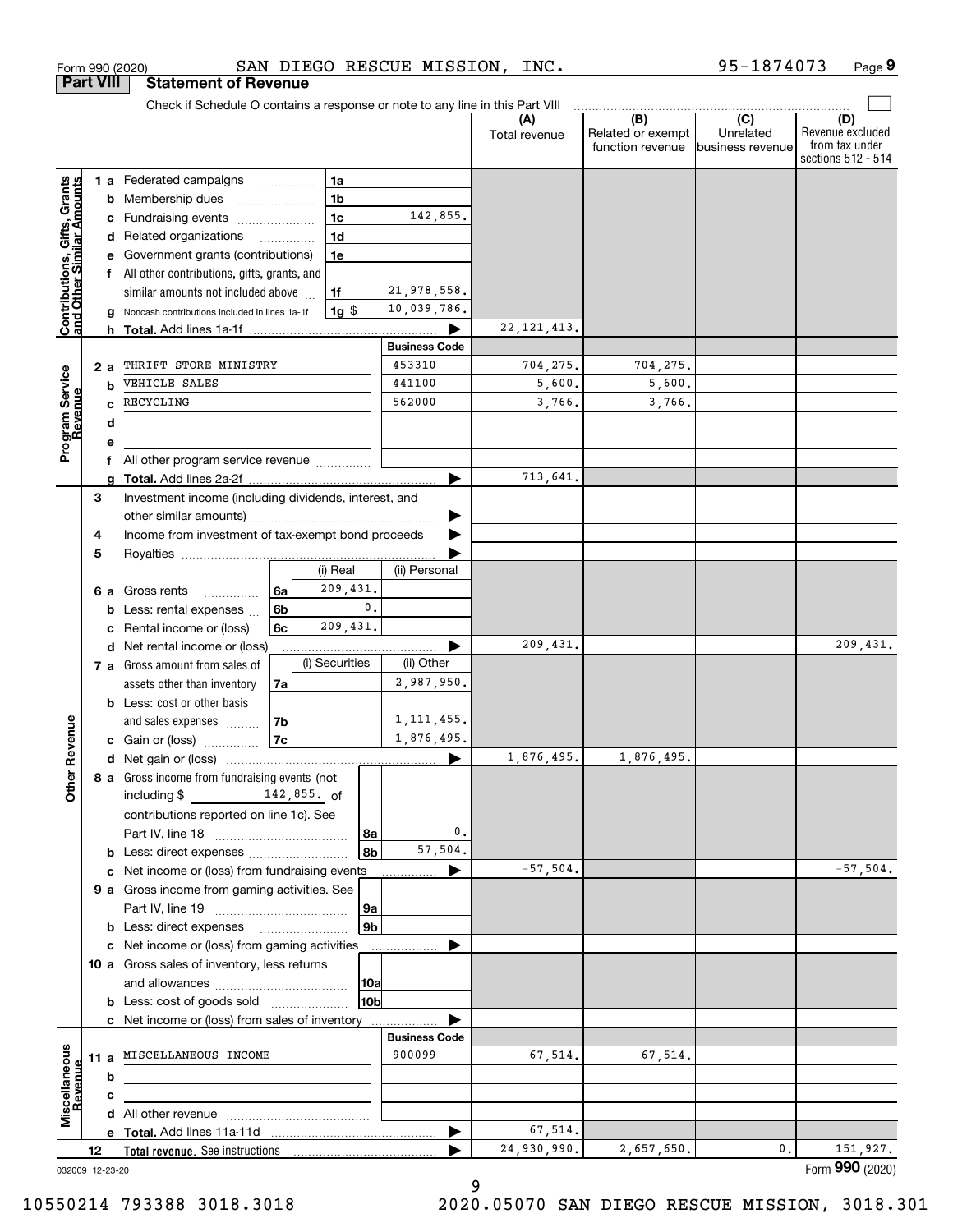Form 990 (2020) SAN DIEGO RESCUE MISSION , INC 95-1874073 <sub>Page</sub> **Part IX Statement of Functional Expenses**

|              | Section 501(c)(3) and 501(c)(4) organizations must complete all columns. All other organizations must complete column (A).                                                                                 |                       |                                    |                                           |                                |
|--------------|------------------------------------------------------------------------------------------------------------------------------------------------------------------------------------------------------------|-----------------------|------------------------------------|-------------------------------------------|--------------------------------|
|              | Check if Schedule O contains a response or note to any line in this Part IX                                                                                                                                |                       |                                    |                                           |                                |
|              | Do not include amounts reported on lines 6b,<br>7b, 8b, 9b, and 10b of Part VIII.                                                                                                                          | (A)<br>Total expenses | (B)<br>Program service<br>expenses | (C)<br>Management and<br>general expenses | (D)<br>Fundraising<br>expenses |
| 1.           | Grants and other assistance to domestic organizations                                                                                                                                                      |                       |                                    |                                           |                                |
|              | and domestic governments. See Part IV, line 21                                                                                                                                                             |                       |                                    |                                           |                                |
| $\mathbf{2}$ | Grants and other assistance to domestic                                                                                                                                                                    |                       |                                    |                                           |                                |
|              | individuals. See Part IV, line 22                                                                                                                                                                          |                       |                                    |                                           |                                |
| 3            | Grants and other assistance to foreign                                                                                                                                                                     |                       |                                    |                                           |                                |
|              | organizations, foreign governments, and foreign                                                                                                                                                            |                       |                                    |                                           |                                |
|              | individuals. See Part IV, lines 15 and 16                                                                                                                                                                  |                       |                                    |                                           |                                |
| 4            | Benefits paid to or for members                                                                                                                                                                            |                       |                                    |                                           |                                |
| 5            | Compensation of current officers, directors,                                                                                                                                                               |                       |                                    |                                           |                                |
|              |                                                                                                                                                                                                            | 189, 309.             |                                    | 189,309.                                  |                                |
| 6            | Compensation not included above to disqualified                                                                                                                                                            |                       |                                    |                                           |                                |
|              | persons (as defined under section 4958(f)(1)) and                                                                                                                                                          |                       |                                    |                                           |                                |
|              | persons described in section $4958(c)(3)(B)$<br>$\overline{\phantom{a}}$                                                                                                                                   | 3,646,234.            | 2,691,238.                         | 274,098.                                  | 680,898.                       |
| 7            |                                                                                                                                                                                                            |                       |                                    |                                           |                                |
| 8            | Pension plan accruals and contributions (include                                                                                                                                                           |                       |                                    |                                           |                                |
|              | section 401(k) and 403(b) employer contributions)                                                                                                                                                          |                       |                                    |                                           |                                |
| 9            |                                                                                                                                                                                                            | 521, 158.             | 378,305.                           | 63,338.                                   | <u>79,515.</u>                 |
| 10           |                                                                                                                                                                                                            | 305,685.              | 226, 226.                          | $\overline{25,157}$ .                     | $\overline{54,302.}$           |
| 11           | Fees for services (nonemployees):                                                                                                                                                                          |                       |                                    |                                           |                                |
| a            |                                                                                                                                                                                                            |                       |                                    |                                           |                                |
| b            |                                                                                                                                                                                                            | 32,551.               |                                    | 22,786.                                   | 9,765.                         |
| c            |                                                                                                                                                                                                            | 45,700.               |                                    | 45,700.                                   |                                |
| d            |                                                                                                                                                                                                            |                       |                                    |                                           |                                |
| е            | Professional fundraising services. See Part IV, line 17                                                                                                                                                    | 1,589,765.            |                                    |                                           | 1,589,765.                     |
| f            | Investment management fees                                                                                                                                                                                 |                       |                                    |                                           |                                |
| g            | Other. (If line 11g amount exceeds 10% of line 25,                                                                                                                                                         |                       |                                    |                                           |                                |
|              | column (A) amount, list line 11g expenses on Sch O.)                                                                                                                                                       | 493,091.              | 224,057.                           | 243,608.                                  | $\frac{25,426}{36,000}$ .      |
| 12           |                                                                                                                                                                                                            | 82,116.               | 46, 116.                           |                                           |                                |
| 13           |                                                                                                                                                                                                            | 135,855.              | 85,436.                            | 44, 113.                                  | 6,306.                         |
| 14           |                                                                                                                                                                                                            | 28,650.               | 17,342.                            | 8,792.                                    | 2,516.                         |
| 15           |                                                                                                                                                                                                            |                       |                                    |                                           |                                |
| 16           |                                                                                                                                                                                                            | 405,116.              | 405,116.                           |                                           |                                |
| 17           |                                                                                                                                                                                                            | 103,098.              | 71,306.                            | 16, 342.                                  | 15,450.                        |
| 18           | Payments of travel or entertainment expenses                                                                                                                                                               |                       |                                    |                                           |                                |
|              | for any federal, state, or local public officials                                                                                                                                                          |                       |                                    |                                           |                                |
| 19           | Conferences, conventions, and meetings                                                                                                                                                                     |                       |                                    |                                           |                                |
| 20           | Interest                                                                                                                                                                                                   | 255,042.              | 229,475.                           | 17,081.                                   | 8,486.                         |
| 21           |                                                                                                                                                                                                            |                       |                                    |                                           |                                |
| 22           | Depreciation, depletion, and amortization                                                                                                                                                                  | 813,542.              | 773,070.                           | 20, 236.                                  | 20, 236.                       |
| 23           | Insurance                                                                                                                                                                                                  |                       |                                    |                                           |                                |
| 24           | Other expenses. Itemize expenses not covered<br>above (List miscellaneous expenses on line 24e. If<br>line 24e amount exceeds 10% of line 25, column (A)<br>amount, list line 24e expenses on Schedule O.) |                       |                                    |                                           |                                |
|              | a DONATED FOOD AND MATERI                                                                                                                                                                                  | 10,083,724.           | 10,055,854.                        | 13,935.                                   | 13,935.                        |
| b            | FACILITIES ALLOCATED CO                                                                                                                                                                                    | 1,238,436.            | 1, 141, 438.                       | 48,499.                                   | 48,499.                        |
|              | DISTRIBUTION CENTER ALL                                                                                                                                                                                    | 623,152.              | 598,818.                           | 12,167.                                   | 12,167.                        |
| d            | FOOD SERVICES ALLOCATED                                                                                                                                                                                    | 521,059.              | $\overline{521}$ , 059.            |                                           |                                |
|              | e All other expenses                                                                                                                                                                                       |                       |                                    |                                           |                                |
| 25           | Total functional expenses. Add lines 1 through 24e                                                                                                                                                         | 21, 113, 283.         | 17,464,856.                        | 1,045,161.                                | 2,603,266.                     |
| 26           | Joint costs. Complete this line only if the organization                                                                                                                                                   |                       |                                    |                                           |                                |
|              | reported in column (B) joint costs from a combined                                                                                                                                                         |                       |                                    |                                           |                                |
|              | educational campaign and fundraising solicitation.                                                                                                                                                         |                       |                                    |                                           |                                |
|              | Check here $\blacktriangleright$<br>if following SOP 98-2 (ASC 958-720)                                                                                                                                    |                       |                                    |                                           |                                |

032010 12-23-20

10 10550214 793388 3018.3018 2020.05070 SAN DIEGO RESCUE MISSION, 3018.301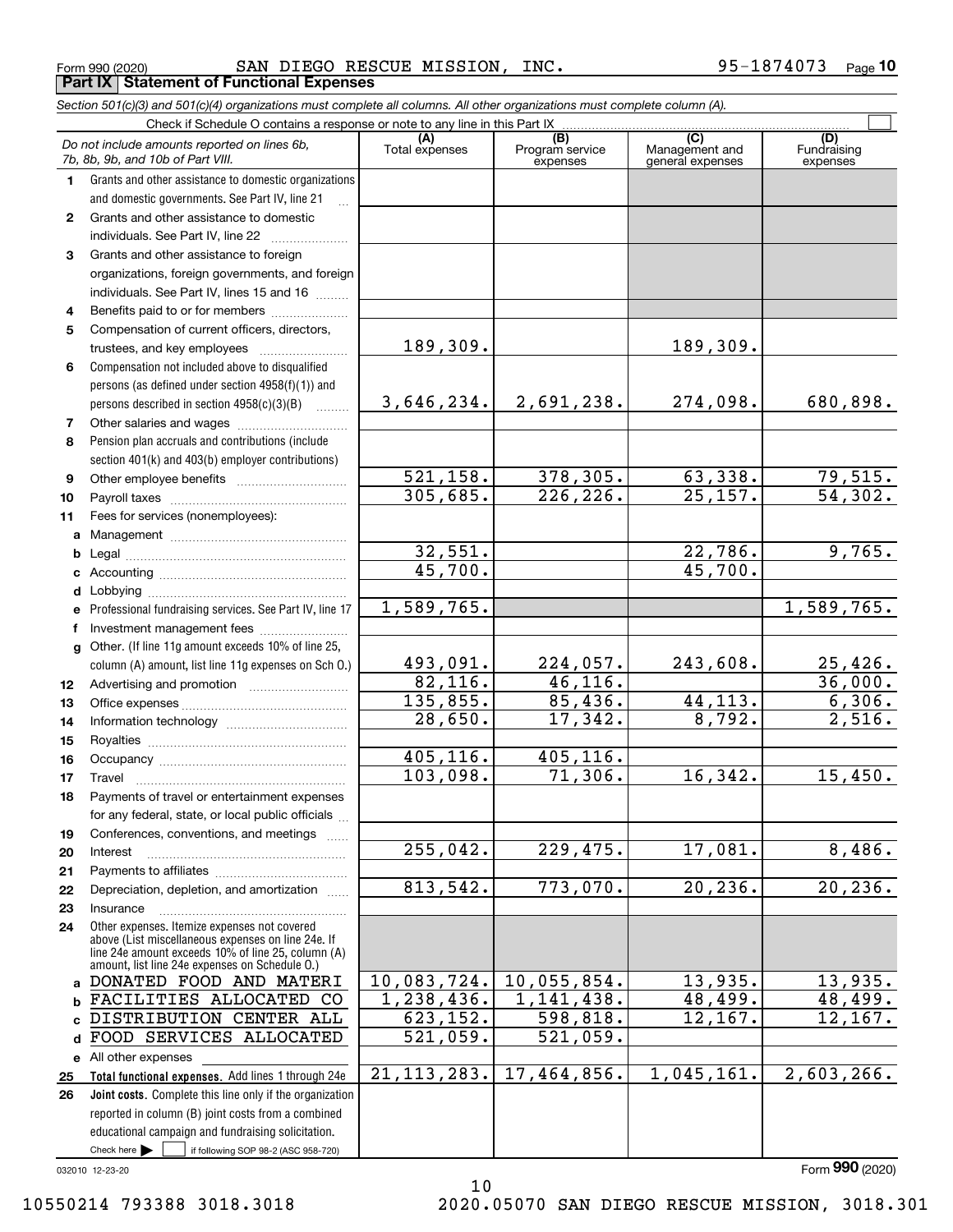**33**

Total liabilities and net assets/fund balances

| Form 990 (2020)               |  |  |
|-------------------------------|--|--|
| <b>Part X   Balance Sheet</b> |  |  |

### Form 990 (2020) SAN DIEGO RESCUE MISSION , INC 95-1874073 <sub>Page</sub>

|                                    |    |                                                                                                                                                                                                   |               | (A)<br>Beginning of year |                 | (B)<br>End of year             |
|------------------------------------|----|---------------------------------------------------------------------------------------------------------------------------------------------------------------------------------------------------|---------------|--------------------------|-----------------|--------------------------------|
|                                    | 1  |                                                                                                                                                                                                   |               | 5,093,246.               | $\mathbf{1}$    | 6,637,543.                     |
|                                    | 2  |                                                                                                                                                                                                   |               | $\overline{2}$           |                 |                                |
|                                    | з  |                                                                                                                                                                                                   |               | 3                        |                 |                                |
|                                    | 4  |                                                                                                                                                                                                   | 33,210.       | $\overline{\mathbf{4}}$  |                 |                                |
|                                    | 5  | Loans and other receivables from any current or former officer, director,                                                                                                                         |               |                          |                 |                                |
|                                    |    | trustee, key employee, creator or founder, substantial contributor, or 35%                                                                                                                        |               |                          |                 |                                |
|                                    |    | controlled entity or family member of any of these persons                                                                                                                                        | .             |                          | 5               |                                |
|                                    | 6  | Loans and other receivables from other disqualified persons (as defined                                                                                                                           |               |                          |                 |                                |
|                                    |    | under section $4958(f)(1)$ , and persons described in section $4958(c)(3)(B)$                                                                                                                     |               |                          | 6               |                                |
|                                    | 7  |                                                                                                                                                                                                   |               |                          | $\overline{7}$  | 2,300,000.                     |
| Assets                             | 8  |                                                                                                                                                                                                   |               | 94,780.                  | 8               | 46,746.                        |
|                                    | 9  | Prepaid expenses and deferred charges                                                                                                                                                             |               | 382,520.                 | $\mathbf{9}$    | 432, 147.                      |
|                                    |    | 10a Land, buildings, and equipment: cost or other                                                                                                                                                 |               |                          |                 |                                |
|                                    |    | basis. Complete Part VI of Schedule D $\begin{array}{ c c c c c c }\n\hline\n10a & 26,606,281. \\ \hline\n\text{Less: accumulated depreciation} & \text{10b} & 9,412,578. \\ \hline\n\end{array}$ |               |                          |                 |                                |
|                                    |    | <b>b</b> Less: accumulated depreciation<br>$\ldots \ldots \ldots \ldots$                                                                                                                          |               | 17,890,466.              | 10 <sub>c</sub> | 17, 193, 703.                  |
|                                    | 11 |                                                                                                                                                                                                   |               | 11                       |                 |                                |
|                                    | 12 |                                                                                                                                                                                                   | 1,547,131.    | 12                       | 2,763,954.      |                                |
|                                    | 13 |                                                                                                                                                                                                   | 15,258.       | 13                       | 21,590.         |                                |
|                                    | 14 |                                                                                                                                                                                                   | 482,329.      | 14                       | 187,419.        |                                |
|                                    | 15 |                                                                                                                                                                                                   |               | 678,642.                 | 15              | 460,989.                       |
|                                    | 16 |                                                                                                                                                                                                   |               | 26, 217, 582.            | 16              | 30,044,091.                    |
|                                    | 17 |                                                                                                                                                                                                   | 621,772.      | 17                       | 552, 258.       |                                |
|                                    | 18 |                                                                                                                                                                                                   |               | 18                       |                 |                                |
|                                    | 19 |                                                                                                                                                                                                   |               | 134,368.                 | 19              | 137,680.                       |
|                                    | 20 |                                                                                                                                                                                                   |               |                          | 20              |                                |
|                                    | 21 | Escrow or custodial account liability. Complete Part IV of Schedule D                                                                                                                             |               |                          | 21              |                                |
|                                    | 22 | Loans and other payables to any current or former officer, director,                                                                                                                              |               |                          |                 |                                |
|                                    |    | trustee, key employee, creator or founder, substantial contributor, or 35%                                                                                                                        |               |                          |                 |                                |
| Liabilities                        |    | controlled entity or family member of any of these persons                                                                                                                                        |               | 7,308,313.               | 22              | 7,000,000.                     |
|                                    | 23 | Secured mortgages and notes payable to unrelated third parties                                                                                                                                    |               |                          | 23              |                                |
|                                    | 24 | Unsecured notes and loans payable to unrelated third parties                                                                                                                                      |               |                          | 24              |                                |
|                                    | 25 | Other liabilities (including federal income tax, payables to related third                                                                                                                        |               |                          |                 |                                |
|                                    |    | parties, and other liabilities not included on lines 17-24). Complete Part X                                                                                                                      |               | 1,909,216.               |                 | 1,741,816.                     |
|                                    | 26 | of Schedule D<br>Total liabilities. Add lines 17 through 25                                                                                                                                       |               | 9,973,669.               | 25<br>26        | 9,431,754.                     |
|                                    |    | Organizations that follow FASB ASC 958, check here $\blacktriangleright \boxed{X}$                                                                                                                |               |                          |                 |                                |
|                                    |    | and complete lines 27, 28, 32, and 33.                                                                                                                                                            |               |                          |                 |                                |
|                                    | 27 | Net assets without donor restrictions                                                                                                                                                             |               | 16,074,772.              | 27              |                                |
|                                    | 28 | Net assets with donor restrictions                                                                                                                                                                |               | 169, 141.                | 28              | $\frac{20,351,345.}{260,992.}$ |
|                                    |    | Organizations that do not follow FASB ASC 958, check here $\blacktriangleright$                                                                                                                   |               |                          |                 |                                |
|                                    |    | and complete lines 29 through 33.                                                                                                                                                                 |               |                          |                 |                                |
|                                    | 29 |                                                                                                                                                                                                   |               |                          | 29              |                                |
|                                    | 30 | Paid-in or capital surplus, or land, building, or equipment fund                                                                                                                                  |               |                          | 30              |                                |
|                                    | 31 | Retained earnings, endowment, accumulated income, or other funds                                                                                                                                  | .             |                          | 31              |                                |
| <b>Net Assets or Fund Balances</b> | 32 |                                                                                                                                                                                                   | 16, 243, 913. | 32                       | 20,612,337.     |                                |
|                                    |    |                                                                                                                                                                                                   |               |                          |                 |                                |

 $26, 217, 582.$  30,044,091.

**33**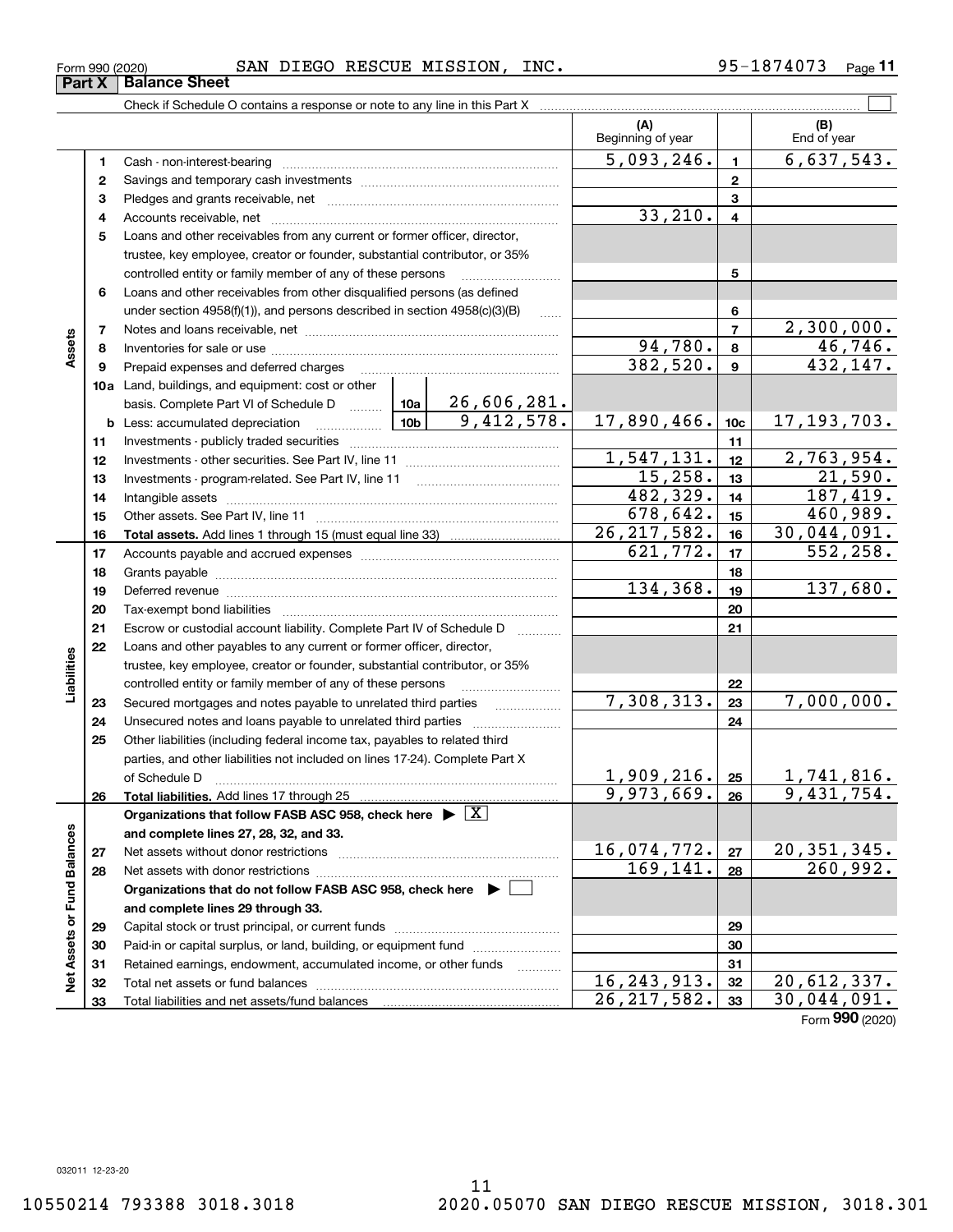|    | SAN DIEGO RESCUE MISSION, INC.<br>Form 990 (2020)                                                                                                                                                                                                                                                                                                                                                                                                                            |                         | 95-1874073     |                  | <u>Page</u> 12          |
|----|------------------------------------------------------------------------------------------------------------------------------------------------------------------------------------------------------------------------------------------------------------------------------------------------------------------------------------------------------------------------------------------------------------------------------------------------------------------------------|-------------------------|----------------|------------------|-------------------------|
|    | Part XI<br><b>Reconciliation of Net Assets</b>                                                                                                                                                                                                                                                                                                                                                                                                                               |                         |                |                  |                         |
|    |                                                                                                                                                                                                                                                                                                                                                                                                                                                                              |                         |                |                  | $\overline{\mathbf{X}}$ |
|    |                                                                                                                                                                                                                                                                                                                                                                                                                                                                              |                         |                |                  |                         |
| 1  |                                                                                                                                                                                                                                                                                                                                                                                                                                                                              | $\blacksquare$          | 24,930,990.    |                  |                         |
| 2  | Total expenses (must equal Part IX, column (A), line 25)                                                                                                                                                                                                                                                                                                                                                                                                                     | $\mathbf{2}$            | 21, 113, 283.  |                  |                         |
| 3  | Revenue less expenses. Subtract line 2 from line 1                                                                                                                                                                                                                                                                                                                                                                                                                           | 3                       | 3,817,707.     |                  |                         |
| 4  | Net assets or fund balances at beginning of year (must equal Part X, line 32, column (A)) <i></i>                                                                                                                                                                                                                                                                                                                                                                            | $\overline{\mathbf{4}}$ | 16, 243, 913.  |                  |                         |
| 5  |                                                                                                                                                                                                                                                                                                                                                                                                                                                                              | 5                       | 286,459.       |                  |                         |
| 6  |                                                                                                                                                                                                                                                                                                                                                                                                                                                                              | 6                       |                |                  |                         |
| 7  | Investment expenses www.communication.com/www.communication.com/www.communication.com/www.communication.com                                                                                                                                                                                                                                                                                                                                                                  | $\overline{7}$          |                |                  |                         |
| 8  | Prior period adjustments<br>$\begin{minipage}{0.5\textwidth} \begin{tabular}{ l l l } \hline \multicolumn{1}{ l l l } \hline \multicolumn{1}{ l l } \hline \multicolumn{1}{ l } \multicolumn{1}{ l } \hline \multicolumn{1}{ l } \multicolumn{1}{ l } \multicolumn{1}{ l } \hline \multicolumn{1}{ l } \multicolumn{1}{ l } \multicolumn{1}{ l } \hline \multicolumn{1}{ l } \multicolumn{1}{ l } \hline \multicolumn{1}{ l } \multicolumn{1}{ l } \hline \multicolumn{1}{ $ | 8                       |                |                  |                         |
| 9  | Other changes in net assets or fund balances (explain on Schedule O)                                                                                                                                                                                                                                                                                                                                                                                                         | 9                       | 264, 258.      |                  |                         |
| 10 | Net assets or fund balances at end of year. Combine lines 3 through 9 (must equal Part X, line 32,                                                                                                                                                                                                                                                                                                                                                                           |                         |                |                  |                         |
|    |                                                                                                                                                                                                                                                                                                                                                                                                                                                                              | 10                      | 20,612,337.    |                  |                         |
|    | Part XII Financial Statements and Reporting                                                                                                                                                                                                                                                                                                                                                                                                                                  |                         |                |                  |                         |
|    |                                                                                                                                                                                                                                                                                                                                                                                                                                                                              |                         |                |                  | x                       |
|    |                                                                                                                                                                                                                                                                                                                                                                                                                                                                              |                         |                | Yes              | <b>No</b>               |
| 1  | $\boxed{\mathbf{X}}$ Accrual<br>Accounting method used to prepare the Form 990: [16] Cash<br>Other                                                                                                                                                                                                                                                                                                                                                                           |                         |                |                  |                         |
|    | If the organization changed its method of accounting from a prior year or checked "Other," explain in Schedule O.                                                                                                                                                                                                                                                                                                                                                            |                         |                |                  |                         |
|    | 2a Were the organization's financial statements compiled or reviewed by an independent accountant?                                                                                                                                                                                                                                                                                                                                                                           |                         | 2a             |                  | х                       |
|    | If "Yes," check a box below to indicate whether the financial statements for the year were compiled or reviewed on a                                                                                                                                                                                                                                                                                                                                                         |                         |                |                  |                         |
|    | separate basis, consolidated basis, or both:                                                                                                                                                                                                                                                                                                                                                                                                                                 |                         |                |                  |                         |
|    | Separate basis<br>Consolidated basis<br>Both consolidated and separate basis                                                                                                                                                                                                                                                                                                                                                                                                 |                         |                |                  |                         |
|    | <b>b</b> Were the organization's financial statements audited by an independent accountant?                                                                                                                                                                                                                                                                                                                                                                                  |                         | 2 <sub>b</sub> | Χ                |                         |
|    | If "Yes," check a box below to indicate whether the financial statements for the year were audited on a separate basis,                                                                                                                                                                                                                                                                                                                                                      |                         |                |                  |                         |
|    | consolidated basis, or both:                                                                                                                                                                                                                                                                                                                                                                                                                                                 |                         |                |                  |                         |
|    | $X$ Separate basis<br>Consolidated basis<br>Both consolidated and separate basis                                                                                                                                                                                                                                                                                                                                                                                             |                         |                |                  |                         |
|    | c If "Yes" to line 2a or 2b, does the organization have a committee that assumes responsibility for oversight of the audit,                                                                                                                                                                                                                                                                                                                                                  |                         |                |                  |                         |
|    |                                                                                                                                                                                                                                                                                                                                                                                                                                                                              |                         | 2c             | X                |                         |
|    | If the organization changed either its oversight process or selection process during the tax year, explain on Schedule O.                                                                                                                                                                                                                                                                                                                                                    |                         |                |                  |                         |
|    | 3a As a result of a federal award, was the organization required to undergo an audit or audits as set forth in the Single Audit                                                                                                                                                                                                                                                                                                                                              |                         |                |                  |                         |
|    |                                                                                                                                                                                                                                                                                                                                                                                                                                                                              |                         | За             |                  | x                       |
|    | b If "Yes," did the organization undergo the required audit or audits? If the organization did not undergo the required audit                                                                                                                                                                                                                                                                                                                                                |                         |                |                  |                         |
|    |                                                                                                                                                                                                                                                                                                                                                                                                                                                                              |                         | 3b             |                  |                         |
|    |                                                                                                                                                                                                                                                                                                                                                                                                                                                                              |                         |                | $000 \text{ cm}$ |                         |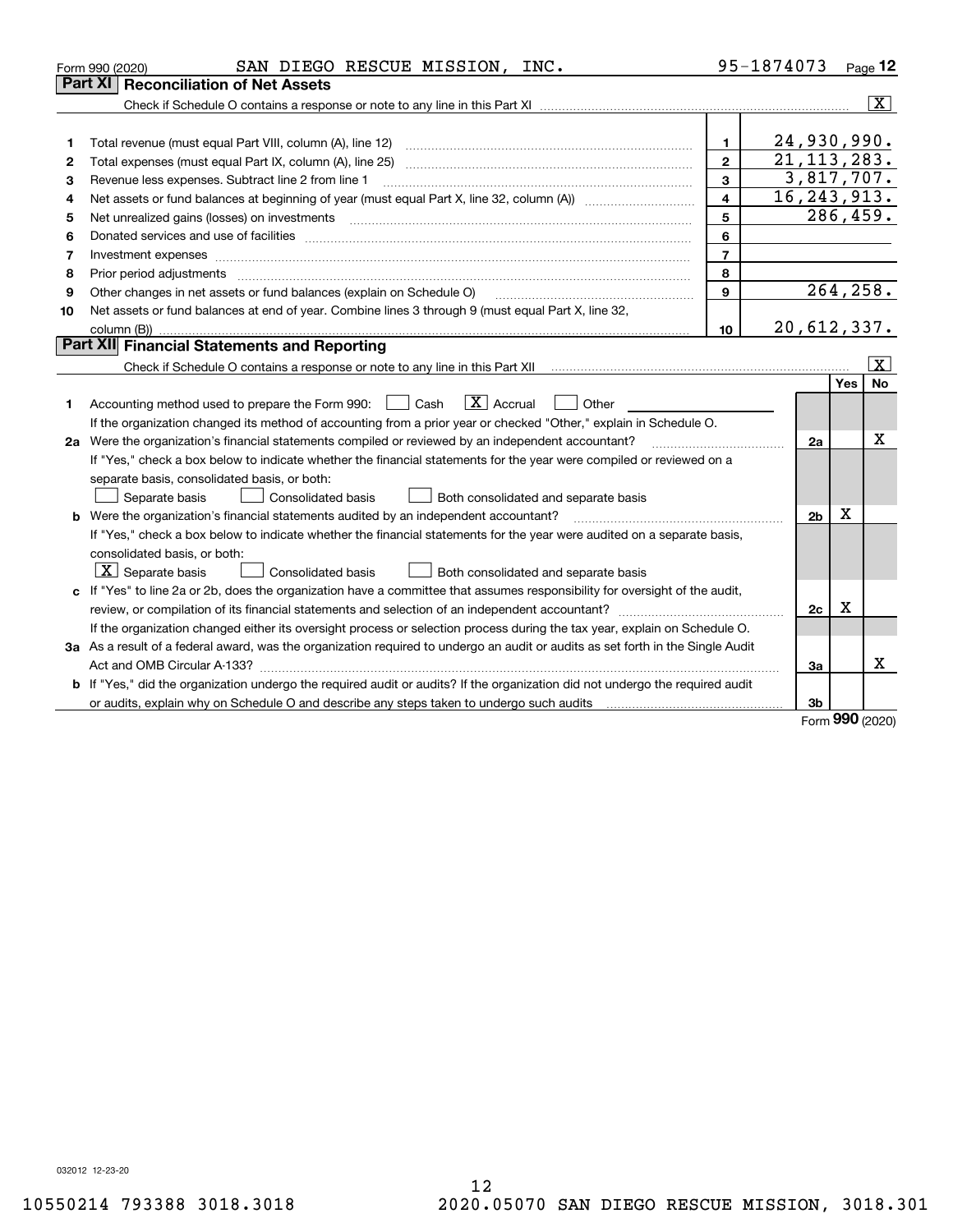| <b>SCHEDULE A</b> |
|-------------------|
|-------------------|

Department of the Treasury Internal Revenue Service

| (Form 990 or 990-EZ) |  |  |  |  |
|----------------------|--|--|--|--|
|----------------------|--|--|--|--|

# **Public Charity Status and Public Support**

**Complete if the organization is a section 501(c)(3) organization or a section 4947(a)(1) nonexempt charitable trust.**

**| Attach to Form 990 or Form 990-EZ.** 

**| Go to www.irs.gov/Form990 for instructions and the latest information.**

| OMB No. 1545-0047                   |
|-------------------------------------|
| 2020                                |
| <b>Open to Public</b><br>Inspection |

| Name of the organization |
|--------------------------|
|--------------------------|

|                | Name of the organization<br><b>Employer identification number</b> |                                                                                                                                              |          |                                |                                    |                                 |                            |  |                            |
|----------------|-------------------------------------------------------------------|----------------------------------------------------------------------------------------------------------------------------------------------|----------|--------------------------------|------------------------------------|---------------------------------|----------------------------|--|----------------------------|
|                |                                                                   |                                                                                                                                              |          | SAN DIEGO RESCUE MISSION, INC. |                                    |                                 |                            |  | 95-1874073                 |
| Part I         |                                                                   | Reason for Public Charity Status. (All organizations must complete this part.) See instructions.                                             |          |                                |                                    |                                 |                            |  |                            |
|                |                                                                   | The organization is not a private foundation because it is: (For lines 1 through 12, check only one box.)                                    |          |                                |                                    |                                 |                            |  |                            |
| 1              |                                                                   | A church, convention of churches, or association of churches described in section 170(b)(1)(A)(i).                                           |          |                                |                                    |                                 |                            |  |                            |
| 2              |                                                                   | A school described in section 170(b)(1)(A)(ii). (Attach Schedule E (Form 990 or 990-EZ).)                                                    |          |                                |                                    |                                 |                            |  |                            |
| З              |                                                                   | A hospital or a cooperative hospital service organization described in section 170(b)(1)(A)(iii).                                            |          |                                |                                    |                                 |                            |  |                            |
|                |                                                                   | A medical research organization operated in conjunction with a hospital described in section 170(b)(1)(A)(iii). Enter the hospital's name,   |          |                                |                                    |                                 |                            |  |                            |
|                |                                                                   | city, and state:                                                                                                                             |          |                                |                                    |                                 |                            |  |                            |
| 5              |                                                                   | An organization operated for the benefit of a college or university owned or operated by a governmental unit described in                    |          |                                |                                    |                                 |                            |  |                            |
|                |                                                                   | section 170(b)(1)(A)(iv). (Complete Part II.)                                                                                                |          |                                |                                    |                                 |                            |  |                            |
| 6              |                                                                   | A federal, state, or local government or governmental unit described in section 170(b)(1)(A)(v).                                             |          |                                |                                    |                                 |                            |  |                            |
| $\overline{7}$ | $\lfloor x \rfloor$                                               | An organization that normally receives a substantial part of its support from a governmental unit or from the general public described in    |          |                                |                                    |                                 |                            |  |                            |
|                |                                                                   | section 170(b)(1)(A)(vi). (Complete Part II.)                                                                                                |          |                                |                                    |                                 |                            |  |                            |
| 8              |                                                                   | A community trust described in section 170(b)(1)(A)(vi). (Complete Part II.)                                                                 |          |                                |                                    |                                 |                            |  |                            |
| 9              |                                                                   | An agricultural research organization described in section 170(b)(1)(A)(ix) operated in conjunction with a land-grant college                |          |                                |                                    |                                 |                            |  |                            |
|                |                                                                   | or university or a non-land-grant college of agriculture (see instructions). Enter the name, city, and state of the college or               |          |                                |                                    |                                 |                            |  |                            |
|                |                                                                   | university:                                                                                                                                  |          |                                |                                    |                                 |                            |  |                            |
| 10             |                                                                   | An organization that normally receives (1) more than 33 1/3% of its support from contributions, membership fees, and gross receipts from     |          |                                |                                    |                                 |                            |  |                            |
|                |                                                                   | activities related to its exempt functions, subject to certain exceptions; and (2) no more than 33 1/3% of its support from gross investment |          |                                |                                    |                                 |                            |  |                            |
|                |                                                                   | income and unrelated business taxable income (less section 511 tax) from businesses acquired by the organization after June 30, 1975.        |          |                                |                                    |                                 |                            |  |                            |
|                |                                                                   | See section 509(a)(2). (Complete Part III.)                                                                                                  |          |                                |                                    |                                 |                            |  |                            |
| 11             |                                                                   | An organization organized and operated exclusively to test for public safety. See section 509(a)(4).                                         |          |                                |                                    |                                 |                            |  |                            |
| 12             |                                                                   | An organization organized and operated exclusively for the benefit of, to perform the functions of, or to carry out the purposes of one or   |          |                                |                                    |                                 |                            |  |                            |
|                |                                                                   | more publicly supported organizations described in section 509(a)(1) or section 509(a)(2). See section 509(a)(3). Check the box in           |          |                                |                                    |                                 |                            |  |                            |
|                |                                                                   | lines 12a through 12d that describes the type of supporting organization and complete lines 12e, 12f, and 12g.                               |          |                                |                                    |                                 |                            |  |                            |
| а              |                                                                   | Type I. A supporting organization operated, supervised, or controlled by its supported organization(s), typically by giving                  |          |                                |                                    |                                 |                            |  |                            |
|                |                                                                   | the supported organization(s) the power to regularly appoint or elect a majority of the directors or trustees of the supporting              |          |                                |                                    |                                 |                            |  |                            |
|                |                                                                   | organization. You must complete Part IV, Sections A and B.                                                                                   |          |                                |                                    |                                 |                            |  |                            |
| b              |                                                                   | Type II. A supporting organization supervised or controlled in connection with its supported organization(s), by having                      |          |                                |                                    |                                 |                            |  |                            |
|                |                                                                   | control or management of the supporting organization vested in the same persons that control or manage the supported                         |          |                                |                                    |                                 |                            |  |                            |
|                |                                                                   | organization(s). You must complete Part IV, Sections A and C.                                                                                |          |                                |                                    |                                 |                            |  |                            |
| с              |                                                                   | Type III functionally integrated. A supporting organization operated in connection with, and functionally integrated with,                   |          |                                |                                    |                                 |                            |  |                            |
|                |                                                                   | its supported organization(s) (see instructions). You must complete Part IV, Sections A, D, and E.                                           |          |                                |                                    |                                 |                            |  |                            |
| d              |                                                                   | Type III non-functionally integrated. A supporting organization operated in connection with its supported organization(s)                    |          |                                |                                    |                                 |                            |  |                            |
|                |                                                                   | that is not functionally integrated. The organization generally must satisfy a distribution requirement and an attentiveness                 |          |                                |                                    |                                 |                            |  |                            |
|                |                                                                   | requirement (see instructions). You must complete Part IV, Sections A and D, and Part V.                                                     |          |                                |                                    |                                 |                            |  |                            |
| е              |                                                                   | Check this box if the organization received a written determination from the IRS that it is a Type I, Type II, Type III                      |          |                                |                                    |                                 |                            |  |                            |
|                |                                                                   | functionally integrated, or Type III non-functionally integrated supporting organization.                                                    |          |                                |                                    |                                 |                            |  |                            |
| f              |                                                                   | Enter the number of supported organizations                                                                                                  |          |                                |                                    |                                 |                            |  |                            |
|                |                                                                   | g Provide the following information about the supported organization(s).<br>(i) Name of supported                                            | (ii) EIN | (iii) Type of organization     |                                    | (iv) Is the organization listed | (v) Amount of monetary     |  | (vi) Amount of other       |
|                |                                                                   | organization                                                                                                                                 |          | (described on lines 1-10       | in your governing document?<br>Yes | No                              | support (see instructions) |  | support (see instructions) |
|                |                                                                   |                                                                                                                                              |          | above (see instructions))      |                                    |                                 |                            |  |                            |
|                |                                                                   |                                                                                                                                              |          |                                |                                    |                                 |                            |  |                            |
|                |                                                                   |                                                                                                                                              |          |                                |                                    |                                 |                            |  |                            |
|                |                                                                   |                                                                                                                                              |          |                                |                                    |                                 |                            |  |                            |
|                |                                                                   |                                                                                                                                              |          |                                |                                    |                                 |                            |  |                            |
|                |                                                                   |                                                                                                                                              |          |                                |                                    |                                 |                            |  |                            |
|                |                                                                   |                                                                                                                                              |          |                                |                                    |                                 |                            |  |                            |
|                |                                                                   |                                                                                                                                              |          |                                |                                    |                                 |                            |  |                            |
|                |                                                                   |                                                                                                                                              |          |                                |                                    |                                 |                            |  |                            |
|                |                                                                   |                                                                                                                                              |          |                                |                                    |                                 |                            |  |                            |
| Total          |                                                                   |                                                                                                                                              |          |                                |                                    |                                 |                            |  |                            |

LHA For Paperwork Reduction Act Notice, see the Instructions for Form 990 or 990-EZ. <sub>032021</sub> o1-25-21 Schedule A (Form 990 or 990-EZ) 2020 13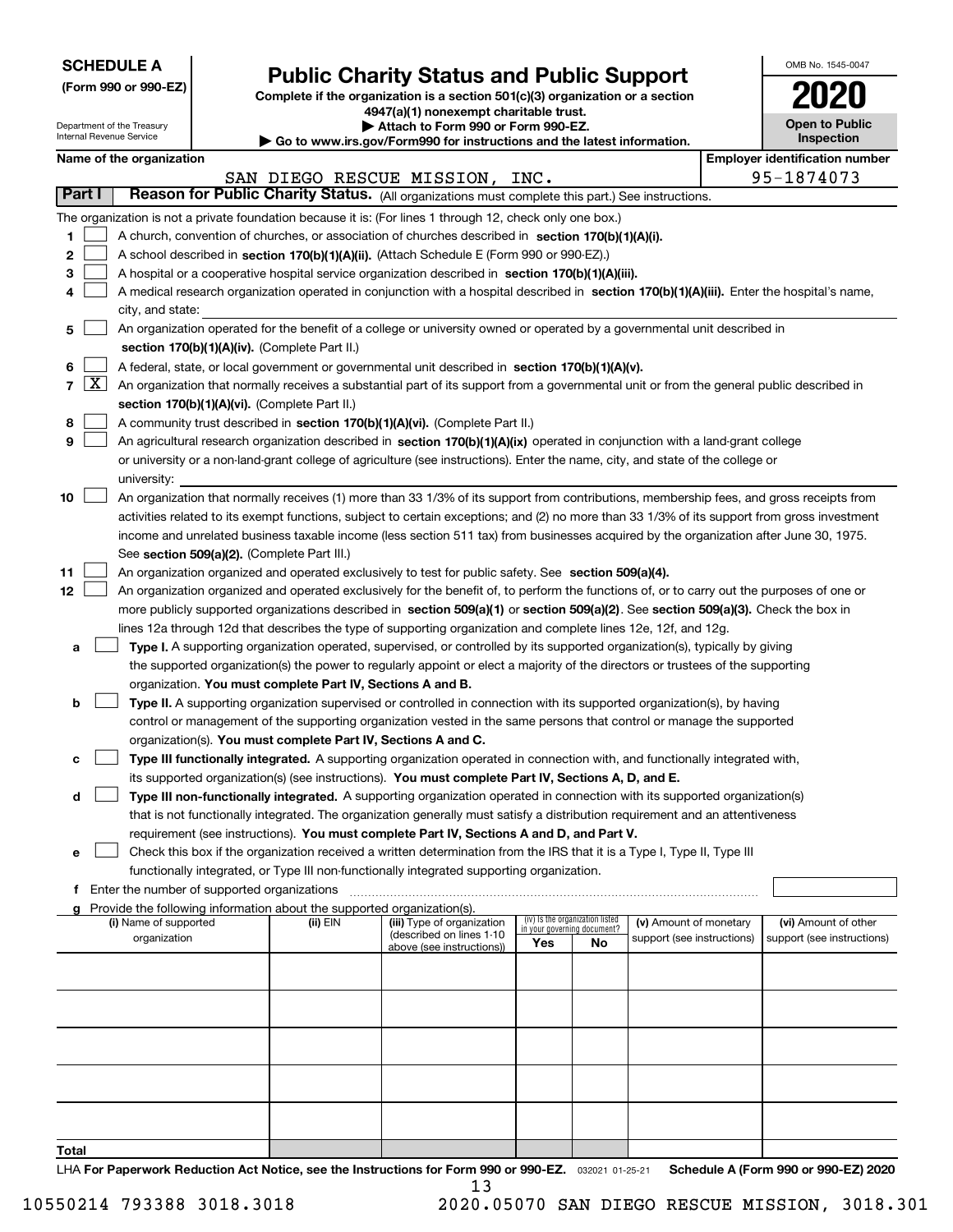## Schedule A (Form 990 or 990-EZ) 2020 Page SAN DIEGO RESCUE MISSION, INC. 95-1874073

(Complete only if you checked the box on line 5, 7, or 8 of Part I or if the organization failed to qualify under Part III. If the organization fails to qualify under the tests listed below, please complete Part III.) **Part II Support Schedule for Organizations Described in Sections 170(b)(1)(A)(iv) and 170(b)(1)(A)(vi)**

|    | <b>Section A. Public Support</b>                                                                                                               |                                                        |                     |            |                     |                 |                                                        |
|----|------------------------------------------------------------------------------------------------------------------------------------------------|--------------------------------------------------------|---------------------|------------|---------------------|-----------------|--------------------------------------------------------|
|    | Calendar year (or fiscal year beginning in)                                                                                                    | (a) 2016                                               | (b) 2017            | $(c)$ 2018 | $(d)$ 2019          | (e) 2020        | (f) Total                                              |
|    | 1 Gifts, grants, contributions, and                                                                                                            |                                                        |                     |            |                     |                 |                                                        |
|    | membership fees received. (Do not<br>include any "unusual grants.")                                                                            | 17045641.17095149.17219608.16591433.22121413.90073244. |                     |            |                     |                 |                                                        |
|    | 2 Tax revenues levied for the organ-                                                                                                           |                                                        |                     |            |                     |                 |                                                        |
|    | ization's benefit and either paid to                                                                                                           |                                                        |                     |            |                     |                 |                                                        |
|    | or expended on its behalf                                                                                                                      |                                                        |                     |            |                     |                 |                                                        |
|    | 3 The value of services or facilities                                                                                                          |                                                        |                     |            |                     |                 |                                                        |
|    | furnished by a governmental unit to                                                                                                            |                                                        |                     |            |                     |                 |                                                        |
|    | the organization without charge                                                                                                                |                                                        |                     |            |                     |                 |                                                        |
|    | 4 Total. Add lines 1 through 3                                                                                                                 |                                                        |                     |            |                     |                 | 17045641.17095149.17219608.16591433.22121413.90073244. |
| 5. | The portion of total contributions                                                                                                             |                                                        |                     |            |                     |                 |                                                        |
|    | by each person (other than a                                                                                                                   |                                                        |                     |            |                     |                 |                                                        |
|    | governmental unit or publicly                                                                                                                  |                                                        |                     |            |                     |                 |                                                        |
|    | supported organization) included                                                                                                               |                                                        |                     |            |                     |                 |                                                        |
|    | on line 1 that exceeds 2% of the                                                                                                               |                                                        |                     |            |                     |                 |                                                        |
|    | amount shown on line 11,                                                                                                                       |                                                        |                     |            |                     |                 |                                                        |
|    | column (f)                                                                                                                                     |                                                        |                     |            |                     |                 |                                                        |
|    | 6 Public support. Subtract line 5 from line 4.                                                                                                 |                                                        |                     |            |                     |                 | 90073244.                                              |
|    | <b>Section B. Total Support</b>                                                                                                                |                                                        |                     |            |                     |                 |                                                        |
|    | Calendar year (or fiscal year beginning in)                                                                                                    | (a) 2016                                               | (b) 2017            | $(c)$ 2018 | $(d)$ 2019          | (e) 2020        | (f) Total                                              |
|    | <b>7</b> Amounts from line 4                                                                                                                   | 17045641.17095149.17219608.16591433.22121413.90073244. |                     |            |                     |                 |                                                        |
|    | 8 Gross income from interest,                                                                                                                  |                                                        |                     |            |                     |                 |                                                        |
|    |                                                                                                                                                |                                                        |                     |            |                     |                 |                                                        |
|    | dividends, payments received on                                                                                                                |                                                        |                     |            |                     |                 |                                                        |
|    | securities loans, rents, royalties,                                                                                                            |                                                        |                     |            |                     |                 |                                                        |
|    | and income from similar sources                                                                                                                |                                                        |                     |            |                     |                 |                                                        |
|    | <b>9</b> Net income from unrelated business                                                                                                    |                                                        |                     |            |                     |                 |                                                        |
|    | activities, whether or not the                                                                                                                 |                                                        |                     |            |                     |                 |                                                        |
|    | business is regularly carried on                                                                                                               |                                                        |                     |            |                     |                 |                                                        |
|    | 10 Other income. Do not include gain                                                                                                           |                                                        |                     |            |                     |                 |                                                        |
|    | or loss from the sale of capital                                                                                                               |                                                        |                     |            |                     |                 |                                                        |
|    | assets (Explain in Part VI.)                                                                                                                   |                                                        | $250,997.$ 322,826. |            | $518,652.$ 253,992. |                 | 276,945. 1623412.                                      |
|    | <b>11 Total support.</b> Add lines 7 through 10                                                                                                |                                                        |                     |            |                     |                 | 91696656.                                              |
|    | 12 Gross receipts from related activities, etc. (see instructions)                                                                             |                                                        |                     |            |                     | 12 <sup>2</sup> | 6,084,122.                                             |
|    | 13 First 5 years. If the Form 990 is for the organization's first, second, third, fourth, or fifth tax year as a section 501(c)(3)             |                                                        |                     |            |                     |                 |                                                        |
|    | organization, check this box and stop here                                                                                                     |                                                        |                     |            |                     |                 |                                                        |
|    | <b>Section C. Computation of Public Support Percentage</b>                                                                                     |                                                        |                     |            |                     |                 |                                                        |
|    | 14 Public support percentage for 2020 (line 6, column (f), divided by line 11, column (f) <i>mummumumum</i>                                    |                                                        |                     |            |                     | 14              | 98.23<br>$\frac{9}{6}$                                 |
|    |                                                                                                                                                |                                                        |                     |            |                     | 15              | 97.84<br>%                                             |
|    | 16a 33 1/3% support test - 2020. If the organization did not check the box on line 13, and line 14 is 33 1/3% or more, check this box and      |                                                        |                     |            |                     |                 |                                                        |
|    | stop here. The organization qualifies as a publicly supported organization                                                                     |                                                        |                     |            |                     |                 | $\blacktriangleright$ $\vert$ X                        |
|    | b 33 1/3% support test - 2019. If the organization did not check a box on line 13 or 16a, and line 15 is 33 1/3% or more, check this box       |                                                        |                     |            |                     |                 |                                                        |
|    | and stop here. The organization qualifies as a publicly supported organization                                                                 |                                                        |                     |            |                     |                 |                                                        |
|    | 17a 10% -facts-and-circumstances test - 2020. If the organization did not check a box on line 13, 16a, or 16b, and line 14 is 10% or more,     |                                                        |                     |            |                     |                 |                                                        |
|    | and if the organization meets the facts-and-circumstances test, check this box and stop here. Explain in Part VI how the organization          |                                                        |                     |            |                     |                 |                                                        |
|    | meets the facts-and-circumstances test. The organization qualifies as a publicly supported organization                                        |                                                        |                     |            |                     |                 |                                                        |
|    | <b>b 10% -facts-and-circumstances test - 2019.</b> If the organization did not check a box on line 13, 16a, 16b, or 17a, and line 15 is 10% or |                                                        |                     |            |                     |                 |                                                        |
|    | more, and if the organization meets the facts-and-circumstances test, check this box and stop here. Explain in Part VI how the                 |                                                        |                     |            |                     |                 |                                                        |
|    | organization meets the facts-and-circumstances test. The organization qualifies as a publicly supported organization                           |                                                        |                     |            |                     |                 |                                                        |
|    | 18 Private foundation. If the organization did not check a box on line 13, 16a, 16b, 17a, or 17b, check this box and see instructions          |                                                        |                     |            |                     |                 |                                                        |
|    |                                                                                                                                                |                                                        |                     |            |                     |                 | Schedule A (Form 990 or 990-F7) 2020                   |

**Schedule A (Form 990 or 990-EZ) 2020**

032022 01-25-21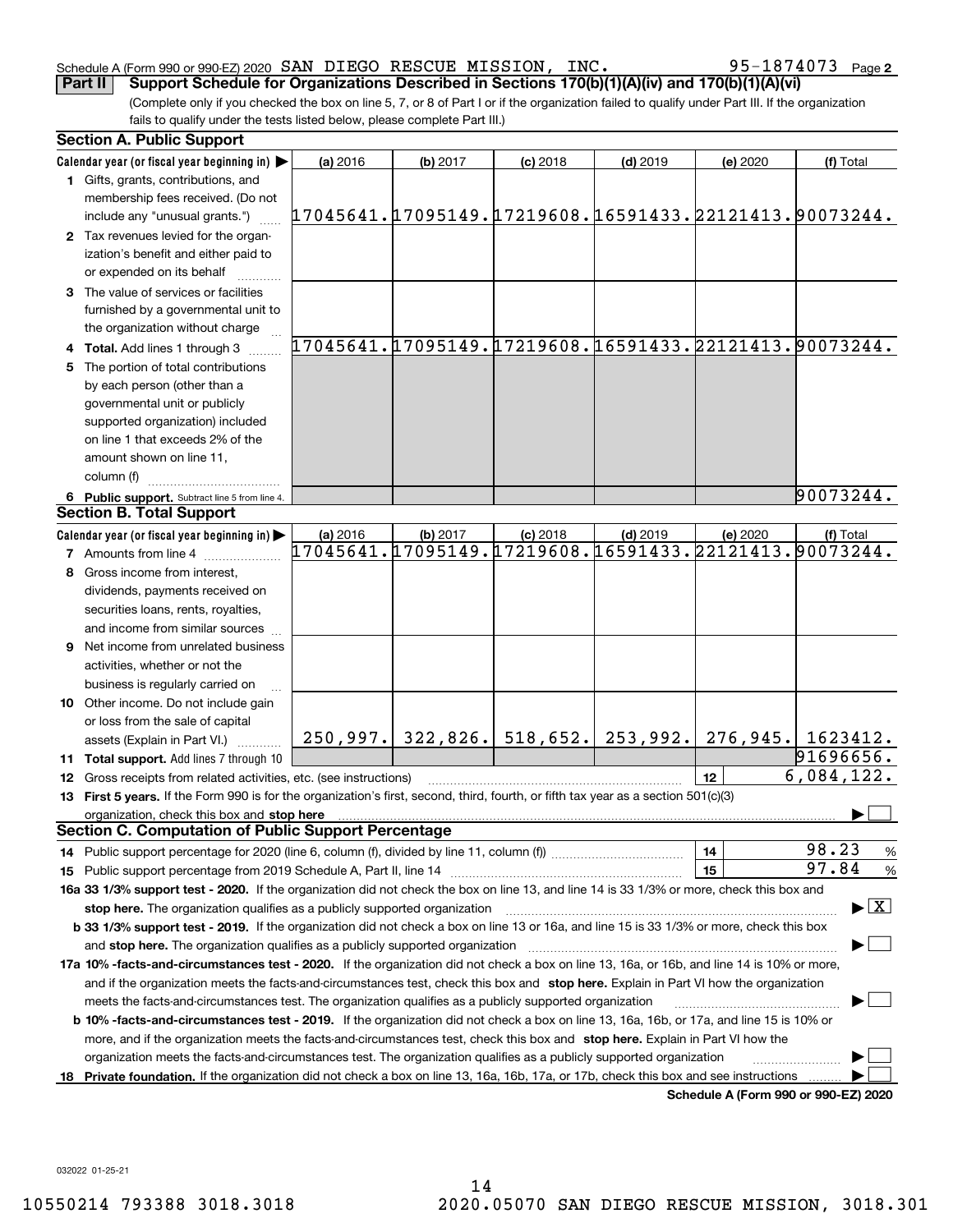### Schedule A (Form 990 or 990-EZ) 2020 Page SAN DIEGO RESCUE MISSION, INC. 95-1874073 **Part III Support Schedule for Organizations Described in Section 509(a)(2)**

(Complete only if you checked the box on line 10 of Part I or if the organization failed to qualify under Part II. If the organization fails to qualify under the tests listed below, please complete Part II.)

|    | <b>Section A. Public Support</b>                                                                                                                                                                                              |          |          |            |            |          |                                      |
|----|-------------------------------------------------------------------------------------------------------------------------------------------------------------------------------------------------------------------------------|----------|----------|------------|------------|----------|--------------------------------------|
|    | Calendar year (or fiscal year beginning in) $\blacktriangleright$                                                                                                                                                             | (a) 2016 | (b) 2017 | $(c)$ 2018 | $(d)$ 2019 | (e) 2020 | (f) Total                            |
|    | 1 Gifts, grants, contributions, and                                                                                                                                                                                           |          |          |            |            |          |                                      |
|    | membership fees received. (Do not                                                                                                                                                                                             |          |          |            |            |          |                                      |
|    | include any "unusual grants.")                                                                                                                                                                                                |          |          |            |            |          |                                      |
|    | 2 Gross receipts from admissions,<br>merchandise sold or services per-<br>formed, or facilities furnished in<br>any activity that is related to the<br>organization's tax-exempt purpose                                      |          |          |            |            |          |                                      |
|    | 3 Gross receipts from activities that                                                                                                                                                                                         |          |          |            |            |          |                                      |
|    | are not an unrelated trade or bus-                                                                                                                                                                                            |          |          |            |            |          |                                      |
|    | iness under section 513                                                                                                                                                                                                       |          |          |            |            |          |                                      |
|    | 4 Tax revenues levied for the organ-                                                                                                                                                                                          |          |          |            |            |          |                                      |
|    | ization's benefit and either paid to                                                                                                                                                                                          |          |          |            |            |          |                                      |
|    | or expended on its behalf<br>.                                                                                                                                                                                                |          |          |            |            |          |                                      |
|    | 5 The value of services or facilities<br>furnished by a governmental unit to                                                                                                                                                  |          |          |            |            |          |                                      |
|    | the organization without charge                                                                                                                                                                                               |          |          |            |            |          |                                      |
|    | <b>6 Total.</b> Add lines 1 through 5                                                                                                                                                                                         |          |          |            |            |          |                                      |
|    | 7a Amounts included on lines 1, 2, and                                                                                                                                                                                        |          |          |            |            |          |                                      |
|    | 3 received from disqualified persons                                                                                                                                                                                          |          |          |            |            |          |                                      |
|    | <b>b</b> Amounts included on lines 2 and 3 received<br>from other than disqualified persons that<br>exceed the greater of \$5,000 or 1% of the<br>amount on line 13 for the year                                              |          |          |            |            |          |                                      |
|    | c Add lines 7a and 7b                                                                                                                                                                                                         |          |          |            |            |          |                                      |
|    | 8 Public support. (Subtract line 7c from line 6.)<br><b>Section B. Total Support</b>                                                                                                                                          |          |          |            |            |          |                                      |
|    | Calendar year (or fiscal year beginning in) $\blacktriangleright$                                                                                                                                                             | (a) 2016 | (b) 2017 | $(c)$ 2018 | $(d)$ 2019 | (e) 2020 | (f) Total                            |
|    | 9 Amounts from line 6                                                                                                                                                                                                         |          |          |            |            |          |                                      |
|    | 10a Gross income from interest,<br>dividends, payments received on<br>securities loans, rents, royalties,<br>and income from similar sources                                                                                  |          |          |            |            |          |                                      |
|    | <b>b</b> Unrelated business taxable income                                                                                                                                                                                    |          |          |            |            |          |                                      |
|    | (less section 511 taxes) from businesses                                                                                                                                                                                      |          |          |            |            |          |                                      |
|    | acquired after June 30, 1975                                                                                                                                                                                                  |          |          |            |            |          |                                      |
|    | c Add lines 10a and 10b                                                                                                                                                                                                       |          |          |            |            |          |                                      |
|    | 11 Net income from unrelated business<br>activities not included in line 10b,<br>whether or not the business is<br>regularly carried on                                                                                       |          |          |            |            |          |                                      |
|    | 12 Other income. Do not include gain<br>or loss from the sale of capital<br>assets (Explain in Part VI.)                                                                                                                      |          |          |            |            |          |                                      |
|    | <b>13</b> Total support. (Add lines 9, 10c, 11, and 12.)                                                                                                                                                                      |          |          |            |            |          |                                      |
|    | 14 First 5 years. If the Form 990 is for the organization's first, second, third, fourth, or fifth tax year as a section 501(c)(3) organization,                                                                              |          |          |            |            |          |                                      |
|    | check this box and stop here with the continuum control to the control of the state of the state of the control of the state of the control of the control of the control of the control of the control of the control of the |          |          |            |            |          |                                      |
|    | Section C. Computation of Public Support Percentage                                                                                                                                                                           |          |          |            |            |          |                                      |
|    | 15 Public support percentage for 2020 (line 8, column (f), divided by line 13, column (f))                                                                                                                                    |          |          |            |            | 15       | %                                    |
|    | 16 Public support percentage from 2019 Schedule A, Part III, line 15                                                                                                                                                          |          |          |            |            | 16       | %                                    |
|    | <b>Section D. Computation of Investment Income Percentage</b>                                                                                                                                                                 |          |          |            |            |          |                                      |
|    | 17 Investment income percentage for 2020 (line 10c, column (f), divided by line 13, column (f))                                                                                                                               |          |          |            |            | 17       | %                                    |
|    | <b>18</b> Investment income percentage from <b>2019</b> Schedule A, Part III, line 17                                                                                                                                         |          |          |            |            | 18       | %                                    |
|    | 19a 33 1/3% support tests - 2020. If the organization did not check the box on line 14, and line 15 is more than 33 1/3%, and line 17 is not                                                                                  |          |          |            |            |          |                                      |
|    | more than 33 1/3%, check this box and stop here. The organization qualifies as a publicly supported organization                                                                                                              |          |          |            |            |          | ▶                                    |
|    | b 33 1/3% support tests - 2019. If the organization did not check a box on line 14 or line 19a, and line 16 is more than 33 1/3%, and                                                                                         |          |          |            |            |          |                                      |
|    | line 18 is not more than 33 1/3%, check this box and stop here. The organization qualifies as a publicly supported organization                                                                                               |          |          |            |            |          |                                      |
| 20 | <b>Private foundation.</b> If the organization did not check a box on line 14, 19a, or 19b, check this box and see instructions                                                                                               |          |          |            |            |          |                                      |
|    | 032023 01-25-21                                                                                                                                                                                                               |          | 15       |            |            |          | Schedule A (Form 990 or 990-EZ) 2020 |

10550214 793388 3018.3018 2020.05070 SAN DIEGO RESCUE MISSION, 3018.301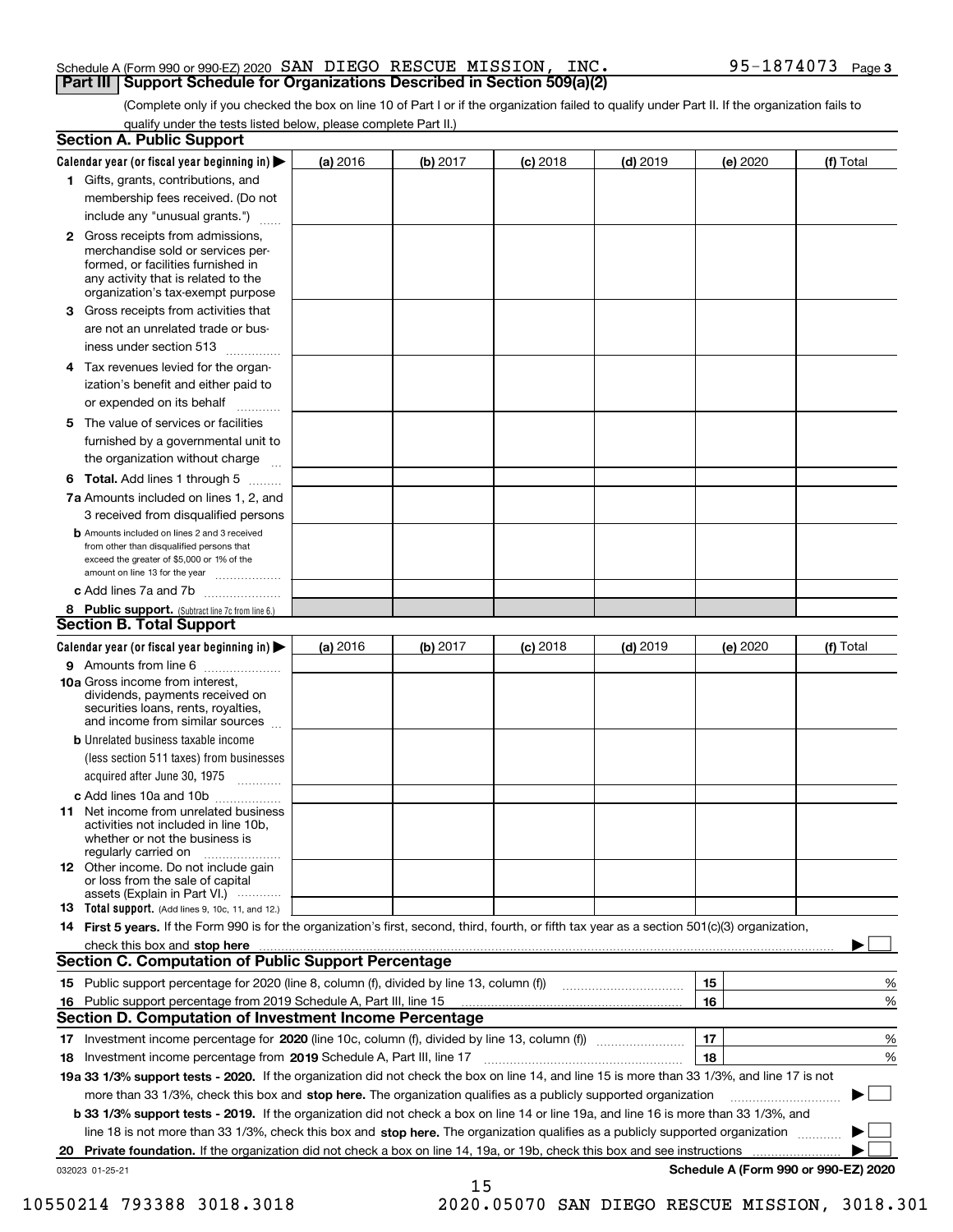## Schedule A (Form 990 or 990-EZ) 2020 Page SAN DIEGO RESCUE MISSION, INC. 95-1874073

# **Part IV Supporting Organizations**

(Complete only if you checked a box in line 12 on Part I. If you checked box 12a, Part I, complete Sections A and B. If you checked box 12b, Part I, complete Sections A and C. If you checked box 12c, Part I, complete Sections A, D, and E. If you checked box 12d, Part I, complete Sections A and D, and complete Part V.)

## **Section A. All Supporting Organizations**

- **1** Are all of the organization's supported organizations listed by name in the organization's governing documents? If "No," describe in **Part VI** how the supported organizations are designated. If designated by *class or purpose, describe the designation. If historic and continuing relationship, explain.*
- **2** Did the organization have any supported organization that does not have an IRS determination of status under section 509(a)(1) or (2)? If "Yes," explain in Part VI how the organization determined that the supported *organization was described in section 509(a)(1) or (2).*
- **3a** Did the organization have a supported organization described in section 501(c)(4), (5), or (6)? If "Yes," answer *lines 3b and 3c below.*
- **b** Did the organization confirm that each supported organization qualified under section 501(c)(4), (5), or (6) and satisfied the public support tests under section 509(a)(2)? If "Yes," describe in **Part VI** when and how the *organization made the determination.*
- **c**Did the organization ensure that all support to such organizations was used exclusively for section 170(c)(2)(B) purposes? If "Yes," explain in **Part VI** what controls the organization put in place to ensure such use.
- **4a***If* Was any supported organization not organized in the United States ("foreign supported organization")? *"Yes," and if you checked box 12a or 12b in Part I, answer lines 4b and 4c below.*
- **b** Did the organization have ultimate control and discretion in deciding whether to make grants to the foreign supported organization? If "Yes," describe in **Part VI** how the organization had such control and discretion *despite being controlled or supervised by or in connection with its supported organizations.*
- **c** Did the organization support any foreign supported organization that does not have an IRS determination under sections 501(c)(3) and 509(a)(1) or (2)? If "Yes," explain in **Part VI** what controls the organization used *to ensure that all support to the foreign supported organization was used exclusively for section 170(c)(2)(B) purposes.*
- **5a** Did the organization add, substitute, or remove any supported organizations during the tax year? If "Yes," answer lines 5b and 5c below (if applicable). Also, provide detail in **Part VI,** including (i) the names and EIN *numbers of the supported organizations added, substituted, or removed; (ii) the reasons for each such action; (iii) the authority under the organization's organizing document authorizing such action; and (iv) how the action was accomplished (such as by amendment to the organizing document).*
- **b** Type I or Type II only. Was any added or substituted supported organization part of a class already designated in the organization's organizing document?
- **cSubstitutions only.**  Was the substitution the result of an event beyond the organization's control?
- **6** Did the organization provide support (whether in the form of grants or the provision of services or facilities) to **Part VI.** *If "Yes," provide detail in* support or benefit one or more of the filing organization's supported organizations? anyone other than (i) its supported organizations, (ii) individuals that are part of the charitable class benefited by one or more of its supported organizations, or (iii) other supporting organizations that also
- **7**Did the organization provide a grant, loan, compensation, or other similar payment to a substantial contributor *If "Yes," complete Part I of Schedule L (Form 990 or 990-EZ).* regard to a substantial contributor? (as defined in section 4958(c)(3)(C)), a family member of a substantial contributor, or a 35% controlled entity with
- **8** Did the organization make a loan to a disqualified person (as defined in section 4958) not described in line 7? *If "Yes," complete Part I of Schedule L (Form 990 or 990-EZ).*
- **9a** Was the organization controlled directly or indirectly at any time during the tax year by one or more in section 509(a)(1) or (2))? If "Yes," *provide detail in* <code>Part VI.</code> disqualified persons, as defined in section 4946 (other than foundation managers and organizations described
- **b** Did one or more disqualified persons (as defined in line 9a) hold a controlling interest in any entity in which the supporting organization had an interest? If "Yes," provide detail in P**art VI**.
- **c**Did a disqualified person (as defined in line 9a) have an ownership interest in, or derive any personal benefit from, assets in which the supporting organization also had an interest? If "Yes," provide detail in P**art VI.**
- **10a** Was the organization subject to the excess business holdings rules of section 4943 because of section supporting organizations)? If "Yes," answer line 10b below. 4943(f) (regarding certain Type II supporting organizations, and all Type III non-functionally integrated
- **b** Did the organization have any excess business holdings in the tax year? (Use Schedule C, Form 4720, to *determine whether the organization had excess business holdings.)*

032024 01-25-21

**Schedule A (Form 990 or 990-EZ) 2020**

16 10550214 793388 3018.3018 2020.05070 SAN DIEGO RESCUE MISSION, 3018.301

**1**

**2**

**3a**

**3b**

**3c**

**4a**

**4b**

**4c**

**5a**

**5b5c**

**6**

**7**

**8**

**9a**

**9b**

**9c**

**10a**

**10b**

**YesNo**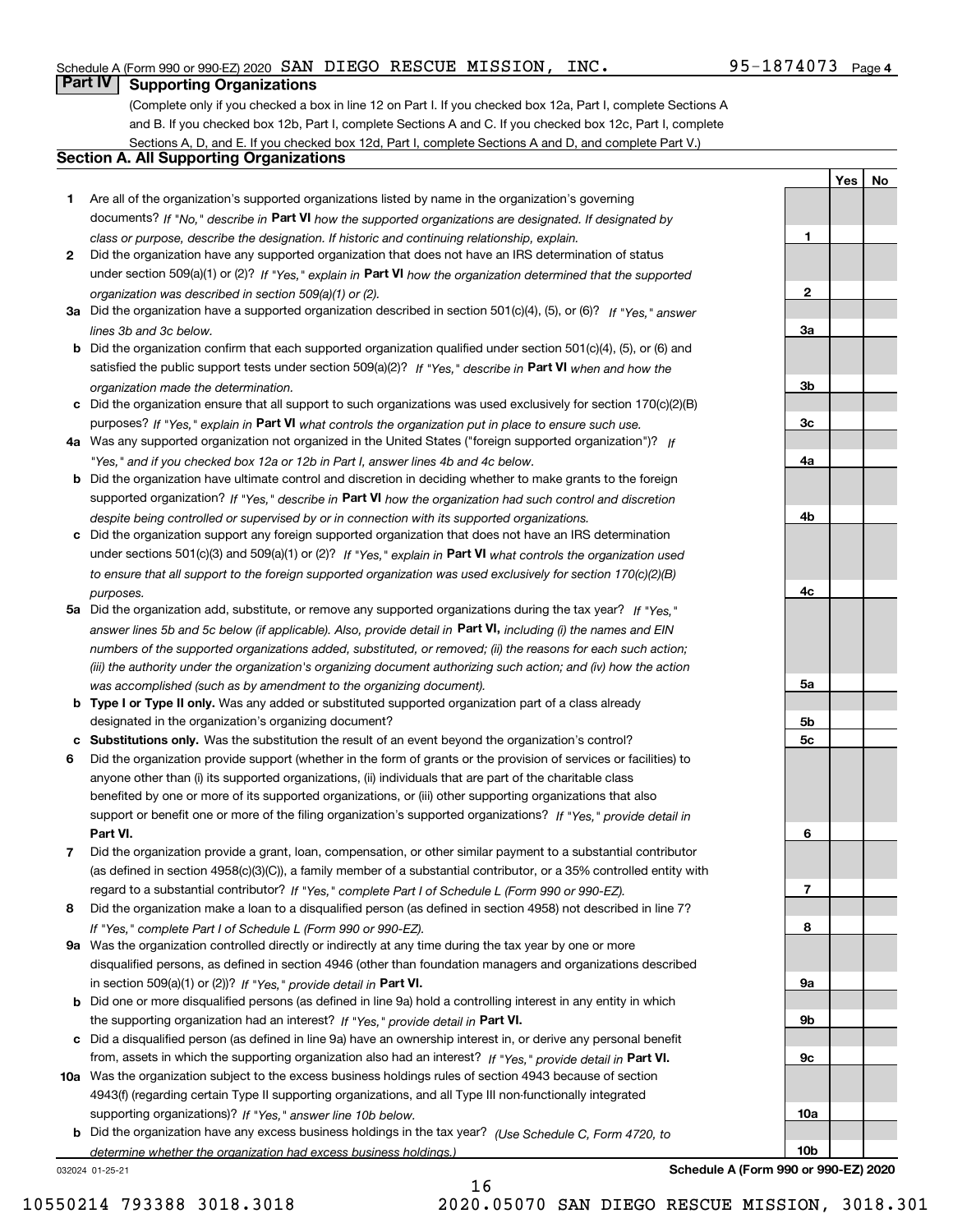### Schedule A (Form 990 or 990-EZ) 2020 Page SAN DIEGO RESCUE MISSION, INC. 95-1874073

|    | Part IV            | <b>Supporting Organizations</b> (continued)                                                                                                                                                                                                                |                 |     |    |
|----|--------------------|------------------------------------------------------------------------------------------------------------------------------------------------------------------------------------------------------------------------------------------------------------|-----------------|-----|----|
|    |                    |                                                                                                                                                                                                                                                            |                 | Yes | No |
| 11 |                    | Has the organization accepted a gift or contribution from any of the following persons?                                                                                                                                                                    |                 |     |    |
|    |                    | a A person who directly or indirectly controls, either alone or together with persons described in lines 11b and                                                                                                                                           |                 |     |    |
|    |                    | 11c below, the governing body of a supported organization?                                                                                                                                                                                                 | 11a             |     |    |
|    |                    | <b>b</b> A family member of a person described in line 11a above?                                                                                                                                                                                          | 11 <sub>b</sub> |     |    |
|    |                    | c A 35% controlled entity of a person described in line 11a or 11b above? If "Yes" to line 11a, 11b, or 11c, provide                                                                                                                                       |                 |     |    |
|    | detail in Part VI. |                                                                                                                                                                                                                                                            | 11c             |     |    |
|    |                    | <b>Section B. Type I Supporting Organizations</b>                                                                                                                                                                                                          |                 |     |    |
|    |                    |                                                                                                                                                                                                                                                            |                 | Yes | No |
| 1  |                    | Did the governing body, members of the governing body, officers acting in their official capacity, or membership of one or                                                                                                                                 |                 |     |    |
|    |                    | more supported organizations have the power to regularly appoint or elect at least a majority of the organization's officers,                                                                                                                              |                 |     |    |
|    |                    | directors, or trustees at all times during the tax year? If "No," describe in Part VI how the supported organization(s)                                                                                                                                    |                 |     |    |
|    |                    | effectively operated, supervised, or controlled the organization's activities. If the organization had more than one supported<br>organization, describe how the powers to appoint and/or remove officers, directors, or trustees were allocated among the |                 |     |    |
|    |                    | supported organizations and what conditions or restrictions, if any, applied to such powers during the tax year.                                                                                                                                           | 1               |     |    |
| 2  |                    | Did the organization operate for the benefit of any supported organization other than the supported                                                                                                                                                        |                 |     |    |
|    |                    | organization(s) that operated, supervised, or controlled the supporting organization? If "Yes," explain in                                                                                                                                                 |                 |     |    |
|    |                    | Part VI how providing such benefit carried out the purposes of the supported organization(s) that operated,                                                                                                                                                |                 |     |    |
|    |                    | supervised, or controlled the supporting organization.                                                                                                                                                                                                     | 2               |     |    |
|    |                    | <b>Section C. Type II Supporting Organizations</b>                                                                                                                                                                                                         |                 |     |    |
|    |                    |                                                                                                                                                                                                                                                            |                 | Yes | No |
| 1. |                    | Were a majority of the organization's directors or trustees during the tax year also a majority of the directors                                                                                                                                           |                 |     |    |
|    |                    | or trustees of each of the organization's supported organization(s)? If "No," describe in Part VI how control                                                                                                                                              |                 |     |    |
|    |                    | or management of the supporting organization was vested in the same persons that controlled or managed                                                                                                                                                     |                 |     |    |
|    |                    | the supported organization(s).                                                                                                                                                                                                                             | 1               |     |    |
|    |                    | <b>Section D. All Type III Supporting Organizations</b>                                                                                                                                                                                                    |                 |     |    |
|    |                    |                                                                                                                                                                                                                                                            |                 | Yes | No |
| 1. |                    | Did the organization provide to each of its supported organizations, by the last day of the fifth month of the                                                                                                                                             |                 |     |    |
|    |                    | organization's tax year, (i) a written notice describing the type and amount of support provided during the prior tax                                                                                                                                      |                 |     |    |
|    |                    | year, (ii) a copy of the Form 990 that was most recently filed as of the date of notification, and (iii) copies of the                                                                                                                                     |                 |     |    |
|    |                    | organization's governing documents in effect on the date of notification, to the extent not previously provided?                                                                                                                                           | 1               |     |    |
| 2  |                    | Were any of the organization's officers, directors, or trustees either (i) appointed or elected by the supported                                                                                                                                           |                 |     |    |
|    |                    | organization(s) or (ii) serving on the governing body of a supported organization? If "No," explain in Part VI how                                                                                                                                         |                 |     |    |
|    |                    | the organization maintained a close and continuous working relationship with the supported organization(s).                                                                                                                                                | 2               |     |    |
| 3  |                    | By reason of the relationship described in line 2, above, did the organization's supported organizations have a                                                                                                                                            |                 |     |    |
|    |                    | significant voice in the organization's investment policies and in directing the use of the organization's                                                                                                                                                 |                 |     |    |
|    |                    | income or assets at all times during the tax year? If "Yes," describe in Part VI the role the organization's                                                                                                                                               |                 |     |    |
|    |                    | supported organizations played in this regard.<br>Section E. Type III Functionally Integrated Supporting Organizations                                                                                                                                     | з               |     |    |
|    |                    |                                                                                                                                                                                                                                                            |                 |     |    |
| 1. |                    | Check the box next to the method that the organization used to satisfy the Integral Part Test during the year (see instructions).                                                                                                                          |                 |     |    |
| a  |                    | The organization satisfied the Activities Test. Complete line 2 below.                                                                                                                                                                                     |                 |     |    |
| b  |                    | The organization is the parent of each of its supported organizations. Complete line 3 below.                                                                                                                                                              |                 |     |    |
| c  |                    | The organization supported a governmental entity. Describe in Part VI how you supported a governmental entity (see instructions)                                                                                                                           |                 |     |    |
| 2  |                    | Activities Test. Answer lines 2a and 2b below.                                                                                                                                                                                                             |                 | Yes | No |
| а  |                    | Did substantially all of the organization's activities during the tax year directly further the exempt purposes of                                                                                                                                         |                 |     |    |
|    |                    | the supported organization(s) to which the organization was responsive? If "Yes," then in Part VI identify                                                                                                                                                 |                 |     |    |
|    |                    | those supported organizations and explain how these activities directly furthered their exempt purposes,                                                                                                                                                   |                 |     |    |
|    |                    | how the organization was responsive to those supported organizations, and how the organization determined                                                                                                                                                  |                 |     |    |
|    |                    | that these activities constituted substantially all of its activities.                                                                                                                                                                                     | 2a              |     |    |
| b  |                    | Did the activities described in line 2a, above, constitute activities that, but for the organization's involvement,                                                                                                                                        |                 |     |    |

**3** Parent of Supported Organizations. Answer lines 3a and 3b below. *these activities but for the organization's involvement.*

**a** Did the organization have the power to regularly appoint or elect a majority of the officers, directors, or trustees of each of the supported organizations? If "Yes" or "No" provide details in P**art VI.** 

**Part VI**  *the reasons for the organization's position that its supported organization(s) would have engaged in*

one or more of the organization's supported organization(s) would have been engaged in? If "Yes," e*xplain in* 

**b** Did the organization exercise a substantial degree of direction over the policies, programs, and activities of each of its supported organizations? If "Yes," describe in Part VI the role played by the organization in this regard.

17

032025 01-25-21

**Schedule A (Form 990 or 990-EZ) 2020**

**2b**

**3a**

**3b**

10550214 793388 3018.3018 2020.05070 SAN DIEGO RESCUE MISSION, 3018.301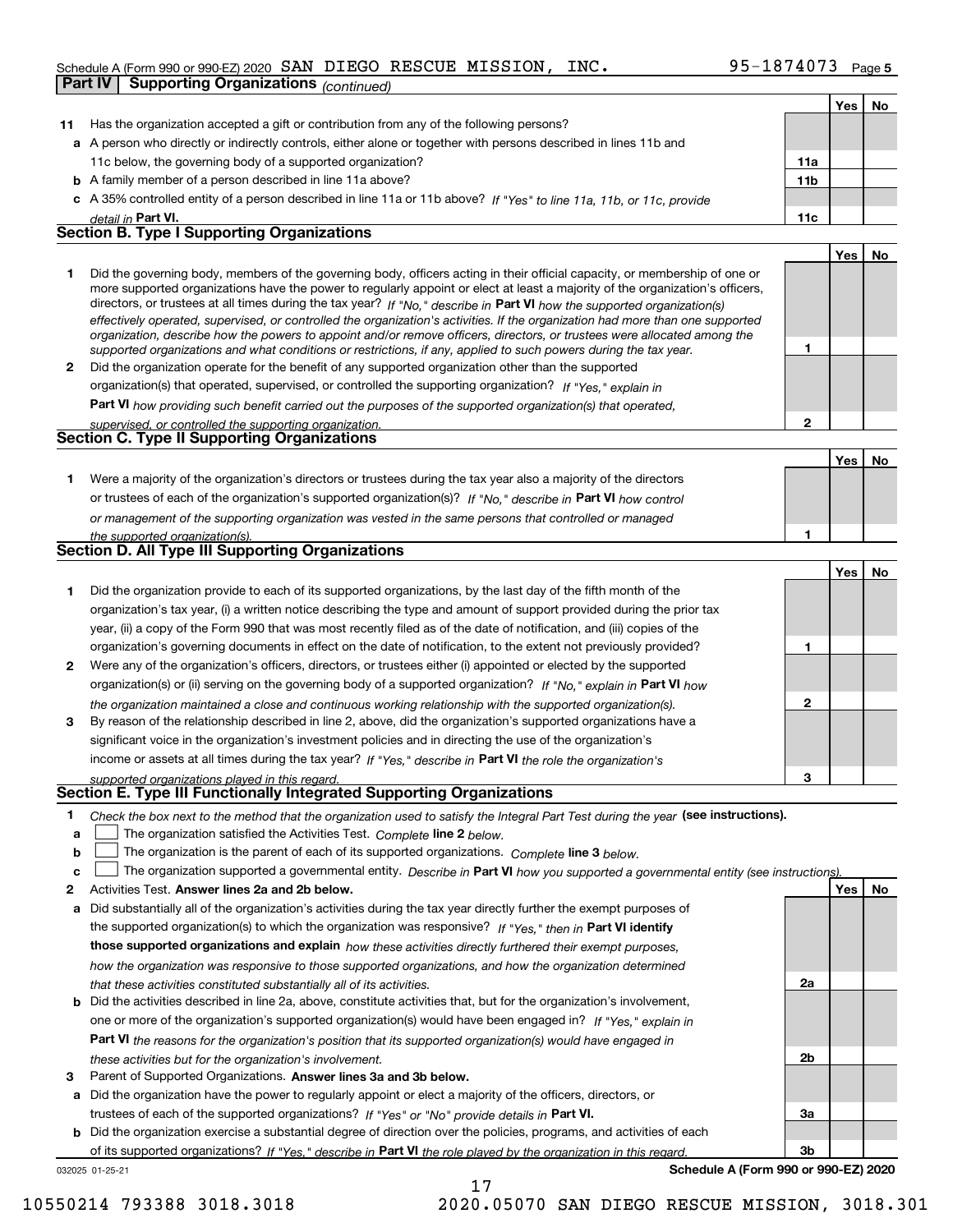|                                         | Schedule A (Form 990 or 990-EZ) 2020 SAN DIEGO RESCUE MISSION, INC.                                                                            |              |                | 95-1874073 Page 6              |
|-----------------------------------------|------------------------------------------------------------------------------------------------------------------------------------------------|--------------|----------------|--------------------------------|
|                                         | Type III Non-Functionally Integrated 509(a)(3) Supporting Organizations<br><b>Part V</b>                                                       |              |                |                                |
|                                         | Check here if the organization satisfied the Integral Part Test as a qualifying trust on Nov. 20, 1970 (explain in Part VI). See instructions. |              |                |                                |
|                                         | All other Type III non-functionally integrated supporting organizations must complete Sections A through E.                                    |              |                |                                |
|                                         | Section A - Adjusted Net Income                                                                                                                |              | (A) Prior Year | (B) Current Year<br>(optional) |
|                                         | Net short-term capital gain                                                                                                                    |              |                |                                |
|                                         | Recoveries of prior-year distributions                                                                                                         | $\mathbf{2}$ |                |                                |
| 3                                       | Other gross income (see instructions)                                                                                                          | 3            |                |                                |
|                                         | Add lines 1 through 3.                                                                                                                         | 4            |                |                                |
| 5                                       | Depreciation and depletion                                                                                                                     | 5            |                |                                |
| 6                                       | Portion of operating expenses paid or incurred for production or                                                                               |              |                |                                |
|                                         | collection of gross income or for management, conservation, or                                                                                 |              |                |                                |
|                                         | maintenance of property held for production of income (see instructions)                                                                       | 6            |                |                                |
|                                         | Other expenses (see instructions)                                                                                                              | 7            |                |                                |
| 8                                       | Adjusted Net Income (subtract lines 5, 6, and 7 from line 4)                                                                                   | 8            |                |                                |
| <b>Section B - Minimum Asset Amount</b> |                                                                                                                                                |              | (A) Prior Year | (B) Current Year<br>(optional) |
|                                         | Aggregate fair market value of all non-exempt-use assets (see                                                                                  |              |                |                                |
|                                         | instructions for short tax year or assets held for part of year):                                                                              |              |                |                                |
|                                         | a Average monthly value of securities                                                                                                          | 1a           |                |                                |
|                                         | <b>b</b> Average monthly cash balances                                                                                                         | 1b           |                |                                |
| c.                                      | Fair market value of other non-exempt-use assets                                                                                               | 1c           |                |                                |

|              | <b>c</b> Fair market value of other non-exempt-use assets                   | 1c |                     |
|--------------|-----------------------------------------------------------------------------|----|---------------------|
|              | <b>d</b> Total (add lines 1a, 1b, and 1c)                                   | 1d |                     |
|              | e Discount claimed for blockage or other factors                            |    |                     |
|              | <u>(explain in detail in Part VI):</u>                                      |    |                     |
| $\mathbf{2}$ | Acquisition indebtedness applicable to non-exempt-use assets                | 2  |                     |
| 3            | Subtract line 2 from line 1d.                                               | з  |                     |
| 4            | Cash deemed held for exempt use. Enter 0.015 of line 3 (for greater amount, |    |                     |
|              | see instructions).                                                          | 4  |                     |
| 5            | Net value of non-exempt-use assets (subtract line 4 from line 3)            | 5  |                     |
| 6            | Multiply line 5 by 0.035.                                                   | 6  |                     |
|              | Recoveries of prior-year distributions                                      | 7  |                     |
| 8            | Minimum Asset Amount (add line 7 to line 6)                                 | 8  |                     |
|              | Section C - Distributable Amount                                            |    | <b>Current Year</b> |
|              | Adjusted net income for prior year (from Section A, line 8, column A)       | 1  |                     |
| $\mathbf{2}$ | Enter 0.85 of line 1.                                                       | 2  |                     |
| 3            | Minimum asset amount for prior year (from Section B, line 8, column A)      | з  |                     |
| 4            | Enter greater of line 2 or line 3.                                          | 4  |                     |
| 5            | Income tax imposed in prior year                                            | 5  |                     |
| 6            | <b>Distributable Amount.</b> Subtract line 5 from line 4, unless subject to |    |                     |

**6**

emergency temporary reduction (see instructions).

**7** Check here if the current year is the organization's first as a non-functionally integrated Type III supporting organization (see instructions).

**Schedule A (Form 990 or 990-EZ) 2020**

032026 01-25-21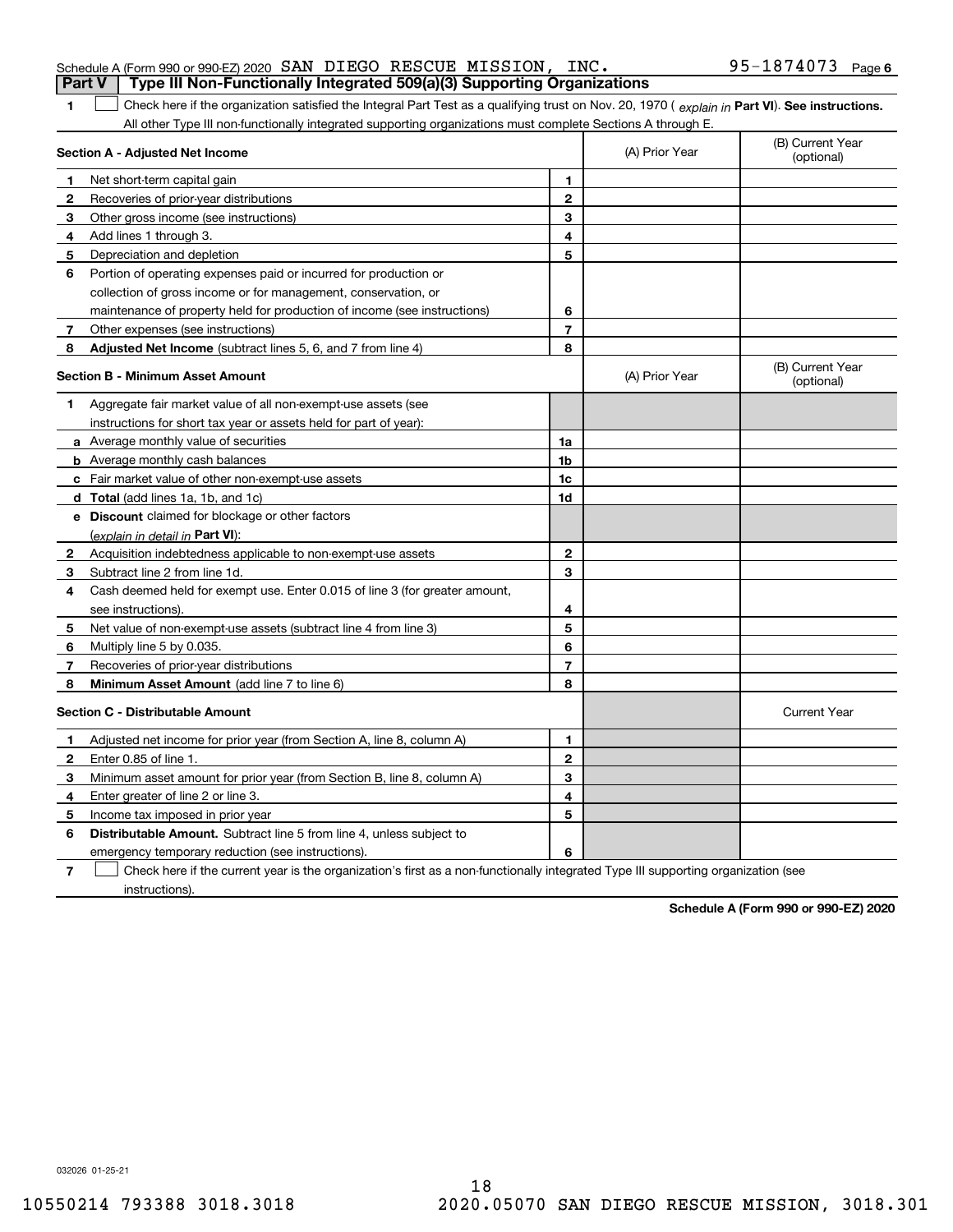### Schedule A (Form 990 or 990-EZ) 2020 Page SAN DIEGO RESCUE MISSION, INC. 95-1874073

| Type III Non-Functionally Integrated 509(a)(3) Supporting Organizations<br><b>Part V</b><br>(continued) |                                                                                            |                             |                                       |                |                                         |  |  |
|---------------------------------------------------------------------------------------------------------|--------------------------------------------------------------------------------------------|-----------------------------|---------------------------------------|----------------|-----------------------------------------|--|--|
|                                                                                                         | <b>Section D - Distributions</b>                                                           |                             |                                       |                | <b>Current Year</b>                     |  |  |
| 1                                                                                                       | Amounts paid to supported organizations to accomplish exempt purposes                      |                             |                                       | 1              |                                         |  |  |
| 2                                                                                                       | Amounts paid to perform activity that directly furthers exempt purposes of supported       |                             |                                       |                |                                         |  |  |
|                                                                                                         | organizations, in excess of income from activity                                           |                             |                                       | 2              |                                         |  |  |
| 3                                                                                                       | Administrative expenses paid to accomplish exempt purposes of supported organizations      |                             |                                       | 3              |                                         |  |  |
| 4                                                                                                       | Amounts paid to acquire exempt-use assets                                                  |                             | 4                                     |                |                                         |  |  |
| 5                                                                                                       | Qualified set-aside amounts (prior IRS approval required - provide details in Part VI)     |                             |                                       | 5              |                                         |  |  |
| 6                                                                                                       | Other distributions ( <i>describe in</i> Part VI). See instructions.                       |                             |                                       | 6              |                                         |  |  |
| 7                                                                                                       | Total annual distributions. Add lines 1 through 6.                                         |                             |                                       | $\overline{7}$ |                                         |  |  |
| 8                                                                                                       | Distributions to attentive supported organizations to which the organization is responsive |                             |                                       |                |                                         |  |  |
|                                                                                                         | (provide details in Part VI). See instructions.                                            |                             |                                       | 8              |                                         |  |  |
| 9                                                                                                       | Distributable amount for 2020 from Section C, line 6                                       |                             |                                       | 9              |                                         |  |  |
| 10                                                                                                      | Line 8 amount divided by line 9 amount                                                     |                             |                                       | 10             |                                         |  |  |
|                                                                                                         |                                                                                            | (i)                         | (ii)                                  |                | (iii)                                   |  |  |
|                                                                                                         | <b>Section E - Distribution Allocations</b> (see instructions)                             | <b>Excess Distributions</b> | <b>Underdistributions</b><br>Pre-2020 |                | <b>Distributable</b><br>Amount for 2020 |  |  |
| 1                                                                                                       | Distributable amount for 2020 from Section C, line 6                                       |                             |                                       |                |                                         |  |  |
| 2                                                                                                       | Underdistributions, if any, for years prior to 2020 (reason-                               |                             |                                       |                |                                         |  |  |
|                                                                                                         | able cause required - explain in Part VI). See instructions.                               |                             |                                       |                |                                         |  |  |
| 3                                                                                                       | Excess distributions carryover, if any, to 2020                                            |                             |                                       |                |                                         |  |  |
|                                                                                                         | <b>a</b> From 2015                                                                         |                             |                                       |                |                                         |  |  |
|                                                                                                         | <b>b</b> From 2016                                                                         |                             |                                       |                |                                         |  |  |
|                                                                                                         | c From 2017                                                                                |                             |                                       |                |                                         |  |  |
|                                                                                                         | <b>d</b> From 2018                                                                         |                             |                                       |                |                                         |  |  |
|                                                                                                         | e From 2019                                                                                |                             |                                       |                |                                         |  |  |
|                                                                                                         | f Total of lines 3a through 3e                                                             |                             |                                       |                |                                         |  |  |
|                                                                                                         | g Applied to underdistributions of prior years                                             |                             |                                       |                |                                         |  |  |
|                                                                                                         | <b>h</b> Applied to 2020 distributable amount                                              |                             |                                       |                |                                         |  |  |
|                                                                                                         | Carryover from 2015 not applied (see instructions)                                         |                             |                                       |                |                                         |  |  |
|                                                                                                         | Remainder. Subtract lines 3g, 3h, and 3i from line 3f.                                     |                             |                                       |                |                                         |  |  |
| 4                                                                                                       | Distributions for 2020 from Section D,                                                     |                             |                                       |                |                                         |  |  |
|                                                                                                         | line $7:$                                                                                  |                             |                                       |                |                                         |  |  |
|                                                                                                         | a Applied to underdistributions of prior years                                             |                             |                                       |                |                                         |  |  |
|                                                                                                         | <b>b</b> Applied to 2020 distributable amount                                              |                             |                                       |                |                                         |  |  |
|                                                                                                         | c Remainder. Subtract lines 4a and 4b from line 4.                                         |                             |                                       |                |                                         |  |  |
| 5                                                                                                       | Remaining underdistributions for years prior to 2020, if                                   |                             |                                       |                |                                         |  |  |
|                                                                                                         | any. Subtract lines 3g and 4a from line 2. For result greater                              |                             |                                       |                |                                         |  |  |
|                                                                                                         | than zero, explain in Part VI. See instructions.                                           |                             |                                       |                |                                         |  |  |
| 6                                                                                                       | Remaining underdistributions for 2020. Subtract lines 3h                                   |                             |                                       |                |                                         |  |  |
|                                                                                                         | and 4b from line 1. For result greater than zero, explain in                               |                             |                                       |                |                                         |  |  |
|                                                                                                         | Part VI. See instructions.                                                                 |                             |                                       |                |                                         |  |  |
| 7                                                                                                       | Excess distributions carryover to 2021. Add lines 3j                                       |                             |                                       |                |                                         |  |  |
|                                                                                                         | and 4c.                                                                                    |                             |                                       |                |                                         |  |  |
| 8                                                                                                       | Breakdown of line 7:                                                                       |                             |                                       |                |                                         |  |  |
|                                                                                                         | a Excess from 2016                                                                         |                             |                                       |                |                                         |  |  |
|                                                                                                         | <b>b</b> Excess from 2017                                                                  |                             |                                       |                |                                         |  |  |
|                                                                                                         | c Excess from 2018                                                                         |                             |                                       |                |                                         |  |  |
|                                                                                                         | d Excess from 2019                                                                         |                             |                                       |                |                                         |  |  |
|                                                                                                         | e Excess from 2020                                                                         |                             |                                       |                |                                         |  |  |
|                                                                                                         |                                                                                            |                             |                                       |                |                                         |  |  |

**Schedule A (Form 990 or 990-EZ) 2020**

032027 01-25-21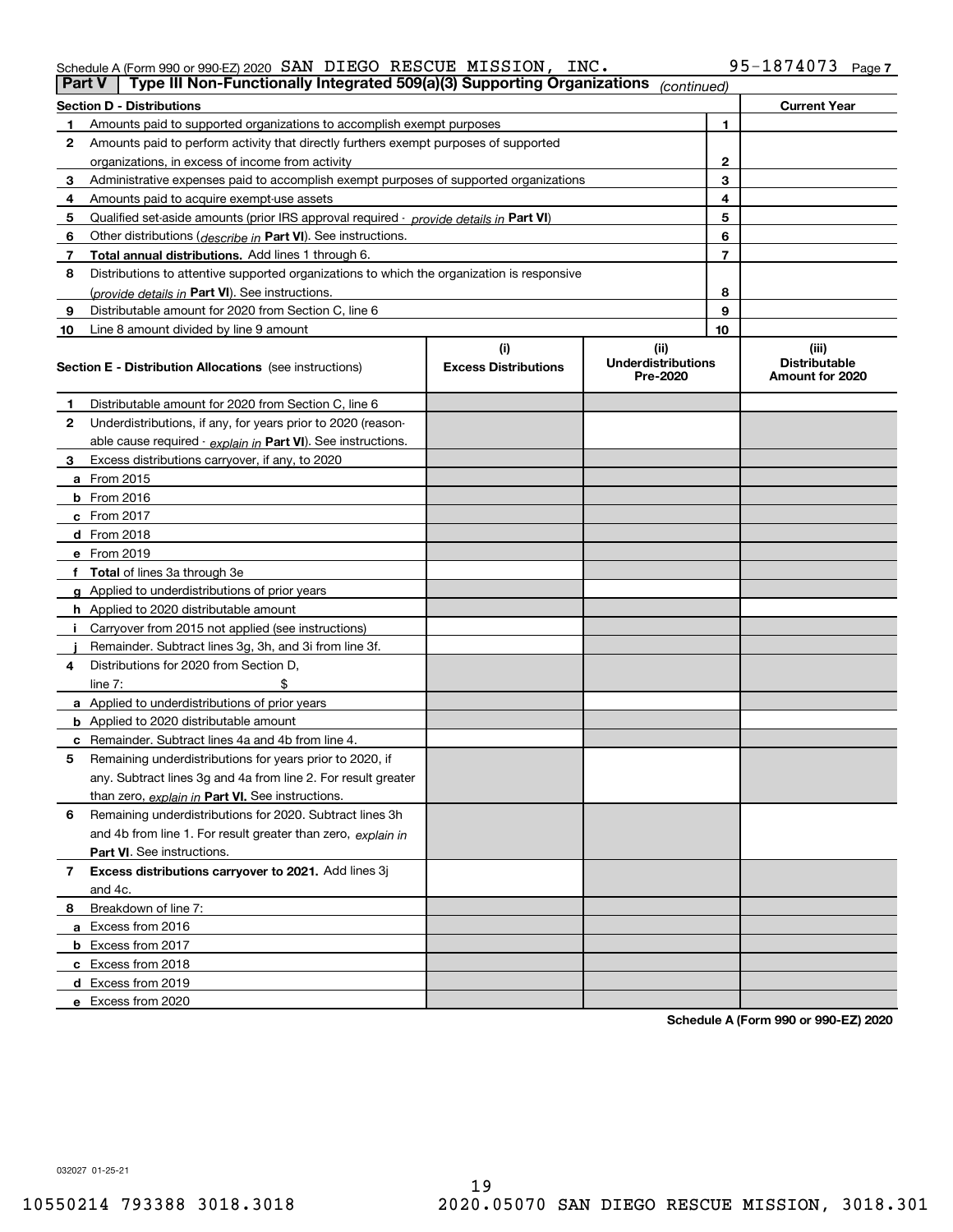|         | Schedule A (Form 990 or 990-EZ) 2020 SAN DIEGO RESCUE MISSION, INC. |  |  | 95-1874073 Page 8                                                                                                                                                                                                                                                                                                                                                                                                                                                                                                             |
|---------|---------------------------------------------------------------------|--|--|-------------------------------------------------------------------------------------------------------------------------------------------------------------------------------------------------------------------------------------------------------------------------------------------------------------------------------------------------------------------------------------------------------------------------------------------------------------------------------------------------------------------------------|
| Part VI |                                                                     |  |  | <b>Supplemental Information.</b> Provide the explanations required by Part II, line 10; Part II, line 17a or 17b; Part III, line 12;<br>Part IV, Section A, lines 1, 2, 3b, 3c, 4b, 4c, 5a, 6, 9a, 9b, 9c, 11a, 11b, and 11c; Part IV,<br>line 1; Part IV, Section D, lines 2 and 3; Part IV, Section E, lines 1c, 2a, 2b, 3a, and 3b; Part V, line 1; Part V, Section B, line 1e; Part V,<br>Section D, lines 5, 6, and 8; and Part V, Section E, lines 2, 5, and 6. Also complete this part for any additional information. |
|         | (See instructions.)                                                 |  |  |                                                                                                                                                                                                                                                                                                                                                                                                                                                                                                                               |
|         |                                                                     |  |  |                                                                                                                                                                                                                                                                                                                                                                                                                                                                                                                               |
|         |                                                                     |  |  |                                                                                                                                                                                                                                                                                                                                                                                                                                                                                                                               |
|         |                                                                     |  |  |                                                                                                                                                                                                                                                                                                                                                                                                                                                                                                                               |
|         |                                                                     |  |  |                                                                                                                                                                                                                                                                                                                                                                                                                                                                                                                               |
|         |                                                                     |  |  |                                                                                                                                                                                                                                                                                                                                                                                                                                                                                                                               |
|         |                                                                     |  |  |                                                                                                                                                                                                                                                                                                                                                                                                                                                                                                                               |
|         |                                                                     |  |  |                                                                                                                                                                                                                                                                                                                                                                                                                                                                                                                               |
|         |                                                                     |  |  |                                                                                                                                                                                                                                                                                                                                                                                                                                                                                                                               |
|         |                                                                     |  |  |                                                                                                                                                                                                                                                                                                                                                                                                                                                                                                                               |
|         |                                                                     |  |  |                                                                                                                                                                                                                                                                                                                                                                                                                                                                                                                               |
|         |                                                                     |  |  |                                                                                                                                                                                                                                                                                                                                                                                                                                                                                                                               |
|         |                                                                     |  |  |                                                                                                                                                                                                                                                                                                                                                                                                                                                                                                                               |
|         |                                                                     |  |  |                                                                                                                                                                                                                                                                                                                                                                                                                                                                                                                               |
|         |                                                                     |  |  |                                                                                                                                                                                                                                                                                                                                                                                                                                                                                                                               |
|         |                                                                     |  |  |                                                                                                                                                                                                                                                                                                                                                                                                                                                                                                                               |
|         |                                                                     |  |  |                                                                                                                                                                                                                                                                                                                                                                                                                                                                                                                               |
|         |                                                                     |  |  |                                                                                                                                                                                                                                                                                                                                                                                                                                                                                                                               |
|         |                                                                     |  |  |                                                                                                                                                                                                                                                                                                                                                                                                                                                                                                                               |
|         |                                                                     |  |  |                                                                                                                                                                                                                                                                                                                                                                                                                                                                                                                               |
|         |                                                                     |  |  |                                                                                                                                                                                                                                                                                                                                                                                                                                                                                                                               |
|         |                                                                     |  |  |                                                                                                                                                                                                                                                                                                                                                                                                                                                                                                                               |
|         |                                                                     |  |  |                                                                                                                                                                                                                                                                                                                                                                                                                                                                                                                               |
|         |                                                                     |  |  |                                                                                                                                                                                                                                                                                                                                                                                                                                                                                                                               |
|         |                                                                     |  |  |                                                                                                                                                                                                                                                                                                                                                                                                                                                                                                                               |
|         |                                                                     |  |  |                                                                                                                                                                                                                                                                                                                                                                                                                                                                                                                               |
|         |                                                                     |  |  |                                                                                                                                                                                                                                                                                                                                                                                                                                                                                                                               |
|         |                                                                     |  |  |                                                                                                                                                                                                                                                                                                                                                                                                                                                                                                                               |
|         |                                                                     |  |  |                                                                                                                                                                                                                                                                                                                                                                                                                                                                                                                               |
|         |                                                                     |  |  |                                                                                                                                                                                                                                                                                                                                                                                                                                                                                                                               |
|         |                                                                     |  |  |                                                                                                                                                                                                                                                                                                                                                                                                                                                                                                                               |
|         |                                                                     |  |  |                                                                                                                                                                                                                                                                                                                                                                                                                                                                                                                               |
|         |                                                                     |  |  |                                                                                                                                                                                                                                                                                                                                                                                                                                                                                                                               |
|         |                                                                     |  |  |                                                                                                                                                                                                                                                                                                                                                                                                                                                                                                                               |
|         |                                                                     |  |  |                                                                                                                                                                                                                                                                                                                                                                                                                                                                                                                               |
|         |                                                                     |  |  |                                                                                                                                                                                                                                                                                                                                                                                                                                                                                                                               |
|         |                                                                     |  |  |                                                                                                                                                                                                                                                                                                                                                                                                                                                                                                                               |
|         |                                                                     |  |  |                                                                                                                                                                                                                                                                                                                                                                                                                                                                                                                               |
|         |                                                                     |  |  |                                                                                                                                                                                                                                                                                                                                                                                                                                                                                                                               |
|         |                                                                     |  |  |                                                                                                                                                                                                                                                                                                                                                                                                                                                                                                                               |
|         |                                                                     |  |  |                                                                                                                                                                                                                                                                                                                                                                                                                                                                                                                               |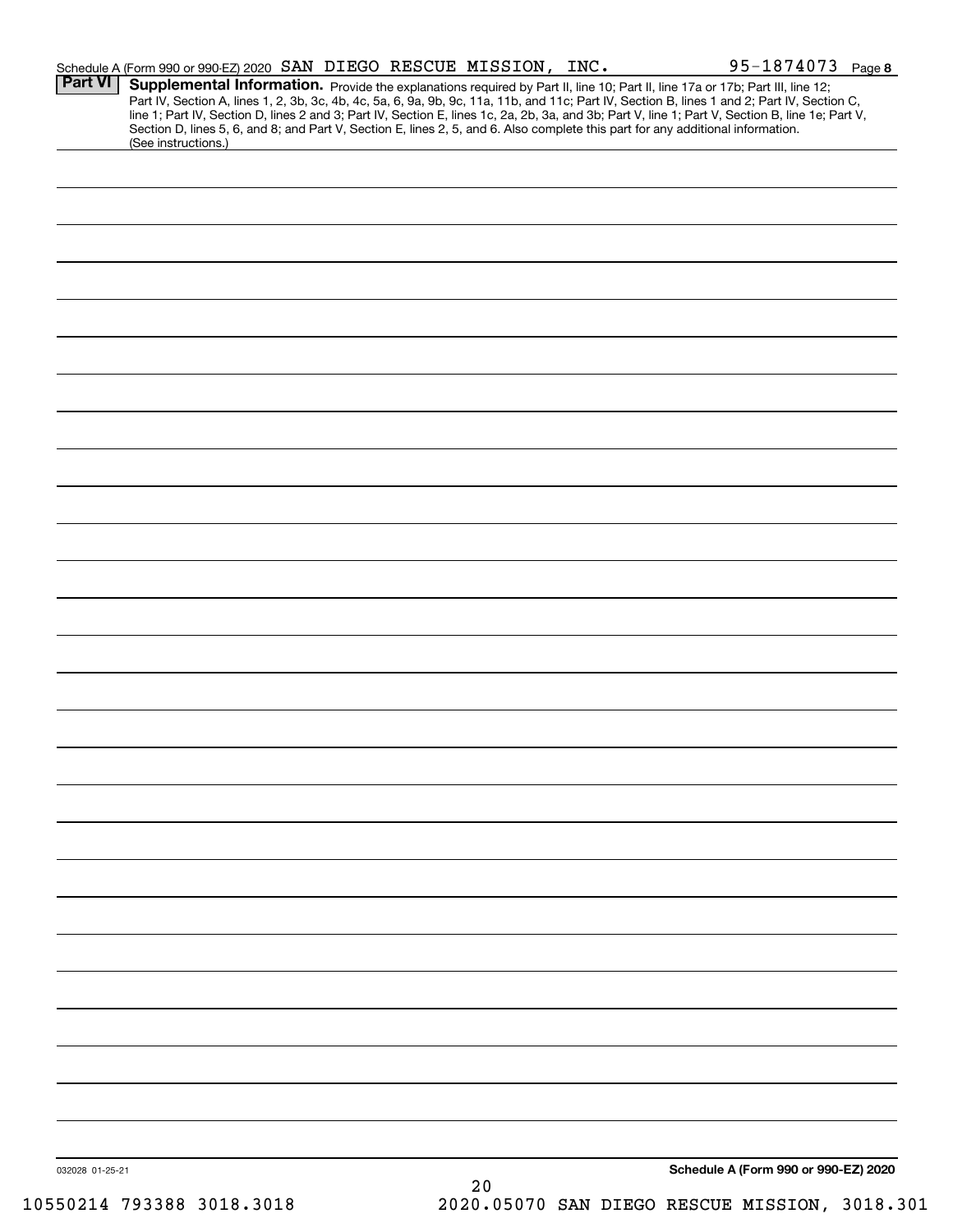| <b>SCHEDULE D</b> |  |  |
|-------------------|--|--|

| (Form 990) |  |
|------------|--|
|------------|--|

# **SCHEDULE D Supplemental Financial Statements**

(Form 990)<br>
Pepartment of the Treasury<br>
Department of the Treasury<br>
Department of the Treasury<br>
Department of the Treasury<br> **Co to www.irs.gov/Form990 for instructions and the latest information.**<br> **Co to www.irs.gov/Form9** 



Department of the Treasury Internal Revenue Service **Name of the organization Employer identification number**

|         | SAN DIEGO RESCUE MISSION, INC.                                                                                                                                    |                         | 95-1874073                                         |
|---------|-------------------------------------------------------------------------------------------------------------------------------------------------------------------|-------------------------|----------------------------------------------------|
| Part I  | Organizations Maintaining Donor Advised Funds or Other Similar Funds or Accounts. Complete if the                                                                 |                         |                                                    |
|         | organization answered "Yes" on Form 990, Part IV, line 6.                                                                                                         |                         |                                                    |
|         |                                                                                                                                                                   | (a) Donor advised funds | (b) Funds and other accounts                       |
| 1       |                                                                                                                                                                   |                         |                                                    |
| 2       | Aggregate value of contributions to (during year)                                                                                                                 |                         |                                                    |
| з       |                                                                                                                                                                   |                         |                                                    |
| 4       |                                                                                                                                                                   |                         |                                                    |
| 5       | Did the organization inform all donors and donor advisors in writing that the assets held in donor advised funds                                                  |                         |                                                    |
|         |                                                                                                                                                                   |                         | Yes<br>No                                          |
| 6       | Did the organization inform all grantees, donors, and donor advisors in writing that grant funds can be used only                                                 |                         |                                                    |
|         | for charitable purposes and not for the benefit of the donor or donor advisor, or for any other purpose conferring                                                |                         |                                                    |
|         |                                                                                                                                                                   |                         | Yes<br>No                                          |
| Part II | Conservation Easements. Complete if the organization answered "Yes" on Form 990, Part IV, line 7.                                                                 |                         |                                                    |
| 1       | Purpose(s) of conservation easements held by the organization (check all that apply).                                                                             |                         |                                                    |
|         | Preservation of land for public use (for example, recreation or education)                                                                                        |                         | Preservation of a historically important land area |
|         | Protection of natural habitat                                                                                                                                     |                         | Preservation of a certified historic structure     |
|         | Preservation of open space                                                                                                                                        |                         |                                                    |
| 2       | Complete lines 2a through 2d if the organization held a qualified conservation contribution in the form of a conservation easement on the last                    |                         |                                                    |
|         | day of the tax year.                                                                                                                                              |                         | Held at the End of the Tax Year                    |
| а       | Total number of conservation easements                                                                                                                            |                         | 2a                                                 |
|         | Total acreage restricted by conservation easements                                                                                                                |                         | 2 <sub>b</sub>                                     |
| с       | Number of conservation easements on a certified historic structure included in (a) manufacture included in (a)                                                    |                         | 2c                                                 |
| d       | Number of conservation easements included in (c) acquired after 7/25/06, and not on a historic structure                                                          |                         |                                                    |
|         | listed in the National Register [111] Martin March 1999 (120) March 1999 (120) March 1999 (120) March 1999 (1                                                     |                         | 2d                                                 |
| з       | Number of conservation easements modified, transferred, released, extinguished, or terminated by the organization during the tax                                  |                         |                                                    |
|         | year                                                                                                                                                              |                         |                                                    |
| 4       | Number of states where property subject to conservation easement is located >                                                                                     |                         |                                                    |
| 5       | Does the organization have a written policy regarding the periodic monitoring, inspection, handling of                                                            |                         |                                                    |
|         | violations, and enforcement of the conservation easements it holds?                                                                                               |                         | Yes<br>No                                          |
| 6       | Staff and volunteer hours devoted to monitoring, inspecting, handling of violations, and enforcing conservation easements during the year                         |                         |                                                    |
|         |                                                                                                                                                                   |                         |                                                    |
|         | Amount of expenses incurred in monitoring, inspecting, handling of violations, and enforcing conservation easements during the year                               |                         |                                                    |
| 7       | $\blacktriangleright$ \$                                                                                                                                          |                         |                                                    |
|         | Does each conservation easement reported on line 2(d) above satisfy the requirements of section 170(h)(4)(B)(i)                                                   |                         |                                                    |
| 8       |                                                                                                                                                                   |                         | Yes<br>No                                          |
|         | In Part XIII, describe how the organization reports conservation easements in its revenue and expense statement and                                               |                         |                                                    |
| 9       | balance sheet, and include, if applicable, the text of the footnote to the organization's financial statements that describes the                                 |                         |                                                    |
|         |                                                                                                                                                                   |                         |                                                    |
|         | organization's accounting for conservation easements.<br>Organizations Maintaining Collections of Art, Historical Treasures, or Other Similar Assets.<br>Part III |                         |                                                    |
|         | Complete if the organization answered "Yes" on Form 990, Part IV, line 8.                                                                                         |                         |                                                    |
|         | 1a If the organization elected, as permitted under FASB ASC 958, not to report in its revenue statement and balance sheet works                                   |                         |                                                    |
|         | of art, historical treasures, or other similar assets held for public exhibition, education, or research in furtherance of public                                 |                         |                                                    |
|         | service, provide in Part XIII the text of the footnote to its financial statements that describes these items.                                                    |                         |                                                    |
|         | If the organization elected, as permitted under FASB ASC 958, to report in its revenue statement and balance sheet works of                                       |                         |                                                    |
| b       |                                                                                                                                                                   |                         |                                                    |
|         | art, historical treasures, or other similar assets held for public exhibition, education, or research in furtherance of public service,                           |                         |                                                    |
|         | provide the following amounts relating to these items:                                                                                                            |                         |                                                    |
|         |                                                                                                                                                                   |                         |                                                    |
|         | (ii) Assets included in Form 990, Part X                                                                                                                          |                         | $\triangleright$ \$                                |
| 2       | If the organization received or held works of art, historical treasures, or other similar assets for financial gain, provide                                      |                         |                                                    |
|         | the following amounts required to be reported under FASB ASC 958 relating to these items:                                                                         |                         |                                                    |
| а       |                                                                                                                                                                   |                         | \$                                                 |
|         |                                                                                                                                                                   |                         | $\blacktriangleright$ s                            |
|         | LHA For Paperwork Reduction Act Notice, see the Instructions for Form 990.                                                                                        |                         | Schedule D (Form 990) 2020                         |
|         | 032051 12-01-20                                                                                                                                                   | 21                      |                                                    |

21

10550214 793388 3018.3018 2020.05070 SAN DIEGO RESCUE MISSION, 3018.301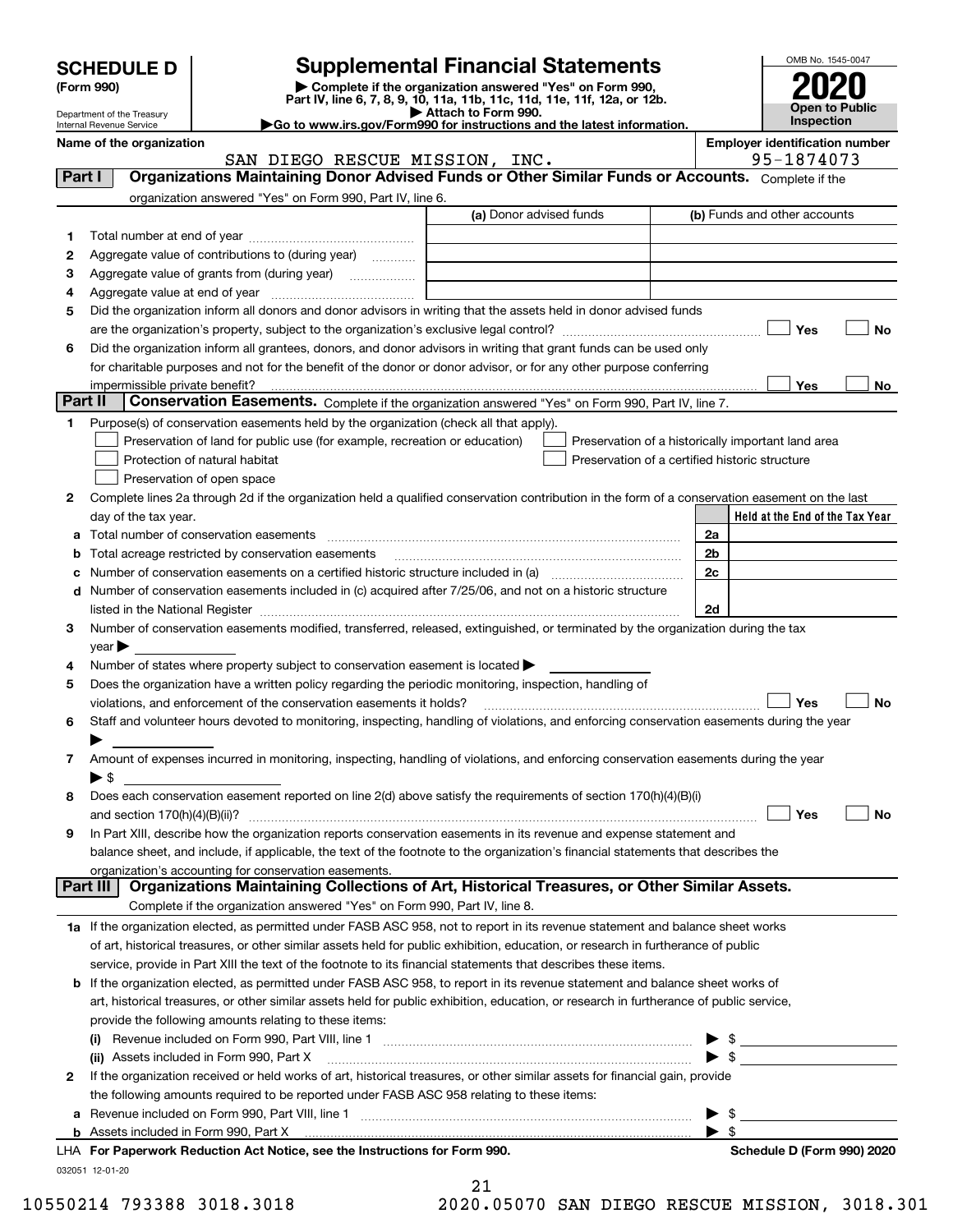|          | Schedule D (Form 990) 2020                                                                                                                                                                                                     | SAN DIEGO RESCUE MISSION, INC.          |   |                |                                                                                                                                                                                                                               |          |                                            |          | 95-1874073 Page 2           |           |         |
|----------|--------------------------------------------------------------------------------------------------------------------------------------------------------------------------------------------------------------------------------|-----------------------------------------|---|----------------|-------------------------------------------------------------------------------------------------------------------------------------------------------------------------------------------------------------------------------|----------|--------------------------------------------|----------|-----------------------------|-----------|---------|
| Part III | Organizations Maintaining Collections of Art, Historical Treasures, or Other Similar Assets (continued)                                                                                                                        |                                         |   |                |                                                                                                                                                                                                                               |          |                                            |          |                             |           |         |
| З        | Using the organization's acquisition, accession, and other records, check any of the following that make significant use of its                                                                                                |                                         |   |                |                                                                                                                                                                                                                               |          |                                            |          |                             |           |         |
|          | collection items (check all that apply):                                                                                                                                                                                       |                                         |   |                |                                                                                                                                                                                                                               |          |                                            |          |                             |           |         |
| a        | Public exhibition                                                                                                                                                                                                              |                                         |   |                | Loan or exchange program                                                                                                                                                                                                      |          |                                            |          |                             |           |         |
| b        | Scholarly research                                                                                                                                                                                                             |                                         |   |                | Other and the contract of the contract of the contract of the contract of the contract of the contract of the contract of the contract of the contract of the contract of the contract of the contract of the contract of the |          |                                            |          |                             |           |         |
| c        | Preservation for future generations                                                                                                                                                                                            |                                         |   |                |                                                                                                                                                                                                                               |          |                                            |          |                             |           |         |
| 4        | Provide a description of the organization's collections and explain how they further the organization's exempt purpose in Part XIII.                                                                                           |                                         |   |                |                                                                                                                                                                                                                               |          |                                            |          |                             |           |         |
| 5        | During the year, did the organization solicit or receive donations of art, historical treasures, or other similar assets                                                                                                       |                                         |   |                |                                                                                                                                                                                                                               |          |                                            |          |                             |           |         |
|          | to be sold to raise funds rather than to be maintained as part of the organization's collection?                                                                                                                               |                                         |   |                |                                                                                                                                                                                                                               |          |                                            |          | Yes                         |           | No.     |
|          | <b>Part IV</b><br>Escrow and Custodial Arrangements. Complete if the organization answered "Yes" on Form 990, Part IV, line 9, or                                                                                              |                                         |   |                |                                                                                                                                                                                                                               |          |                                            |          |                             |           |         |
|          | reported an amount on Form 990, Part X, line 21.                                                                                                                                                                               |                                         |   |                |                                                                                                                                                                                                                               |          |                                            |          |                             |           |         |
|          | 1a Is the organization an agent, trustee, custodian or other intermediary for contributions or other assets not included                                                                                                       |                                         |   |                |                                                                                                                                                                                                                               |          |                                            |          |                             |           |         |
|          | on Form 990, Part X? [11] matter contracts and contracts and contracts are contracted and contracts are contracted and contract and contract of the set of the set of the set of the set of the set of the set of the set of t |                                         |   |                |                                                                                                                                                                                                                               |          |                                            |          | Yes                         |           | No      |
|          | <b>b</b> If "Yes," explain the arrangement in Part XIII and complete the following table:                                                                                                                                      |                                         |   |                |                                                                                                                                                                                                                               |          |                                            |          |                             |           |         |
|          |                                                                                                                                                                                                                                |                                         |   |                |                                                                                                                                                                                                                               |          |                                            |          | Amount                      |           |         |
|          |                                                                                                                                                                                                                                |                                         |   |                |                                                                                                                                                                                                                               |          | 1c                                         |          |                             |           |         |
|          | Additions during the year manufactured and an experimental contract to the year manufactured and a set of the year manufactured and a set of the year manufactured and a set of the year manufactured and set of the year manu |                                         |   |                |                                                                                                                                                                                                                               |          | 1d                                         |          |                             |           |         |
|          | Distributions during the year manufactured and continuum control of the year manufactured and control of the year manufactured and control of the year manufactured and control of the year manufactured and control of the ye |                                         |   |                |                                                                                                                                                                                                                               |          | 1e                                         |          |                             |           |         |
|          |                                                                                                                                                                                                                                |                                         |   |                |                                                                                                                                                                                                                               |          | 1f                                         |          |                             |           |         |
|          | 2a Did the organization include an amount on Form 990, Part X, line 21, for escrow or custodial account liability?                                                                                                             |                                         |   |                |                                                                                                                                                                                                                               |          |                                            |          | Yes                         |           | No      |
| Part V   | <b>b</b> If "Yes," explain the arrangement in Part XIII. Check here if the explanation has been provided on Part XIII<br>Endowment Funds. Complete if the organization answered "Yes" on Form 990, Part IV, line 10.           |                                         |   |                |                                                                                                                                                                                                                               |          |                                            |          |                             |           |         |
|          |                                                                                                                                                                                                                                | (a) Current year                        |   | (b) Prior year | (c) Two years back                                                                                                                                                                                                            |          | (d) Three years back   (e) Four years back |          |                             |           |         |
|          | Beginning of year balance                                                                                                                                                                                                      |                                         |   |                |                                                                                                                                                                                                                               | 458,274. |                                            | 439,405. |                             | 397, 115. |         |
| 1a       |                                                                                                                                                                                                                                |                                         |   |                |                                                                                                                                                                                                                               |          |                                            |          |                             |           |         |
|          | Net investment earnings, gains, and losses                                                                                                                                                                                     |                                         |   |                |                                                                                                                                                                                                                               | 12,193.  |                                            | 18,869.  |                             |           | 42,290. |
|          |                                                                                                                                                                                                                                |                                         |   |                |                                                                                                                                                                                                                               |          |                                            |          |                             |           |         |
|          | e Other expenditures for facilities                                                                                                                                                                                            |                                         |   |                |                                                                                                                                                                                                                               |          |                                            |          |                             |           |         |
|          | and programs                                                                                                                                                                                                                   |                                         |   |                |                                                                                                                                                                                                                               | 470,467. |                                            |          |                             |           |         |
|          |                                                                                                                                                                                                                                |                                         |   |                |                                                                                                                                                                                                                               |          |                                            |          |                             |           |         |
| g        | End of year balance                                                                                                                                                                                                            |                                         |   |                |                                                                                                                                                                                                                               |          |                                            | 458,274. |                             | 439,405.  |         |
| 2        | Provide the estimated percentage of the current year end balance (line 1g, column (a)) held as:                                                                                                                                |                                         |   |                |                                                                                                                                                                                                                               |          |                                            |          |                             |           |         |
|          | Board designated or quasi-endowment                                                                                                                                                                                            |                                         | % |                |                                                                                                                                                                                                                               |          |                                            |          |                             |           |         |
| b        | Permanent endowment                                                                                                                                                                                                            | %                                       |   |                |                                                                                                                                                                                                                               |          |                                            |          |                             |           |         |
| c        | Term endowment $\blacktriangleright$                                                                                                                                                                                           | %                                       |   |                |                                                                                                                                                                                                                               |          |                                            |          |                             |           |         |
|          | The percentages on lines 2a, 2b, and 2c should equal 100%.                                                                                                                                                                     |                                         |   |                |                                                                                                                                                                                                                               |          |                                            |          |                             |           |         |
|          | 3a Are there endowment funds not in the possession of the organization that are held and administered for the organization                                                                                                     |                                         |   |                |                                                                                                                                                                                                                               |          |                                            |          |                             |           |         |
|          | by:                                                                                                                                                                                                                            |                                         |   |                |                                                                                                                                                                                                                               |          |                                            |          |                             | Yes       | No      |
|          | (i)                                                                                                                                                                                                                            |                                         |   |                |                                                                                                                                                                                                                               |          |                                            |          | 3a(i)                       |           |         |
|          |                                                                                                                                                                                                                                |                                         |   |                |                                                                                                                                                                                                                               |          |                                            |          | 3a(ii)                      |           |         |
|          | <b>b</b> If "Yes" on line 3a(ii), are the related organizations listed as required on Schedule R?                                                                                                                              |                                         |   |                |                                                                                                                                                                                                                               |          |                                            |          | 3b                          |           |         |
|          | Describe in Part XIII the intended uses of the organization's endowment funds.                                                                                                                                                 |                                         |   |                |                                                                                                                                                                                                                               |          |                                            |          |                             |           |         |
|          | Land, Buildings, and Equipment.<br>Part VI                                                                                                                                                                                     |                                         |   |                |                                                                                                                                                                                                                               |          |                                            |          |                             |           |         |
|          | Complete if the organization answered "Yes" on Form 990, Part IV, line 11a. See Form 990, Part X, line 10.                                                                                                                     |                                         |   |                |                                                                                                                                                                                                                               |          |                                            |          |                             |           |         |
|          | Description of property                                                                                                                                                                                                        | (a) Cost or other<br>basis (investment) |   |                | (b) Cost or other<br>basis (other)                                                                                                                                                                                            |          | (c) Accumulated<br>depreciation            |          | (d) Book value              |           |         |
|          |                                                                                                                                                                                                                                |                                         |   |                | 4,907,642.                                                                                                                                                                                                                    |          |                                            |          | 4,907,642.                  |           |         |
| b        |                                                                                                                                                                                                                                |                                         |   |                | 19,364,599.                                                                                                                                                                                                                   |          | 8,651,884.                                 |          | $\overline{10, 712, 715}$ . |           |         |
|          |                                                                                                                                                                                                                                |                                         |   |                |                                                                                                                                                                                                                               |          |                                            |          |                             |           |         |
| d        |                                                                                                                                                                                                                                |                                         |   |                | 600,985.                                                                                                                                                                                                                      |          |                                            |          |                             | 600,985.  |         |
|          | e Other                                                                                                                                                                                                                        |                                         |   |                | $\overline{1,733,055}$ .                                                                                                                                                                                                      |          | 760,694.                                   |          |                             | 972, 361. |         |
|          |                                                                                                                                                                                                                                |                                         |   |                |                                                                                                                                                                                                                               |          |                                            |          | 17, 193, 703.               |           |         |

**Schedule D (Form 990) 2020**

032052 12-01-20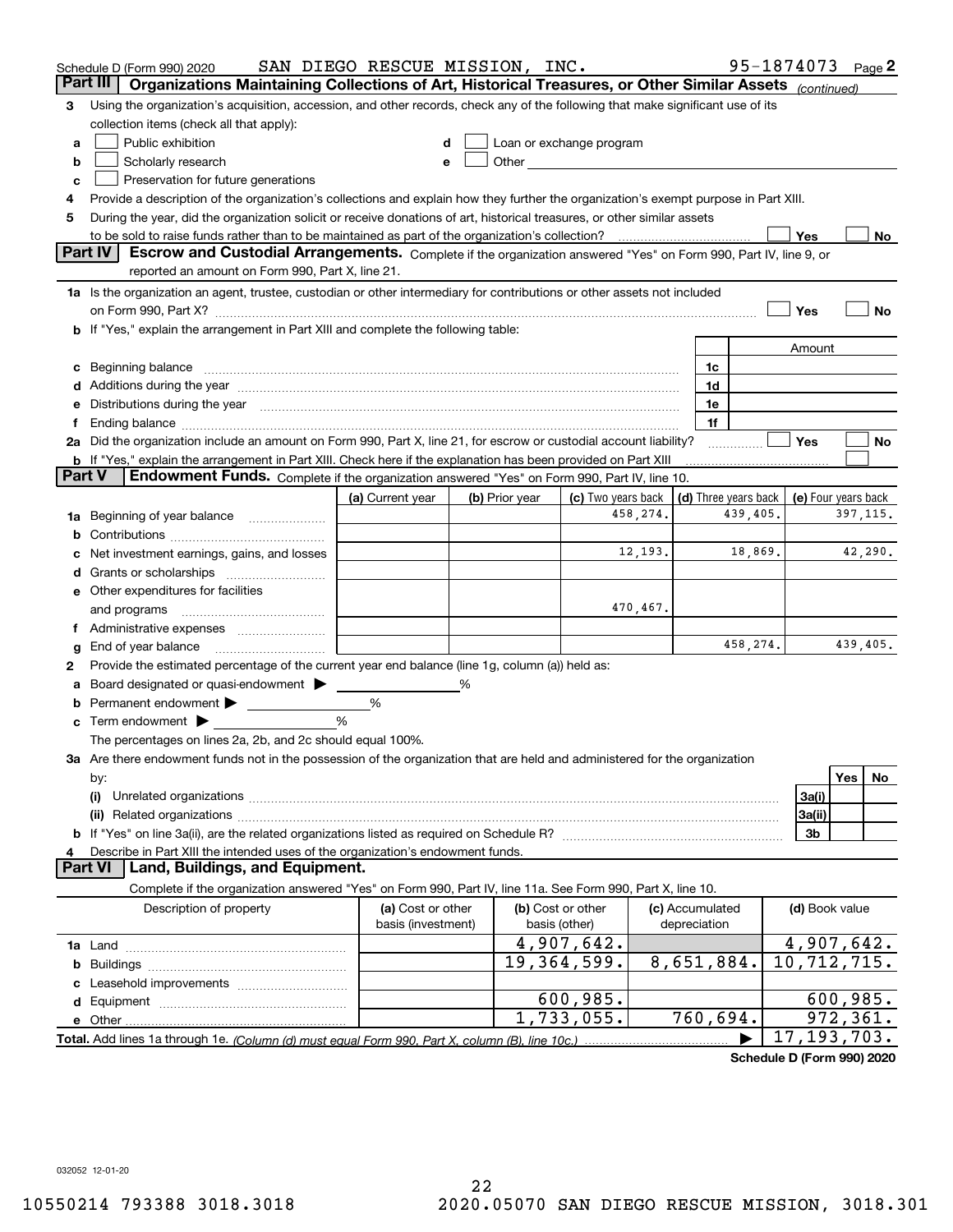|           | Schedule D (Form 990) 2020                                                                                        | SAN DIEGO RESCUE MISSION, INC. | 95-1874073<br>Page $3$                                    |
|-----------|-------------------------------------------------------------------------------------------------------------------|--------------------------------|-----------------------------------------------------------|
|           | <b>Investments - Other Securities.</b><br><b>Part VII</b>                                                         |                                |                                                           |
|           | Complete if the organization answered "Yes" on Form 990, Part IV, line 11b. See Form 990, Part X, line 12.        |                                |                                                           |
|           | (a) Description of security or category (including name of security)                                              | (b) Book value                 | (c) Method of valuation: Cost or end-of-year market value |
|           | (1) Financial derivatives                                                                                         |                                |                                                           |
|           | (2) Closely held equity interests                                                                                 |                                |                                                           |
| (3) Other |                                                                                                                   |                                |                                                           |
| (A)       | INVESTMENTS IN MARKETABLE                                                                                         |                                |                                                           |
| (B)       | <b>SECURITIES</b>                                                                                                 | 2,763,954.                     | END-OF-YEAR MARKET VALUE                                  |
| (C)       |                                                                                                                   |                                |                                                           |
| (D)       |                                                                                                                   |                                |                                                           |
| (E)       |                                                                                                                   |                                |                                                           |
| (F)       |                                                                                                                   |                                |                                                           |
| (G)       |                                                                                                                   |                                |                                                           |
| (H)       |                                                                                                                   |                                |                                                           |
|           | Total. (Col. (b) must equal Form 990, Part X, col. (B) line 12.) $\blacktriangleright$                            | 2,763,954.                     |                                                           |
|           | Part VIII Investments - Program Related.                                                                          |                                |                                                           |
|           | Complete if the organization answered "Yes" on Form 990, Part IV, line 11c. See Form 990, Part X, line 13.        |                                |                                                           |
|           | (a) Description of investment                                                                                     | (b) Book value                 | (c) Method of valuation: Cost or end-of-year market value |
| (1)       |                                                                                                                   |                                |                                                           |
| (2)       |                                                                                                                   |                                |                                                           |
| (3)       |                                                                                                                   |                                |                                                           |
| (4)       |                                                                                                                   |                                |                                                           |
| (5)       |                                                                                                                   |                                |                                                           |
| (6)       |                                                                                                                   |                                |                                                           |
| (7)       |                                                                                                                   |                                |                                                           |
| (8)       |                                                                                                                   |                                |                                                           |
| (9)       |                                                                                                                   |                                |                                                           |
|           | Total. (Col. (b) must equal Form 990, Part X, col. (B) line 13.)                                                  |                                |                                                           |
| Part IX   | <b>Other Assets.</b>                                                                                              |                                |                                                           |
|           | Complete if the organization answered "Yes" on Form 990, Part IV, line 11d. See Form 990, Part X, line 15.        |                                |                                                           |
|           |                                                                                                                   | (a) Description                | (b) Book value                                            |
| (1)       |                                                                                                                   |                                |                                                           |
| (2)       |                                                                                                                   |                                |                                                           |
| (3)       |                                                                                                                   |                                |                                                           |
|           |                                                                                                                   |                                |                                                           |
| (4)       |                                                                                                                   |                                |                                                           |
| (5)       |                                                                                                                   |                                |                                                           |
| (6)       |                                                                                                                   |                                |                                                           |
| (7)       |                                                                                                                   |                                |                                                           |
| (8)       |                                                                                                                   |                                |                                                           |
| (9)       |                                                                                                                   |                                |                                                           |
| Part X    | <b>Other Liabilities.</b>                                                                                         |                                |                                                           |
|           | Complete if the organization answered "Yes" on Form 990, Part IV, line 11e or 11f. See Form 990, Part X, line 25. |                                |                                                           |
|           | (a) Description of liability                                                                                      |                                | (b) Book value                                            |
| 1.        |                                                                                                                   |                                |                                                           |
| (1)       | Federal income taxes                                                                                              |                                | $\overline{1,353},100.$                                   |
| (2)       | ACCRUED BOND INTEREST                                                                                             |                                |                                                           |
| (3)       | ACCRUED VACATION PAYABLE                                                                                          |                                | 194,470.                                                  |
| (4)       | SECURITY DEPOSITS/PREPAID RENT                                                                                    |                                | 5,000.                                                    |
| (5)       | ACCRUED TH DEPOSIT                                                                                                |                                | 480.                                                      |
| (6)       | CAPITAL LEASE OBLIGATION                                                                                          |                                | 188,766.                                                  |
| (7)       |                                                                                                                   |                                |                                                           |
| (8)       |                                                                                                                   |                                |                                                           |
| (9)       |                                                                                                                   |                                |                                                           |
|           | Total. (Column (b) must equal Form 990, Part X, col. (B) line 25.)                                                |                                | 1,741,816.<br>▶                                           |

**2.** Liability for uncertain tax positions. In Part XIII, provide the text of the footnote to the organization's financial statements that reports the organization's liability for uncertain tax positions under FASB ASC 740. Check here if the text of the footnote has been provided in Part XIII  $\boxed{\text{X}}$ 

**Schedule D (Form 990) 2020**

95-1874073 Page 3

032053 12-01-20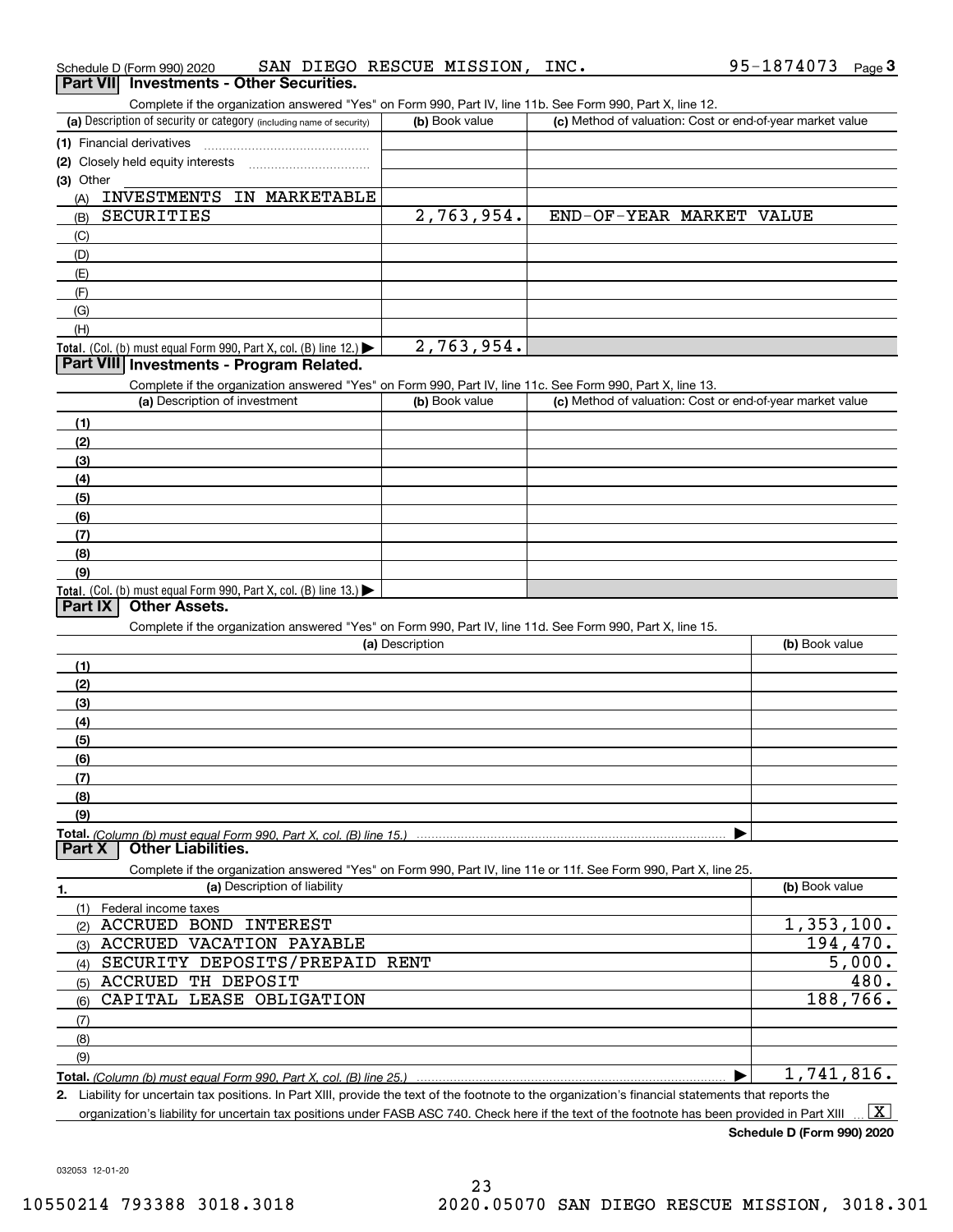|   | SAN DIEGO RESCUE MISSION, INC.<br>Schedule D (Form 990) 2020                                                            |                |          |                | 95-1874073<br>Page $4$ |
|---|-------------------------------------------------------------------------------------------------------------------------|----------------|----------|----------------|------------------------|
|   | <b>Part XI</b><br>Reconciliation of Revenue per Audited Financial Statements With Revenue per Return.                   |                |          |                |                        |
|   | Complete if the organization answered "Yes" on Form 990, Part IV, line 12a.                                             |                |          |                |                        |
| 1 | Total revenue, gains, and other support per audited financial statements                                                |                |          | $\blacksquare$ | 25, 183, 103.          |
| 2 | Amounts included on line 1 but not on Form 990, Part VIII, line 12:                                                     |                |          |                |                        |
| a | Net unrealized gains (losses) on investments [11] matter contracts and the unrealized gains (losses) on investments     | 2a             |          |                |                        |
| b |                                                                                                                         | 2 <sub>b</sub> |          |                |                        |
|   |                                                                                                                         | 2c             |          |                |                        |
|   |                                                                                                                         | 2d             | 680,657. |                |                        |
| е | Add lines 2a through 2d                                                                                                 |                |          | 2e             | 680, 657.              |
| з |                                                                                                                         |                |          | 3              | 24,502,446.            |
| 4 | Amounts included on Form 990, Part VIII, line 12, but not on line 1:                                                    |                |          |                |                        |
| a |                                                                                                                         | 4a             |          |                |                        |
|   |                                                                                                                         | 4 <sub>b</sub> | 428,544. |                |                        |
|   | c Add lines 4a and 4b                                                                                                   |                |          | 4c             | 428,544.               |
|   |                                                                                                                         |                |          |                | 24,930,990.            |
|   |                                                                                                                         |                |          |                |                        |
|   | Part XII   Reconciliation of Expenses per Audited Financial Statements With Expenses per Return.                        |                |          |                |                        |
|   | Complete if the organization answered "Yes" on Form 990, Part IV, line 12a.                                             |                |          |                |                        |
| 1 | Total expenses and losses per audited financial statements                                                              |                |          | $\mathbf{1}$   | 21,170,787.            |
| 2 | Amounts included on line 1 but not on Form 990, Part IX, line 25:                                                       |                |          |                |                        |
| a |                                                                                                                         | 2a             |          |                |                        |
| b |                                                                                                                         | 2 <sub>b</sub> |          |                |                        |
|   | Other losses                                                                                                            | 2c             |          |                |                        |
| d |                                                                                                                         | 2d             | 57,504.  |                |                        |
| е | Add lines 2a through 2d <b>contract and a contract and a contract a</b> contract a contract and a contract a contract a |                |          | 2e             | <u>57,504.</u>         |
| з |                                                                                                                         |                |          | 3              | 21, 113, 283.          |
| 4 | Amounts included on Form 990, Part IX, line 25, but not on line 1:                                                      |                |          |                |                        |
| a | Investment expenses not included on Form 990, Part VIII, line 7b [100] [100] [100] [100] [100] [100] [100] [10          | 4a             |          |                |                        |
|   | Other (Describe in Part XIII.)                                                                                          | 4 <sub>b</sub> |          |                |                        |
|   | c Add lines 4a and 4b                                                                                                   |                |          | 4с             |                        |
|   | Part XIII Supplemental Information.                                                                                     |                |          | 5              | 21, 113, 283.          |

Provide the descriptions required for Part II, lines 3, 5, and 9; Part III, lines 1a and 4; Part IV, lines 1b and 2b; Part V, line 4; Part X, line 2; Part XI, lines 2d and 4b; and Part XII, lines 2d and 4b. Also complete this part to provide any additional information.

PART V, LINE 4:

THE ORGANIZATION'S ENDOWMENT FUNDS WERE ESTABLISHED TO PROVIDE GENERAL

SUPPORT TO THE ORGANIZATION'S MISSION. IN JANUARY 2019, THE ORGANIZATION'S

BOARD OF DIRECTORS VOTED TO RELEASE THE ENTIRE BALANCE OF THE PREVIOUSLY

RESTRICTED ENDOWMENT FUND TO NET ASSETS WITHOUT DONOR RESTRICTION TO BE

USED FOR CAPITAL PROJECTS SUCH AS BUILDING RENOVATIONS.

PART X, LINE 2:

THE ORGANIZATION USES A LOSS CONTINGENCIES APPROACH FOR EVALUATING

UNCERTAIN TAX POSITIONS AND CONTINUALLY EVALUATES CHANGES IN TAX LAW AND

NEW AUTHORITATIVE RULINGS. NO LOSS CONTINGENCIES WERE RECOGNIZED FOR THE

YEARS ENDED SEPTEMBER 30, 2021 OR 2020. THE ORGANIZATION DID NOT HAVE

032054 12-01-20

**Schedule D (Form 990) 2020**

24

10550214 793388 3018.3018 2020.05070 SAN DIEGO RESCUE MISSION, 3018.301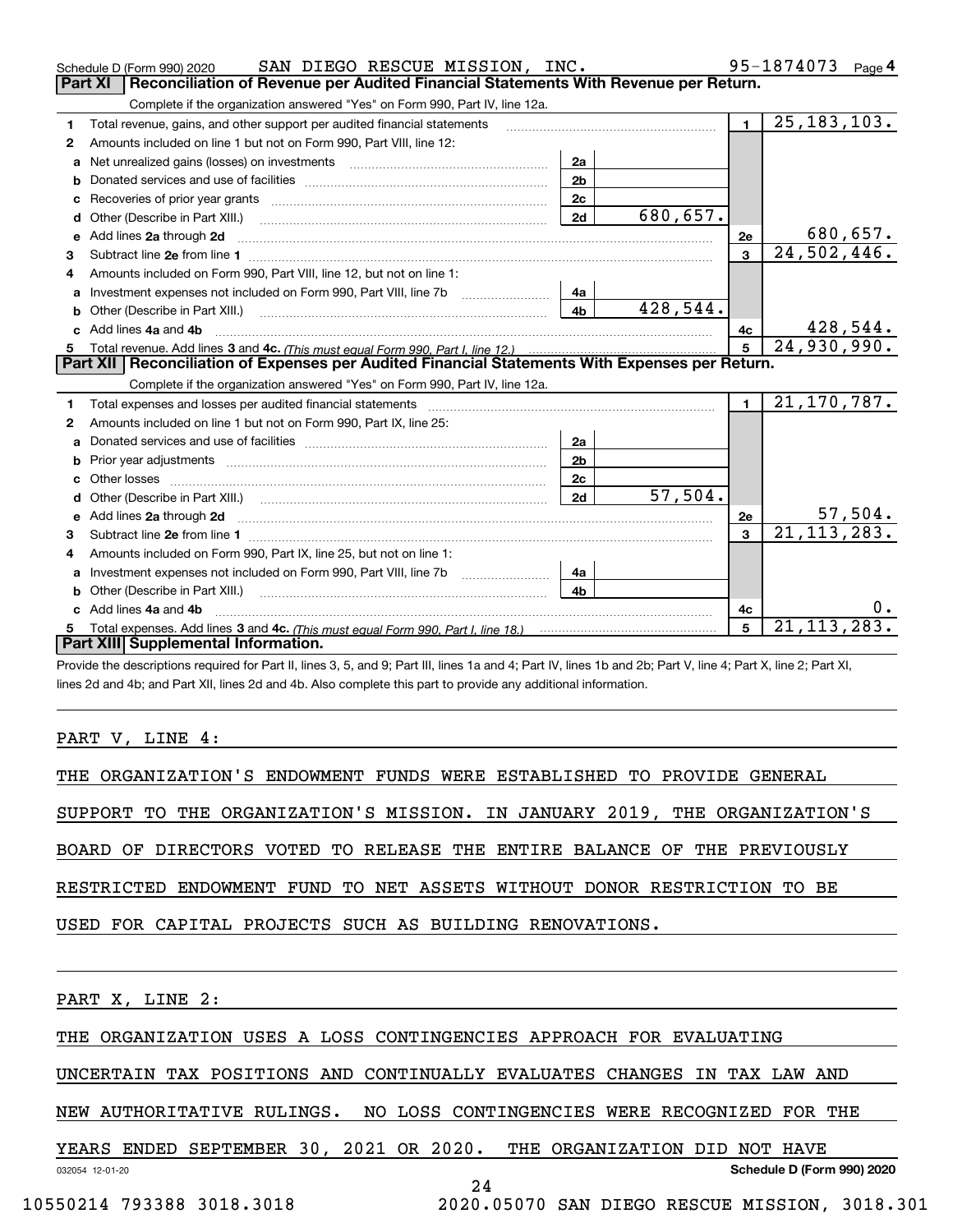|                                                       | Schedule D (Form 990) 2020 SAN DIEGO RESCUE MISSION, INC.                  | 95-1874073 Page 5 |
|-------------------------------------------------------|----------------------------------------------------------------------------|-------------------|
| <b>Part XIII Supplemental Information</b> (continued) |                                                                            |                   |
|                                                       |                                                                            |                   |
|                                                       | UNRECOGNIZED TAX BENEFITS AS OF SEPTEMBER 30, 2021 OR 2020 AND DOES NOT    |                   |
|                                                       |                                                                            |                   |
|                                                       | EXPECT THIS TO CHANGE SIGNIFICANTLY OVER THE NEXT 12 MONTHS.               | ΙN                |
|                                                       |                                                                            |                   |
|                                                       | CONNECTION WITH THE ADOPTION OF THE GUIDANCE PERTAINING TO UNCERTAIN TAX   |                   |
|                                                       |                                                                            |                   |
|                                                       | POSITIONS, THE ORGANIZATION RECOGNIZES INTEREST AND PENALTIES ACCRUED ON   |                   |
|                                                       |                                                                            |                   |
|                                                       | ANY UNRECOGNIZED TAX BENEFITS AS A COMPONENT OF INCOME TAX EXPENSE. AS OF  |                   |
|                                                       |                                                                            |                   |
|                                                       | SEPTEMBER 30, 2021, THE ORGANIZATION HAS NOT ACCRUED INTEREST OR PENALTIES |                   |
|                                                       |                                                                            |                   |
| RELATED TO                                            | UNCERTAIN TAX POSITIONS.                                                   |                   |
|                                                       |                                                                            |                   |
|                                                       |                                                                            |                   |
| PART XI, LINE 2D - OTHER ADJUSTMENTS:                 |                                                                            |                   |
|                                                       |                                                                            |                   |

|  |  | NET ASSETS RELEASED FROM RESTRICTIONS | 336,694. |  |
|--|--|---------------------------------------|----------|--|

CONTRA REVENUE - SPECIAL EVENT EXPENSES 57,504.

INVESTMENT EARNINGS 286,459.

TOTAL TO SCHEDULE D, PART XI, LINE 2D 680,657.

PART XI, LINE 4B - OTHER ADJUSTMENTS:

EARNINGS ON INVESTMENTS (REALIZED AND UNREALIZED) 428,544.

PART XII, LINE 2D - OTHER ADJUSTMENTS:

## SPECIAL EVENT EXPENSES 57,504.

**Schedule D (Form 990) 2020**

032055 12-01-20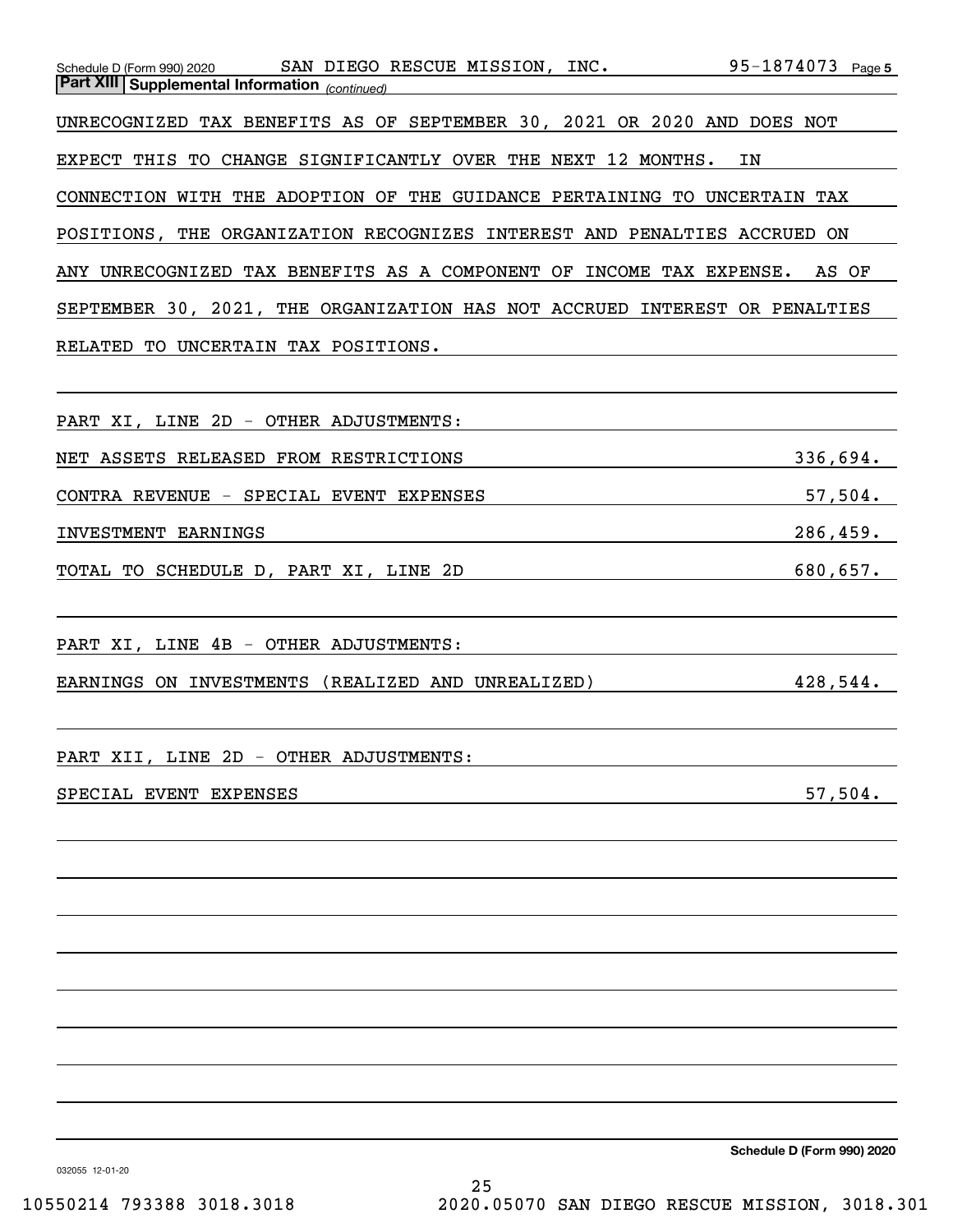| <b>SCHEDULE G</b>                                                                                       | <b>Supplemental Information Regarding Fundraising or Gaming Activities</b>                                                                                          |                                                                                                                                                                                                                                                                                                                                                                                                             |                                                                            |    |                                                                            |  |                                                                            | OMB No. 1545-0047                                       |
|---------------------------------------------------------------------------------------------------------|---------------------------------------------------------------------------------------------------------------------------------------------------------------------|-------------------------------------------------------------------------------------------------------------------------------------------------------------------------------------------------------------------------------------------------------------------------------------------------------------------------------------------------------------------------------------------------------------|----------------------------------------------------------------------------|----|----------------------------------------------------------------------------|--|----------------------------------------------------------------------------|---------------------------------------------------------|
| (Form 990 or 990-EZ)                                                                                    | Complete if the organization answered "Yes" on Form 990, Part IV, line 17, 18, or 19, or if the<br>organization entered more than \$15,000 on Form 990-EZ, line 6a. |                                                                                                                                                                                                                                                                                                                                                                                                             |                                                                            |    |                                                                            |  |                                                                            |                                                         |
| Department of the Treasury                                                                              | Attach to Form 990 or Form 990-EZ.                                                                                                                                  |                                                                                                                                                                                                                                                                                                                                                                                                             |                                                                            |    |                                                                            |  |                                                                            | <b>Open to Public</b>                                   |
| Internal Revenue Service<br>Name of the organization                                                    |                                                                                                                                                                     | Go to www.irs.gov/Form990 for instructions and the latest information.                                                                                                                                                                                                                                                                                                                                      |                                                                            |    |                                                                            |  |                                                                            | Inspection                                              |
|                                                                                                         |                                                                                                                                                                     | SAN DIEGO RESCUE MISSION, INC.                                                                                                                                                                                                                                                                                                                                                                              |                                                                            |    |                                                                            |  | 95-1874073                                                                 | <b>Employer identification number</b>                   |
| Part I                                                                                                  |                                                                                                                                                                     | Fundraising Activities. Complete if the organization answered "Yes" on Form 990, Part IV, line 17. Form 990-EZ filers are not                                                                                                                                                                                                                                                                               |                                                                            |    |                                                                            |  |                                                                            |                                                         |
|                                                                                                         | required to complete this part.                                                                                                                                     |                                                                                                                                                                                                                                                                                                                                                                                                             |                                                                            |    |                                                                            |  |                                                                            |                                                         |
| $ \mathbf{X} $ Mail solicitations<br>a<br>b<br>Phone solicitations<br>C<br>In-person solicitations<br>d | Internet and email solicitations                                                                                                                                    | 1 Indicate whether the organization raised funds through any of the following activities. Check all that apply.<br>e l<br>$g\mid X$ Special fundraising events<br>2 a Did the organization have a written or oral agreement with any individual (including officers, directors, trustees, or<br>key employees listed in Form 990, Part VII) or entity in connection with professional fundraising services? |                                                                            |    | Solicitation of non-government grants<br>Solicitation of government grants |  | Yes                                                                        | $\boxed{\text{X}}$ No                                   |
| compensated at least \$5,000 by the organization.                                                       |                                                                                                                                                                     | <b>b</b> If "Yes," list the 10 highest paid individuals or entities (fundraisers) pursuant to agreements under which the fundraiser is to be                                                                                                                                                                                                                                                                |                                                                            |    |                                                                            |  |                                                                            |                                                         |
| (i) Name and address of individual<br>or entity (fundraiser)                                            |                                                                                                                                                                     | (ii) Activity                                                                                                                                                                                                                                                                                                                                                                                               | (iii) Did<br>fundraiser<br>have custody<br>or control of<br>contributions? |    | (iv) Gross receipts<br>from activity                                       |  | (v) Amount paid<br>to (or retained by)<br>fundraiser<br>listed in col. (i) | (vi) Amount paid<br>to (or retained by)<br>organization |
| BREWER DIRECT, INC. - 507 S.                                                                            |                                                                                                                                                                     |                                                                                                                                                                                                                                                                                                                                                                                                             | Yes                                                                        | No |                                                                            |  |                                                                            |                                                         |
| MYRTLE AVE, MONROVIA, CA                                                                                |                                                                                                                                                                     | DIRECT MAIL SOLICITATION                                                                                                                                                                                                                                                                                                                                                                                    |                                                                            | X  | 4,945,045.                                                                 |  | 1,065,944.                                                                 | 3,879,101.                                              |
|                                                                                                         |                                                                                                                                                                     |                                                                                                                                                                                                                                                                                                                                                                                                             |                                                                            |    |                                                                            |  |                                                                            |                                                         |
|                                                                                                         |                                                                                                                                                                     |                                                                                                                                                                                                                                                                                                                                                                                                             |                                                                            |    |                                                                            |  |                                                                            |                                                         |
|                                                                                                         |                                                                                                                                                                     |                                                                                                                                                                                                                                                                                                                                                                                                             |                                                                            |    |                                                                            |  |                                                                            |                                                         |
|                                                                                                         |                                                                                                                                                                     |                                                                                                                                                                                                                                                                                                                                                                                                             |                                                                            |    |                                                                            |  |                                                                            |                                                         |
|                                                                                                         |                                                                                                                                                                     |                                                                                                                                                                                                                                                                                                                                                                                                             |                                                                            |    |                                                                            |  |                                                                            |                                                         |
|                                                                                                         |                                                                                                                                                                     |                                                                                                                                                                                                                                                                                                                                                                                                             |                                                                            |    |                                                                            |  |                                                                            |                                                         |
|                                                                                                         |                                                                                                                                                                     |                                                                                                                                                                                                                                                                                                                                                                                                             |                                                                            |    |                                                                            |  |                                                                            |                                                         |
|                                                                                                         |                                                                                                                                                                     |                                                                                                                                                                                                                                                                                                                                                                                                             |                                                                            |    |                                                                            |  |                                                                            |                                                         |
|                                                                                                         |                                                                                                                                                                     |                                                                                                                                                                                                                                                                                                                                                                                                             |                                                                            |    |                                                                            |  |                                                                            |                                                         |
| Total                                                                                                   |                                                                                                                                                                     |                                                                                                                                                                                                                                                                                                                                                                                                             |                                                                            |    | 4,945,045.                                                                 |  | 1,065,944.                                                                 | 3,879,101.                                              |
| or licensing.                                                                                           |                                                                                                                                                                     | 3 List all states in which the organization is registered or licensed to solicit contributions or has been notified it is exempt from registration                                                                                                                                                                                                                                                          |                                                                            |    |                                                                            |  |                                                                            |                                                         |
| CA                                                                                                      |                                                                                                                                                                     |                                                                                                                                                                                                                                                                                                                                                                                                             |                                                                            |    |                                                                            |  |                                                                            |                                                         |
|                                                                                                         |                                                                                                                                                                     |                                                                                                                                                                                                                                                                                                                                                                                                             |                                                                            |    |                                                                            |  |                                                                            |                                                         |
|                                                                                                         |                                                                                                                                                                     |                                                                                                                                                                                                                                                                                                                                                                                                             |                                                                            |    |                                                                            |  |                                                                            |                                                         |
|                                                                                                         |                                                                                                                                                                     |                                                                                                                                                                                                                                                                                                                                                                                                             |                                                                            |    |                                                                            |  |                                                                            |                                                         |
|                                                                                                         |                                                                                                                                                                     |                                                                                                                                                                                                                                                                                                                                                                                                             |                                                                            |    |                                                                            |  |                                                                            |                                                         |
|                                                                                                         |                                                                                                                                                                     |                                                                                                                                                                                                                                                                                                                                                                                                             |                                                                            |    |                                                                            |  |                                                                            |                                                         |
|                                                                                                         |                                                                                                                                                                     |                                                                                                                                                                                                                                                                                                                                                                                                             |                                                                            |    |                                                                            |  |                                                                            |                                                         |
|                                                                                                         |                                                                                                                                                                     |                                                                                                                                                                                                                                                                                                                                                                                                             |                                                                            |    |                                                                            |  |                                                                            |                                                         |
|                                                                                                         |                                                                                                                                                                     |                                                                                                                                                                                                                                                                                                                                                                                                             |                                                                            |    |                                                                            |  |                                                                            |                                                         |
| 032081 11-25-20                                                                                         |                                                                                                                                                                     | LHA For Paperwork Reduction Act Notice, see the Instructions for Form 990 or 990-EZ.<br>SEE PART IV FOR CONTINUATIONS                                                                                                                                                                                                                                                                                       |                                                                            |    |                                                                            |  |                                                                            | Schedule G (Form 990 or 990-EZ) 2020                    |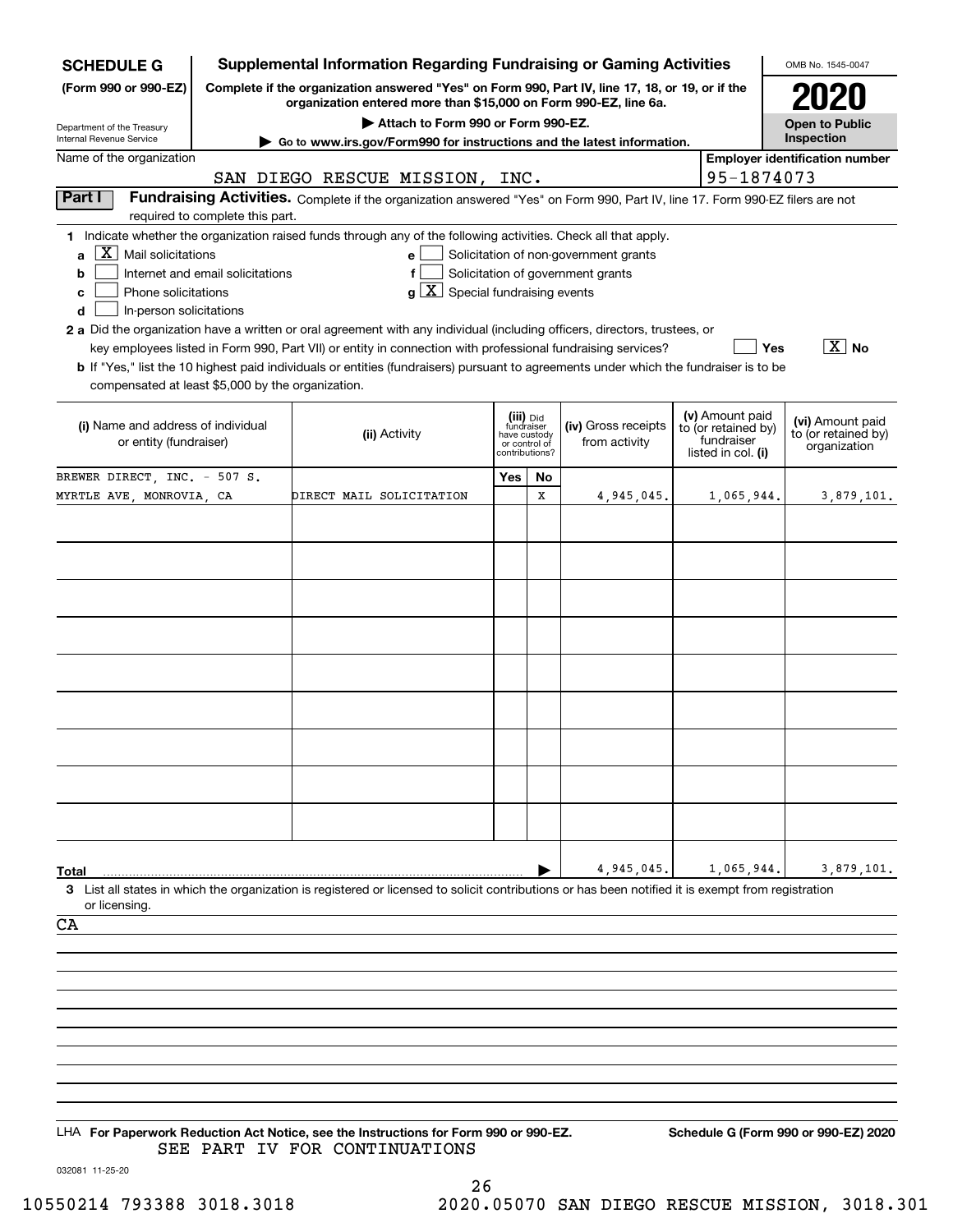|                 |              |                                                                                                                                                                                                                                     | OCTOBER 2020 BATTLE OF |                                                  | <b>NONE</b>      | (d) Total events<br>(add col. (a) through           |
|-----------------|--------------|-------------------------------------------------------------------------------------------------------------------------------------------------------------------------------------------------------------------------------------|------------------------|--------------------------------------------------|------------------|-----------------------------------------------------|
|                 |              |                                                                                                                                                                                                                                     | GOLF TOURNAMTHE CLUBS  |                                                  |                  | col. (c)                                            |
|                 |              |                                                                                                                                                                                                                                     | (event type)           | (event type)                                     | (total number)   |                                                     |
| Revenue         | 1            |                                                                                                                                                                                                                                     | 95,800.                | 47,055.                                          |                  | 142,855.                                            |
|                 |              |                                                                                                                                                                                                                                     | 95,800.                | 47,055.                                          |                  | 142,855.                                            |
|                 | 3            | Gross income (line 1 minus line 2)                                                                                                                                                                                                  |                        |                                                  |                  |                                                     |
|                 | 4            |                                                                                                                                                                                                                                     |                        |                                                  |                  |                                                     |
|                 | 5            |                                                                                                                                                                                                                                     |                        |                                                  |                  |                                                     |
|                 | 6            |                                                                                                                                                                                                                                     |                        |                                                  |                  |                                                     |
| Direct Expenses | 7            | Food and beverages                                                                                                                                                                                                                  |                        |                                                  |                  |                                                     |
|                 | 8            |                                                                                                                                                                                                                                     |                        |                                                  |                  |                                                     |
|                 | 9            |                                                                                                                                                                                                                                     | 36, 209.               | 21, 294.                                         |                  | 57,503.                                             |
|                 | 10           | Direct expense summary. Add lines 4 through 9 in column (d)                                                                                                                                                                         |                        |                                                  | ▶                | 57,503.                                             |
|                 | 11           | Net income summary. Subtract line 10 from line 3, column (d)                                                                                                                                                                        |                        |                                                  |                  | $-57,503.$                                          |
| Part III        |              | Gaming. Complete if the organization answered "Yes" on Form 990, Part IV, line 19, or reported more than                                                                                                                            |                        |                                                  |                  |                                                     |
|                 |              | \$15,000 on Form 990-EZ, line 6a.                                                                                                                                                                                                   |                        |                                                  |                  |                                                     |
| Revenue         |              |                                                                                                                                                                                                                                     | (a) Bingo              | (b) Pull tabs/instant<br>bingo/progressive bingo | (c) Other gaming | (d) Total gaming (add<br>col. (a) through col. (c)) |
|                 |              |                                                                                                                                                                                                                                     |                        |                                                  |                  |                                                     |
|                 |              |                                                                                                                                                                                                                                     |                        |                                                  |                  |                                                     |
|                 |              |                                                                                                                                                                                                                                     |                        |                                                  |                  |                                                     |
|                 | $\mathbf{2}$ |                                                                                                                                                                                                                                     |                        |                                                  |                  |                                                     |
|                 |              |                                                                                                                                                                                                                                     |                        |                                                  |                  |                                                     |
|                 | 3            |                                                                                                                                                                                                                                     |                        |                                                  |                  |                                                     |
|                 |              |                                                                                                                                                                                                                                     |                        |                                                  |                  |                                                     |
| Direct Expenses | 4            |                                                                                                                                                                                                                                     |                        |                                                  |                  |                                                     |
|                 | 5            |                                                                                                                                                                                                                                     |                        |                                                  |                  |                                                     |
|                 |              |                                                                                                                                                                                                                                     | Yes<br>%               | %<br>Yes                                         | %<br>Yes         |                                                     |
|                 | 6            | Volunteer labor                                                                                                                                                                                                                     | No                     | No                                               | No               |                                                     |
|                 |              |                                                                                                                                                                                                                                     |                        |                                                  |                  |                                                     |
|                 | 7            | Direct expense summary. Add lines 2 through 5 in column (d)                                                                                                                                                                         |                        |                                                  |                  |                                                     |
|                 | 8            |                                                                                                                                                                                                                                     |                        |                                                  |                  |                                                     |
|                 |              |                                                                                                                                                                                                                                     |                        |                                                  |                  |                                                     |
| 9               |              | Enter the state(s) in which the organization conducts gaming activities:                                                                                                                                                            |                        |                                                  |                  |                                                     |
|                 |              |                                                                                                                                                                                                                                     |                        |                                                  |                  | Yes<br>No                                           |
|                 |              |                                                                                                                                                                                                                                     |                        |                                                  |                  |                                                     |
|                 |              |                                                                                                                                                                                                                                     |                        |                                                  |                  |                                                     |
|                 |              |                                                                                                                                                                                                                                     |                        |                                                  |                  |                                                     |
|                 |              |                                                                                                                                                                                                                                     |                        |                                                  |                  | Yes<br>No                                           |
|                 |              | <b>b</b> If "Yes," explain: The same of the same of the same of the same of the same of the same of the same of the same of the same of the same of the same of the same of the same of the same of the same of the same of the sam |                        |                                                  |                  |                                                     |
|                 |              |                                                                                                                                                                                                                                     |                        |                                                  |                  |                                                     |
|                 |              |                                                                                                                                                                                                                                     |                        |                                                  |                  |                                                     |
|                 |              |                                                                                                                                                                                                                                     |                        |                                                  |                  |                                                     |
|                 |              | 032082 11-25-20                                                                                                                                                                                                                     |                        |                                                  |                  | Schedule G (Form 990 or 990-EZ) 2020                |
|                 |              |                                                                                                                                                                                                                                     |                        |                                                  |                  |                                                     |

**(a)** Event  $#1$  **(b)** Event  $#2$ 

of fundraising event contributions and gross income on Form 990-EZ, lines 1 and 6b. List events with gross receipts greater than \$5,000.

Schedule G (Form 990 or 990-EZ) 2020 Page SAN DIEGO RESCUE MISSION, INC. 95-1874073 **Part II** | Fundraising Events. Complete if the organization answered "Yes" on Form 990, Part IV, line 18, or reported more than \$15,000

95-1874073 Page 2

(c) Other events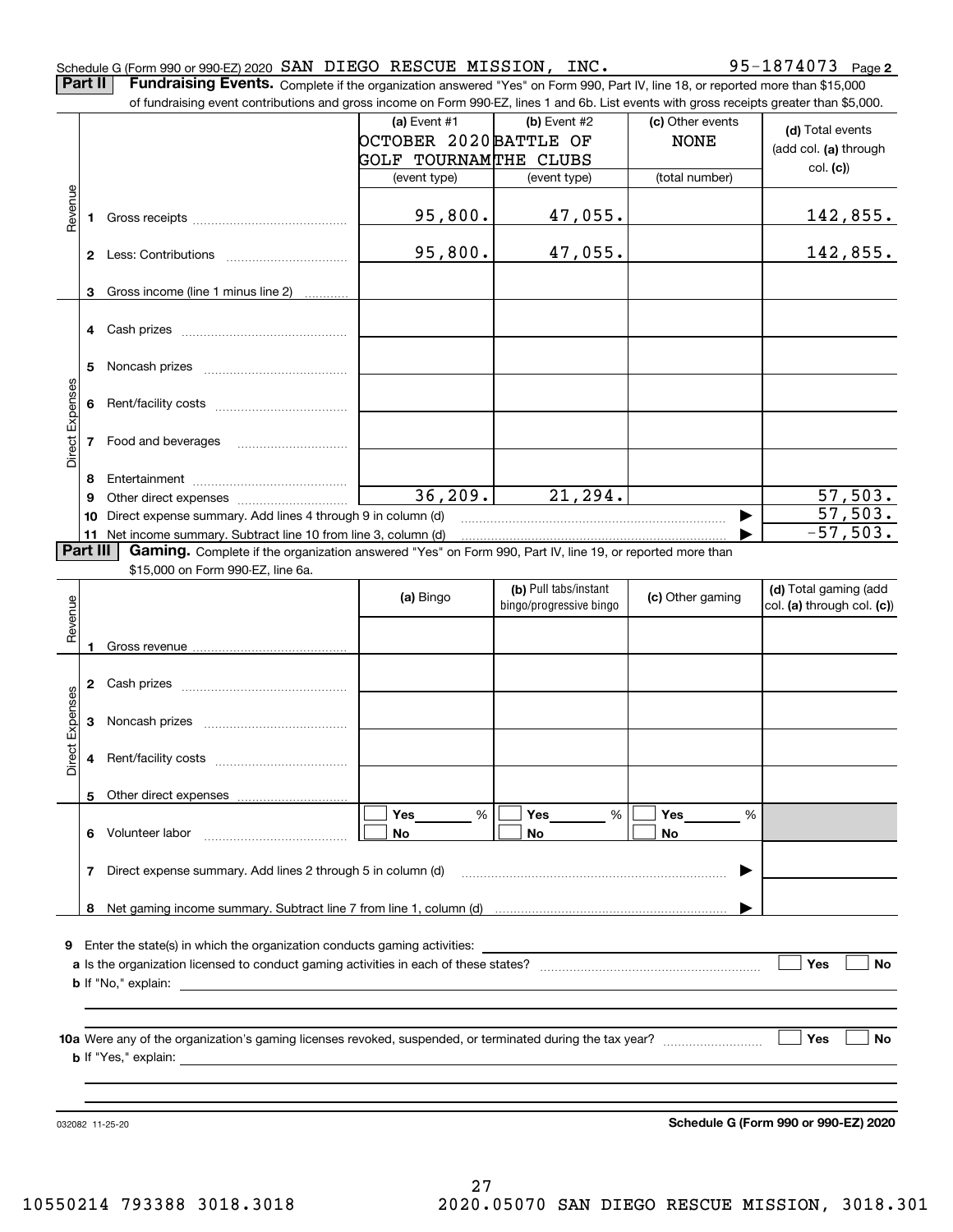| Schedule G (Form 990 or 990-EZ) 2020 SAN DIEGO RESCUE MISSION, INC.                                                                                                                                                                      | 95-1874073<br>Page 3                 |
|------------------------------------------------------------------------------------------------------------------------------------------------------------------------------------------------------------------------------------------|--------------------------------------|
| 12 Is the organization a grantor, beneficiary or trustee of a trust, or a member of a partnership or other entity formed                                                                                                                 | Yes<br>No                            |
| 13 Indicate the percentage of gaming activity conducted in:                                                                                                                                                                              | Yes<br><b>No</b>                     |
|                                                                                                                                                                                                                                          | <u>13a</u><br>%                      |
| <b>b</b> An outside facility <i>www.communicality www.communicality.communicality www.communicality www.communicality.com</i>                                                                                                            | 13 <sub>b</sub><br>%                 |
| 14 Enter the name and address of the person who prepares the organization's gaming/special events books and records:                                                                                                                     |                                      |
| Name $\triangleright$ $\square$                                                                                                                                                                                                          |                                      |
|                                                                                                                                                                                                                                          |                                      |
|                                                                                                                                                                                                                                          | No                                   |
|                                                                                                                                                                                                                                          |                                      |
| c If "Yes," enter name and address of the third party:                                                                                                                                                                                   |                                      |
|                                                                                                                                                                                                                                          |                                      |
| Name $\blacktriangleright$ $\bot$                                                                                                                                                                                                        |                                      |
|                                                                                                                                                                                                                                          |                                      |
| Gaming manager information:<br>16                                                                                                                                                                                                        |                                      |
| Name $\blacktriangleright$ $\lrcorner$                                                                                                                                                                                                   |                                      |
| Gaming manager compensation > \$                                                                                                                                                                                                         |                                      |
|                                                                                                                                                                                                                                          |                                      |
|                                                                                                                                                                                                                                          |                                      |
|                                                                                                                                                                                                                                          |                                      |
| Employee<br>Director/officer<br>Independent contractor                                                                                                                                                                                   |                                      |
| 17 Mandatory distributions:                                                                                                                                                                                                              |                                      |
| a Is the organization required under state law to make charitable distributions from the gaming proceeds to<br>retain the state gaming license? $\Box$ No                                                                                |                                      |
| <b>b</b> Enter the amount of distributions required under state law to be distributed to other exempt organizations or spent in the                                                                                                      |                                      |
| organization's own exempt activities during the tax year $\triangleright$ \$<br><b>Part IV</b><br>Supplemental Information. Provide the explanations required by Part I, line 2b, columns (iii) and (v); and Part III, lines 9, 9b, 10b, |                                      |
| 15b, 15c, 16, and 17b, as applicable. Also provide any additional information. See instructions.                                                                                                                                         |                                      |
| SCHEDULE G, PART I, LINE 2B, LIST OF TEN HIGHEST PAID FUNDRAISERS:                                                                                                                                                                       |                                      |
|                                                                                                                                                                                                                                          |                                      |
| NAME OF FUNDRAISER: BREWER DIRECT, INC.<br>( I )                                                                                                                                                                                         |                                      |
| ADDRESS OF FUNDRAISER: 507 S. MYRTLE AVE, MONROVIA, CA<br>( I )                                                                                                                                                                          | 91016                                |
|                                                                                                                                                                                                                                          |                                      |
|                                                                                                                                                                                                                                          |                                      |
|                                                                                                                                                                                                                                          |                                      |
|                                                                                                                                                                                                                                          |                                      |
|                                                                                                                                                                                                                                          |                                      |
| 032083 11-25-20                                                                                                                                                                                                                          | Schedule G (Form 990 or 990-EZ) 2020 |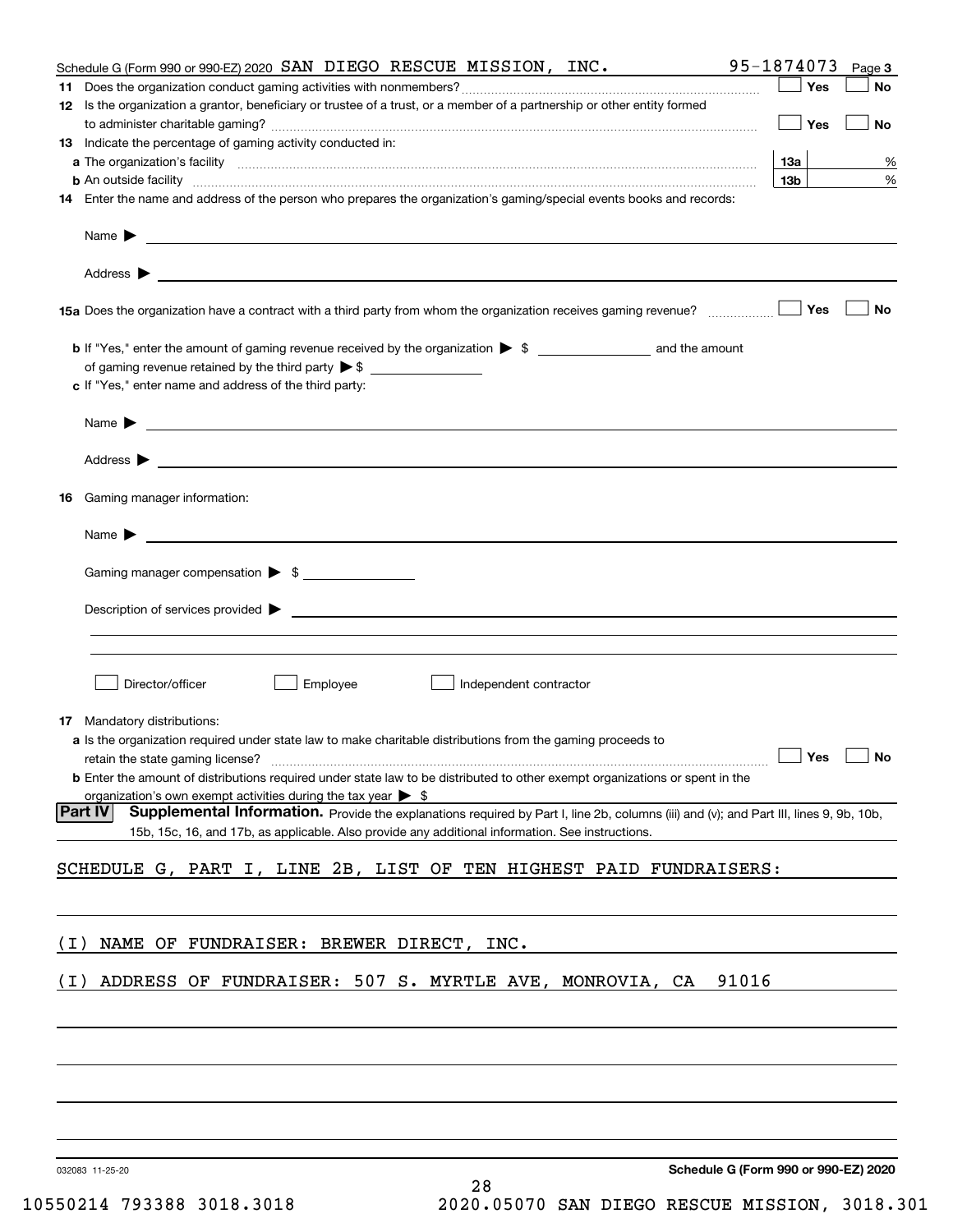| Schedule G (Form 990 or 990-EZ)                   |  | SAN DIEGO RESCUE MISSION, | INC. | 95-1874073 | Page 4 |
|---------------------------------------------------|--|---------------------------|------|------------|--------|
| <b>Part IV Supplemental Information</b> Continued |  |                           |      |            |        |

| <b>Part IV   Supplemental Information</b> (continued) |
|-------------------------------------------------------|
|                                                       |
|                                                       |
|                                                       |
|                                                       |
|                                                       |
|                                                       |
|                                                       |
|                                                       |
|                                                       |
|                                                       |
|                                                       |
|                                                       |
|                                                       |
|                                                       |
|                                                       |
|                                                       |
|                                                       |
|                                                       |
|                                                       |
|                                                       |
|                                                       |
|                                                       |
|                                                       |
|                                                       |
|                                                       |
|                                                       |
|                                                       |
|                                                       |
| Schedule G (Form 990 or 990-EZ)                       |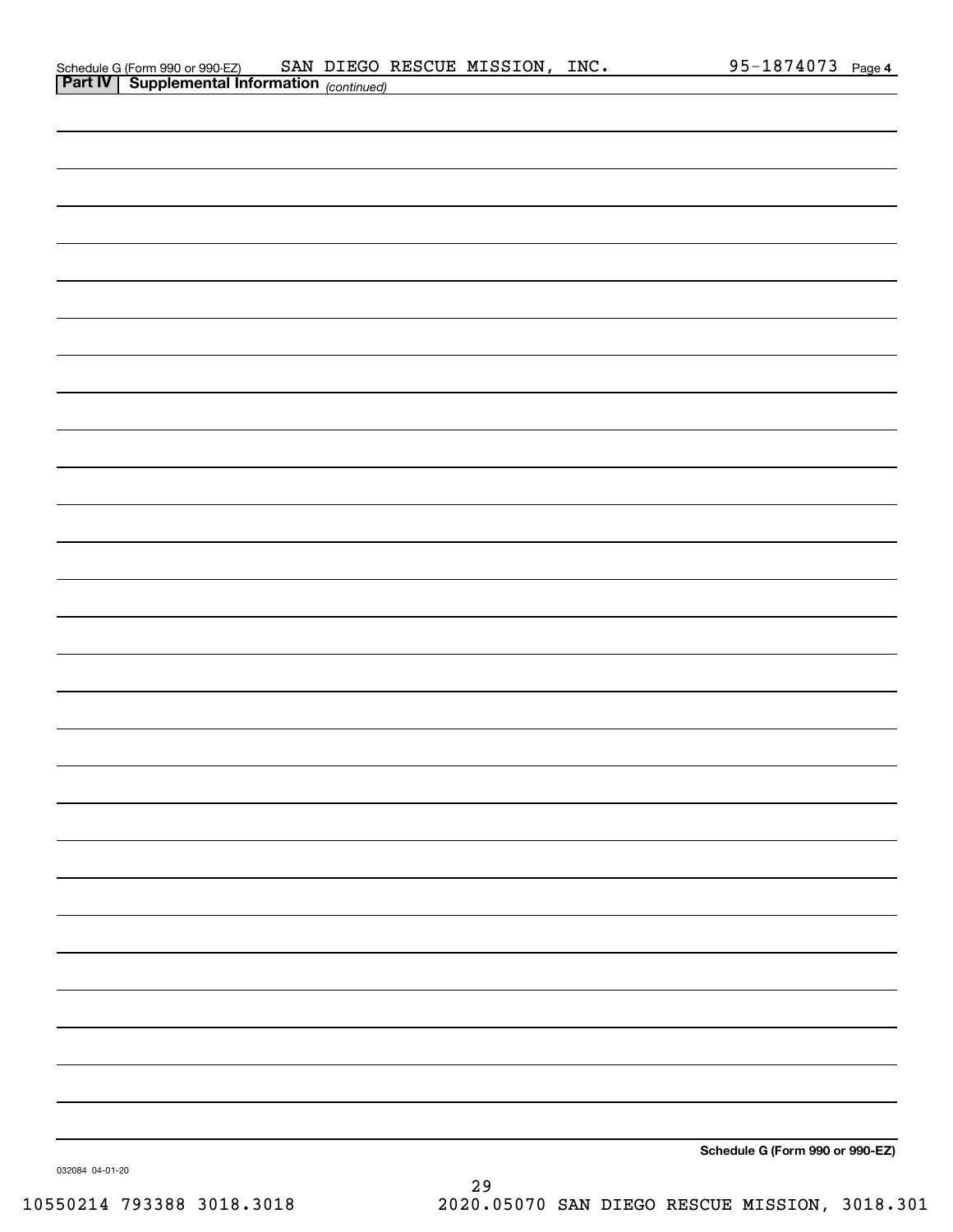|    | <b>SCHEDULE J</b>                                      | <b>Compensation Information</b>                                                                                                                                                                                                     |                                       | OMB No. 1545-0047         |     |                                     |
|----|--------------------------------------------------------|-------------------------------------------------------------------------------------------------------------------------------------------------------------------------------------------------------------------------------------|---------------------------------------|---------------------------|-----|-------------------------------------|
|    | (Form 990)                                             | For certain Officers, Directors, Trustees, Key Employees, and Highest                                                                                                                                                               |                                       |                           |     |                                     |
|    |                                                        | <b>Compensated Employees</b>                                                                                                                                                                                                        |                                       |                           |     |                                     |
|    |                                                        | Complete if the organization answered "Yes" on Form 990, Part IV, line 23.<br>Attach to Form 990.                                                                                                                                   |                                       | <b>Open to Public</b>     |     |                                     |
|    | Department of the Treasury<br>Internal Revenue Service | Go to www.irs.gov/Form990 for instructions and the latest information.                                                                                                                                                              |                                       | Inspection                |     |                                     |
|    | Name of the organization                               |                                                                                                                                                                                                                                     | <b>Employer identification number</b> |                           |     |                                     |
|    |                                                        | SAN DIEGO RESCUE MISSION, INC.                                                                                                                                                                                                      |                                       | 95-1874073                |     |                                     |
|    | Part I                                                 | <b>Questions Regarding Compensation</b>                                                                                                                                                                                             |                                       |                           |     |                                     |
|    |                                                        |                                                                                                                                                                                                                                     |                                       |                           | Yes | No                                  |
|    |                                                        | <b>1a</b> Check the appropriate box(es) if the organization provided any of the following to or for a person listed on Form 990,                                                                                                    |                                       |                           |     |                                     |
|    |                                                        | Part VII, Section A, line 1a. Complete Part III to provide any relevant information regarding these items.                                                                                                                          |                                       |                           |     |                                     |
|    | First-class or charter travel                          | $\underline{\textbf{X}}$ Housing allowance or residence for personal use                                                                                                                                                            |                                       |                           |     |                                     |
|    | Travel for companions                                  | Payments for business use of personal residence                                                                                                                                                                                     |                                       |                           |     |                                     |
|    |                                                        | Tax indemnification and gross-up payments<br>Health or social club dues or initiation fees                                                                                                                                          |                                       |                           |     |                                     |
|    |                                                        | Discretionary spending account<br>Personal services (such as maid, chauffeur, chef)                                                                                                                                                 |                                       |                           |     |                                     |
|    |                                                        |                                                                                                                                                                                                                                     |                                       |                           |     |                                     |
|    |                                                        | <b>b</b> If any of the boxes on line 1a are checked, did the organization follow a written policy regarding payment or<br>reimbursement or provision of all of the expenses described above? If "No," complete Part III to explain  |                                       | 1b                        | х   |                                     |
| 2  |                                                        | Did the organization require substantiation prior to reimbursing or allowing expenses incurred by all directors,                                                                                                                    |                                       |                           |     |                                     |
|    |                                                        |                                                                                                                                                                                                                                     |                                       | $\mathbf{2}$              | X   |                                     |
|    |                                                        |                                                                                                                                                                                                                                     |                                       |                           |     |                                     |
| З  |                                                        | Indicate which, if any, of the following the organization used to establish the compensation of the organization's                                                                                                                  |                                       |                           |     |                                     |
|    |                                                        | CEO/Executive Director. Check all that apply. Do not check any boxes for methods used by a related organization to                                                                                                                  |                                       |                           |     |                                     |
|    |                                                        | establish compensation of the CEO/Executive Director, but explain in Part III.                                                                                                                                                      |                                       |                           |     |                                     |
|    | Compensation committee                                 | Written employment contract                                                                                                                                                                                                         |                                       |                           |     |                                     |
|    |                                                        | Compensation survey or study<br>Independent compensation consultant                                                                                                                                                                 |                                       |                           |     |                                     |
|    |                                                        | Approval by the board or compensation committee<br>Form 990 of other organizations                                                                                                                                                  |                                       |                           |     |                                     |
|    |                                                        |                                                                                                                                                                                                                                     |                                       |                           |     |                                     |
|    |                                                        | During the year, did any person listed on Form 990, Part VII, Section A, line 1a, with respect to the filing                                                                                                                        |                                       |                           |     |                                     |
|    | organization or a related organization:                |                                                                                                                                                                                                                                     |                                       |                           |     |                                     |
|    |                                                        | Receive a severance payment or change-of-control payment?                                                                                                                                                                           |                                       | 4a                        |     | x                                   |
|    |                                                        | Participate in or receive payment from a supplemental nonqualified retirement plan?                                                                                                                                                 |                                       | 4b                        |     | $\overline{\mathtt{x}}$             |
| с  |                                                        | Participate in or receive payment from an equity-based compensation arrangement?                                                                                                                                                    |                                       | 4c                        |     | $\overline{\mathbf{x}}$             |
|    |                                                        | If "Yes" to any of lines 4a-c, list the persons and provide the applicable amounts for each item in Part III.                                                                                                                       |                                       |                           |     |                                     |
|    |                                                        |                                                                                                                                                                                                                                     |                                       |                           |     |                                     |
|    |                                                        | Only section 501(c)(3), 501(c)(4), and 501(c)(29) organizations must complete lines 5-9.                                                                                                                                            |                                       |                           |     |                                     |
| 5. |                                                        | For persons listed on Form 990, Part VII, Section A, line 1a, did the organization pay or accrue any compensation                                                                                                                   |                                       |                           |     |                                     |
|    | contingent on the revenues of:                         |                                                                                                                                                                                                                                     |                                       |                           |     |                                     |
|    |                                                        | a The organization? <b>Entitation</b> 2008 Communication of the contract of the contract of the contract of the contract of the contract of the contract of the contract of the contract of the contract of the contract of the con |                                       | 5а                        |     | <u>x</u><br>$\overline{\mathbf{x}}$ |
|    |                                                        |                                                                                                                                                                                                                                     |                                       | 5b                        |     |                                     |
|    |                                                        | If "Yes" on line 5a or 5b, describe in Part III.                                                                                                                                                                                    |                                       |                           |     |                                     |
| 6. |                                                        | For persons listed on Form 990, Part VII, Section A, line 1a, did the organization pay or accrue any compensation                                                                                                                   |                                       |                           |     |                                     |
|    | contingent on the net earnings of:                     |                                                                                                                                                                                                                                     |                                       |                           |     | <u>x</u>                            |
|    |                                                        |                                                                                                                                                                                                                                     |                                       | 6a<br>6b                  |     | $\overline{\textbf{x}}$             |
|    |                                                        | If "Yes" on line 6a or 6b, describe in Part III.                                                                                                                                                                                    |                                       |                           |     |                                     |
|    |                                                        | 7 For persons listed on Form 990, Part VII, Section A, line 1a, did the organization provide any nonfixed payments                                                                                                                  |                                       |                           |     |                                     |
|    |                                                        |                                                                                                                                                                                                                                     |                                       | $\overline{7}$            |     | х                                   |
| 8  |                                                        | Were any amounts reported on Form 990, Part VII, paid or accrued pursuant to a contract that was subject to the                                                                                                                     |                                       |                           |     |                                     |
|    |                                                        | initial contract exception described in Regulations section 53.4958-4(a)(3)? If "Yes," describe in Part III                                                                                                                         |                                       | 8                         |     | х                                   |
| 9  |                                                        | If "Yes" on line 8, did the organization also follow the rebuttable presumption procedure described in                                                                                                                              |                                       |                           |     |                                     |
|    |                                                        |                                                                                                                                                                                                                                     |                                       | 9                         |     |                                     |
|    |                                                        | exuark Reduction Act Notice, see the Instructions for Form 000                                                                                                                                                                      |                                       | Schodule L/Earm 000) 2020 |     |                                     |

LHA For Paperwork Reduction Act Notice, see the Instructions for Form 990. Schedule J (Form 990) 2020

032111 12-07-20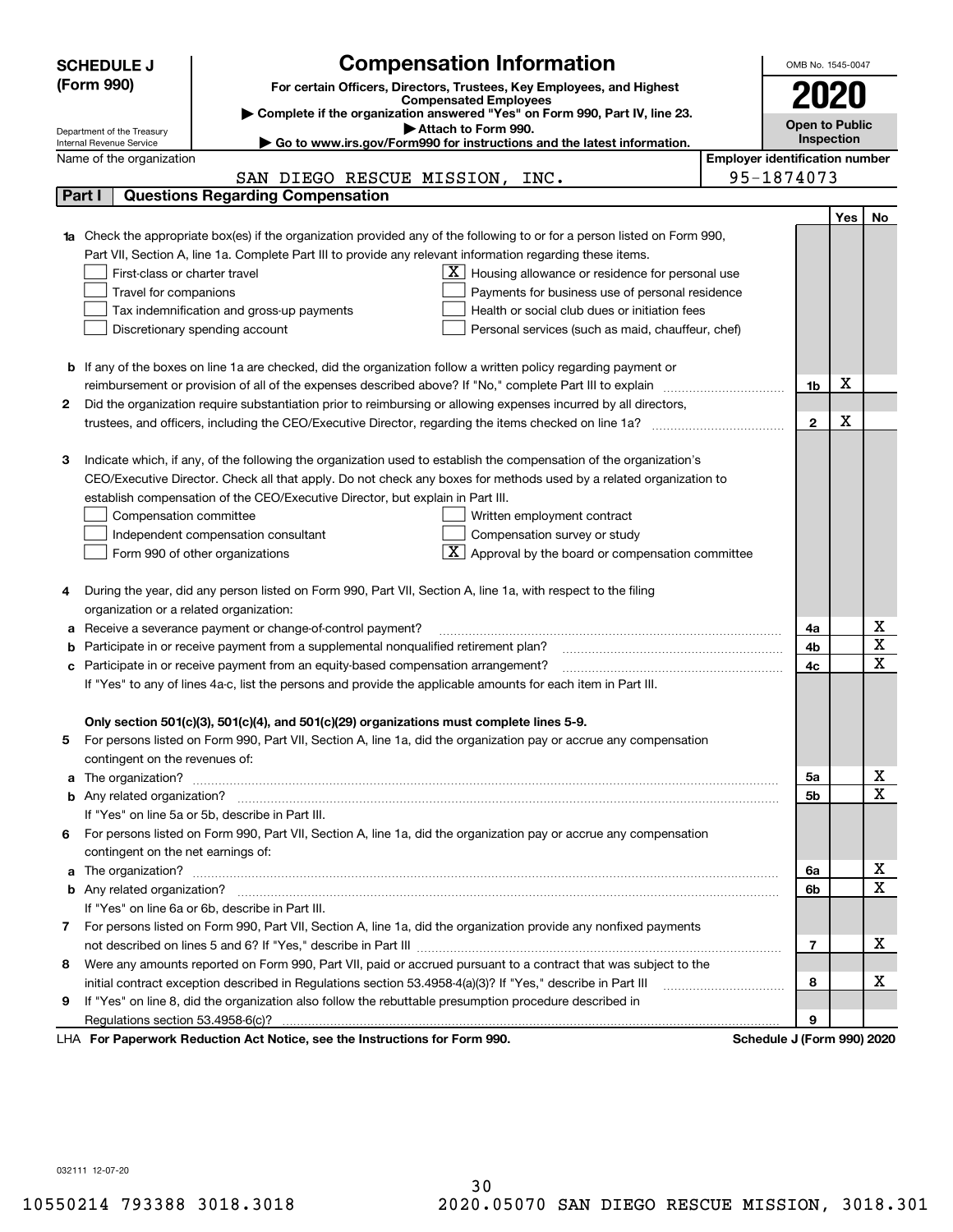95-1874073

**2**

# **Part II Officers, Directors, Trustees, Key Employees, and Highest Compensated Employees.**  Schedule J (Form 990) 2020 Page Use duplicate copies if additional space is needed.

For each individual whose compensation must be reported on Schedule J, report compensation from the organization on row (i) and from related organizations, described in the instructions, on row (ii). Do not list any individuals that aren't listed on Form 990, Part VII.

**Note:**  The sum of columns (B)(i)-(iii) for each listed individual must equal the total amount of Form 990, Part VII, Section A, line 1a, applicable column (D) and (E) amounts for that individual.

|                    |             |                          | (B) Breakdown of W-2 and/or 1099-MISC compensation |                                           | (C) Retirement and             | (D) Nontaxable<br>benefits | (E) Total of columns | (F) Compensation                                           |
|--------------------|-------------|--------------------------|----------------------------------------------------|-------------------------------------------|--------------------------------|----------------------------|----------------------|------------------------------------------------------------|
| (A) Name and Title |             | (i) Base<br>compensation | (ii) Bonus &<br>incentive<br>compensation          | (iii) Other<br>reportable<br>compensation | other deferred<br>compensation |                            | $(B)(i)$ - $(D)$     | in column (B)<br>reported as deferred<br>on prior Form 990 |
| DONALD DEE<br>(1)  | (i)         | 103, 212.                | $\overline{0}$ .                                   | $\overline{\mathbf{0}}$ .                 | $\overline{0}$ .               | 67,915.                    | 171, 127.            | 0.                                                         |
| PRESIDENT & CEO    | (ii)        | $\overline{0}$ .         | $\overline{0}$ .                                   | $\overline{0}$ .                          | $\overline{0}$ .               | $\overline{0}$ .           | $\overline{0}$ .     | $\overline{0}$ .                                           |
|                    | (i)         |                          |                                                    |                                           |                                |                            |                      |                                                            |
|                    | (ii)        |                          |                                                    |                                           |                                |                            |                      |                                                            |
|                    | (i)         |                          |                                                    |                                           |                                |                            |                      |                                                            |
|                    | (ii)        |                          |                                                    |                                           |                                |                            |                      |                                                            |
|                    | (i)         |                          |                                                    |                                           |                                |                            |                      |                                                            |
|                    | (ii)        |                          |                                                    |                                           |                                |                            |                      |                                                            |
|                    | (i)         |                          |                                                    |                                           |                                |                            |                      |                                                            |
|                    | (ii)        |                          |                                                    |                                           |                                |                            |                      |                                                            |
|                    | (i)         |                          |                                                    |                                           |                                |                            |                      |                                                            |
|                    | (ii)        |                          |                                                    |                                           |                                |                            |                      |                                                            |
|                    | (i)         |                          |                                                    |                                           |                                |                            |                      |                                                            |
|                    | (ii)        |                          |                                                    |                                           |                                |                            |                      |                                                            |
|                    | (i)         |                          |                                                    |                                           |                                |                            |                      |                                                            |
|                    | (ii)        |                          |                                                    |                                           |                                |                            |                      |                                                            |
|                    | (i)         |                          |                                                    |                                           |                                |                            |                      |                                                            |
|                    | (ii)        |                          |                                                    |                                           |                                |                            |                      |                                                            |
|                    | (i)<br>(ii) |                          |                                                    |                                           |                                |                            |                      |                                                            |
|                    | (i)         |                          |                                                    |                                           |                                |                            |                      |                                                            |
|                    | (ii)        |                          |                                                    |                                           |                                |                            |                      |                                                            |
|                    | (i)         |                          |                                                    |                                           |                                |                            |                      |                                                            |
|                    | (ii)        |                          |                                                    |                                           |                                |                            |                      |                                                            |
|                    | (i)         |                          |                                                    |                                           |                                |                            |                      |                                                            |
|                    | (ii)        |                          |                                                    |                                           |                                |                            |                      |                                                            |
|                    | (i)         |                          |                                                    |                                           |                                |                            |                      |                                                            |
|                    | (ii)        |                          |                                                    |                                           |                                |                            |                      |                                                            |
|                    | (i)         |                          |                                                    |                                           |                                |                            |                      |                                                            |
|                    | (ii)        |                          |                                                    |                                           |                                |                            |                      |                                                            |
|                    | $(\sf{i})$  |                          |                                                    |                                           |                                |                            |                      |                                                            |
|                    | (ii)        |                          |                                                    |                                           |                                |                            |                      |                                                            |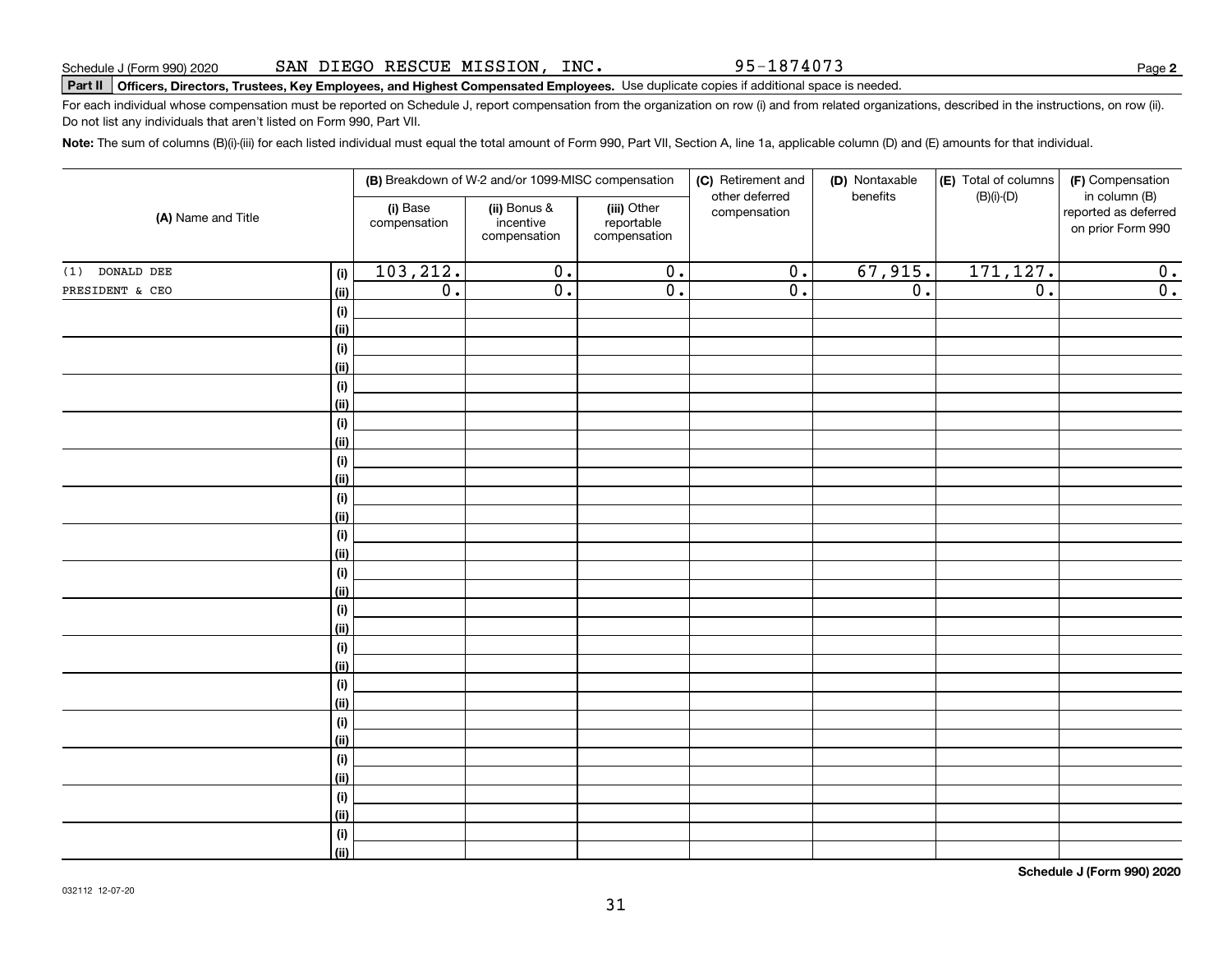## **Part III Supplemental Information**

Schedule J (Form 990) 2020 SAN DIEGO RESCUE MISSION, INC. 95-1874073<br>Part III Supplemental Information<br>Provide the information, explanation, or descriptions required for Part I, lines 1a, 1b, 3, 4a, 4b, 4c, 5a, 5b, 6a, 6b,

**Schedule J (Form 990) 2020**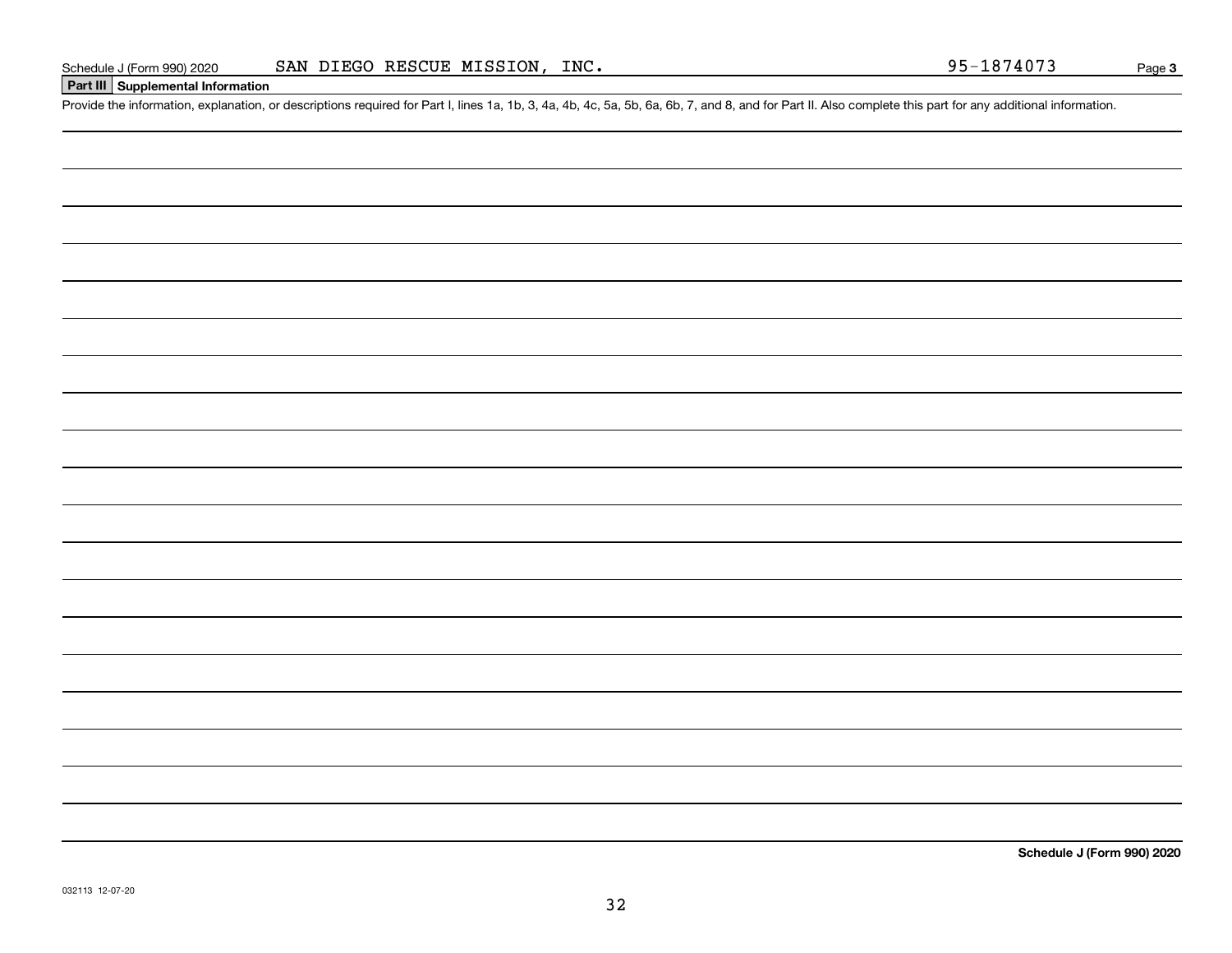### **SCHEDULE M (Form 990)**

# **Noncash Contributions**

OMB No. 1545-0047

**Open to Public Inspection**

| Department of the Treasury |
|----------------------------|
| Internal Revenue Service   |

**12**

**Complete if the organizations answered "Yes" on Form 990, Part IV, lines 29 or 30.** <sup>J</sup>**2020**

**Attach to Form 990.** J

 **Go to www.irs.gov/Form990 for instructions and the latest information.** J

Name of the organization

**Part I Types of Property**

|  | SAN DIEGO RESCUE MISSION, INC. |  |
|--|--------------------------------|--|
|  |                                |  |

| of the organization                                                          |                               |                                      |                                                                                                        | <b>Employer identification number</b>                        |  |  |
|------------------------------------------------------------------------------|-------------------------------|--------------------------------------|--------------------------------------------------------------------------------------------------------|--------------------------------------------------------------|--|--|
| SAN DIEGO RESCUE MISSION, INC.                                               |                               |                                      |                                                                                                        | 95-1874073                                                   |  |  |
| <b>Types of Property</b>                                                     |                               |                                      |                                                                                                        |                                                              |  |  |
|                                                                              | (a)<br>Check if<br>applicable | (b)<br>Number of<br>contributions or | (c)<br>Noncash contribution<br>amounts reported on<br>litems contributed  Form 990, Part VIII, line 1g | (d)<br>Method of determining<br>noncash contribution amounts |  |  |
|                                                                              |                               |                                      |                                                                                                        |                                                              |  |  |
| Art - Historical treasures                                                   |                               |                                      |                                                                                                        |                                                              |  |  |
| Art - Fractional interests                                                   |                               |                                      |                                                                                                        |                                                              |  |  |
| Books and publications                                                       |                               |                                      |                                                                                                        |                                                              |  |  |
| Clothing and household goods                                                 | X                             |                                      | 775,769. COMPARABLE COST ESTI                                                                          |                                                              |  |  |
|                                                                              |                               |                                      |                                                                                                        |                                                              |  |  |
|                                                                              |                               |                                      |                                                                                                        |                                                              |  |  |
|                                                                              |                               |                                      |                                                                                                        |                                                              |  |  |
| Securities - Publicly traded                                                 |                               |                                      |                                                                                                        |                                                              |  |  |
| Securities - Closely held stock                                              |                               |                                      |                                                                                                        |                                                              |  |  |
| Securities - Partnership, LLC, or                                            |                               |                                      |                                                                                                        |                                                              |  |  |
|                                                                              |                               |                                      |                                                                                                        |                                                              |  |  |
| Securities - Miscellaneous                                                   |                               |                                      |                                                                                                        |                                                              |  |  |
| $\bigcap$ and if in all and a constant in a constant in a state of $\bigcap$ |                               |                                      |                                                                                                        |                                                              |  |  |

| 13 | Qualified conservation contribution -                                                   |   |  |    |                                 |                  |
|----|-----------------------------------------------------------------------------------------|---|--|----|---------------------------------|------------------|
|    | Historic structures                                                                     |   |  |    |                                 |                  |
| 14 | Qualified conservation contribution - Other                                             |   |  |    |                                 |                  |
| 15 | Real estate - Residential                                                               |   |  |    |                                 |                  |
| 16 | Real estate - Commercial                                                                |   |  |    |                                 |                  |
| 17 |                                                                                         |   |  |    |                                 |                  |
| 18 |                                                                                         |   |  |    |                                 |                  |
| 19 |                                                                                         | X |  |    | 9,264,017. COMPARABLE COST ESTI |                  |
| 20 | Drugs and medical supplies                                                              |   |  |    |                                 |                  |
| 21 |                                                                                         |   |  |    |                                 |                  |
| 22 |                                                                                         |   |  |    |                                 |                  |
| 23 |                                                                                         |   |  |    |                                 |                  |
| 24 |                                                                                         |   |  |    |                                 |                  |
| 25 | Other $\blacktriangleright$<br>$\overline{a}$                                           |   |  |    |                                 |                  |
| 26 | Other $\blacktriangleright$                                                             |   |  |    |                                 |                  |
| 27 | Other $\blacktriangleright$                                                             |   |  |    |                                 |                  |
| 28 | Other $\blacktriangleright$                                                             |   |  |    |                                 |                  |
| 29 | Number of Forms 8283 received by the organization during the tax year for contributions |   |  |    |                                 |                  |
|    | for which the organization completed Form 8283, Part V, Donee Acknowledgement           |   |  | 29 |                                 |                  |
|    |                                                                                         |   |  |    |                                 | Yes<br><b>No</b> |

| 30a<br>exempt purposes for the entire holding period?<br><b>b</b> If "Yes," describe the arrangement in Part II.                              |  |
|-----------------------------------------------------------------------------------------------------------------------------------------------|--|
|                                                                                                                                               |  |
|                                                                                                                                               |  |
| Does the organization have a gift acceptance policy that requires the review of any nonstandard contributions?<br>31<br>31                    |  |
| Does the organization hire or use third parties or related organizations to solicit, process, or sell noncash<br>32a<br>32a<br>contributions? |  |
| <b>b</b> If "Yes," describe in Part II.                                                                                                       |  |
| If the organization didn't report an amount in column (c) for a type of property for which column (a) is checked,<br>33                       |  |
| describe in Part II.                                                                                                                          |  |

**For Paperwork Reduction Act Notice, see the Instructions for Form 990. Schedule M (Form 990) 2020** LHA

032141 11-23-20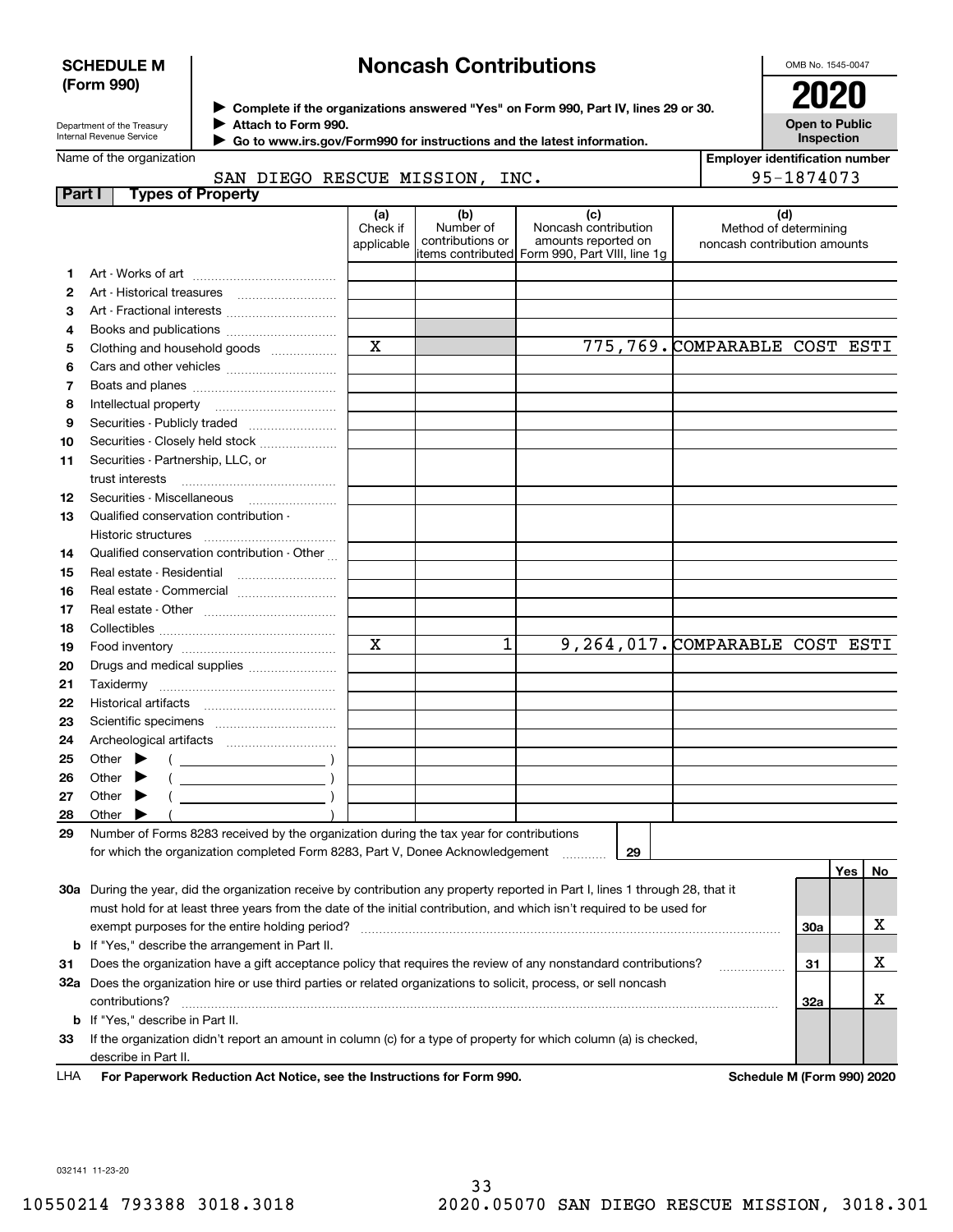|                 | Schedule M (Form 990) 2020 | SAN DIEGO RESCUE MISSION, INC.            |    |  | 95-1874073                                                                                                                                                                                                                          | Page 2 |
|-----------------|----------------------------|-------------------------------------------|----|--|-------------------------------------------------------------------------------------------------------------------------------------------------------------------------------------------------------------------------------------|--------|
| <b>Part II</b>  |                            | this part for any additional information. |    |  | <b>Supplemental Information.</b> Provide the information required by Part I, lines 30b, 32b, and 33, and whether the organization is reporting in Part I, column (b), the number of contributions, the number of items received, or |        |
|                 |                            |                                           |    |  |                                                                                                                                                                                                                                     |        |
|                 |                            |                                           |    |  |                                                                                                                                                                                                                                     |        |
|                 |                            |                                           |    |  |                                                                                                                                                                                                                                     |        |
|                 |                            |                                           |    |  |                                                                                                                                                                                                                                     |        |
|                 |                            |                                           |    |  |                                                                                                                                                                                                                                     |        |
|                 |                            |                                           |    |  |                                                                                                                                                                                                                                     |        |
|                 |                            |                                           |    |  |                                                                                                                                                                                                                                     |        |
|                 |                            |                                           |    |  |                                                                                                                                                                                                                                     |        |
|                 |                            |                                           |    |  |                                                                                                                                                                                                                                     |        |
|                 |                            |                                           |    |  |                                                                                                                                                                                                                                     |        |
|                 |                            |                                           |    |  |                                                                                                                                                                                                                                     |        |
|                 |                            |                                           |    |  |                                                                                                                                                                                                                                     |        |
|                 |                            |                                           |    |  |                                                                                                                                                                                                                                     |        |
|                 |                            |                                           |    |  |                                                                                                                                                                                                                                     |        |
|                 |                            |                                           |    |  |                                                                                                                                                                                                                                     |        |
|                 |                            |                                           |    |  |                                                                                                                                                                                                                                     |        |
|                 |                            |                                           |    |  |                                                                                                                                                                                                                                     |        |
|                 |                            |                                           |    |  |                                                                                                                                                                                                                                     |        |
|                 |                            |                                           |    |  |                                                                                                                                                                                                                                     |        |
|                 |                            |                                           |    |  |                                                                                                                                                                                                                                     |        |
|                 |                            |                                           |    |  |                                                                                                                                                                                                                                     |        |
|                 |                            |                                           |    |  |                                                                                                                                                                                                                                     |        |
|                 |                            |                                           |    |  |                                                                                                                                                                                                                                     |        |
|                 |                            |                                           |    |  |                                                                                                                                                                                                                                     |        |
|                 |                            |                                           |    |  |                                                                                                                                                                                                                                     |        |
|                 |                            |                                           |    |  | Schedule M (Form 990) 2020                                                                                                                                                                                                          |        |
| 032142 11-23-20 |                            |                                           | 34 |  |                                                                                                                                                                                                                                     |        |
|                 |                            |                                           |    |  |                                                                                                                                                                                                                                     |        |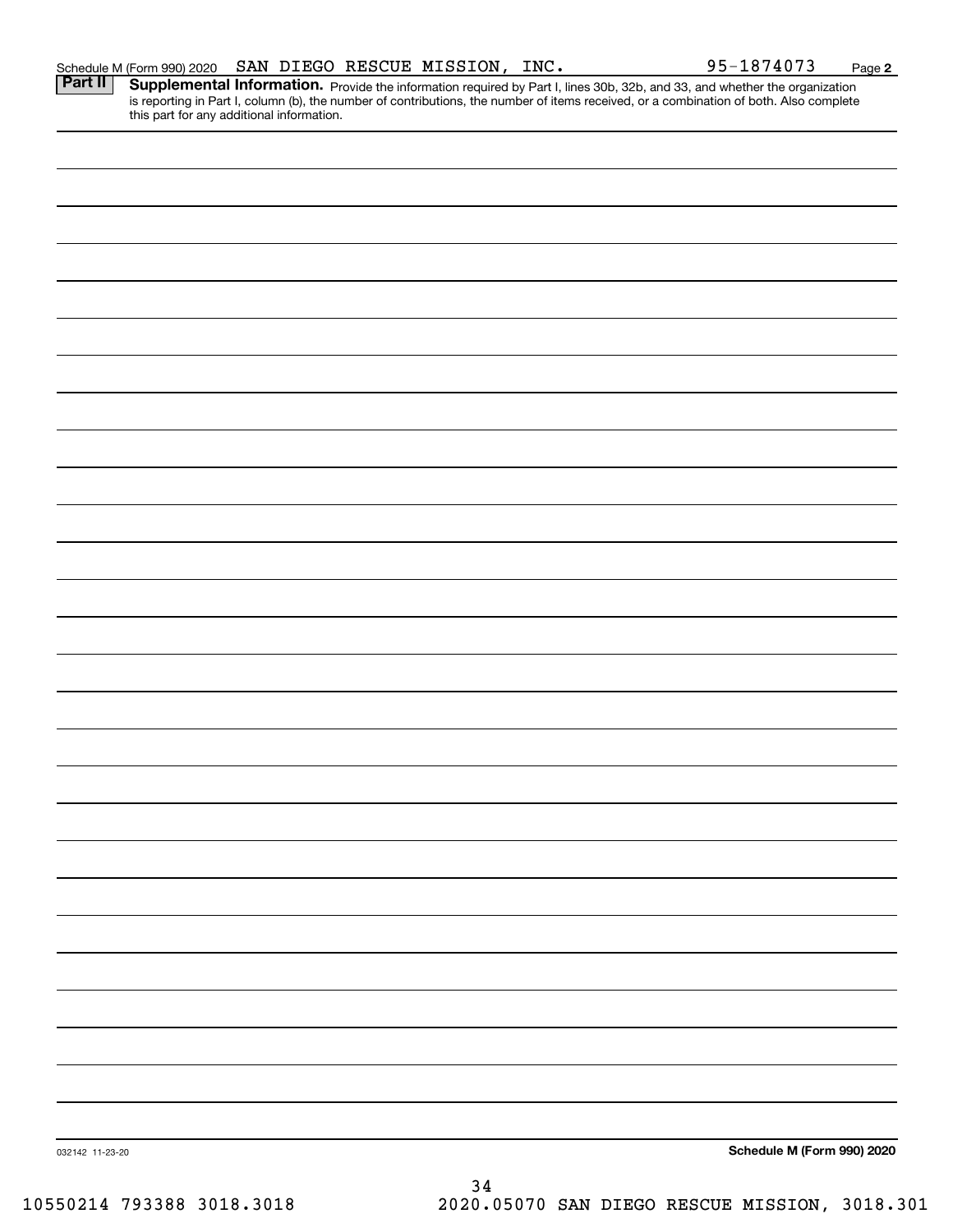**SCHEDULE O Supplemental Information to Form 990 or 990-EZ**

Internal Revenue Service

**(Form 990 or 990-EZ)**

Department of the Treasury **Complete to provide information for responses to specific questions on Form 990 or 990-EZ or to provide any additional information.**

**| Attach to Form 990 or 990-EZ. | Go to www.irs.gov/Form990 for the latest information.** Name of the organization

**Open to Public InspectionEmployer identification number 2020**

OMB No. 1545-0047

SAN DIEGO RESCUE MISSION, INC. | 95-1874073

FORM 990, PART I, LINE 1, DESCRIPTION OF ORGANIZATION MISSION:

GOOD NEWS OF SALVATION AND PROVIDING A HOLISTIC APPROACH TO

REHABILITATION AND RECOVERY

FORM 990, PART III, LINE 1, DESCRIPTION OF ORGANIZATION MISSION:

OPERATES A DONATION PROCESSING CENTER AND THRIFT STORE MINISTRIES

DEDICATED TO THE REHABILITATION OF MEN AND WOMEN IN THE WORK PLACE.

THEY ARE TRAINED AT PRICING, SORTING, RECEIVING AND DISTRIBUTING

DONATED MATERIALS.

FORM 990, PART III, LINE 4C, PROGRAM SERVICE ACCOMPLISHMENTS:

GRADUATION THEY ARE INVITED TO PARTICIPATE IN AN ALUMNI PROGRAM WHERE

THEY ARE INVITED TO VOLUNTEER AND SERVE IN THE COMMUNITY.

NUEVA VIDA HAVEN:

NUEVA VIDA HAVEN PROVIDES EMERGENCY SHELTER SERVICES FOR HOMELESS FAMILIES. EACH NIGHT, UP TO 60 WOMEN AND CHILDREN USE NUEVA VIDA HAVEN FACILITY FOR A WARM, SAFE PLACE TO SLEEP, A PLACE TO SHOWER AND OBTAIN CLEAN CLOTHES AND A NUTRITIOUS BREAKFAST. RESIDENTS ALSO HAVE ACCESS TO THERAPISTS AND SOCIAL WORKERS TO HELP THEM TO DETERMINE THE BEST COURSE OF ACTION FOR LIFE IMPROVEMENT. THIS OFTEN INCLUDES ENTRY INTO THE ORGANIZATION'S MISSION ACADEMY.

THERAPY SERVICES:

THERAPEUTIC SERVICES ARE OFFERED TO PEOPLE SERVED IN ALL THE MISSION'S

LHA For Paperwork Reduction Act Notice, see the Instructions for Form 990 or 990-EZ. Schedule O (Form 990 or 990-EZ) 2020 PROGRAMS. TREATMENT IS PROVIDED BY LICENSED THERAPISTS, OR BY INTERNS

032211 11-20-20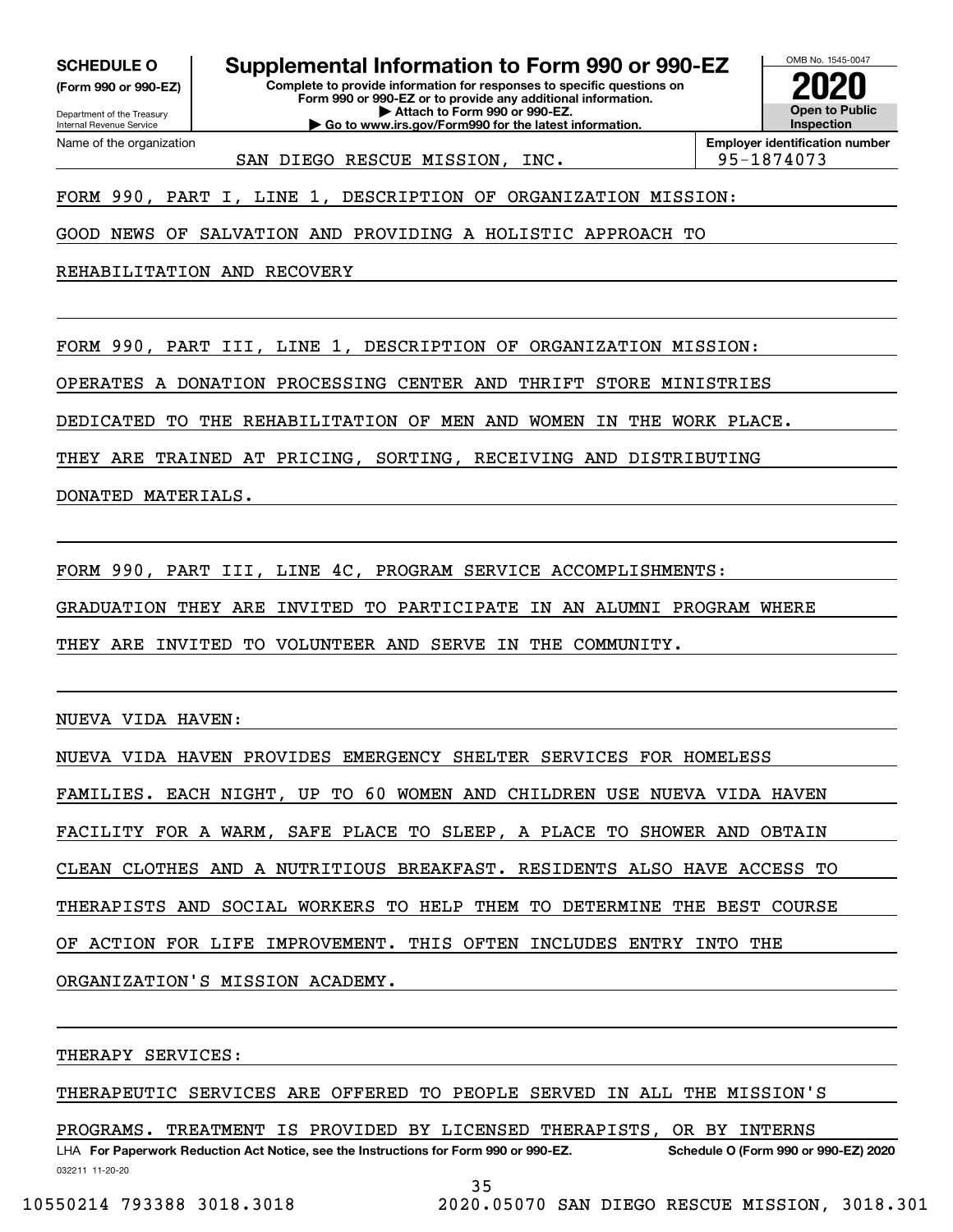|     | Schedule O (Form 990 or 990-EZ) 2020 |  | Page 2 |                           |      |                                       |
|-----|--------------------------------------|--|--------|---------------------------|------|---------------------------------------|
|     | Name of the organization             |  |        |                           |      | <b>Employer identification number</b> |
|     |                                      |  |        | SAN DIEGO RESCUE MISSION, | INC. | 95-1874073                            |
| AND | TRAINEES UNDER THEIR SUPERVISION.    |  |        |                           |      |                                       |

CHILDREN'S CENTER:

THE CHILDREN'S CENTER IS A PROGRAM OF THE MISSION THAT WAS FORMED IN FISCAL YEAR 2014 AND PROVIDES LICENSED CHILDCARE TO CHILDREN AGES 2-5 FOR THE CHILDREN OF NUEVA VIDA HAVEN AND WOMEN'S AND CHILDREN'S CENTER OF SAN DIEGO RESCUE MISSION. THE CENTER PROVIDES A CHILD-INITIATED, PLAY-BASED CURRICULUM THAT INCLUDES INSIDE AND OUTSIDE ACTIVITIES, TEACHER-DIRECTED AND CHILD-DIRECTED ACTIVITIES, AND RESTFUL AND ACTIVE TIMES EACH WEEKDAY.

FORM 990, PART III, LINE 4D, OTHER PROGRAM SERVICES:

CHURCH PARTNERSHIP:

THE CHURCH PARTNERSHIPS DEPARTMENT ENGAGES WITH HUNDREDS OF CHURCHES TO CARRY OUT A VISION TO UNITE THE LOCAL CHURCH AROUND HEALING OUR REGION FROM HOMELESSNESS. CHURCHES GIVE FINANCIALLY, HOLD DONATION DRIVES, LEAD CHAPEL SERVICES, AND VOLUNTEER BOTH ON AND OFF-SITE. THE CHURCH PARTNERSHIPS DEPARTMENT HAS GROWN SINCE ITS INCEPTION IN 2019 TO INCLUDE OVERSIGHT OF OUR VOLUNTEER PROGRAM, CHAPEL SERVICES, CHAPLAINCY PROGRAM, HOLIDAY OUTREACH MEALS, WALK WITH ME OUTREACH INITIATIVE AND OUR NEW MOBILE SHOWER MINISTRY.

THRIFT STORES:

SDRM OPERATED THRIFT STORES LOCATED IN NORTH PARK (SOLD IN JUNE 2021,

SEE NOTE 6), CITY HEIGHTS (CLOSED IN MARCH 2020), AND THE SPORTS ARENA

AREAS. THE THRIFT STORES OFFERED "GENTLY" USED CLOTHING, SPORTS

EQUIPMENT, FURNITURE, AND OTHER HOUSEHOLD ITEMS FOR SALE. ALL ITEMS IN

36

THE THRIFT STORES HAD BEEN DONATED BY PEOPLE AND BUSINESSES FROM

032212 11-20-20

**Schedule O (Form 990 or 990-EZ) 2020**

10550214 793388 3018.3018 2020.05070 SAN DIEGO RESCUE MISSION, 3018.301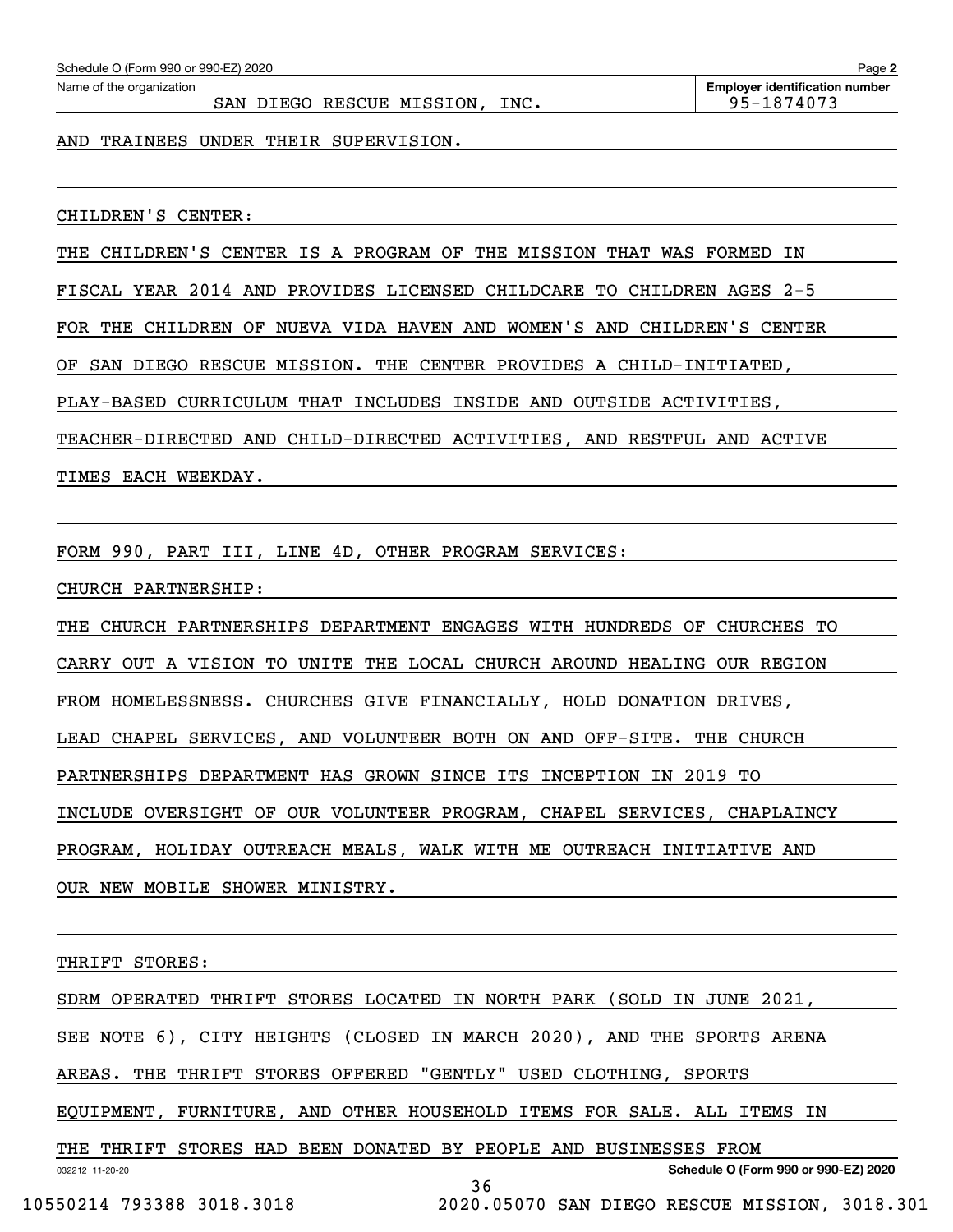| Schedule O (Form 990 or 990-EZ) 2020                                    |  |  |                           |  |  |      |  |  | Page 2                                |  |
|-------------------------------------------------------------------------|--|--|---------------------------|--|--|------|--|--|---------------------------------------|--|
| Name of the organization                                                |  |  |                           |  |  |      |  |  | <b>Employer identification number</b> |  |
|                                                                         |  |  | SAN DIEGO RESCUE MISSION, |  |  | INC. |  |  | 95-1874073                            |  |
| THROUGHOUT THE SAN DIEGO COMMUNITY. THE MISSION'S WAREHOUSE IN NATIONAL |  |  |                           |  |  |      |  |  |                                       |  |

CITY TO RECEIVE AND DISTRIBUTE GOODS FOR THE THRIFT STORES BEGAN

OPERATIONS EFFECTIVE IN NOVEMBER 2020.

EXPENSES \$ 1,564,585. INCLUDING GRANTS OF \$ 0. REVENUE \$ 2,657,650.

FORM 990, PART VI, SECTION B, LINE 11B:

THE DRAFT FORM 990 IS REVIEWED BY THE CONTROLLER, VP FINANCE, CEO, AND THE BOARD.

FORM 990, PART VI, SECTION B, LINE 12C:

THE ORGANIZATION'S CONFLICT OF INTEREST POLICY REQUIRES PROMPT AND FULL

DISCLOSURE BY ANY OFFICER OR DIRECTOR IN WRITING TO THE CHAIRMAN OF THE

BOARD OF ANY SITUATION THAT MAY INVOLVE A CONFLICT OF INTEREST. ANY

SITUATION ARISING WOULD BE REVIEWED BY THE CHAIRMAN OF THE BOARD.

FORM 990, PART VI, SECTION B, LINE 15:

DURING THE PAST YEAR, THE CEO AND THE LEADERSHIP TEAM MADE A FEW PAY

ADJUSTMENTS TO ALL DEPARTMENT COORDINATORS. IN ADDITION, THE ORGANIZATION

FOLLOWED THE MANDATE OF MINIMUM WAGE INCREASE FOR HOURLY AND EXEMPT

EMPLOYEES BASED ON THE STATE AND LOCAL REQUIREMENTS. THE PAY ADJUSTMENT FOR

THE CEO IS MANAGED BY THE BOARD OF DIRECTORS EXECUTIVE TEAM AFTER THE

ANNUAL REVIEW PROCESS. ALSO, THE BOARD OF DIRECTORS WERE INFORMED REGARDING ALL THOSE CHANGES.

032212 11-20-20 **Schedule O (Form 990 or 990-EZ) 2020** FORM 990, PART VI, SECTION C, LINE 19: THE ORGANIZATION WILL PROVIDE THE GOVERNING DOCUMENTS, POLICIES AND FINANCIAL STATEMENTS TO ANY PERSON WHO REQUESTS THIS INFORMATION IN WRITING. THIS INFORMATION CAN BE OBTAINED IN THE FORM OF PDF DOCUMENTS. 37

10550214 793388 3018.3018 2020.05070 SAN DIEGO RESCUE MISSION, 3018.301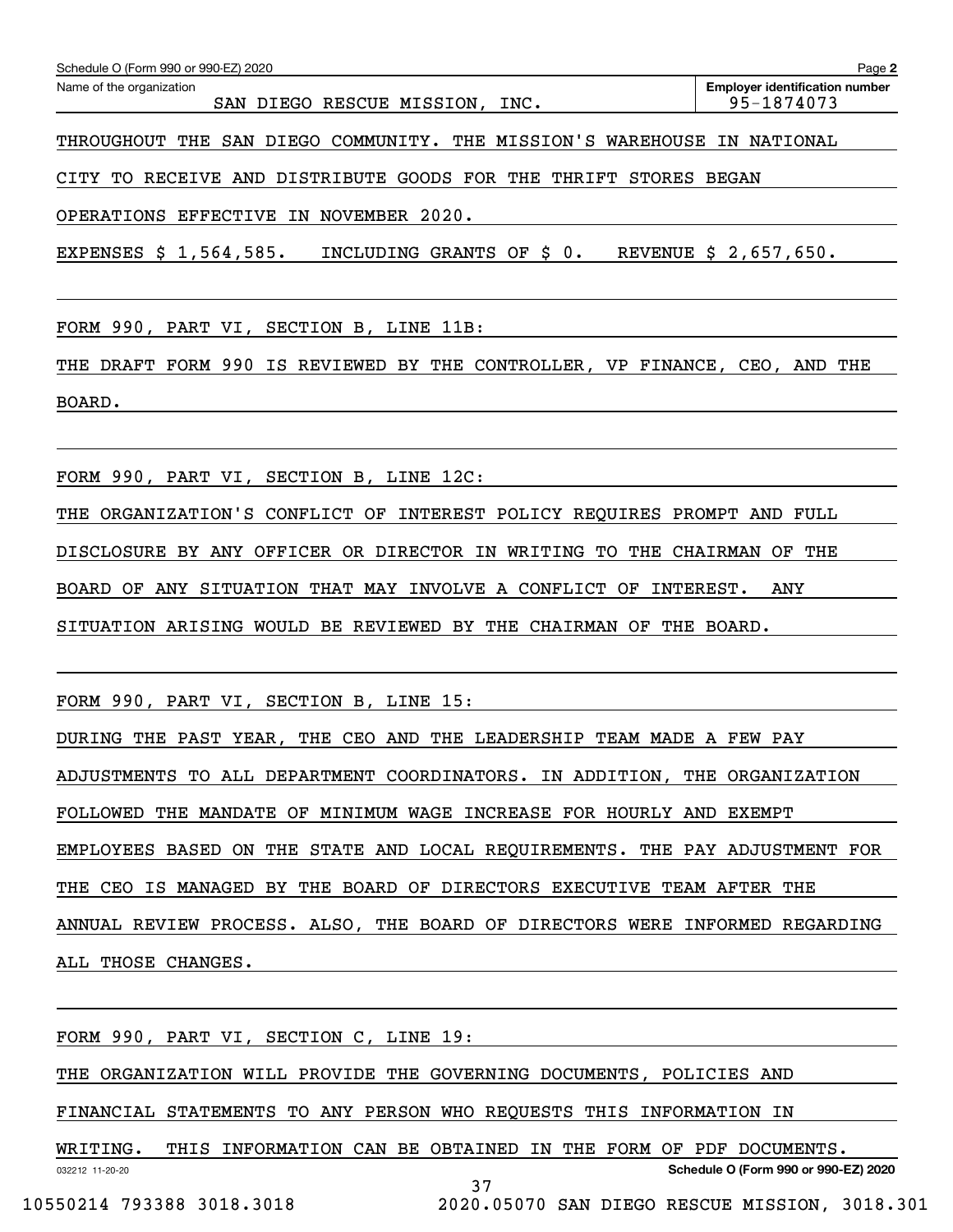| OF BREAD OF LIFE                                                           | 264, 258.                            |
|----------------------------------------------------------------------------|--------------------------------------|
| FORM 990, PART XII, LINE 2C.                                               |                                      |
| THE PROCESS BY WHICH THE ORGANIZATION'S COMMITTEE SELECTS AN               |                                      |
| INDEPENDENT ACCOUNTANT FOR OVERSIGHT, REVIEW, AND COMPILATION OF ITS       |                                      |
| FINANCIAL STATEMENTS HAS NOT CHANGED FROM THE PRIOR YEAR.                  |                                      |
|                                                                            |                                      |
|                                                                            |                                      |
|                                                                            |                                      |
|                                                                            |                                      |
|                                                                            |                                      |
|                                                                            |                                      |
|                                                                            |                                      |
|                                                                            |                                      |
|                                                                            |                                      |
|                                                                            |                                      |
|                                                                            |                                      |
|                                                                            |                                      |
|                                                                            |                                      |
|                                                                            |                                      |
|                                                                            |                                      |
|                                                                            |                                      |
|                                                                            |                                      |
|                                                                            |                                      |
|                                                                            |                                      |
|                                                                            |                                      |
| 032212 11-20-20<br>38                                                      | Schedule O (Form 990 or 990-EZ) 2020 |
| 10550214 793388 3018.3018<br>2020.05070 SAN DIEGO RESCUE MISSION, 3018.301 |                                      |
|                                                                            |                                      |

NET ASSETS ACQUIRED OVER LIABILITIES ASSUMED: ACQUISITION

FORM 990, PART XI, LINE 9, CHANGES IN NET ASSETS:

Echedule O (Form 990 or 990-EZ) 2020<br>Name of the organization **number** Name of the organization **number** 

**2** SAN DIEGO RESCUE MISSION, INC. 195-1874073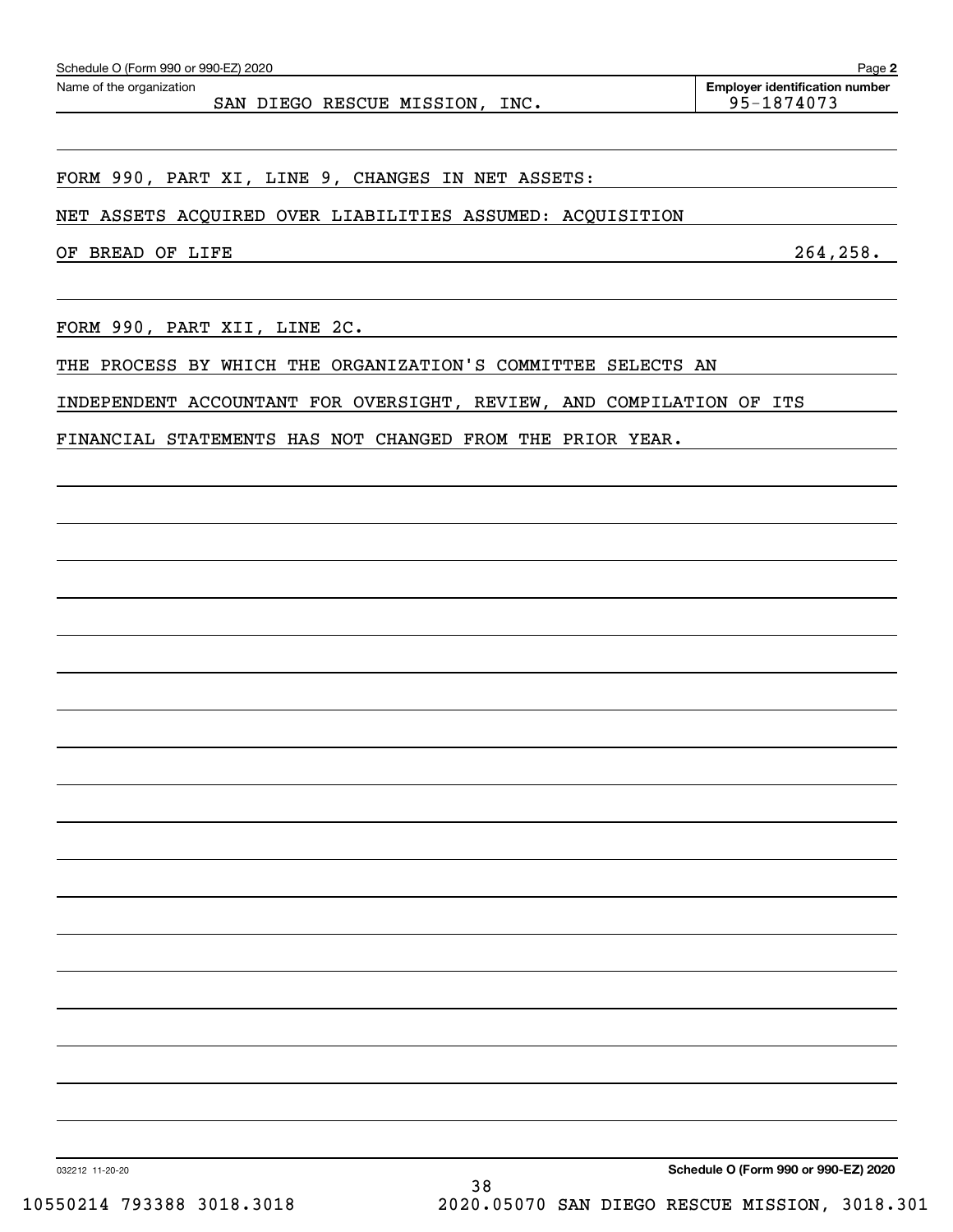| <b>SCHEDULE R</b>                          |  |
|--------------------------------------------|--|
| $\mathbf{r}$ , $\mathbf{r}$ , $\mathbf{r}$ |  |

### **(Form 990)**

# **Related Organizations and Unrelated Partnerships**

**Complete if the organization answered "Yes" on Form 990, Part IV, line 33, 34, 35b, 36, or 37.** |

**Attach to Form 990.**  |

OMB No. 1545-0047

**Open to Public 2020**

**Employer identification number**

95-1874073

Department of the Treasury Internal Revenue Service

**| Go to www.irs.gov/Form990 for instructions and the latest information. Inspection**

Name of the organization

SAN DIEGO RESCUE MISSION, INC.

**Part I Identification of Disregarded Entities.**  Complete if the organization answered "Yes" on Form 990, Part IV, line 33.

| (a)<br>Name, address, and EIN (if applicable)<br>of disregarded entity | (b)<br>Primary activity | (c)<br>Legal domicile (state or<br>foreign country) | (d)<br>Total income | (e)<br>End-of-year assets | (f)<br>Direct controlling<br>entity |
|------------------------------------------------------------------------|-------------------------|-----------------------------------------------------|---------------------|---------------------------|-------------------------------------|
| PARTNERS FOR HUNGER RELIEF LLC - 95-1874073                            | NONPROFIT PROGRAM TO    |                                                     |                     |                           |                                     |
| 120 ELM STREET                                                         | BOLSTER FOOD RECOVERY   |                                                     |                     |                           | <b>SAN DIEGO RESCUE</b>             |
| SAN DIEGO, CA 92101                                                    | EFFORTS IN SAN DIEGO    | CALIFORNIA                                          |                     |                           | MISSION                             |
|                                                                        |                         |                                                     |                     |                           |                                     |
|                                                                        |                         |                                                     |                     |                           |                                     |
|                                                                        |                         |                                                     |                     |                           |                                     |

**Identification of Related Tax-Exempt Organizations.** Complete if the organization answered "Yes" on Form 990, Part IV, line 34, because it had one or more related tax-exempt **Part II** organizations during the tax year.

| (a)<br>Name, address, and EIN<br>of related organization | (b)<br>Primary activity | (c)<br>Legal domicile (state or<br>foreign country) | (d)<br><b>Exempt Code</b><br>section | (e)<br>Public charity<br>status (if section | (f)<br>Direct controlling<br>entity | $(g)$<br>Section 512(b)(13) | controlled<br>entity? |
|----------------------------------------------------------|-------------------------|-----------------------------------------------------|--------------------------------------|---------------------------------------------|-------------------------------------|-----------------------------|-----------------------|
|                                                          |                         |                                                     |                                      | 501(c)(3)                                   |                                     | Yes                         | No                    |
|                                                          |                         |                                                     |                                      |                                             |                                     |                             |                       |
|                                                          |                         |                                                     |                                      |                                             |                                     |                             |                       |
|                                                          |                         |                                                     |                                      |                                             |                                     |                             |                       |

**For Paperwork Reduction Act Notice, see the Instructions for Form 990. Schedule R (Form 990) 2020**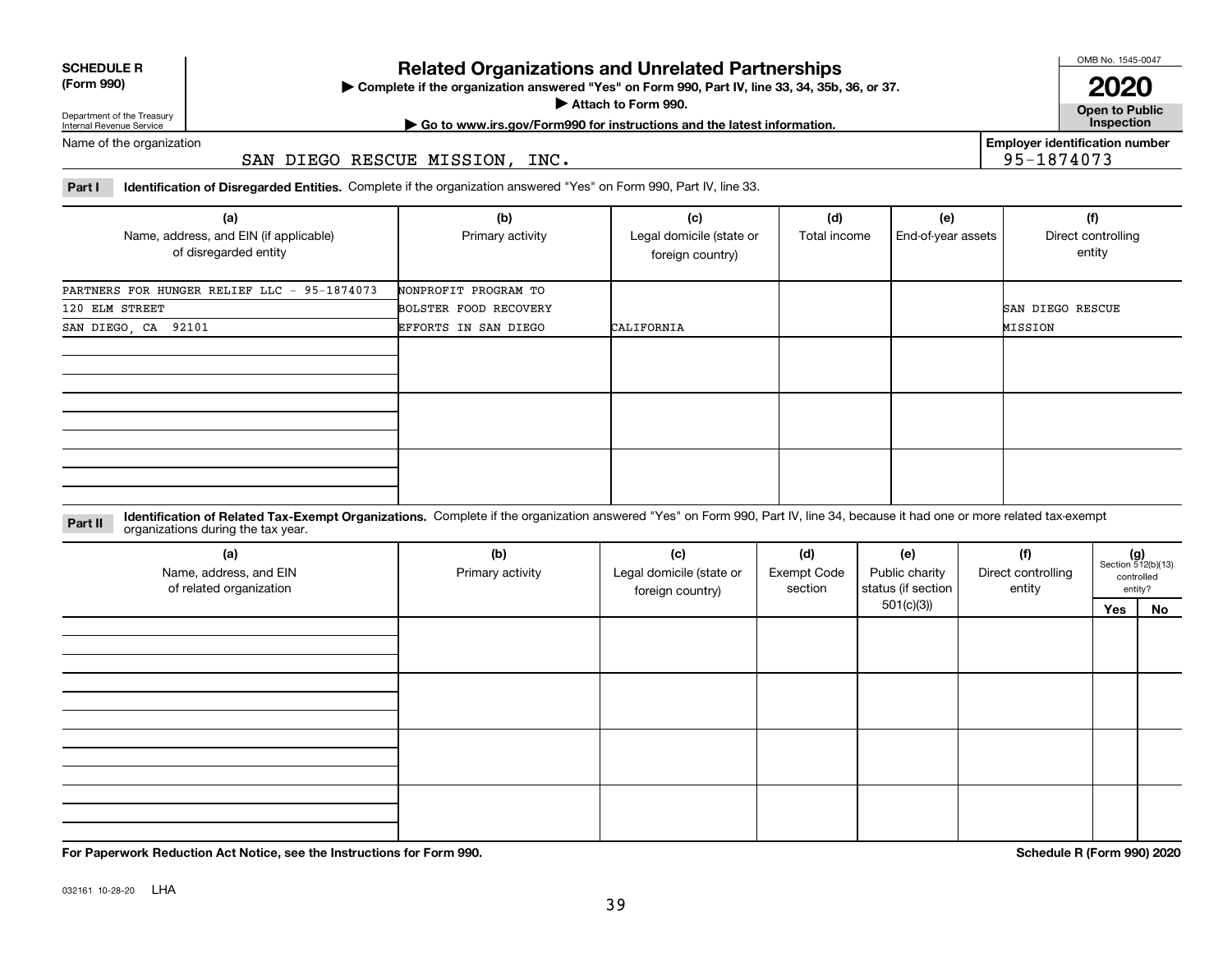### Schedule R (Form 990) 2020 Page SAN DIEGO RESCUE MISSION, INC. 95-1874073

**2**

**Identification of Related Organizations Taxable as a Partnership.** Complete if the organization answered "Yes" on Form 990, Part IV, line 34, because it had one or more related **Part III** organizations treated as a partnership during the tax year.

| (a)                                               | (b)              | (c)                  | (d)                          | (e)                                                                 | (f)                      | (g)                     |              | (h)              | (i)                                      | (j) | (k)                                                     |
|---------------------------------------------------|------------------|----------------------|------------------------------|---------------------------------------------------------------------|--------------------------|-------------------------|--------------|------------------|------------------------------------------|-----|---------------------------------------------------------|
| Name, address, and EIN<br>of related organization | Primary activity | Legal<br>domicile    | Direct controlling<br>entity | Predominant income                                                  | Share of total<br>income | Share of<br>end-of-year |              | Disproportionate | Code V-UBI<br>amount in box              |     | General or Percentage<br>managing ownership<br>partner? |
|                                                   |                  | (state or<br>foreign |                              | related, unrelated,<br>excluded from tax under<br>sections 512-514) |                          | assets                  | allocations? |                  | 20 of Schedule<br>K-1 (Form 1065) Yes No |     |                                                         |
|                                                   |                  | country)             |                              |                                                                     |                          |                         | Yes $ $      | No               |                                          |     |                                                         |
|                                                   |                  |                      |                              |                                                                     |                          |                         |              |                  |                                          |     |                                                         |
|                                                   |                  |                      |                              |                                                                     |                          |                         |              |                  |                                          |     |                                                         |
|                                                   |                  |                      |                              |                                                                     |                          |                         |              |                  |                                          |     |                                                         |
|                                                   |                  |                      |                              |                                                                     |                          |                         |              |                  |                                          |     |                                                         |
|                                                   |                  |                      |                              |                                                                     |                          |                         |              |                  |                                          |     |                                                         |
|                                                   |                  |                      |                              |                                                                     |                          |                         |              |                  |                                          |     |                                                         |
|                                                   |                  |                      |                              |                                                                     |                          |                         |              |                  |                                          |     |                                                         |
|                                                   |                  |                      |                              |                                                                     |                          |                         |              |                  |                                          |     |                                                         |
|                                                   |                  |                      |                              |                                                                     |                          |                         |              |                  |                                          |     |                                                         |
|                                                   |                  |                      |                              |                                                                     |                          |                         |              |                  |                                          |     |                                                         |
|                                                   |                  |                      |                              |                                                                     |                          |                         |              |                  |                                          |     |                                                         |
|                                                   |                  |                      |                              |                                                                     |                          |                         |              |                  |                                          |     |                                                         |
|                                                   |                  |                      |                              |                                                                     |                          |                         |              |                  |                                          |     |                                                         |
|                                                   |                  |                      |                              |                                                                     |                          |                         |              |                  |                                          |     |                                                         |
|                                                   |                  |                      |                              |                                                                     |                          |                         |              |                  |                                          |     |                                                         |
|                                                   |                  |                      |                              |                                                                     |                          |                         |              |                  |                                          |     |                                                         |
|                                                   |                  |                      |                              |                                                                     |                          |                         |              |                  |                                          |     |                                                         |

**Identification of Related Organizations Taxable as a Corporation or Trust.** Complete if the organization answered "Yes" on Form 990, Part IV, line 34, because it had one or more related **Part IV** organizations treated as a corporation or trust during the tax year.

| (a)<br>Name, address, and EIN<br>of related organization | (b)<br>Primary activity | (c)<br>Legal domicile<br>(state or<br>foreign | (d)<br>Direct controlling<br>entity | (e)<br>Type of entity<br>(C corp, S corp,<br>or trust) | (f)<br>Share of total<br>income | (g)<br>Share of<br>end-of-year<br>assets | (h)<br>Percentage<br>ownership | $\begin{array}{c} \textbf{(i)}\\ \text{Section}\\ 512 \text{(b)} \text{(13)}\\ \text{controlled}\end{array}$<br>entity? |
|----------------------------------------------------------|-------------------------|-----------------------------------------------|-------------------------------------|--------------------------------------------------------|---------------------------------|------------------------------------------|--------------------------------|-------------------------------------------------------------------------------------------------------------------------|
|                                                          |                         | country)                                      |                                     |                                                        |                                 |                                          |                                | Yes No                                                                                                                  |
|                                                          |                         |                                               |                                     |                                                        |                                 |                                          |                                |                                                                                                                         |
|                                                          |                         |                                               |                                     |                                                        |                                 |                                          |                                |                                                                                                                         |
|                                                          |                         |                                               |                                     |                                                        |                                 |                                          |                                |                                                                                                                         |
|                                                          |                         |                                               |                                     |                                                        |                                 |                                          |                                |                                                                                                                         |
|                                                          |                         |                                               |                                     |                                                        |                                 |                                          |                                |                                                                                                                         |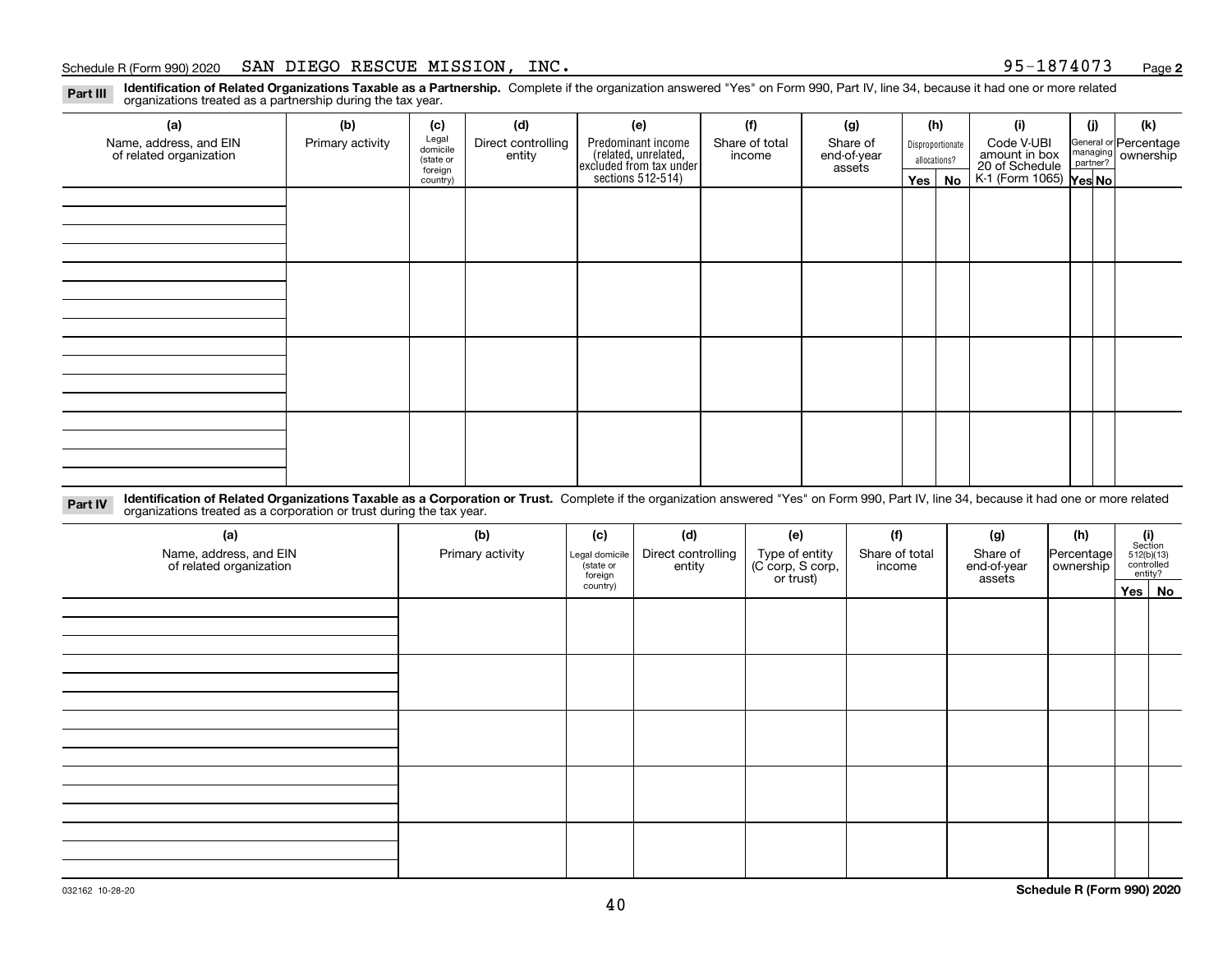### Schedule R (Form 990) 2020 Page SAN DIEGO RESCUE MISSION, INC. 95-1874073

|  |  | Part V Transactions With Related Organizations. Complete if the organization answered "Yes" on Form 990, Part IV, line 34, 35b, or 36. |  |  |  |
|--|--|----------------------------------------------------------------------------------------------------------------------------------------|--|--|--|
|--|--|----------------------------------------------------------------------------------------------------------------------------------------|--|--|--|

| Note: Complete line 1 if any entity is listed in Parts II, III, or IV of this schedule.                                                                                                                                        |                | Yes   No |
|--------------------------------------------------------------------------------------------------------------------------------------------------------------------------------------------------------------------------------|----------------|----------|
| During the tax year, did the organization engage in any of the following transactions with one or more related organizations listed in Parts II-IV?                                                                            |                |          |
|                                                                                                                                                                                                                                | 1a             |          |
| b Gift, grant, or capital contribution to related organization(s) manufactured and contribution to related organization(s)                                                                                                     | 1 <sub>b</sub> |          |
| c Gift, grant, or capital contribution from related organization(s) material content and contribution from related organization(s) material content and content and contribution from related organization(s) material content | 1c             |          |
|                                                                                                                                                                                                                                | 1 <sub>d</sub> |          |
|                                                                                                                                                                                                                                | 1e             |          |
|                                                                                                                                                                                                                                |                |          |
| Dividends from related organization(s) manufactured and contract and contract and contract and contract and contract and contract and contract and contract and contract and contract and contract and contract and contract a | 1f             |          |
|                                                                                                                                                                                                                                | 1g             |          |
| h Purchase of assets from related organization(s) manufactured and content to the content of the content of the content of the content of the content of the content of the content of the content of the content of the conte | 1 <sub>h</sub> |          |
| Exchange of assets with related organization(s) www.wallen.com/www.wallen.com/www.wallen.com/www.wallen.com/www.wallen.com/www.wallen.com/www.wallen.com/www.wallen.com/www.wallen.com/www.wallen.com/www.wallen.com/www.walle | 1i             |          |
| Lease of facilities, equipment, or other assets to related organization(s) contained and contained and contained and contained and contained and contained and contained and contained and contained and contained and contain | 1i.            |          |
|                                                                                                                                                                                                                                |                |          |
|                                                                                                                                                                                                                                | 1k             |          |
| Performance of services or membership or fundraising solicitations for related organization(s) [10] process content to the services or membership or fundraising solicitations for related organization(s) [10] process conten | 11             |          |
| m Performance of services or membership or fundraising solicitations by related organization(s)                                                                                                                                | 1m             |          |
|                                                                                                                                                                                                                                | 1n             |          |
| <b>o</b> Sharing of paid employees with related organization(s)                                                                                                                                                                | <b>10</b>      |          |
|                                                                                                                                                                                                                                |                |          |
| p Reimbursement paid to related organization(s) for expenses [111] All and the content of the content of the content of the content of the content of the content of the content of the content of the content of the content  | 1 <sub>p</sub> |          |
|                                                                                                                                                                                                                                | 1q             |          |
|                                                                                                                                                                                                                                |                |          |
| Other transfer of cash or property to related organization(s)                                                                                                                                                                  | 1r             |          |
|                                                                                                                                                                                                                                | 1s             |          |
| If the answer to any of the above is "Yes," see the instructions for information on who must complete this line, including covered relationships and transaction thresholds.                                                   |                |          |

| (a)<br>Name of related organization | (b)<br>Transaction<br>type (a-s) | (c)<br>Amount involved | (d)<br>Method of determining amount involved |
|-------------------------------------|----------------------------------|------------------------|----------------------------------------------|
| (1)                                 |                                  |                        |                                              |
| (2)                                 |                                  |                        |                                              |
| (3)                                 |                                  |                        |                                              |
| (4)                                 |                                  |                        |                                              |
| (5)                                 |                                  |                        |                                              |
| (6)                                 |                                  |                        |                                              |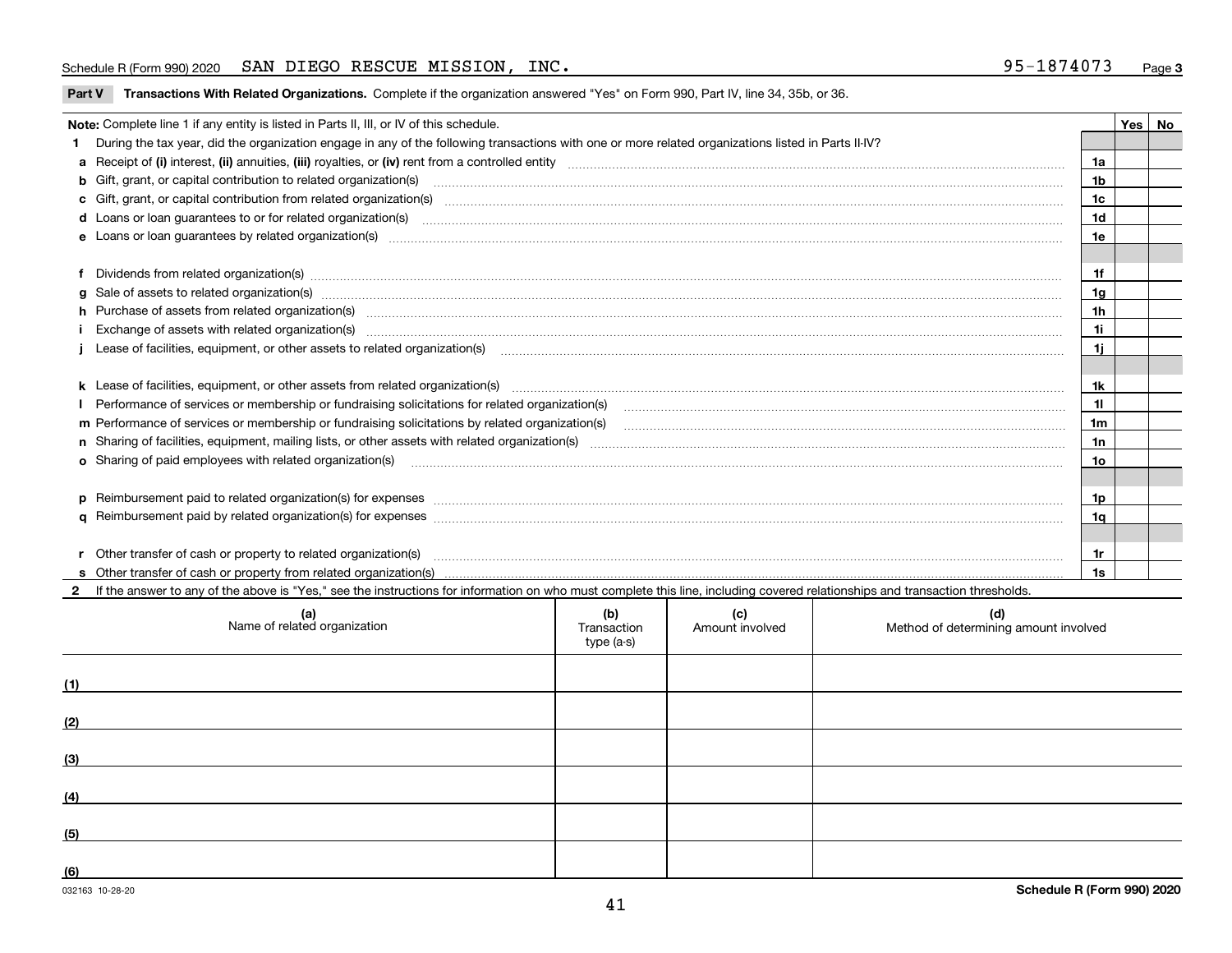### Schedule R (Form 990) 2020 Page SAN DIEGO RESCUE MISSION, INC. 95-1874073

**Part VI Unrelated Organizations Taxable as a Partnership. Complete if the organization answered "Yes" on Form 990, Part IV, line 37.** 

Provide the following information for each entity taxed as a partnership through which the organization conducted more than five percent of its activities (measured by total assets or gross revenue) that was not a related organization. See instructions regarding exclusion for certain investment partnerships.

| (a)<br>Name, address, and EIN<br>of entity | ັ<br>(b)<br>Primary activity | (c)<br>Legal domicile<br>(state or foreign<br>country) | (d)<br>Predominant income<br>(related, unrelated,<br>excluded from tax under<br>sections 512-514) | $(e)$<br>Are all<br>partners sec.<br>501(c)(3)<br>orgs.?<br>Yes No | (f)<br>Share of<br>total<br>income | (g)<br>Share of<br>end-of-year<br>assets | (h)<br>Dispropor-<br>tionate<br>allocations?<br>Yes No | (i)<br>Code V-UBI<br> amount in box 20 managing<br>  of Schedule K-1 partner? ownership<br>  of Schedule K-1 partner? ownership<br>  Yes No | (i)<br>Yes No | $(\mathsf{k})$ |
|--------------------------------------------|------------------------------|--------------------------------------------------------|---------------------------------------------------------------------------------------------------|--------------------------------------------------------------------|------------------------------------|------------------------------------------|--------------------------------------------------------|---------------------------------------------------------------------------------------------------------------------------------------------|---------------|----------------|
|                                            |                              |                                                        |                                                                                                   |                                                                    |                                    |                                          |                                                        |                                                                                                                                             |               |                |
|                                            |                              |                                                        |                                                                                                   |                                                                    |                                    |                                          |                                                        |                                                                                                                                             |               |                |
|                                            |                              |                                                        |                                                                                                   |                                                                    |                                    |                                          |                                                        |                                                                                                                                             |               |                |
|                                            |                              |                                                        |                                                                                                   |                                                                    |                                    |                                          |                                                        |                                                                                                                                             |               |                |
|                                            |                              |                                                        |                                                                                                   |                                                                    |                                    |                                          |                                                        |                                                                                                                                             |               |                |
|                                            |                              |                                                        |                                                                                                   |                                                                    |                                    |                                          |                                                        |                                                                                                                                             |               |                |
|                                            |                              |                                                        |                                                                                                   |                                                                    |                                    |                                          |                                                        |                                                                                                                                             |               |                |
|                                            |                              |                                                        |                                                                                                   |                                                                    |                                    |                                          |                                                        |                                                                                                                                             |               |                |
|                                            |                              |                                                        |                                                                                                   |                                                                    |                                    |                                          |                                                        |                                                                                                                                             |               |                |

**Schedule R (Form 990) 2020**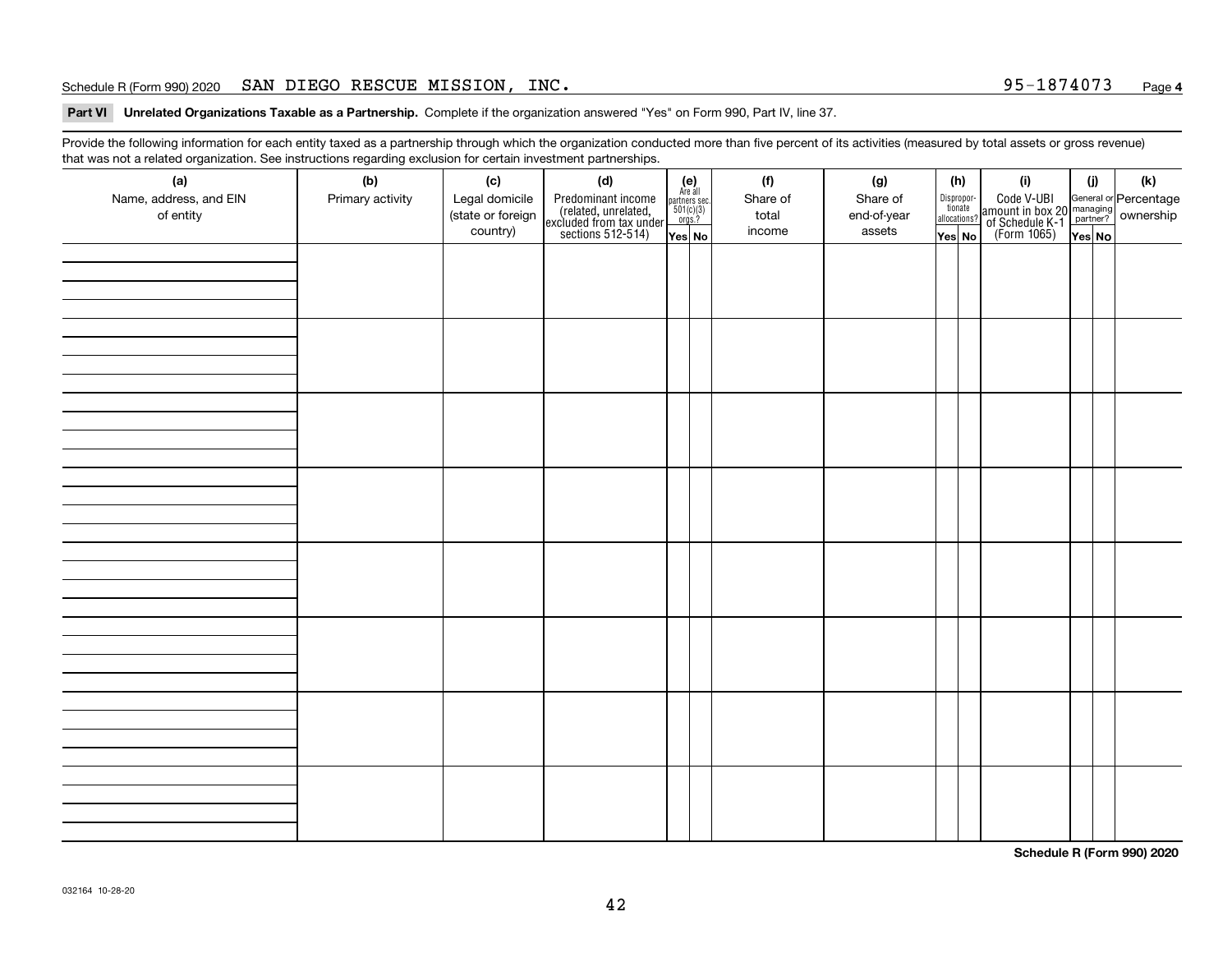Provide additional information for responses to questions on Schedule R. See instructions.

032165 10-28-20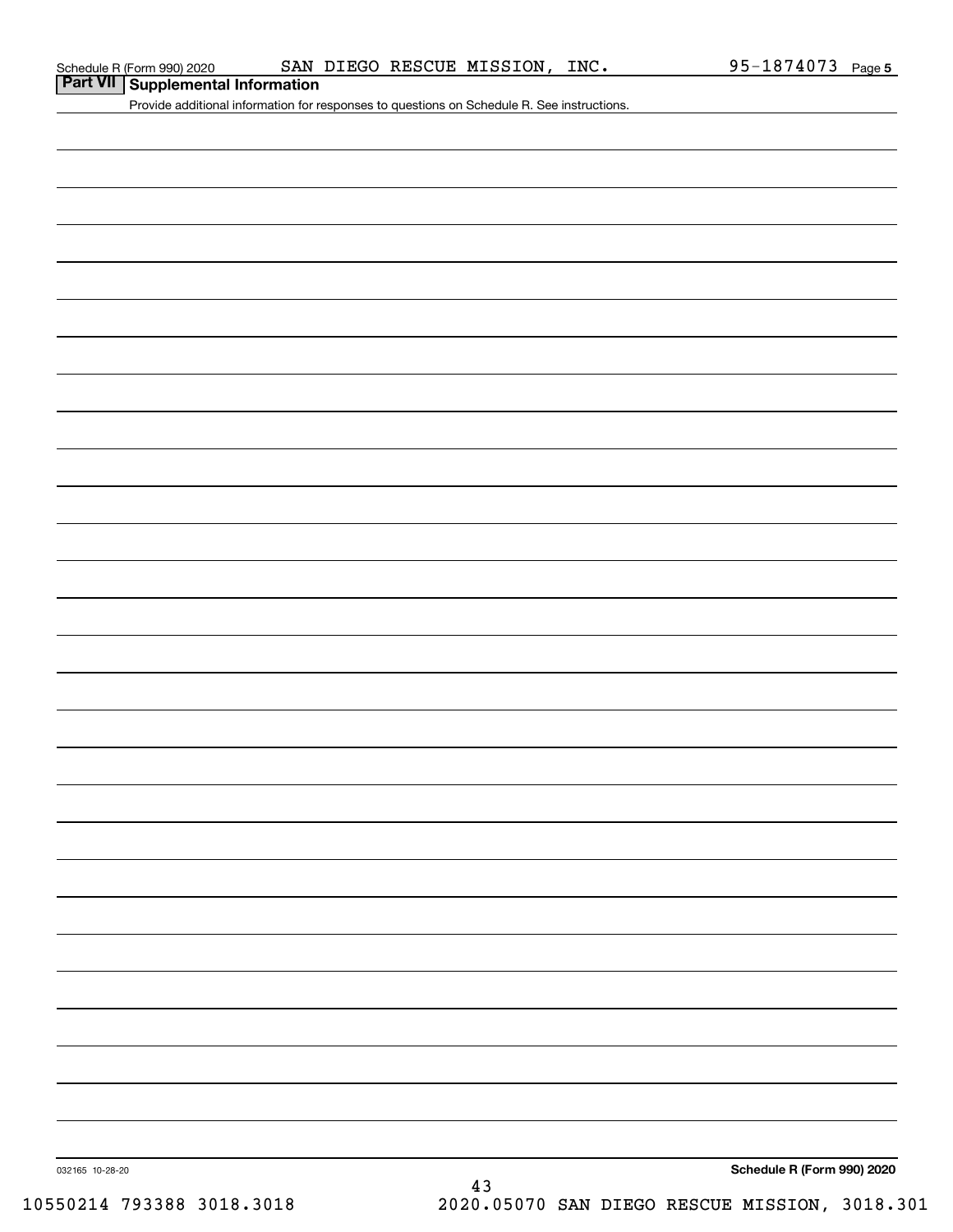|              | FORM 990 PAGE 10                                    |                  |        |       |                                                   |             |                             | 990                 |                        |                       |                                  |                                          |                               |                                  |                                       |
|--------------|-----------------------------------------------------|------------------|--------|-------|---------------------------------------------------|-------------|-----------------------------|---------------------|------------------------|-----------------------|----------------------------------|------------------------------------------|-------------------------------|----------------------------------|---------------------------------------|
| Asset<br>No. | Description                                         | Date<br>Acquired | Method | Life  | $_{\rm o}^{\rm C}$<br>$\mathsf n$<br>$\mathsf{v}$ | Line<br>No. | Unadjusted<br>Cost Or Basis | Bus<br>$\%$<br>Excl | Section 179<br>Expense | Reduction In<br>Basis | <b>Basis For</b><br>Depreciation | Beginning<br>Accumulated<br>Depreciation | Current<br>Sec 179<br>Expense | <b>Current Year</b><br>Deduction | Ending<br>Accumulated<br>Depreciation |
|              |                                                     |                  |        |       |                                                   |             |                             |                     |                        |                       |                                  |                                          |                               |                                  |                                       |
|              | <b>IMPROVEMENTS</b>                                 |                  |        |       |                                                   |             |                             |                     |                        |                       |                                  |                                          |                               |                                  |                                       |
|              | PRISM - 2031 FROM                                   |                  |        |       |                                                   |             |                             |                     |                        |                       |                                  |                                          |                               |                                  |                                       |
|              | <b>44 RENOVATIONS</b><br>CAL DOR - 97815252 FROM    | $10/10/06$ SL    |        | 15.00 |                                                   | 16          | 2,867.                      |                     |                        |                       | 2,867.                           | 2,674.                                   |                               | 193.                             | 2,867.                                |
| 45           | RENOVATION                                          | 10/17/06 SL      |        | 15.00 |                                                   | 16          | 7,230.                      |                     |                        |                       | 7,230.                           | 6,760.                                   |                               | 470,                             | 7,230.                                |
|              | CAL DOR - 9781220 FROM                              |                  |        |       |                                                   |             |                             |                     |                        |                       |                                  |                                          |                               |                                  |                                       |
|              | <b>46 RENOVATION</b>                                | $11/16/06$ SL    |        | 15.00 |                                                   | 16          | 1,570.                      |                     |                        |                       | 1,570.                           | 1,460.                                   |                               | 105                              | 1,565.                                |
|              |                                                     |                  |        |       |                                                   |             |                             |                     |                        |                       |                                  |                                          |                               |                                  |                                       |
| 48           | CALIFORNIA COMMERICA - 90275                        | 11/21/06 SL      |        | 15.00 |                                                   | 16          | 1,304.                      |                     |                        |                       | 1,304.                           |                                          |                               | 87                               | 87.                                   |
|              |                                                     |                  |        |       |                                                   |             |                             |                     |                        |                       |                                  |                                          |                               |                                  |                                       |
| 49           | LARSON-1183                                         | $03/14/07$ SL    |        | 15.00 |                                                   | 16          | 1,942.                      |                     |                        |                       | 1,942.                           |                                          |                               | 129                              | 129.                                  |
|              |                                                     |                  |        |       |                                                   | 16          |                             |                     |                        |                       |                                  |                                          |                               |                                  |                                       |
|              | 51 PACIFIC BUILDING GRO-50615<br>PBG-NEW PLAYGROUND | 05/01/07 SL      |        | 15.00 |                                                   |             | 5,993.                      |                     |                        |                       | 5,993.                           |                                          |                               | 400                              | 400.                                  |
| 52           | <b>CONSTRUCTION</b>                                 | 12/31/07 SL      |        | 15.00 |                                                   | 16          | 21,748.                     |                     |                        |                       | 21,748.                          | 20,058.                                  |                               | 1,450.                           | 21,508.                               |
|              |                                                     |                  |        |       |                                                   |             |                             |                     |                        |                       |                                  |                                          |                               |                                  |                                       |
| 53           | <b>SERVER</b>                                       | $01/14/08$ SL    |        | 15.00 |                                                   | 16          | 2,294.                      |                     |                        |                       | 2,294.                           | 2,294.                                   |                               | $\mathbf 0$ .                    | 2,294.                                |
|              |                                                     |                  |        |       |                                                   |             |                             |                     |                        |                       |                                  |                                          |                               |                                  |                                       |
|              | 54 FENCE FOR PLAYGROUND                             | $07/23/08$ SL    |        | 15.00 |                                                   | 16          | 6,726.                      |                     |                        |                       | 6,726.                           | 5,937.                                   |                               | 448                              | 6,385.                                |
|              | INSTALLATION OF PLAYGROUND                          |                  |        |       |                                                   |             |                             |                     |                        |                       |                                  |                                          |                               |                                  |                                       |
|              | 55 RUBBER                                           | 08/19/08 SL      |        | 15.00 |                                                   | 16          | 31,090.                     |                     |                        |                       | 31,090.                          | 27,294.                                  |                               | 2,073.                           | 29,367.                               |
| 56           | <b>PCB-NEW PLAYGROUND</b><br>CONSTRUCTION           | 08/28/08 SL      |        | 15.00 |                                                   | 16          | 33,921.                     |                     |                        |                       | 33,921.                          | 29,770.                                  |                               | 2,261                            | 32,031.                               |
|              |                                                     |                  |        |       |                                                   |             |                             |                     |                        |                       |                                  |                                          |                               |                                  |                                       |
|              | 343 CITY TREASURER/SIP                              | 03/23/10 SL      |        | 15.00 |                                                   | 16          | 250.                        |                     |                        |                       | 250                              | 178.                                     |                               | 17.                              | 195.                                  |
|              | AP CONTRACTING &                                    |                  |        |       |                                                   |             |                             |                     |                        |                       |                                  |                                          |                               |                                  |                                       |
|              | 344 ANT-PAINTING                                    | 03/23/10 SL      |        | 15.00 |                                                   | 16          | 1,000.                      |                     |                        |                       | 1,000.                           | 703.                                     |                               | 67.                              | 770.                                  |
|              |                                                     |                  |        |       |                                                   |             |                             |                     |                        |                       |                                  |                                          |                               |                                  |                                       |
|              | 345 GRAPHIC EDGE-FIRST PAYMENT                      | 05/06/10 SL      |        | 15.00 |                                                   | 16          | 1,270.                      |                     |                        |                       | 1,270.                           | 885.                                     |                               | 85.                              | 970.                                  |
|              | AP CONTRACTING & ANT-FINAL                          |                  |        |       |                                                   |             |                             |                     |                        |                       |                                  |                                          |                               |                                  |                                       |
|              | 346 PAYMENT                                         | 05/06/10 SL      |        | 5,00  |                                                   | 16          | 2,000.                      |                     |                        |                       | 2,000.                           | 2,000.                                   |                               | $\mathbf{0}$ .                   | 2,000.                                |
|              | 347 AP CONTRACTING & ANT-REMODEL                    | $05/12/10$ SL    |        | 15.00 |                                                   | 16          | 380.                        |                     |                        |                       | 380.                             | 261.                                     |                               | 25 <sub>1</sub>                  | 286.                                  |
|              |                                                     |                  |        |       |                                                   |             |                             |                     |                        |                       |                                  |                                          |                               |                                  |                                       |
|              | 348 GRAPHIC EDGE-IMPROVEMENTS                       | 05/17/10 SL      |        | 15.00 |                                                   | 16          | 462.                        |                     |                        |                       | 462.                             | 320.                                     |                               | 31.                              | 351.                                  |

028111 04-01-20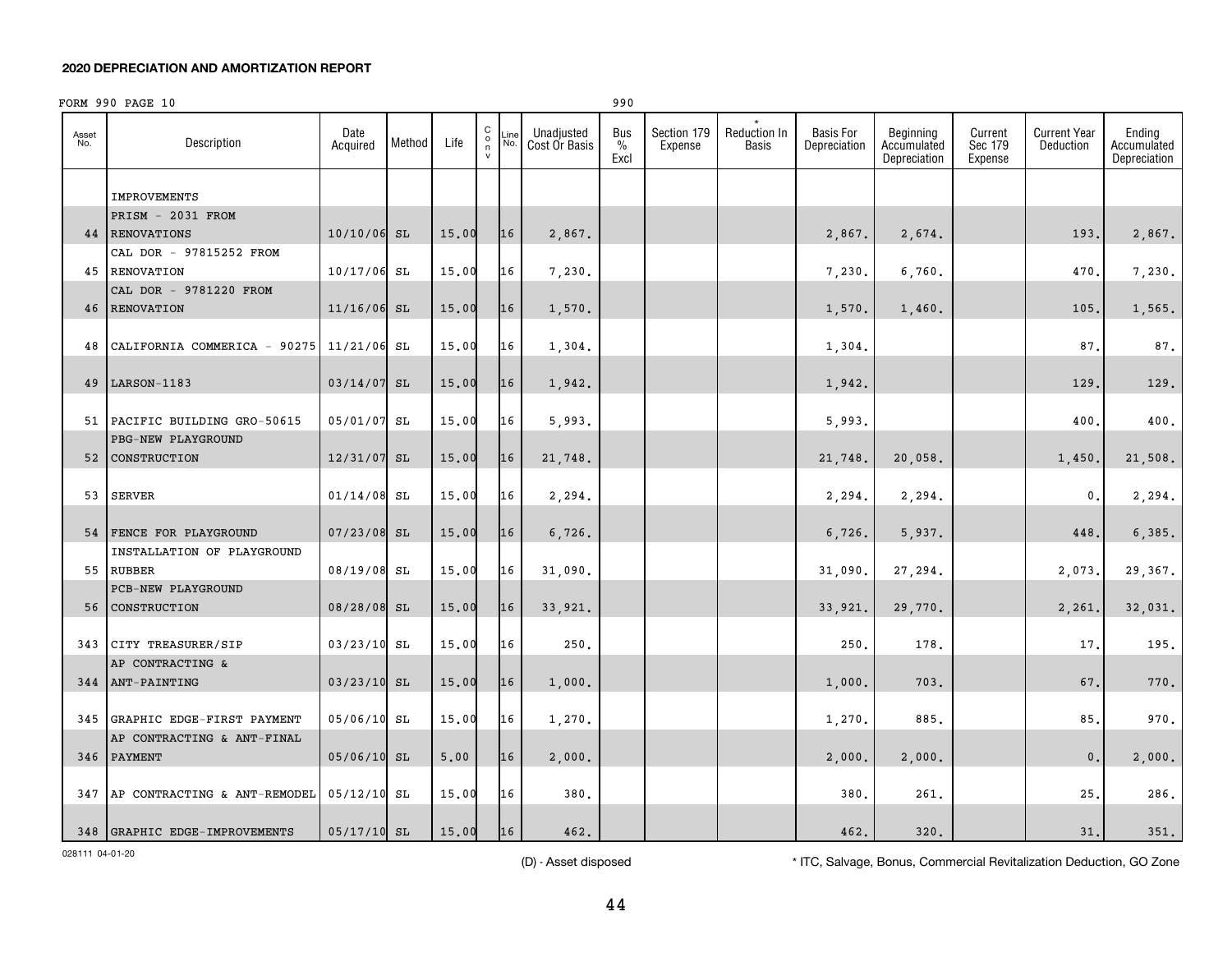|              | FORM 990 PAGE 10                                       |                  |        |            |                                              |             |                             | 990                          |                        |                       |                                  |                                          |                               |                                  |                                       |
|--------------|--------------------------------------------------------|------------------|--------|------------|----------------------------------------------|-------------|-----------------------------|------------------------------|------------------------|-----------------------|----------------------------------|------------------------------------------|-------------------------------|----------------------------------|---------------------------------------|
| Asset<br>No. | Description                                            | Date<br>Acquired | Method | Life       | $\begin{array}{c}\nC \\ O \\ N\n\end{array}$ | .ine<br>No. | Unadjusted<br>Cost Or Basis | Bus<br>$\frac{0}{0}$<br>Excl | Section 179<br>Expense | Reduction In<br>Basis | <b>Basis For</b><br>Depreciation | Beginning<br>Accumulated<br>Depreciation | Current<br>Sec 179<br>Expense | <b>Current Year</b><br>Deduction | Ending<br>Accumulated<br>Depreciation |
| 349          | GRAPHIC EDGE-FINAL PAYMENT                             | $05/20/10$ SL    |        | 15.00      |                                              | 16          | 2,532.                      |                              |                        |                       | 2,532.                           | 1,746.                                   |                               | 169                              | 1,915.                                |
| 350          | WARREN PERRIN-REMODEL                                  | $06/14/10$ SL    |        | 15.00      |                                              | 16          | 790.                        |                              |                        |                       | 790.                             | 548.                                     |                               | 53.                              | 601.                                  |
| 351          | JW FLOOR COVERING IN-189937                            | $06/16/10$ SL    |        | 15.00      |                                              | 16          | 5,000.                      |                              |                        |                       | 5,000.                           | 3,413.                                   |                               | 333                              | 3,746.                                |
| 360          | ALPHA MECHANICAL<br>SER-10-R374-01                     | $12/30/10$ SL    |        | 15.00      |                                              | 16          | 25,000.                     |                              |                        |                       | 25,000.                          | 16,253.                                  |                               | 1,667.                           | 17,920.                               |
|              | 365   TRI-CO FLOORS-142044                             | $10/27/11$ SL    |        | 5.00       |                                              | 16          | 20,235.                     |                              |                        |                       | 20,235.                          | 20,235.                                  |                               | 0.                               | 20,235.                               |
| 366          | TRI-CO FLOORS                                          | $10/31/11$ SL    |        | 5.00       |                                              | 16          | 7,143.                      |                              |                        |                       | 7,143.                           | 7,143.                                   |                               | 0.                               | 7,143.                                |
| 367          | DSI-8765 (HANDICAP DOOR)                               | 11/14/11         | SL     | 39.00 MM16 |                                              |             | 7,480.                      |                              |                        |                       | 7,480.                           | 1,712.                                   |                               | 192                              | 1,904.                                |
| 368          | TRI-CO FLOORS-142101                                   | $11/17/11$ SL    |        | 5,00       |                                              | 16          | 1,725.                      |                              |                        |                       | 1,725.                           | 1,725.                                   |                               | 0.                               | 1,725.                                |
| 369          | RESTROOM FLOORING-1842                                 | $11/30/11$ SL    |        | 39.00 MM16 |                                              |             | 11,732.                     |                              |                        |                       | 11,732.                          | 2,659.                                   |                               | 301.                             | 2,960.                                |
| 370          | RESTROOM FLOORING-1843                                 | $02/22/12$ SL    |        | 39.00 MM16 |                                              |             | 11,732.                     |                              |                        |                       | 11,732.                          | 2,583.                                   |                               | 301                              | 2,884.                                |
|              | SWIFT COMMUNICATIONS VIDEO                             |                  |        | 5.00       |                                              | 16          |                             |                              |                        |                       |                                  |                                          |                               |                                  |                                       |
| 371          | SURVEILLANCE SYSTEM                                    | 09/20/12 SL      |        |            |                                              |             | 17,336.                     |                              |                        |                       | 17,336.                          | 17,336.                                  |                               | 0.                               | 17,336.                               |
| 372          | RESTROOM FLOORING-1844                                 | $06/18/12$ SL    |        | 39.00 MM16 |                                              |             | 13,492.                     |                              |                        |                       | 13,492.                          | 2,854.                                   |                               | 346                              | 3,200.                                |
| 377          | <b>CUSTOM CANOPIES</b>                                 | $03/15/13$ SL    |        | 5.00       |                                              | 16          | 5,840.                      |                              |                        |                       | 5,840.                           | 5,840.                                   |                               | 0.                               | 5,840.                                |
| 382          | TRI-CO FLOORS-144325                                   | $02/25/14$ SL    |        | 5,00       |                                              | 16          | 7,650.                      |                              |                        |                       | 7,650.                           | 7,650.                                   |                               | 0.                               | 7,650.                                |
| 383          | TRI-CO FLOORS 144571                                   | 06/01/14 SL      |        | 5.00       |                                              | 16          | 5,700.                      |                              |                        |                       | 5,700.                           | 5,700.                                   |                               | 0.                               | 5,700.                                |
| 384          | TRI-CO FLOORS-144793                                   | 08/20/14         | SL     | 5.00       |                                              | 16          | 8,800.                      |                              |                        |                       | 8,800.                           | 8,800.                                   |                               | 0.                               | 8,800.                                |
| 387          | CHILLER SERIAL# 2HAM02846<br>HANDICAP OPERATOR INSTALL | 09/09/14 SL      |        | 39.00 MM16 |                                              |             | 84,285.                     |                              |                        |                       | 84,285.                          | 13,146.                                  |                               | 2,161.                           | 15,307.                               |
|              | 434 EXTERIOR DOOR (2ND AVE)                            | $03/09/17$ SL    |        | 15.00      |                                              | 16          | 8,280.                      |                              |                        |                       | 8,280.                           | 1,978.                                   |                               | 552.                             | 2,530.                                |

028111 04-01-20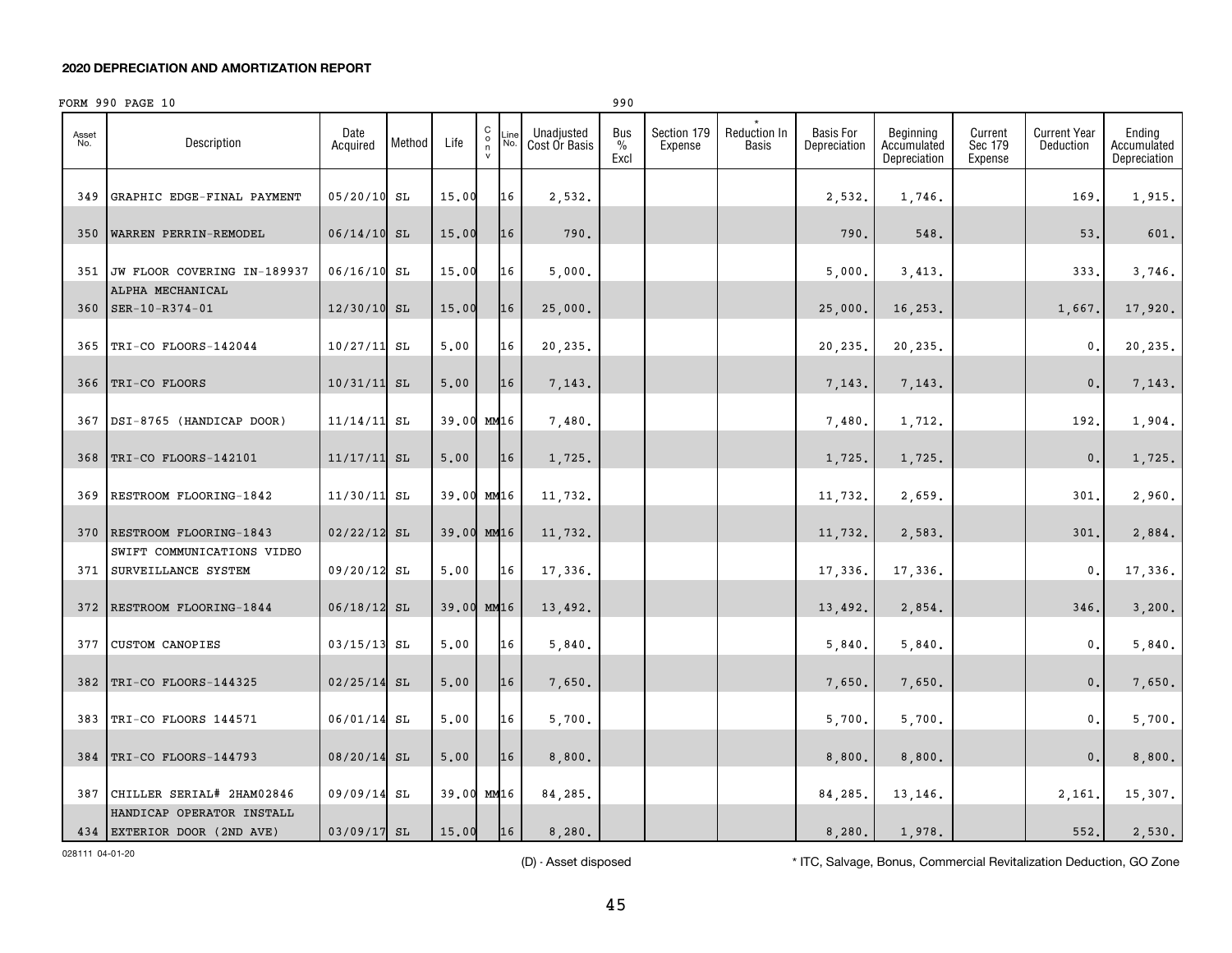|              | FORM 990 PAGE 10                |                  |        |       |                         |             |                             | 990                          |                        |                              |                                  |                                          |                               |                                  |                                       |
|--------------|---------------------------------|------------------|--------|-------|-------------------------|-------------|-----------------------------|------------------------------|------------------------|------------------------------|----------------------------------|------------------------------------------|-------------------------------|----------------------------------|---------------------------------------|
| Asset<br>No. | Description                     | Date<br>Acquired | Method | Life  | C<br>$_{\rm n}^{\rm o}$ | .ine<br>No. | Unadjusted<br>Cost Or Basis | Bus<br>$\frac{0}{0}$<br>Excl | Section 179<br>Expense | <b>Reduction In</b><br>Basis | <b>Basis For</b><br>Depreciation | Beginning<br>Accumulated<br>Depreciation | Current<br>Sec 179<br>Expense | <b>Current Year</b><br>Deduction | Ending<br>Accumulated<br>Depreciation |
|              | NEW BIOCIDE FEEDER FOR NEW      |                  |        |       |                         |             |                             |                              |                        |                              |                                  |                                          |                               |                                  |                                       |
| 442          | COOLING TOWER (CHEM PRO LAB)    | 04/30/19         | SL     | 5.00  |                         | 16          | 4,679.                      |                              |                        |                              | 4,679.                           | 1,326.                                   |                               | 936                              | 2,262.                                |
|              | EEV RETROFIT FOR CHILLER        |                  |        |       |                         |             |                             |                              |                        |                              |                                  |                                          |                               |                                  |                                       |
| 443          | (SAN DIEGO MECHINICAL)          | $05/31/19$ SL    |        | 5,00  |                         | 16          | 8,980.                      |                              |                        |                              | 8,980.                           | 2,395.                                   |                               | 1,796.                           | 4,191.                                |
|              | VARIABLE SPPED DRIVE AND        |                  |        |       |                         |             |                             |                              |                        |                              |                                  |                                          |                               |                                  |                                       |
| 444          | BYPASS FOR NEW COOLING TOWER    | 05/31/19 SL      |        | 5,00  |                         | 16          | 4,990.                      |                              |                        |                              | 4,990.                           | 1,331.                                   |                               | 998                              | 2,329.                                |
|              |                                 |                  |        |       |                         |             |                             |                              |                        |                              |                                  |                                          |                               |                                  |                                       |
| 445          | FLOORING (PALOMAR FLOORING)     | $05/31/19$ SL    |        | 5.00  |                         | 16          | 10,000.                     |                              |                        |                              | 10,000.                          | 2,667.                                   |                               | 2,000                            | 4,667.                                |
|              |                                 |                  |        |       |                         |             |                             |                              |                        |                              |                                  |                                          |                               |                                  |                                       |
|              | 446 TILE KITCHEN (HY TECH TILE) | 06/04/19 SL      |        | 5,00  |                         | 16          | 6,393.                      |                              |                        |                              | 6,393.                           | 1,705.                                   |                               | 1,279.                           | 2,984.                                |
|              | NEW COOLING TOWER (CONTROL      |                  |        |       |                         |             |                             |                              |                        |                              |                                  |                                          |                               |                                  |                                       |
| 447          | AIR CONDITIONING CORP)          | 06/30/19 SL      |        | 15.00 |                         | 16          | 72,077.                     |                              |                        |                              | 72,077.                          | 6,006.                                   |                               | 4,805                            | 10,811.                               |
|              | NVH FLOORING/PHASE 1 LABOR      |                  |        |       |                         |             |                             |                              |                        |                              |                                  |                                          |                               |                                  |                                       |
|              | 455 FOR GLUE-DOWN INST OF VINYL | 10/08/19         | SL     | 5.00  |                         | 16          | 6,615.                      |                              |                        |                              | 6,615.                           | 1,323.                                   |                               | 1,323                            | 2,646.                                |
|              | NVH PLAZA RESURFACE (SAL        |                  |        |       |                         |             |                             |                              |                        |                              |                                  |                                          |                               |                                  |                                       |
| 456          | ARROYO)                         | $11/25/19$ SL    |        | 5.00  |                         | 16          | 5,000.                      |                              |                        |                              | 5,000.                           | 833.                                     |                               | 1,000.                           | 1,833.                                |
|              | CHILDREN CENTER FLOORING        |                  |        |       |                         |             |                             |                              |                        |                              |                                  |                                          |                               |                                  |                                       |
|              | 457 (PALOMAR FLOORING)          | $01/03/20$ SL    |        | 5,00  |                         | 16          | 7,325.                      |                              |                        |                              | 7,325.                           | 1,099.                                   |                               | 1,465                            | 2,564.                                |
|              | NVH PLAZA PROJECT - FOUR (4)    |                  |        |       |                         |             |                             |                              |                        |                              |                                  |                                          |                               |                                  |                                       |
|              | 458 8FT PARK BENCH              | 01/28/20         | SL     | 5,00  |                         | 16          | 2,583.                      |                              |                        |                              | 2,583.                           | 344.                                     |                               | 517                              | 861.                                  |
|              | FLOORING INSTALLATION - 1ST     |                  |        |       |                         |             |                             |                              |                        |                              |                                  |                                          |                               |                                  |                                       |
| 459          | FLOOR (SAL ARROYO)              | 03/06/20         | SL     | 5,00  |                         | 16          | 5,600.                      |                              |                        |                              | 5,600.                           | 653.                                     |                               | 1,120                            | 1,773.                                |
|              | FLOORING INSTALLATION - (SAL    |                  |        |       |                         |             |                             |                              |                        |                              |                                  |                                          |                               |                                  |                                       |
| 460          | ARROYO)                         | 06/05/20 SL      |        | 5,00  |                         | 16          | 12,200.                     |                              |                        |                              | 12,200.                          | 813.                                     |                               | 2,440                            | 3,253.                                |
|              | 3RD FLOOR HALLWAY FLOORS        |                  |        |       |                         |             |                             |                              |                        |                              |                                  |                                          |                               |                                  |                                       |
| 461          | REPLACEMENT (RE: SOURCE FLOOR   | 06/30/20 SL      |        | 5.00  |                         | 16          | 44,485.                     |                              |                        |                              | 44,485.                          | 2,224.                                   |                               | 8,897                            | 11, 121.                              |
|              | 2ND FLOOR HALLWAY FLOORS        |                  |        |       |                         |             |                             |                              |                        |                              |                                  |                                          |                               |                                  |                                       |
| 462          | REPLACEMENT (RE: SOURCE FLOOR   | 08/31/20 SL      |        | 5,00  |                         | 16          | 16,615.                     |                              |                        |                              | 16,615.                          | 277.                                     |                               | 3,323.                           | 3,600.                                |
|              |                                 |                  |        |       |                         |             |                             |                              |                        |                              |                                  |                                          |                               |                                  |                                       |
|              | 474 NATCITY WH IMPROVEMENTS     | 11/01/20 SL      |        | 39.00 |                         | 16          | 382,287.                    |                              |                        |                              | 382,287.                         |                                          |                               | 8,985                            | 8,985.                                |
|              | OTIS ELEVATOR                   |                  |        |       |                         |             |                             |                              |                        |                              |                                  |                                          |                               |                                  |                                       |
| 475          | REPAIR/IMPROVEMENTS             | 04/27/21 SL      |        | 15.00 |                         | 16          | 17,935.                     |                              |                        |                              | 17,935.                          |                                          |                               | 498                              | 498.                                  |
|              | HOT WATER STORAGE TANK          |                  |        |       |                         |             |                             |                              |                        |                              |                                  |                                          |                               |                                  |                                       |
| 476          | PROJECT (THE BRINKS GROUP)      | 05/31/21 SL      |        | 15.00 |                         | 16          | 29,534.                     |                              |                        |                              | 29,534.                          |                                          |                               | 656                              | 656.                                  |
|              |                                 |                  |        |       |                         |             |                             |                              |                        |                              |                                  |                                          |                               |                                  |                                       |
|              | 477 JMG SECURITY SYSTEM         | 08/31/21 SL      |        | 5,00  |                         | 16          | 6.375.                      |                              |                        |                              | 6.375.                           |                                          |                               | 106.                             | 106.                                  |

028111 04-01-20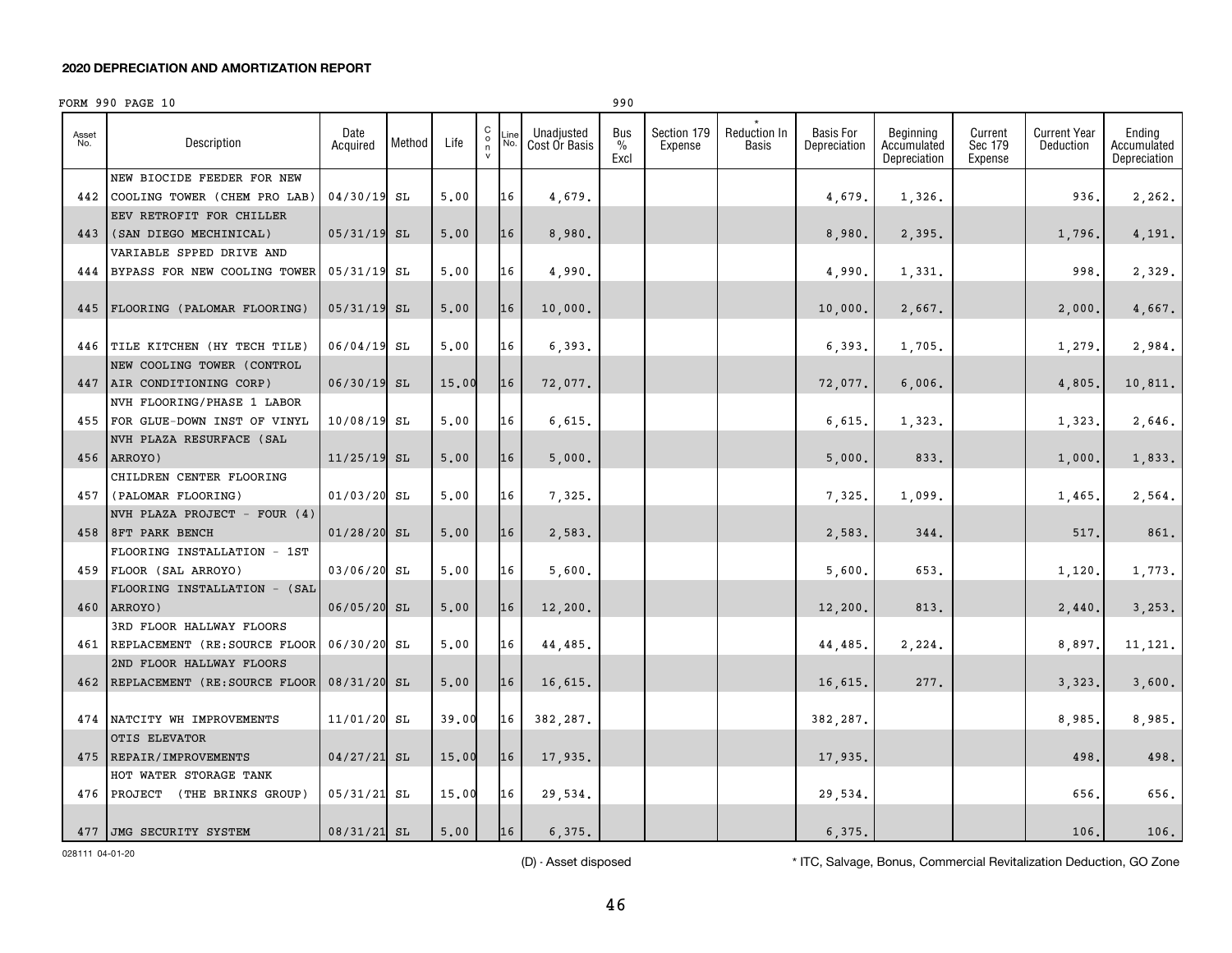|              | FORM 990 PAGE 10                                                                      |                  |        |      |                                                               |             |                             | 990                          |                        |                       |                                  |                                          |                               |                                  |                                       |
|--------------|---------------------------------------------------------------------------------------|------------------|--------|------|---------------------------------------------------------------|-------------|-----------------------------|------------------------------|------------------------|-----------------------|----------------------------------|------------------------------------------|-------------------------------|----------------------------------|---------------------------------------|
| Asset<br>No. | Description                                                                           | Date<br>Acquired | Method | Life | $\mathbf C$<br>$\begin{matrix} 0 \\ \eta \\ \nu \end{matrix}$ | ∟ine<br>No. | Unadjusted<br>Cost Or Basis | Bus<br>$\frac{0}{0}$<br>Excl | Section 179<br>Expense | Reduction In<br>Basis | <b>Basis For</b><br>Depreciation | Beginning<br>Accumulated<br>Depreciation | Current<br>Sec 179<br>Expense | <b>Current Year</b><br>Deduction | Ending<br>Accumulated<br>Depreciation |
|              | MATERIALS ONLY - 2ND FLOOR<br>478 HALLWAY FLOORS REPLACEMENT<br>* 990 PAGE 10 TOTAL - | 09/03/21 SL      |        | 5,00 |                                                               | 16          | 8,501.                      |                              |                        |                       | 8,501                            |                                          |                               | 142                              | 142.                                  |
|              | <b>IMPROVEMENTS</b>                                                                   |                  |        |      |                                                               |             | ,018,973.                   |                              |                        |                       | 1,018,973.                       | 244,911.                                 |                               | 56,202.                          | 301, 113.                             |
|              | COMPUTER EQUIPMENT/SOFTWARE                                                           |                  |        |      |                                                               |             |                             |                              |                        |                       |                                  |                                          |                               |                                  |                                       |
|              | 319 MQ BLACKBAUD                                                                      | 02/29/04 SL      |        | 5.00 |                                                               | 16          | 27,776.                     |                              |                        |                       | 27,776.                          | 27,776.                                  |                               | $\mathbf{0}$ .                   | 27,776.                               |
| 328          | MQ BLACKBAUD SOFTWARE                                                                 | 08/31/05         | SL     | 5.00 |                                                               | 16          | 26,443.                     |                              |                        |                       | 26,443.                          | 26,443.                                  |                               | 0.                               | 26,443.                               |
| 332          | <b>BLACKBAUD</b>                                                                      | $10/31/05$ SL    |        | 5.00 |                                                               | 16          | 6,151.                      |                              |                        |                       | 6,151.                           | 6,151.                                   |                               | 0.                               | 6,151.                                |
| 333          | <b>BLACKBAUD</b>                                                                      | 11/29/05         | SL     | 5.00 |                                                               | 16          | 1,810.                      |                              |                        |                       | 1,810.                           | 1,810.                                   |                               | 0.                               | 1,810.                                |
| 334          | <b>BLACKBAUD</b>                                                                      | $07/26/06$ SL    |        | 5.00 |                                                               | 16          | 5,236.                      |                              |                        |                       | 5,236.                           | 5,236.                                   |                               | 0.                               | 5,236.                                |
| 335          | DELL COMMERCIAL                                                                       | 10/26/06         | SL     | 5.00 |                                                               | 16          | 3,507.                      |                              |                        |                       | 3,507.                           | 3,507.                                   |                               | 0.                               | 3,507.                                |
| 336          | <b>WEALTH ENGINE</b>                                                                  | 11/30/06 SL      |        | 5,00 |                                                               | 16          | 5,000.                      |                              |                        |                       | 5,000.                           | 5,000.                                   |                               | 0.                               | 5,000.                                |
| 337          | <b>WEALTH ENGINE</b>                                                                  | 12/01/06         | SL     | 5.00 |                                                               | 16          | 6, 250.                     |                              |                        |                       | 6,250.                           | 6, 250.                                  |                               | 0.                               | 6, 250.                               |
| 338          | DELL COMMERCIAL                                                                       | 12/27/06 SL      |        | 5.00 |                                                               | 16          | 180.                        |                              |                        |                       | 180.                             | 180.                                     |                               | 0.                               | 180.                                  |
| 339          | DELL COMMERCIAL                                                                       | 01/26/07         | SL     | 5,00 |                                                               | 16          | 13,819.                     |                              |                        |                       | 13,819                           | 13,819.                                  |                               | 0.                               | 13,819.                               |
|              | 340 DELL COMMERCIAL                                                                   | $02/26/07$ SL    |        | 5.00 |                                                               | 16          | 5,658.                      |                              |                        |                       | 5,658.                           | 5,658.                                   |                               | 0.                               | 5,658.                                |
|              | DELL BUSINESS<br>354 CREDIT-6879450208000494273                                       | 11/03/09 SL      |        | 5,00 |                                                               | 16          | 4,967.                      |                              |                        |                       | 4,967.                           | 4,967.                                   |                               | 0.                               | 4,967.                                |
| 355          | BLACKBAUD-90186605 AR MODULE                                                          | $02/28/10$ SL    |        | 5,00 |                                                               | 16          | 3,110.                      |                              |                        |                       | 3,110.                           | 3,110.                                   |                               | 0.                               | 3,110.                                |
|              | BLACKBAUD-90326334 - SPARK<br>363 SOFTWARE-ONLINE GIFT PROCESS                        | $06/25/11$ SL    |        | 5,00 |                                                               | 16          | 5,000.                      |                              |                        |                       | 5,000.                           | 5,000.                                   |                               | 0.                               | 5,000.                                |
|              | 381 BLACKBAUD-SPARK SOFTWARE                                                          | $05/28/13$ SL    |        | 5,00 |                                                               | 16          | 5.000.                      |                              |                        |                       | 5,000.                           | 5.000.                                   |                               | 0.                               | 5,000.                                |

028111 04-01-20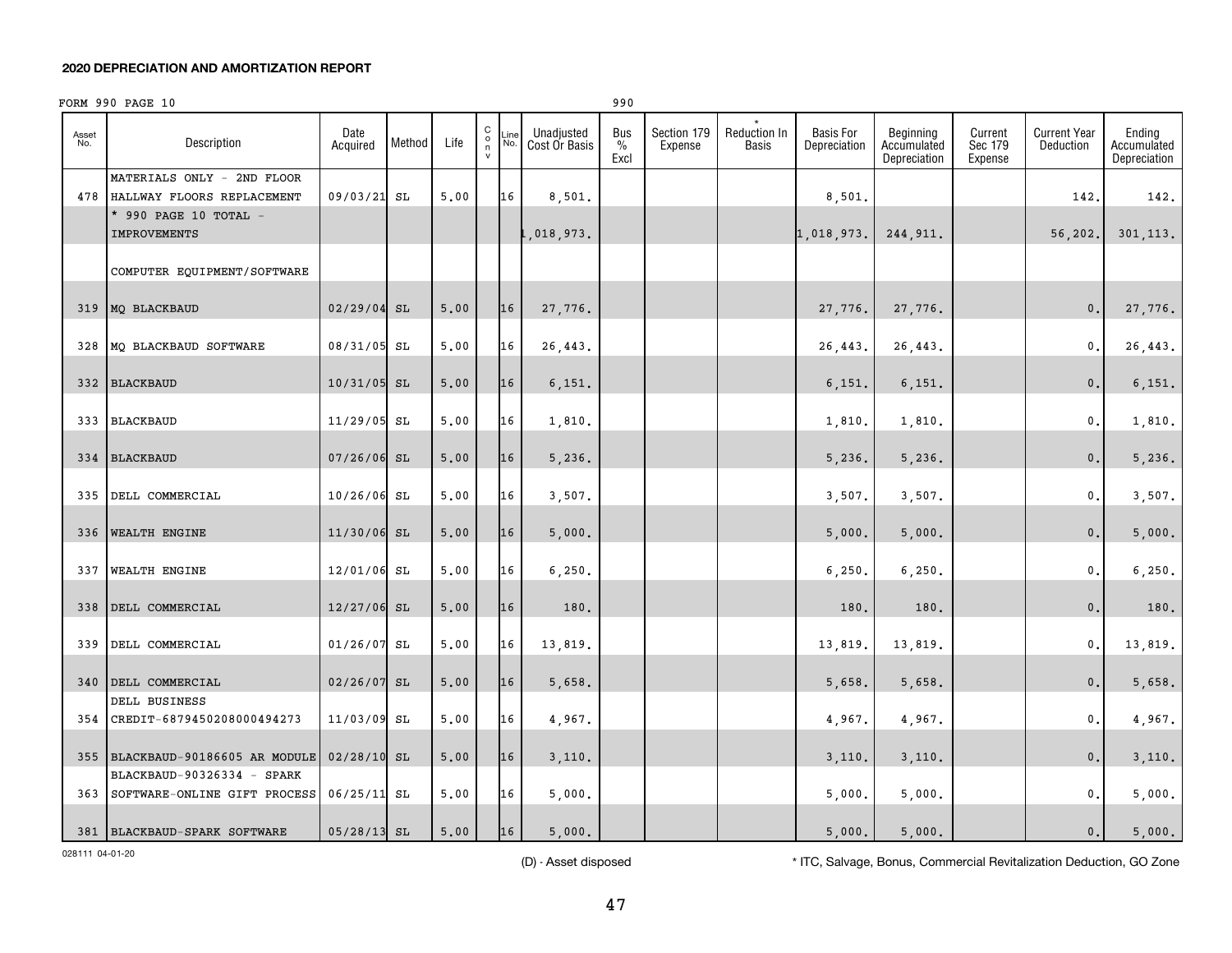|              | FORM 990 PAGE 10                                           |                  |        |            |                                              |             |                             | 990                 |                        |                                     |                                  |                                          |                               |                                  |                                       |
|--------------|------------------------------------------------------------|------------------|--------|------------|----------------------------------------------|-------------|-----------------------------|---------------------|------------------------|-------------------------------------|----------------------------------|------------------------------------------|-------------------------------|----------------------------------|---------------------------------------|
| Asset<br>No. | Description                                                | Date<br>Acquired | Method | Life       | $\begin{array}{c}\nC \\ O \\ N\n\end{array}$ | Line<br>No. | Unadjusted<br>Cost Or Basis | Bus<br>$\%$<br>Excl | Section 179<br>Expense | <b>Reduction In</b><br><b>Basis</b> | <b>Basis For</b><br>Depreciation | Beginning<br>Accumulated<br>Depreciation | Current<br>Sec 179<br>Expense | <b>Current Year</b><br>Deduction | Ending<br>Accumulated<br>Depreciation |
| 417          | BLACKBAUD-90849212                                         | 03/09/15 SL      |        | 5.00       |                                              | 16          | 14,514.                     |                     |                        |                                     | 14,514.                          | 14,514.                                  |                               | $\mathbf{0}$ .                   | 14,514.                               |
| 418          | <b>BLACKBAUD-90887479</b>                                  | $05/27/15$ SL    |        | 5.00       |                                              | 16          | 5,300.                      |                     |                        |                                     | 5,300.                           | 5,300.                                   |                               | 0.                               | 5,300.                                |
|              | 25 DELL LATITUDE 3550                                      |                  |        |            |                                              |             |                             |                     |                        |                                     |                                  |                                          |                               |                                  |                                       |
|              | 435 LAPTOPS FOR CLASSROOM AT 111                           | $02/22/17$ SL    |        | 5.00       |                                              | 16          | 19,082.                     |                     |                        |                                     | 19,082.                          | 13,674.                                  |                               | 3,816.                           | 17,490.                               |
|              | 7 DELL DESKTOP COMPUTERS FOR                               |                  |        |            |                                              |             |                             |                     |                        |                                     |                                  |                                          |                               |                                  |                                       |
| 448          | NVH LAB (SN/SERVICE TAG# BP0                               | $12/22/18$ SL    |        | 5.00       |                                              | 16          | 7,471.                      |                     |                        |                                     | 7,471.                           | 2,615.                                   |                               | 1,494.                           | 4,109.                                |
|              | DELL POWEREDGE T640 SERVER                                 |                  |        |            |                                              |             |                             |                     |                        |                                     |                                  |                                          |                               |                                  |                                       |
| 449          | (SN/SERVICE TAG# DDVSPX2)                                  | $07/22/19$ SL    |        | 5.00       |                                              | 16          | 6,485.                      |                     |                        |                                     | 6,485.                           | 1,513.                                   |                               | 1,297.                           | 2,810.                                |
|              | GIFT PROCESSING SYSTEM (AO2                                |                  |        |            |                                              |             |                             |                     |                        |                                     |                                  |                                          |                               |                                  |                                       |
| 463          | TECHNOLOGIES)                                              | 03/31/20 SL      |        | 5,00       |                                              | 16          | 29,144.                     |                     |                        |                                     | 29,144.                          | 2,914.                                   |                               | 5,829.                           | 8,743.                                |
|              | ACCOUNTING/FINANCE ACCOUNTS                                |                  |        |            |                                              | 16          |                             |                     |                        |                                     |                                  |                                          |                               |                                  |                                       |
|              | 464 PAYABLE ACH PAYMENT SYSTEM<br>PULSE KIOSK + SOFTWARE + | 06/30/20 SL      |        | 5.00       |                                              |             | 6,698.                      |                     |                        |                                     | 6,698.                           | 335.                                     |                               | 1,340                            | 1,675.                                |
| 465          | DATA DASHBOARD FOR PROGRAMS                                | $07/15/20$ SL    |        | 5,00       |                                              | 16          | 10,800.                     |                     |                        |                                     | 10,800.                          | 540.                                     |                               |                                  | 2,700.                                |
|              | BREWER MARKETING WEBSITE                                   |                  |        |            |                                              |             |                             |                     |                        |                                     |                                  |                                          |                               | 2,160.                           |                                       |
|              | 479 BUILD                                                  | 09/01/21 SL      |        | 8.00       |                                              | 16          | 42,471.                     |                     |                        |                                     | 42,471.                          |                                          |                               | 442.                             | 442.                                  |
|              | * 990 PAGE 10 TOTAL -                                      |                  |        |            |                                              |             |                             |                     |                        |                                     |                                  |                                          |                               |                                  |                                       |
|              | COMPUTER EQUIPMENT/SOFTWARE                                |                  |        |            |                                              |             | 261,872.                    |                     |                        |                                     | 261.872.                         | 161, 312.                                |                               | 16,378.                          | 177,690.                              |
|              |                                                            |                  |        |            |                                              |             |                             |                     |                        |                                     |                                  |                                          |                               |                                  |                                       |
|              | <b>RENOVATION</b>                                          |                  |        |            |                                              |             |                             |                     |                        |                                     |                                  |                                          |                               |                                  |                                       |
|              |                                                            |                  |        |            |                                              |             |                             |                     |                        |                                     |                                  |                                          |                               |                                  |                                       |
|              | 1   HARBORVIEW RENOVATIONS                                 | $02/28/04$ SL    |        |            |                                              |             | 39.00 MM16 9,900,675.       |                     |                        |                                     | 9,900,675.4,484,916.             |                                          |                               |                                  | 253,863.4,738,779.                    |
|              |                                                            |                  |        |            |                                              |             |                             |                     |                        |                                     |                                  |                                          |                               |                                  |                                       |
|              | 2 MQ RENOVATION IMPROVEMENTS                               | $01/18/05$ SL    |        | 39.00 MM16 |                                              |             | 82,249.                     |                     |                        |                                     | 82,249.                          | 35,326.                                  |                               | 2,109.                           | 37,435.                               |
|              | 3 RENOVATION IMPROVEMENTS                                  | $01/18/06$ SL    |        | 39.00 MM16 |                                              |             | 166,743.                    |                     |                        |                                     | 166,743.                         | 67,333.                                  |                               | 4,275.                           | 71,608.                               |
|              | NVH RENOVATIONS - FLOORING                                 |                  |        |            |                                              |             |                             |                     |                        |                                     |                                  |                                          |                               |                                  |                                       |
|              | 428 ROOM, OFFICE & STORAGE                                 | 10/29/15 SL      |        | 17.00      |                                              | 16          | 16,620.                     |                     |                        |                                     | 16,620.                          | 4,808.                                   |                               | 978.                             | 5,786.                                |
|              | NVH RENOVATIONS - NEW                                      |                  |        |            |                                              |             |                             |                     |                        |                                     |                                  |                                          |                               |                                  |                                       |
| 429          | <b>CEILINGS</b>                                            | $11/16/15$ SL    |        | 17.00      |                                              | 16          | 12,480.                     |                     |                        |                                     | 12,480.                          | 3.548.                                   |                               | 734.                             | 4,282.                                |
|              | NVH BATHROOM/RESTROOM                                      |                  |        |            |                                              |             |                             |                     |                        |                                     |                                  |                                          |                               |                                  |                                       |
|              | 473 RENOVATION                                             | 11/01/20 SL      |        | 17.00      |                                              | 16          | 223, 419.                   |                     |                        |                                     | 223, 419.                        |                                          |                               | 12,047.                          | 12,047.                               |
|              | * 990 PAGE 10 TOTAL -                                      |                  |        |            |                                              |             |                             |                     |                        |                                     |                                  |                                          |                               |                                  |                                       |
|              | <b>RENOVATION</b>                                          |                  |        |            |                                              |             | 10402186.                   |                     |                        |                                     |                                  | 10402186.4.595.931.                      |                               |                                  | 274,006.4,869,937.                    |

028111 04-01-20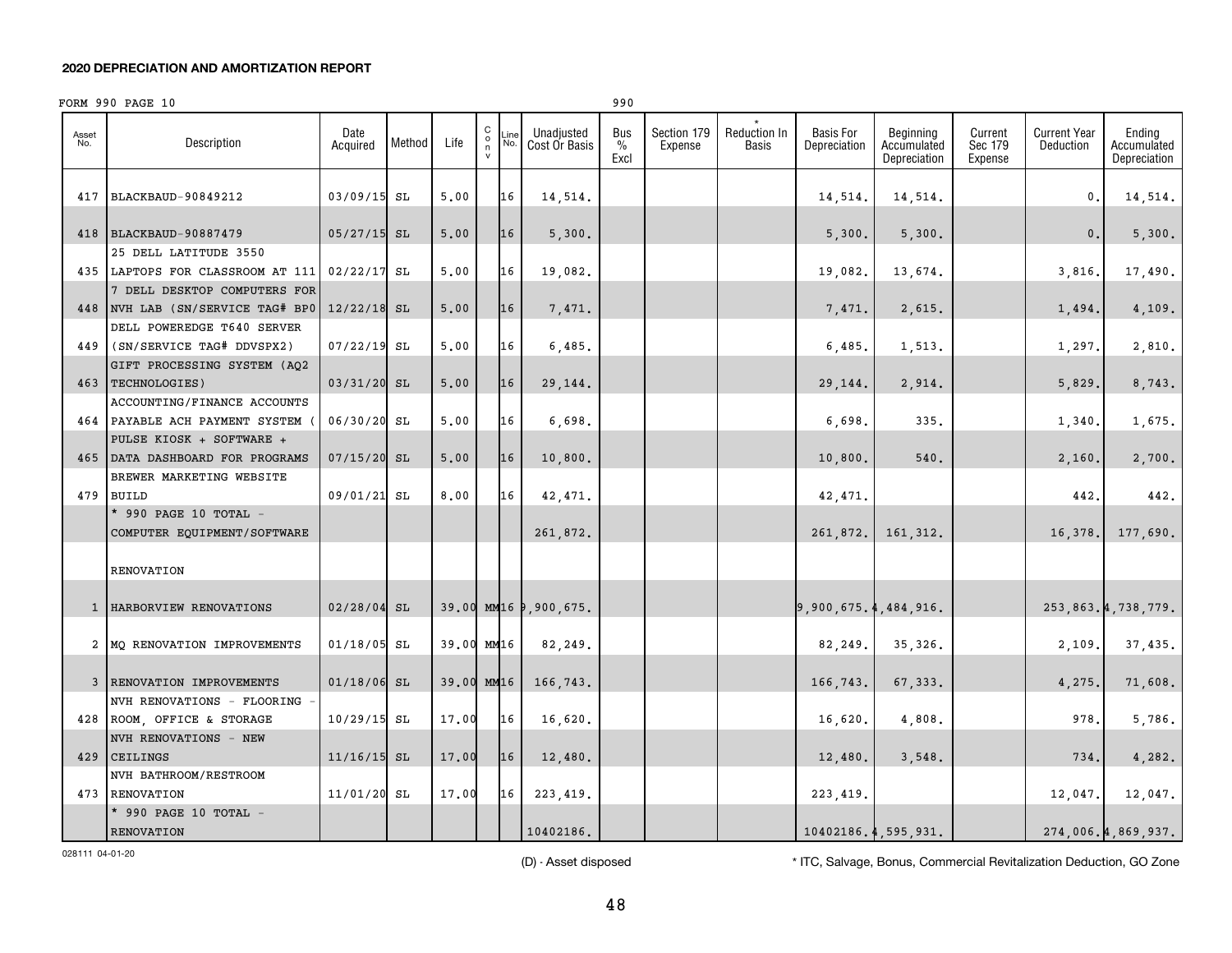|              | FORM 990 PAGE 10                               |                  |        |            |                                               |             |                             | 990                 |                        |                       |                                  |                                          |                               |                                  |                                       |
|--------------|------------------------------------------------|------------------|--------|------------|-----------------------------------------------|-------------|-----------------------------|---------------------|------------------------|-----------------------|----------------------------------|------------------------------------------|-------------------------------|----------------------------------|---------------------------------------|
| Asset<br>No. | Description                                    | Date<br>Acquired | Method | Life       | $\begin{array}{c} C \\ 0 \\ \eta \end{array}$ | Line<br>No. | Unadjusted<br>Cost Or Basis | Bus<br>$\%$<br>Excl | Section 179<br>Expense | Reduction In<br>Basis | <b>Basis For</b><br>Depreciation | Beginning<br>Accumulated<br>Depreciation | Current<br>Sec 179<br>Expense | <b>Current Year</b><br>Deduction | Ending<br>Accumulated<br>Depreciation |
|              | <b>BUILDINGS</b>                               |                  |        |            |                                               |             |                             |                     |                        |                       |                                  |                                          |                               |                                  |                                       |
|              | 4 BUILDING HARBOR VIEW                         | 03/01/01 SL      |        | 35.00      |                                               |             | 165,000,030.                |                     |                        |                       | 6,000,030.3,521,435.             |                                          |                               |                                  | 171, 429. 3, 692, 864.                |
|              | (D) DEPOSIT ON UNIVERSITY                      |                  |        |            |                                               |             |                             |                     |                        |                       |                                  |                                          |                               |                                  |                                       |
|              | 7 AVENUE BUILDING<br>(D) BUILDING - NORTH PARK | 03/11/09 SL      |        | 40.00      |                                               | 16          | 5,000.                      |                     |                        |                       | 5,000.                           |                                          |                               | 83,                              | 83.                                   |
|              | 357 THRIFT STORE (UNIVERSITY AVE               | 12/08/09 SL      |        | 39.00 MM16 |                                               |             | 200,000.                    |                     |                        |                       | 200,000.                         | 55,554.                                  |                               | 3,419.                           | 58,973.                               |
|              | WAREHOUSE - NATIONAL CITY -                    |                  |        |            |                                               |             |                             |                     |                        |                       |                                  |                                          |                               |                                  |                                       |
|              | 454 PLACED IN SERVICE OCT-2020                 | 09/30/20 SL      |        |            |                                               |             | 39.00 MM16 2,962,380.       |                     |                        |                       | 2,962,380.                       |                                          |                               | 75,958.                          | 75,958.                               |
|              | * 990 PAGE 10 TOTAL -<br><b>BUILDINGS</b>      |                  |        |            |                                               |             | 9,167,410.                  |                     |                        |                       | $9, 167, 410.$ $8, 576, 989.$    |                                          |                               |                                  | 250,889.3,827,878.                    |
|              | FURNITURES & FIXTURES                          |                  |        |            |                                               |             |                             |                     |                        |                       |                                  |                                          |                               |                                  |                                       |
|              | 34 MQ BEDS                                     | 09/01/04         | SL     | 5.00       |                                               | 16          | 151,865.                    |                     |                        |                       | 151,865.                         | 151,865.                                 |                               | 0.                               | 151,865.                              |
|              | 35 MQ2 CHEST OF DRAWERS                        | 12/31/04 SL      |        | 7.00       |                                               | 16          | 9,633.                      |                     |                        |                       | 9,633.                           | 9,633.                                   |                               | 0.                               | 9,633.                                |
|              |                                                |                  |        |            |                                               |             |                             |                     |                        |                       |                                  |                                          |                               |                                  |                                       |
|              | 36 MQ TABLES & CHAIRS                          | $01/07/05$ SL    |        | 7.00       |                                               | 16          | 3,547.                      |                     |                        |                       | 3,547.                           | 3,547.                                   |                               | $\mathsf{0}\,.$                  | 3,547.                                |
| 38           | <b>SHELVES</b>                                 | 01/09/06 SL      |        | 7.00       |                                               | 16          | 1,739.                      |                     |                        |                       | 1,739.                           | 1,676.                                   |                               | 0.                               | 1,676.                                |
|              | 39 TABLES                                      | 03/23/06 SL      |        | 7.00       |                                               | 16          | 2,420.                      |                     |                        |                       | 2,420.                           | 2,420.                                   |                               | $\mathbf 0$ .                    | 2,420.                                |
| 40           | MATTRESSES                                     | 10/30/08 SL      |        | 5,00       |                                               | 16          | 6,296.                      |                     |                        |                       | 6,296.                           | 6,296.                                   |                               | 0.                               | 6,296.                                |
|              | 41   MATTRESSES                                | 12/12/08 SL      |        | 5.00       |                                               | 16          | 6, 165.                     |                     |                        |                       | 6, 165.                          | 6, 165.                                  |                               | $\mathbf 0$ .                    | 6, 165.                               |
|              | 42 MATTRESSES                                  | 02/04/09 SL      |        | 5,00       |                                               | 16          | 1,140.                      |                     |                        |                       | 1,140.                           | 1,140.                                   |                               | 0.                               | 1,140.                                |
|              | MASTER SOURCE CORP. -                          |                  |        |            |                                               |             |                             |                     |                        |                       |                                  |                                          |                               |                                  |                                       |
|              | 364 MATTRESSES (100 MATTRESSES)                | $02/01/11$ SL    |        | 5.00       |                                               | 16          | 12,100.                     |                     |                        |                       | 12,100.                          | 12,100.                                  |                               | $\mathbf 0$ .                    | 12,100.                               |
|              | CORNERSTONE                                    |                  |        |            |                                               |             |                             |                     |                        |                       |                                  |                                          |                               |                                  |                                       |
|              | 374 INSTITUTE-MATTRESSES (50)                  | 04/09/12 SL      |        | 5,00       |                                               | 16          | 4,987.                      |                     |                        |                       | 4,987.                           | 4,987.                                   |                               | 0.                               | 4,987.                                |
|              | 407 BEDS-20-TH FOR WOMEN                       | $06/01/14$ SL    |        | 7,00       |                                               | 16          | 13,381.                     |                     |                        |                       | 13,381.                          | 12,109.                                  |                               | 1,272.                           | 13,381.                               |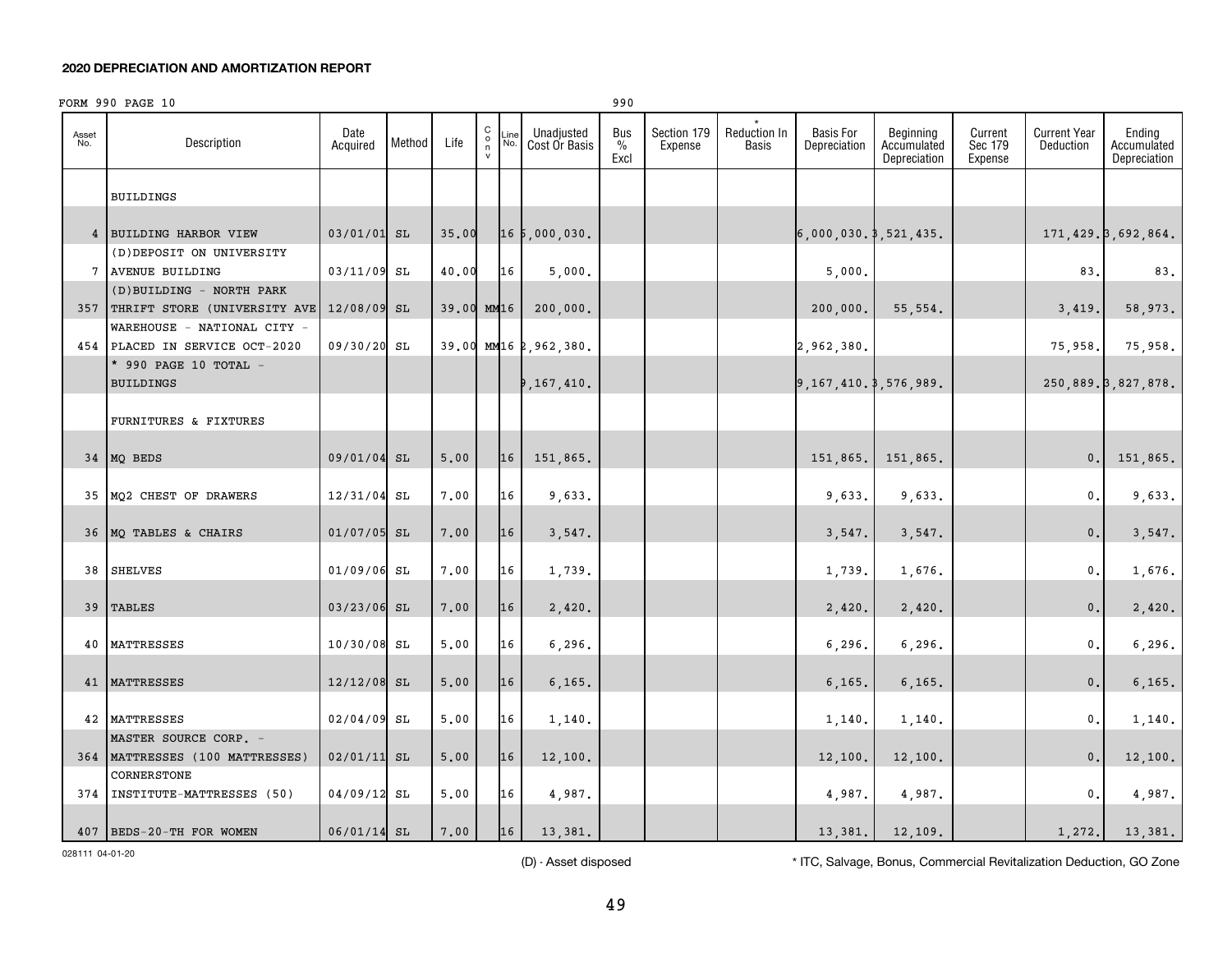|              | FORM 990 PAGE 10                                              |                  |        |      |                                               |             |                             | 990                          |                        |                                     |                                  |                                          |                               |                                  |                                       |
|--------------|---------------------------------------------------------------|------------------|--------|------|-----------------------------------------------|-------------|-----------------------------|------------------------------|------------------------|-------------------------------------|----------------------------------|------------------------------------------|-------------------------------|----------------------------------|---------------------------------------|
| Asset<br>No. | Description                                                   | Date<br>Acquired | Method | Life | $\begin{array}{c} C \\ 0 \\ \eta \end{array}$ | Line<br>No. | Unadjusted<br>Cost Or Basis | Bus<br>$\frac{0}{0}$<br>Excl | Section 179<br>Expense | <b>Reduction In</b><br><b>Basis</b> | <b>Basis For</b><br>Depreciation | Beginning<br>Accumulated<br>Depreciation | Current<br>Sec 179<br>Expense | <b>Current Year</b><br>Deduction | Ending<br>Accumulated<br>Depreciation |
| 408          | RAILING-TH FOR WOMEN                                          | 06/01/14         | SL     | 7.00 |                                               | 16          | 5,816.                      |                              |                        |                                     | 5,816.                           | 5,263.                                   |                               | 553.                             | 5,816.                                |
| 409          | BEDS-28-TH FOR MEN                                            | 09/01/14 SL      |        | 7.00 |                                               | 16          | 18,443.                     |                              |                        |                                     | 18,443.                          | 16,030.                                  |                               | 2,413.                           | 18,443.                               |
| 410          | DRAWER CHEST-TH                                               | 09/01/14 SL      |        | 7.00 |                                               | 16          | 16,427.                     |                              |                        |                                     | 16,427.                          | 14,278.                                  |                               | 2,149                            | 16,427.                               |
| 411          | LIGHTENING FOR THRIFT STORE                                   | $06/01/14$ SL    |        | 7.00 |                                               | 16          | 24,092.                     |                              |                        |                                     | 24,092.                          | 21,799.                                  |                               | 2,293.                           | 24,092.                               |
|              | FARKAS STORE FIXTURE-ORDER<br>412 27175                       | $02/28/14$ SL    |        | 7.00 |                                               | 16          | 7,252.                      |                              |                        |                                     | 7,252.                           | 6,820.                                   |                               | 432.                             | 7,252.                                |
| 419          | STARBOARD METAL CHESTS                                        | $05/12/15$ SL    |        | 7.00 |                                               | 16          | 4,114.                      |                              |                        |                                     | 4,114.                           | 3,185.                                   |                               | 588.                             | 3, 773.                               |
| 420          | 20 LOCKERS                                                    | 06/19/15         | SL     | 7.00 |                                               | 16          | 8,870.                      |                              |                        |                                     | 8,870.                           | 6,652.                                   |                               | 1,267                            | 7,919.                                |
| 423          | CENTRAL CITY CONCERN-FINAL<br>PYMT (11 METAL CHESTS)          | 10/08/15         | SL     | 7.00 |                                               | 16          | 4,114.                      |                              |                        |                                     | 4,114.                           | 2,940.                                   |                               | 588                              | 3,528.                                |
|              | 424 109 NEW BUNKBEDS FOR NVH                                  | $02/12/16$ SL    |        | 7.00 |                                               | 16          | 66,591.                     |                              |                        |                                     | 66,591                           | 44,394.                                  |                               | 9,513                            | 53,907.                               |
|              | SET OF FURNITURES FOR 111<br>425 ELM STREET                   | $04/04/16$ SL    |        | 7.00 |                                               | 16          | 5,319.                      |                              |                        |                                     | 5,319                            | 3,420.                                   |                               | 760.                             | 4,180.                                |
| 426          | DONATED USED OFFICE<br>FURNITURE & FIXTURES (KPRZ R           | $03/31/16$ SL    |        | 3.00 |                                               | 16          | 61,600.                     |                              |                        |                                     | 61,600.                          | 61,600.                                  |                               | $\mathbf{0}$                     | 61,600.                               |
| 427          | (D) DONATED USED OFFICE<br>FURNITURE & FIXTURES (KPRZ R       | 03/31/16 NC      |        | 3.00 | HY                                            |             | 61,599.                     |                              |                        |                                     | 61,599                           |                                          |                               | 0.                               |                                       |
| 480          | NATCITY WH - RACKS/UNITED<br>MATERIAL HANDING                 | 11/01/20 SL      |        | 7.00 |                                               | 16          | 11,139.                     |                              |                        |                                     | 11, 139.                         |                                          |                               | 1,459.                           | 1,459.                                |
|              | NORIX GROUP INC - CHILDREN<br>481 CENTER CLASSROOMS FURNITURE | $03/15/21$ SL    |        | 7.00 |                                               | 16          | 5,162.                      |                              |                        |                                     | 5,162.                           |                                          |                               | 430.                             | 430.                                  |
|              | * 990 PAGE 10 TOTAL -<br>FURNITURES & FIXTURES                |                  |        |      |                                               |             | 513,811.                    |                              |                        |                                     | 513,811.                         | 398,319.                                 |                               | 23,717.                          | 422,036.                              |
|              | VEHICLES                                                      |                  |        |      |                                               |             |                             |                              |                        |                                     |                                  |                                          |                               |                                  |                                       |
|              | 25 1993 FORD PICKUP-18289                                     | $05/24/06$ SL    |        | 5.00 |                                               | 16          | 5,914.                      |                              |                        |                                     | 5,914.                           | 5,914.                                   |                               | $\mathbf{0}$ .                   | 5,914.                                |
|              | 2009 FORD ECONOLINE<br>352 E350-13263                         | 12/23/09 SL      |        | 5,00 |                                               | 16          | 25,993.                     |                              |                        |                                     | 25,993.                          | 25,993.                                  |                               | 0.                               | 25,993.                               |

028111 04-01-20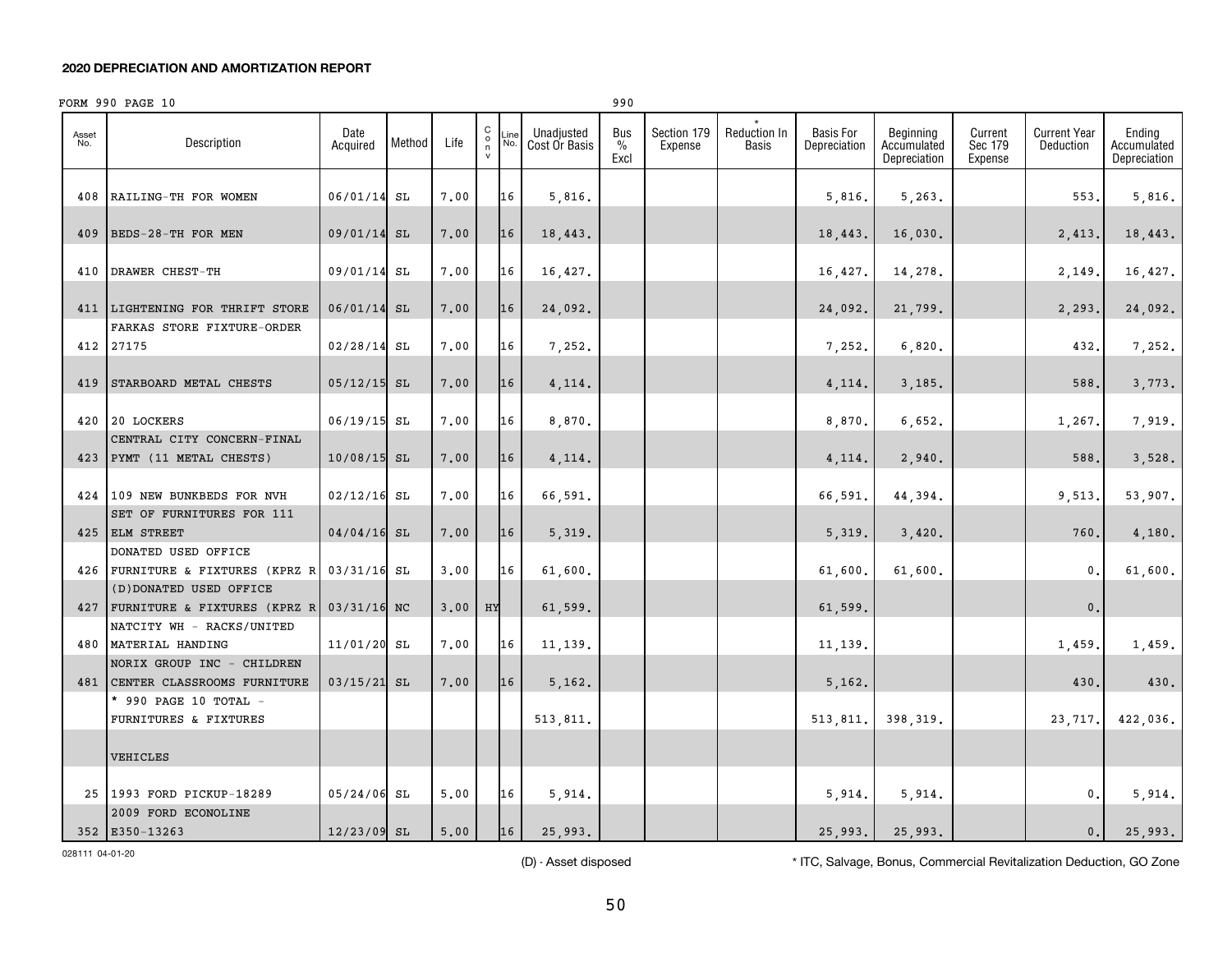|              | FORM 990 PAGE 10                                           |                  |        |      |                                                                                           |                             | 990                          |                        |                                     |                                  |                                          |                               |                                  |                                       |
|--------------|------------------------------------------------------------|------------------|--------|------|-------------------------------------------------------------------------------------------|-----------------------------|------------------------------|------------------------|-------------------------------------|----------------------------------|------------------------------------------|-------------------------------|----------------------------------|---------------------------------------|
| Asset<br>No. | Description                                                | Date<br>Acquired | Method | Life | C<br>Line<br>$\begin{array}{c} \mathtt{o} \\ \mathtt{n} \\ \mathtt{v} \end{array}$<br>No. | Unadjusted<br>Cost Or Basis | Bus<br>$\frac{0}{0}$<br>Excl | Section 179<br>Expense | <b>Reduction In</b><br><b>Basis</b> | <b>Basis For</b><br>Depreciation | Beginning<br>Accumulated<br>Depreciation | Current<br>Sec 179<br>Expense | <b>Current Year</b><br>Deduction | Ending<br>Accumulated<br>Depreciation |
| 378          | DREW FORD E-350 VIN 00306                                  | 06/20/13         | SL     | 5.00 | 16                                                                                        | 26,279.                     |                              |                        |                                     | 26,279                           | 26,279.                                  |                               | 0.                               | 26,279.                               |
| 379          | DREW FORD E-350 VIN 30161<br>2017 SAVANA 2500 VIN 348063   | 06/20/13         | SL     | 5.00 | 16                                                                                        | 26,773.                     |                              |                        |                                     | 26,773.                          | 26,773.                                  |                               | 0.                               | 26,773.                               |
| 436          | (12-PASSENGER VAN)                                         | 01/09/18         | SL     | 5,00 | 16                                                                                        | 35,527.                     |                              |                        |                                     | 35,527.                          | 19,539.                                  |                               | 7,105.                           | 26,644.                               |
|              | 2018 MERCEDES BENZ VAN VIN#<br>450 WD4PG2EE8J3402509       | 01/14/19         | SL     | 5.00 | 16                                                                                        | 34,025.                     |                              |                        |                                     | 34,025                           | 11,909.                                  |                               | 6,805                            | 18,714.                               |
| 466          | 2016 MERCEDES BENZ SPRINTER<br>VIN# 8BRPE7DDXGE123239      | 01/23/20         | SL     | 5,00 | 16                                                                                        | 29,368.                     |                              |                        |                                     | 29,368.                          | 3,916.                                   |                               | 5,874.                           | 9,790.                                |
| 482          | 2017 GMC SIERRA 2500 (USED)<br>FOR SHOWER MINISTRY         | 08/02/21         | SL     | 5.00 | 16                                                                                        | 66,469.                     |                              |                        |                                     | 66,469.                          |                                          |                               | 2,216.                           | 2,216.                                |
|              | * 990 PAGE 10 TOTAL -<br>VEHICLES                          |                  |        |      |                                                                                           | 250,348.                    |                              |                        |                                     | 250,348.                         | 120,323.                                 |                               | 22,000.                          | 142,323.                              |
|              | EQUIPMENT                                                  |                  |        |      |                                                                                           |                             |                              |                        |                                     |                                  |                                          |                               |                                  |                                       |
| 79           | MQ SD REST - BERKEL SLICER                                 | 10/31/02         | SL     | 7.00 | 16                                                                                        | 3,383.                      |                              |                        |                                     | 3,383.                           | 3,383.                                   |                               | 0.                               | 3,383.                                |
| 82           | MQ SHREDDER                                                | 12/14/04         | SL     | 7.00 | 16                                                                                        | 1,142.                      |                              |                        |                                     | 1,142.                           | 1,142.                                   |                               | 0.                               | 1,142.                                |
| 83           | MQ COMPRESSOR                                              | 02/01/05         | SL     | 7.00 | 16                                                                                        | 8,600.                      |                              |                        |                                     | 8,600.                           | 8,600.                                   |                               | $\mathbf{0}$ .                   | 8,600.                                |
| 87           | SDCR BUSINESS SYSTEM                                       | 12/14/05         | SL     | 7.00 | 16                                                                                        | 1,434.                      |                              |                        |                                     | 1,434.                           | 1,366.                                   |                               | 0.                               | 1,366.                                |
| 93           | FORKLIFT                                                   | 10/06/08         | SL     | 7.00 | 16                                                                                        | 25,645.                     |                              |                        |                                     | 25,645.                          | 23,816.                                  |                               | 0.                               | 23,816.                               |
| 94           | EQUIPMENT                                                  | 07/31/09         | SL     | 5,00 | 16                                                                                        | 6,266.                      |                              |                        |                                     | 6,266.                           | 6,266.                                   |                               | 0.                               | 6,266.                                |
| 353          | CROWN LIFT TRUCKS-148000669<br>RESTAURANT DEPOT - KITHCHEN | $01/29/10$ SL    |        | 5.00 | 16                                                                                        | 1,833.                      |                              |                        |                                     | 1,833.                           | 1,833.                                   |                               | $\mathbf{0}$ .                   | 1,833.                                |
|              | 361 EQUIP-LAS PATRONAS GRANT                               | 04/27/11         | SL     | 5,00 | 16                                                                                        | 8,510.                      |                              |                        |                                     | 8,510.                           | 8,510.                                   |                               | 0.                               | 8,510.                                |
| 362          | RESTAURANT DEPOT - KITHCEN<br>EQUIP-LAS PATRONAL GRANT     | 05/16/11         | SL     | 5,00 | 16                                                                                        | 8,510.                      |                              |                        |                                     | 8,510.                           | 8,510.                                   |                               | 0.                               | 8,510.                                |
|              | 380 SAN DIEGO LAUNDRY EQUIPMENT                            | $11/27/12$ SL    |        | 5,00 | 16                                                                                        | 17,303.                     |                              |                        |                                     | 17,303.                          | 17,303.                                  |                               | 0.1                              | 17,303.                               |

028111 04-01-20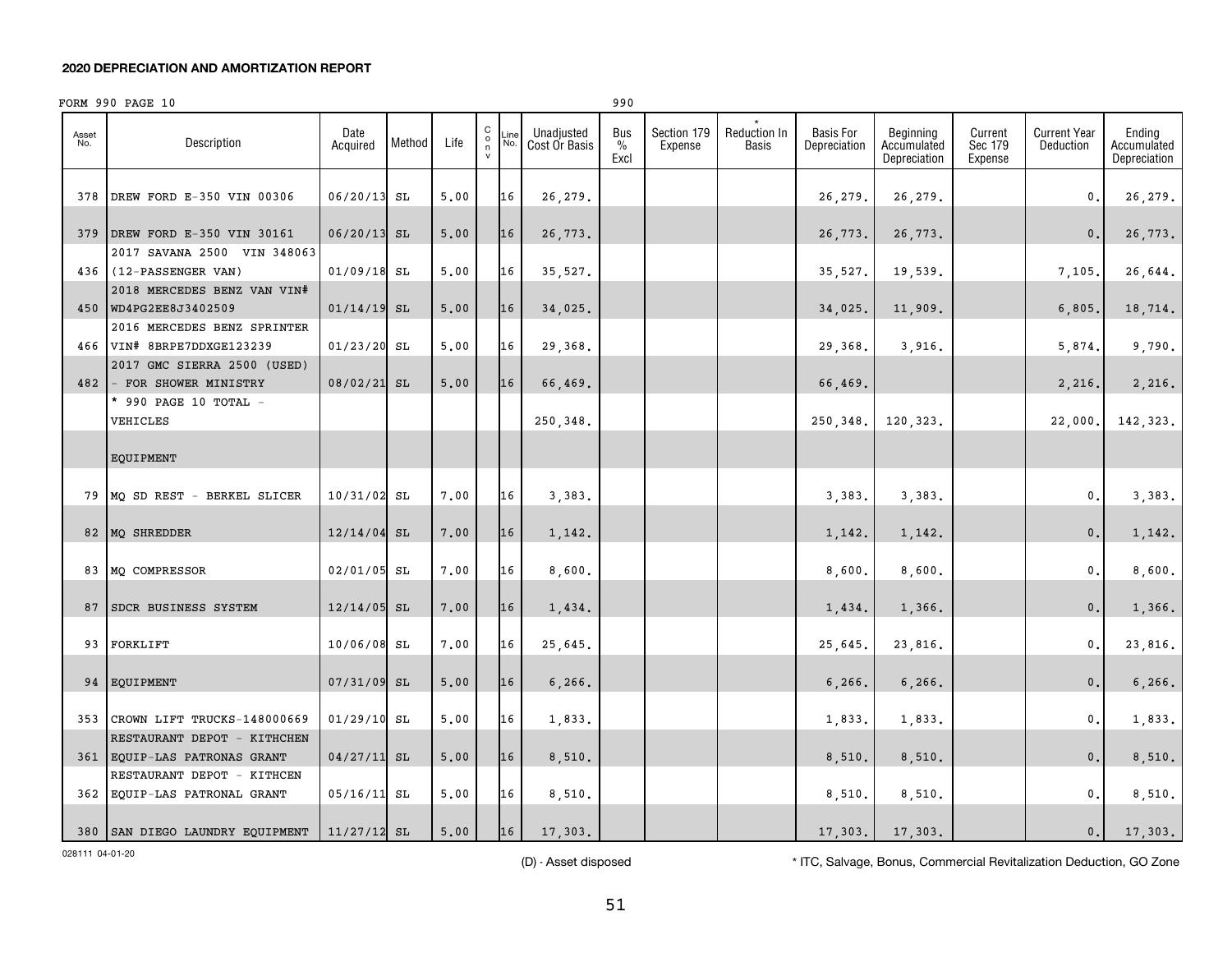|              | FORM 990 PAGE 10                                                 |                  |        |      |                                                           |             |                             | 990                          |                        |                       |                                  |                                          |                               |                           |                                       |
|--------------|------------------------------------------------------------------|------------------|--------|------|-----------------------------------------------------------|-------------|-----------------------------|------------------------------|------------------------|-----------------------|----------------------------------|------------------------------------------|-------------------------------|---------------------------|---------------------------------------|
| Asset<br>No. | Description                                                      | Date<br>Acquired | Method | Life | $\begin{matrix} 0 \\ 0 \\ n \end{matrix}$<br>$\mathsf{v}$ | Line<br>No. | Unadjusted<br>Cost Or Basis | Bus<br>$\frac{0}{0}$<br>Excl | Section 179<br>Expense | Reduction In<br>Basis | <b>Basis For</b><br>Depreciation | Beginning<br>Accumulated<br>Depreciation | Current<br>Sec 179<br>Expense | Current Year<br>Deduction | Ending<br>Accumulated<br>Depreciation |
|              | 413 ICE MACHINE TO EQUIPMENT                                     | 01/30/15 SL      |        | 7.00 |                                                           | 16          | 6,908.                      |                              |                        |                       | 6,908.                           | 5,593.                                   |                               | 987.                      | 6,580.                                |
|              | 414 3 WISHES PLAY EQUIPMENT                                      | $01/30/15$ SL    |        | 7.00 |                                                           | 16          | 9,186.                      |                              |                        |                       | 9,186.                           | 7,435.                                   |                               | 1,312.                    | 8,747.                                |
|              | 415 XCCENT PLAY EUIPMENT                                         | $01/30/15$ SL    |        | 7.00 |                                                           | 16          | 15,771.                     |                              |                        |                       | 15,771.                          | 12,767.                                  |                               | 2,253                     | 15,020.                               |
| 416          | CUNTOM CANOPIES PLAYGROUND                                       | $01/30/15$ SL    |        | 7.00 |                                                           | 16          | 5,274.                      |                              |                        |                       | 5,274.                           | 4,267.                                   |                               | 753.                      | 5,020.                                |
|              | ACCU TEMP STEAM STEAMERS<br>$438$ (CHEF TOYS) - MODEL# E62403D   | $01/05/18$ SL    |        | 7.00 |                                                           | 16          | 12,421.                     |                              |                        |                       | 12,421.                          | 4,879.                                   |                               | 1,774.                    | 6,653.                                |
|              | MITSUIBISHI FORKLIFT TRUCK<br>439 FG25N5 S/N# AF17E04127         | $03/12/18$ SL    |        | 7.00 |                                                           | 16          | 24,819.                     |                              |                        |                       | 24,819.                          | 9,160.                                   |                               | 3,546.                    | 12,706.                               |
|              | 2 SETS - VULCAN VC55GD<br>451 CONVECTION OVENS (FOUR OVENS       | $11/27/18$ SL    |        | 7.00 |                                                           | 16          |                             |                              |                        |                       |                                  |                                          |                               |                           | 5,278.                                |
|              | 7 DRINKING FOUNTAINS AT 120                                      |                  |        |      |                                                           |             | 13,040.                     |                              |                        |                       | 13,040.                          | 3,415.                                   |                               | 1,863                     |                                       |
| 452 ELM      | SOUND SYSTEM EQUIPMENT +                                         | $01/22/19$ SL    |        | 7.00 |                                                           | 16          | 21,750.                     |                              |                        |                       | 21,750.                          | 5,178.                                   |                               | 3,107.                    | 8,285.                                |
|              | 467 INSTALLATION COSTS (CALIFORN<br>LAUNDRY EQUIPMENT AT 120 ELM | 06/07/20 SL      |        | 7.00 |                                                           | 16          | 9,931.                      |                              |                        |                       | 9,931.                           | 473.                                     |                               | 1,419.                    | 1,892.                                |
|              | 468 BLDG (PWS, WEST PRO PLUMBING<br>FOLDING MACHINE FOR          | 06/30/20 SL      |        | 7.00 |                                                           | 16          | 23,005.                     |                              |                        |                       | 23,005.                          | 822.                                     |                               | 3,286                     | 4,108.                                |
|              | 469 DEVELOPMENT (QUADIENT)                                       | 09/01/20 SL      |        | 7.00 |                                                           | 16          | 10, 220.                    |                              |                        |                       | 10,220.                          | 122.                                     |                               | 1,460                     | 1,582.                                |
|              | 2019 MITSUBISHI FORKLIFT -<br>470   MODEL# FGC25N4-LE; SERIAL# A | 09/21/20 SL      |        | 7.00 |                                                           | 16          | 27,292.                     |                              |                        |                       | 27,292.                          |                                          |                               | 3,899.                    | 3,899.                                |
|              | NEW NATCITY WH - WALK-IN<br>471 COOLER & FREEZER (LIQUIDATOR     | 09/30/20 SL      |        | 7.00 |                                                           | 16          | 52,338.                     |                              |                        |                       | 52,338.                          |                                          |                               | 7,477.                    | 7,477.                                |
|              | 2 THREADMILLS IN 120 ELM<br>483 BLDG (FITNESS WAREHOUSE USA)     | $07/31/21$ SL    |        | 7.00 |                                                           | 16          | 6,821.                      |                              |                        |                       | 6,821.                           |                                          |                               | 162.                      | 162.                                  |
|              | BREAD OF LIFE - VARIOUS<br>484 EQUIPMENT                         | 10/01/20 SL      |        | 7.00 |                                                           | 16          | 29,236.                     |                              |                        |                       | 29,236.                          |                                          |                               | 4,177.                    | 4,177.                                |
|              | * 990 PAGE 10 TOTAL $-$                                          |                  |        |      |                                                           |             |                             |                              |                        |                       |                                  |                                          |                               |                           |                                       |
|              | EQUIPMENT                                                        |                  |        |      |                                                           |             | 350,638.                    |                              |                        |                       | 350,638.                         | 134,840.                                 |                               | 37,475.                   | 172, 315.                             |
|              | LAND                                                             |                  |        |      |                                                           |             |                             |                              |                        |                       |                                  |                                          |                               |                           |                                       |
|              | 64 LAND - THRIFT                                                 | $06/01/94$ L     |        |      |                                                           |             |                             |                              |                        |                       |                                  |                                          |                               | 0.                        |                                       |

028111 04-01-20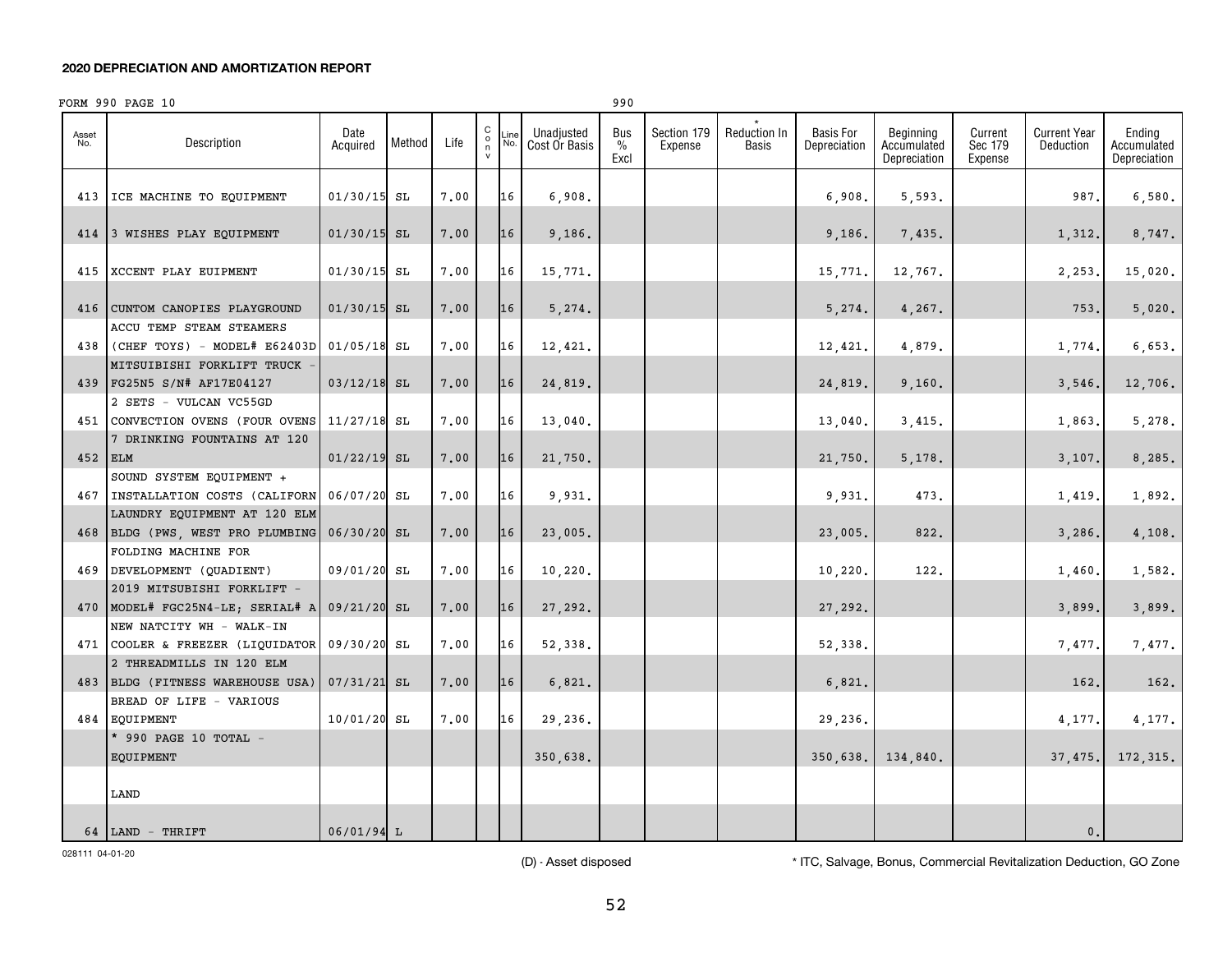|              | FORM 990 PAGE 10                                                                               |                  |        |      |                                              |             |                             | 990                          |                        |                                     |                                  |                                          |                               |                                  |                                       |
|--------------|------------------------------------------------------------------------------------------------|------------------|--------|------|----------------------------------------------|-------------|-----------------------------|------------------------------|------------------------|-------------------------------------|----------------------------------|------------------------------------------|-------------------------------|----------------------------------|---------------------------------------|
| Asset<br>No. | Description                                                                                    | Date<br>Acquired | Method | Life | $\begin{array}{c}\nC \\ O \\ N\n\end{array}$ | Line<br>No. | Unadjusted<br>Cost Or Basis | Bus<br>$\frac{0}{0}$<br>Excl | Section 179<br>Expense | <b>Reduction In</b><br><b>Basis</b> | <b>Basis For</b><br>Depreciation | Beginning<br>Accumulated<br>Depreciation | Current<br>Sec 179<br>Expense | <b>Current Year</b><br>Deduction | Ending<br>Accumulated<br>Depreciation |
|              | 66 LAND - HARBORVIEW                                                                           | 07/02/03 L       |        |      |                                              |             | 1,000,000.                  |                              |                        |                                     | 4,000,000.                       |                                          |                               | $\mathbf{0}$ .                   |                                       |
|              | 67   LAND - 1840 1ST AVENUE                                                                    | 09/30/04 L       |        |      |                                              |             | 257,642.                    |                              |                        |                                     | 257,642.                         |                                          |                               | $\mathbf 0$ .                    |                                       |
|              | (D) LAND - NORTH PARK THRIFT                                                                   |                  |        |      |                                              |             |                             |                              |                        |                                     |                                  |                                          |                               |                                  |                                       |
|              | 356 STORE (UNIVERSITY AVENUE)                                                                  | 12/05/09 L       |        |      |                                              |             | 650,000.                    |                              |                        |                                     | 650,000.                         |                                          |                               | $\mathfrak o$ .                  |                                       |
|              | LAND - NATIONAL CITY<br>453 WAREHOUSE                                                          | $02/05/20$ L     |        |      |                                              |             | 650,000.                    |                              |                        |                                     | 650,000.                         |                                          |                               | $\mathbf 0$ .                    |                                       |
|              | * 990 PAGE 10 TOTAL - LAND                                                                     |                  |        |      |                                              |             | 5,557,642.                  |                              |                        |                                     | 5, 557, 642.                     | $\mathsf{0}$ .                           |                               | $\mathbf{0}$ .                   | 0.                                    |
|              | G.E. FINANCE ESCROW RESERVE<br>(LOAN FEES)                                                     |                  |        |      |                                              |             |                             |                              |                        |                                     |                                  |                                          |                               |                                  |                                       |
|              | * 990 PAGE 10 TOTAL - $G.E.$                                                                   |                  |        |      |                                              |             |                             |                              |                        |                                     |                                  |                                          |                               |                                  |                                       |
|              | FINANCE ESCROW RESERVE (LOAN                                                                   |                  |        |      |                                              |             | $\mathbf{0}$ .              |                              |                        |                                     | $\mathbf{0}$ .                   | $\mathbf{0}$ .                           |                               | $\mathbf{0}$ .                   | $\mathbf{0}$ .                        |
|              | BOW MORTGAGE REFI COSTS-NET                                                                    |                  |        |      |                                              |             |                             |                              |                        |                                     |                                  |                                          |                               |                                  |                                       |
|              | 405 BOW MORTGAGE REFI COSTS-NET                                                                | $10/11/13$ 163   |        | 180M |                                              | HY43        | 68,900.                     |                              |                        |                                     | 68,900.                          | 32,151.                                  |                               | 4,593.                           | 36,744.                               |
|              | * 990 PAGE 10 TOTAL - BOW<br>MORTGAGE REFI COSTS-NET                                           |                  |        |      |                                              |             | 68,900.                     |                              |                        |                                     | 68,900.                          | 32,151.                                  |                               | 4,593.                           | 36,744.                               |
|              | EQUIP-CAPITAL LEASE                                                                            |                  |        |      |                                              |             |                             |                              |                        |                                     |                                  |                                          |                               |                                  |                                       |
|              | 433 2017 HINO 268 4X2 TRUCK                                                                    | 07/03/17         |        | 72M  |                                              | HY43        | 114,641.                    |                              |                        |                                     | 114,641.                         | 62,098.                                  |                               | 19,107.                          | 81,205.                               |
| 440          | ONE (1) 2019 HINO 268 SADC<br>REFRIGERATED W/ TUKAWAY (FOR                                     | $07/24/18$ SL    |        | 7.00 |                                              | 16          | 127,660.                    |                              |                        |                                     | 127,660.                         | 39,514.                                  |                               | 18,237.                          | 57,751.                               |
|              | (D) THREE (3) 2019 HINO 268<br>441 SADC DRYVAN W/ TUKAWAY (FOR                                 | $07/24/18$ SL    |        | 7.00 |                                              | 16          | 308,808.                    |                              |                        |                                     | 308,808.                         | 95,583.                                  |                               | 44, 115.                         | 139,698.                              |
|              | ONE (1) 2020 HINO 195<br>472 REFRIGERATED (PARTNERS FOR H 02/27/20 SL<br>* 990 PAGE 10 TOTAL - |                  |        | 5.42 |                                              | 16          | 102,672.                    |                              |                        |                                     | 102,672.                         | 11,057.                                  |                               | 18,955.                          | 30,012.                               |
|              | EQUIP-CAPITAL LEASE                                                                            |                  |        |      |                                              |             | 653,781.                    |                              |                        |                                     | 653,781.                         | 208,252.                                 |                               | 100, 414.                        | 308,666.                              |
|              | * GRAND TOTAL 990 PAGE 10<br>DEPR & AMORT                                                      |                  |        |      |                                              |             | 28245561.                   |                              |                        |                                     |                                  |                                          |                               |                                  |                                       |
|              |                                                                                                |                  |        |      |                                              |             |                             |                              |                        |                                     | 28245561.9,473,028.              |                                          |                               |                                  | 785,674. 10258702.                    |

028111 04-01-20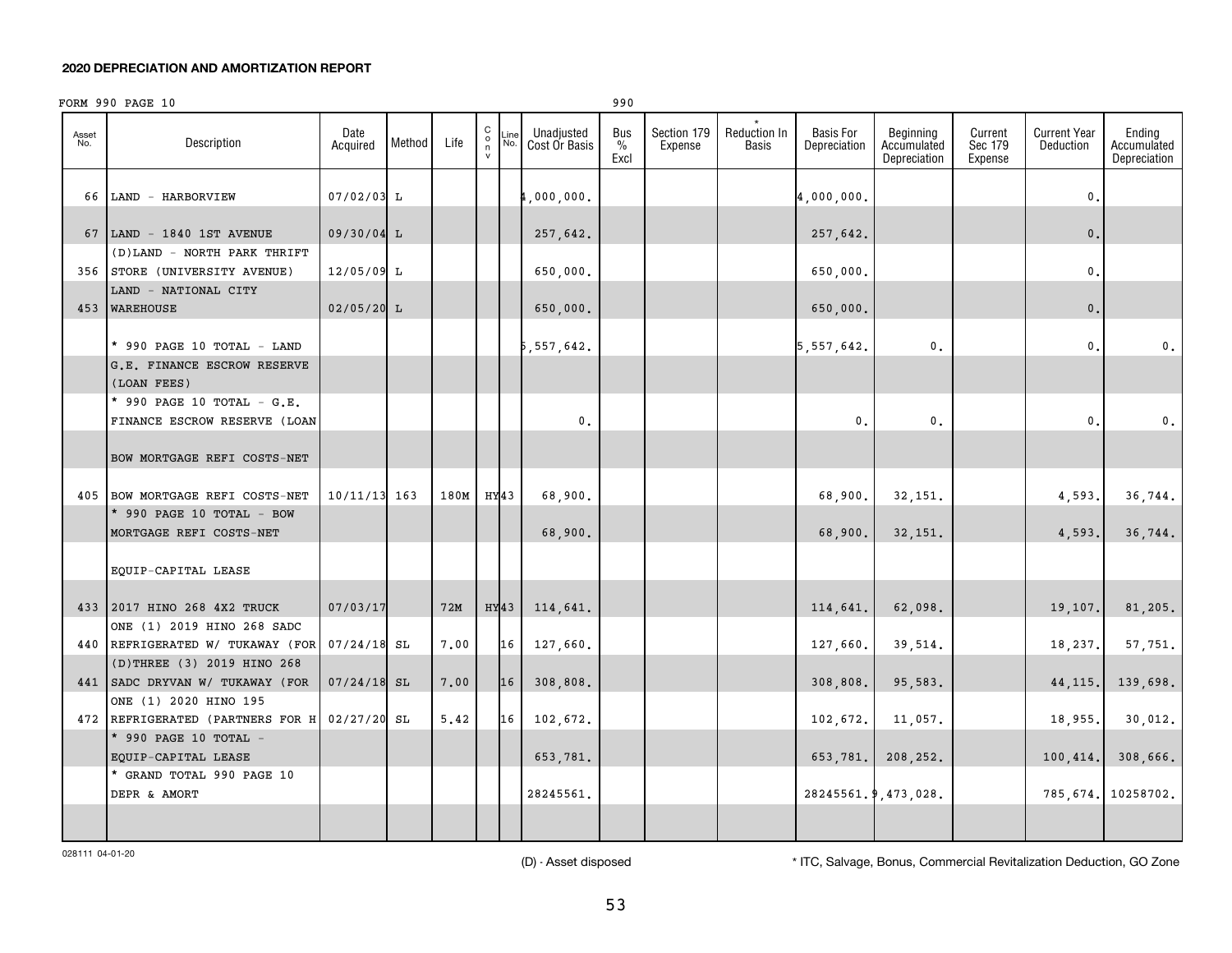|              | FORM 990 PAGE 10                              |                  |        |      |                                               |                                      | 990                          |                        |                                         |                           |                                          |                               |                                         |                                       |
|--------------|-----------------------------------------------|------------------|--------|------|-----------------------------------------------|--------------------------------------|------------------------------|------------------------|-----------------------------------------|---------------------------|------------------------------------------|-------------------------------|-----------------------------------------|---------------------------------------|
| Asset<br>No. | Description                                   | Date<br>Acquired | Method | Life | $\begin{array}{c} C \\ 0 \\ \eta \end{array}$ | Line Unadjusted<br>No. Cost Or Basis | Bus<br>$\frac{9}{6}$<br>Excl | Section 179<br>Expense | $\star$<br>Reduction In<br><b>Basis</b> | Basis For<br>Depreciation | Beginning<br>Accumulated<br>Depreciation | Current<br>Sec 179<br>Expense | <b>Current Year</b><br><b>Deduction</b> | Ending<br>Accumulated<br>Depreciation |
|              | CURRENT YEAR ACTIVITY                         |                  |        |      |                                               |                                      |                              |                        |                                         |                           |                                          |                               |                                         |                                       |
|              | BEGINNING BALANCE                             |                  |        |      |                                               | 27416212.                            |                              |                        | 0.                                      | 27416212.9,473,028.       |                                          |                               |                                         | 10227382.                             |
|              | ACQUISITIONS                                  |                  |        |      |                                               | 829,349.                             |                              |                        | $\mathfrak o$ .                         | 829,349.                  | $\mathfrak o$ .                          |                               |                                         | 31,320.                               |
|              | DISPOSITIONS/RETIRED                          |                  |        |      |                                               | , 225, 407.                          |                              |                        |                                         | 0. 1, 225, 407. 151, 137. |                                          |                               |                                         | 198,754.                              |
|              | ENDING BALANCE                                |                  |        |      |                                               | 27020154.                            |                              |                        |                                         | 0. 27020154.9, 321, 891.  |                                          |                               |                                         | 10059948.                             |
|              | ENDING ACCUM DEPR LESS<br><b>DISPOSITIONS</b> |                  |        |      |                                               |                                      |                              |                        |                                         |                           | 10059948.                                |                               |                                         |                                       |
|              | ENDING BOOK VALUE                             |                  |        |      |                                               |                                      |                              |                        |                                         |                           | 16960206.                                |                               |                                         |                                       |
|              |                                               |                  |        |      |                                               |                                      |                              |                        |                                         |                           |                                          |                               |                                         |                                       |
|              |                                               |                  |        |      |                                               |                                      |                              |                        |                                         |                           |                                          |                               |                                         |                                       |
|              |                                               |                  |        |      |                                               |                                      |                              |                        |                                         |                           |                                          |                               |                                         |                                       |
|              |                                               |                  |        |      |                                               |                                      |                              |                        |                                         |                           |                                          |                               |                                         |                                       |
|              |                                               |                  |        |      |                                               |                                      |                              |                        |                                         |                           |                                          |                               |                                         |                                       |
|              |                                               |                  |        |      |                                               |                                      |                              |                        |                                         |                           |                                          |                               |                                         |                                       |
|              |                                               |                  |        |      |                                               |                                      |                              |                        |                                         |                           |                                          |                               |                                         |                                       |
|              |                                               |                  |        |      |                                               |                                      |                              |                        |                                         |                           |                                          |                               |                                         |                                       |
|              |                                               |                  |        |      |                                               |                                      |                              |                        |                                         |                           |                                          |                               |                                         |                                       |
|              |                                               |                  |        |      |                                               |                                      |                              |                        |                                         |                           |                                          |                               |                                         |                                       |
|              |                                               |                  |        |      |                                               |                                      |                              |                        |                                         |                           |                                          |                               |                                         |                                       |

028111 04-01-20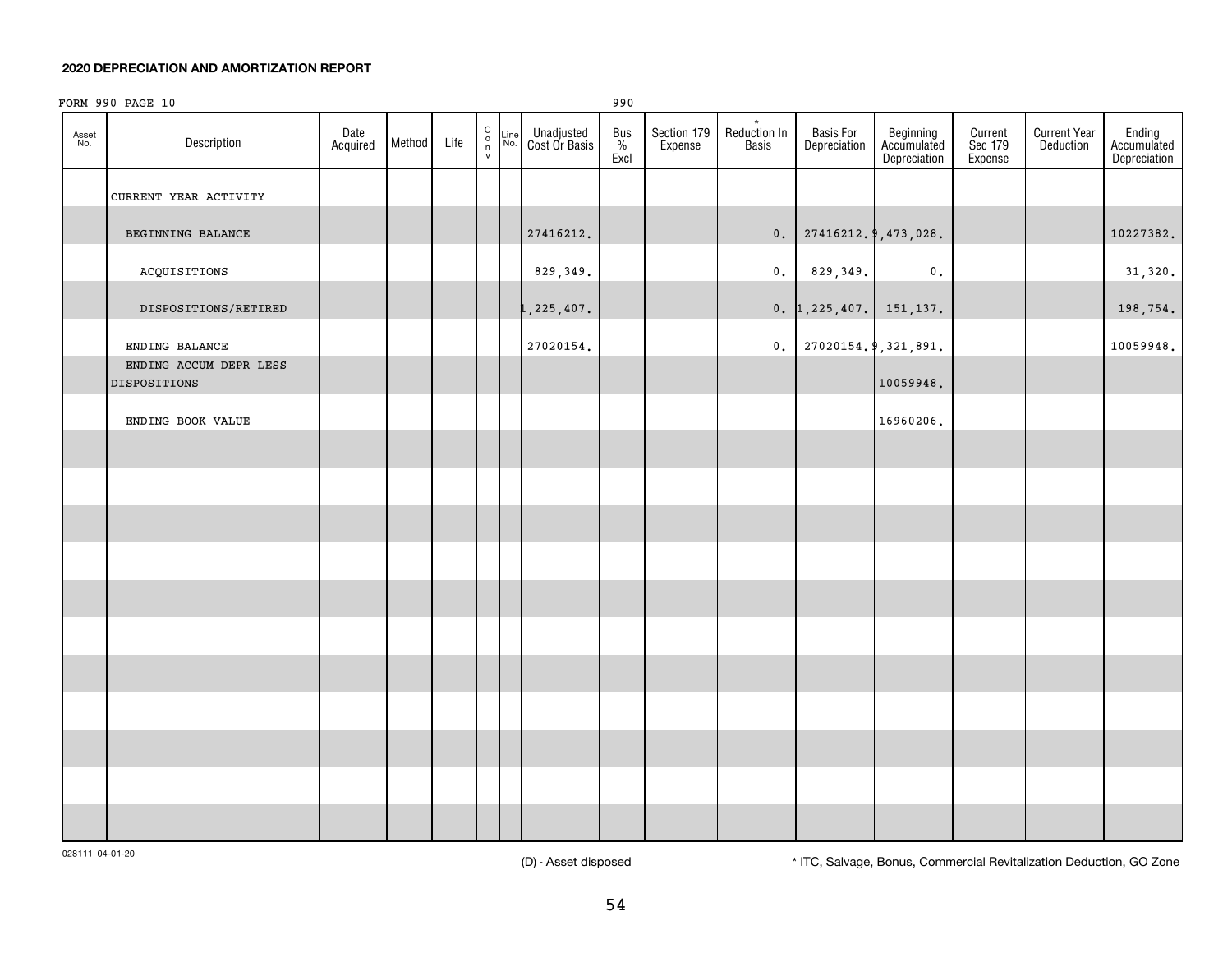|        |                                                                                                                                         |                                    |                           | <b>Depreciation and Amortization</b>                                                                                                      |                                                 |                  |              | OMB No. 1545-0172                      |
|--------|-----------------------------------------------------------------------------------------------------------------------------------------|------------------------------------|---------------------------|-------------------------------------------------------------------------------------------------------------------------------------------|-------------------------------------------------|------------------|--------------|----------------------------------------|
|        | 4562<br>Department of the Treasury                                                                                                      |                                    |                           | (Including Information on Listed Property)<br>Attach to your tax return.                                                                  |                                                 | 990              |              | Attachment                             |
|        | (99)<br>Internal Revenue Service<br>Name(s) shown on return                                                                             |                                    |                           | Go to www.irs.gov/Form4562 for instructions and the latest information.                                                                   | Business or activity to which this form relates |                  |              | Sequence No. 179<br>Identifying number |
|        | SAN DIEGO RESCUE MISSION, INC.                                                                                                          |                                    |                           |                                                                                                                                           | FORM 990 PAGE 10                                |                  |              | 95-1874073                             |
|        | Part II                                                                                                                                 |                                    |                           | Election To Expense Certain Property Under Section 179 Note: If you have any listed property, complete Part V before you complete Part I. |                                                 |                  |              |                                        |
|        | <b>1</b> Maximum amount (see instructions)                                                                                              |                                    |                           |                                                                                                                                           |                                                 |                  | 1.           | 1,040,000.                             |
|        |                                                                                                                                         |                                    |                           |                                                                                                                                           |                                                 |                  | $\mathbf{2}$ |                                        |
|        |                                                                                                                                         |                                    |                           |                                                                                                                                           |                                                 |                  | 3            | 2,590,000.                             |
|        | 4 Reduction in limitation. Subtract line 3 from line 2. If zero or less, enter -0-                                                      |                                    |                           |                                                                                                                                           |                                                 |                  | 4            |                                        |
| 5      | Dollar limitation for tax year. Subtract line 4 from line 1. If zero or less, enter -0-. If married filing separately, see instructions |                                    |                           |                                                                                                                                           |                                                 |                  | 5            |                                        |
| 6      |                                                                                                                                         | (a) Description of property        |                           |                                                                                                                                           | (b) Cost (business use only)                    | (c) Elected cost |              |                                        |
|        |                                                                                                                                         |                                    |                           |                                                                                                                                           |                                                 |                  |              |                                        |
|        | 7 Listed property. Enter the amount from line 29                                                                                        |                                    |                           |                                                                                                                                           | 7                                               |                  |              |                                        |
|        |                                                                                                                                         |                                    |                           |                                                                                                                                           |                                                 |                  | 8            |                                        |
|        |                                                                                                                                         |                                    |                           |                                                                                                                                           |                                                 |                  | 9            |                                        |
|        |                                                                                                                                         |                                    |                           |                                                                                                                                           |                                                 |                  | 10           |                                        |
|        |                                                                                                                                         |                                    |                           |                                                                                                                                           |                                                 |                  | 11           |                                        |
|        |                                                                                                                                         |                                    |                           |                                                                                                                                           |                                                 |                  | 12           |                                        |
|        | 13 Carryover of disallowed deduction to 2021. Add lines 9 and 10, less line 12                                                          |                                    |                           |                                                                                                                                           | 13                                              |                  |              |                                        |
|        | <b>Note:</b> Don't use Part II or Part III below for listed property. Instead, use Part V.                                              |                                    |                           |                                                                                                                                           |                                                 |                  |              |                                        |
|        | <b>Part II</b>                                                                                                                          |                                    |                           | Special Depreciation Allowance and Other Depreciation (Don't include listed property.)                                                    |                                                 |                  |              |                                        |
|        | 14 Special depreciation allowance for qualified property (other than listed property) placed in service during                          |                                    |                           |                                                                                                                                           |                                                 |                  |              |                                        |
|        | the tax year                                                                                                                            |                                    |                           |                                                                                                                                           |                                                 |                  | 14           |                                        |
|        | 15 Property subject to section 168(f)(1) election material content and content to the section 168(f)(1) election                        |                                    |                           |                                                                                                                                           |                                                 |                  | 15           |                                        |
|        | <b>16</b> Other depreciation (including ACRS)                                                                                           |                                    |                           |                                                                                                                                           |                                                 |                  | 16           | 761,974.                               |
|        | Part III                                                                                                                                |                                    |                           | MACRS Depreciation (Don't include listed property. See instructions.)                                                                     |                                                 |                  |              |                                        |
|        |                                                                                                                                         |                                    |                           | <b>Section A</b>                                                                                                                          |                                                 |                  |              |                                        |
|        | 17 MACRS deductions for assets placed in service in tax years beginning before 2020                                                     |                                    |                           |                                                                                                                                           |                                                 |                  | 17           |                                        |
|        | 18 If you are electing to group any assets placed in service during the tax year into one or more general asset accounts, check here    |                                    |                           |                                                                                                                                           |                                                 |                  |              |                                        |
|        |                                                                                                                                         |                                    |                           | Section B - Assets Placed in Service During 2020 Tax Year Using the General Depreciation System                                           |                                                 |                  |              |                                        |
|        | (a) Classification of property                                                                                                          |                                    | year placed<br>in service | (b) Month and (c) Basis for depreciation (d) Recovery (e) Convention<br>(business/investment use<br>only - see instructions)              | period                                          | (e) Convention   | (f) Method   | (g) Depreciation deduction             |
| 19a    | 3-year property                                                                                                                         |                                    |                           |                                                                                                                                           |                                                 |                  |              |                                        |
| b      | 5-year property                                                                                                                         |                                    |                           |                                                                                                                                           |                                                 |                  |              |                                        |
| с      | 7-year property                                                                                                                         |                                    |                           |                                                                                                                                           |                                                 |                  |              |                                        |
| d      | 10-year property                                                                                                                        |                                    |                           |                                                                                                                                           |                                                 |                  |              |                                        |
| е      | 15-year property                                                                                                                        |                                    |                           |                                                                                                                                           |                                                 |                  |              |                                        |
| f      | 20-year property                                                                                                                        |                                    |                           |                                                                                                                                           |                                                 |                  |              |                                        |
| g      | 25-year property                                                                                                                        |                                    |                           |                                                                                                                                           | 25 yrs.                                         |                  | S/L          |                                        |
| h      | Residential rental property                                                                                                             |                                    |                           |                                                                                                                                           | 27.5 yrs.                                       | MМ               | S/L          |                                        |
|        |                                                                                                                                         |                                    |                           |                                                                                                                                           | 27.5 yrs.                                       | MМ               | S/L          |                                        |
| j.     | Nonresidential real property                                                                                                            |                                    |                           |                                                                                                                                           | 39 yrs.                                         | MМ               | S/L          |                                        |
|        |                                                                                                                                         |                                    |                           | Section C - Assets Placed in Service During 2020 Tax Year Using the Alternative Depreciation System                                       |                                                 | MМ               | S/L          |                                        |
|        |                                                                                                                                         |                                    |                           |                                                                                                                                           |                                                 |                  |              |                                        |
| 20a    | Class life                                                                                                                              |                                    |                           |                                                                                                                                           |                                                 |                  | S/L          |                                        |
| b<br>с | 12-year<br>30-year                                                                                                                      |                                    |                           |                                                                                                                                           | 12 yrs.<br>30 yrs.                              | MМ               | S/L<br>S/L   |                                        |
| d      | 40-year                                                                                                                                 |                                    |                           |                                                                                                                                           | 40 yrs.                                         | МM               | S/L          |                                        |
|        | <b>Part IV</b>                                                                                                                          | <b>Summary (See instructions.)</b> |                           |                                                                                                                                           |                                                 |                  |              |                                        |
|        | 21 Listed property. Enter amount from line 28                                                                                           |                                    |                           |                                                                                                                                           |                                                 |                  | 21           |                                        |
|        | 22 Total. Add amounts from line 12, lines 14 through 17, lines 19 and 20 in column (g), and line 21.                                    |                                    |                           |                                                                                                                                           |                                                 |                  |              |                                        |
|        | Enter here and on the appropriate lines of your return. Partnerships and S corporations - see instr.                                    |                                    |                           |                                                                                                                                           |                                                 |                  | 22           | 761,974.                               |
|        | 23 For assets shown above and placed in service during the current year, enter the                                                      |                                    |                           |                                                                                                                                           |                                                 |                  |              |                                        |
|        | portion of the basis attributable to section 263A costs                                                                                 |                                    |                           |                                                                                                                                           | 23                                              |                  |              |                                        |

016251 12-18-20 LHA **For Paperwork Reduction Act Notice, see separate instructions. <b>Act 10 and 10 and 1562 Form 4562** LHA For Paperwork Reduction Act Notice, see separate آهات المستخدمة المستخدمة Form 4562 (2020)

10550214 793388 3018.3018 2020.05070 SAN DIEGO RESCUE MISSION, 3018.301